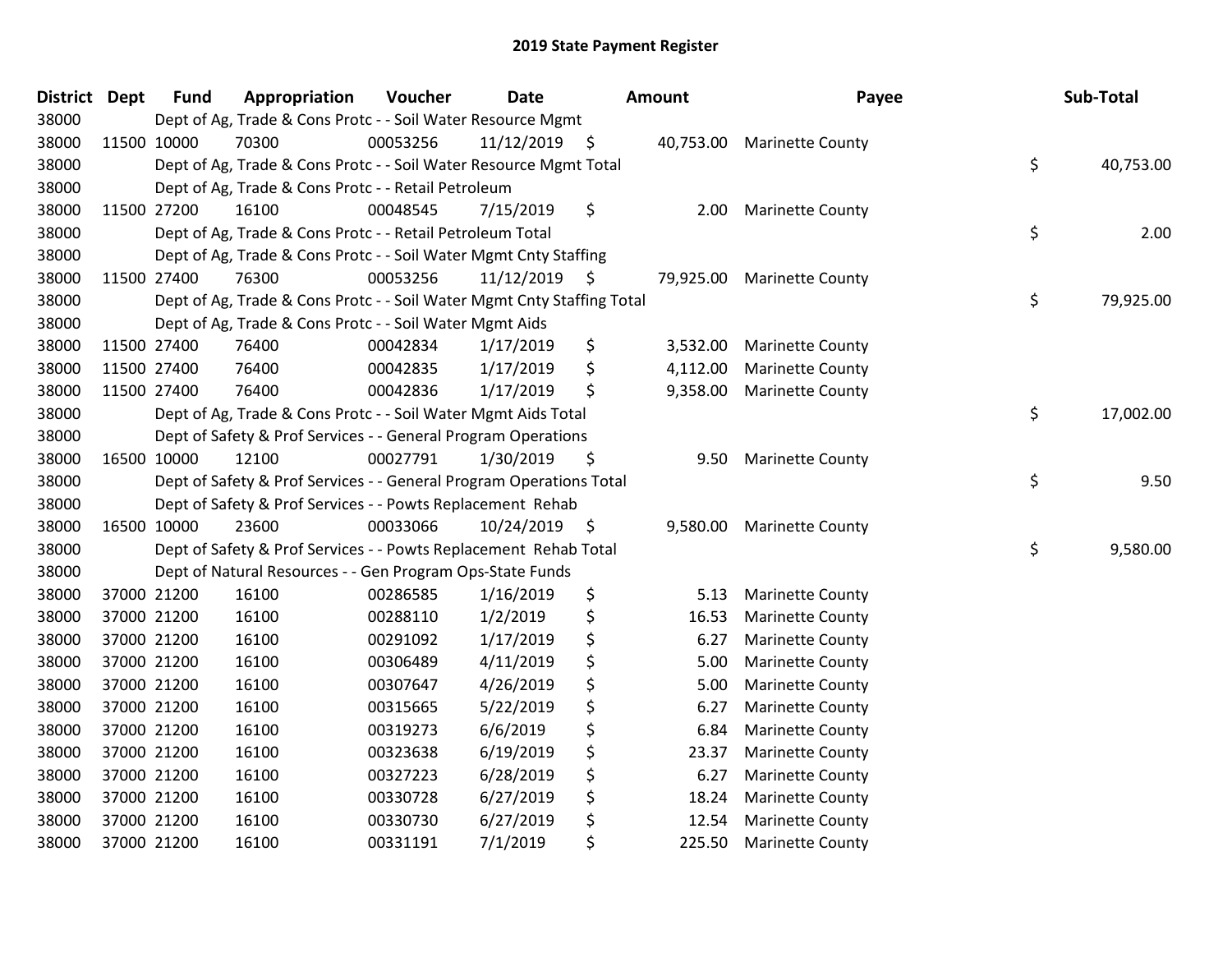| <b>District Dept</b> | <b>Fund</b> | Appropriation                                                     | Voucher  | <b>Date</b> | Amount          | Payee                     | Sub-Total       |
|----------------------|-------------|-------------------------------------------------------------------|----------|-------------|-----------------|---------------------------|-----------------|
| 38000                | 37000 21200 | 16100                                                             | 00341971 | 8/7/2019    | \$<br>6.84      | <b>Marinette County</b>   |                 |
| 38000                | 37000 21200 | 16100                                                             | 00363580 | 10/17/2019  | \$<br>5.13      | <b>Marinette County</b>   |                 |
| 38000                | 37000 21200 | 16100                                                             | 00369677 | 11/29/2019  | \$<br>6.27      | <b>Marinette County</b>   |                 |
| 38000                | 37000 21200 | 16100                                                             | 00372479 | 11/15/2019  | \$<br>29.07     | <b>Marinette County</b>   |                 |
| 38000                | 37000 21200 | 16100                                                             | 00375350 | 12/20/2019  | \$<br>11.40     | <b>Marinette County</b>   |                 |
| 38000                | 37000 21200 | 16100                                                             | 00375352 | 12/26/2019  | \$<br>5.70      | <b>Marinette County</b>   |                 |
| 38000                |             | Dept of Natural Resources - - Gen Program Ops-State Funds Total   |          |             |                 |                           | \$<br>401.37    |
| 38000                |             | Dept of Natural Resources - - General Program Operations --       |          |             |                 |                           |                 |
| 38000                | 37000 21200 | 25400                                                             | 00298734 | 2/25/2019   | \$<br>205.89    | <b>Marinette County</b>   |                 |
| 38000                | 37000 21200 | 25400                                                             | 00300695 | 2/21/2019   | \$<br>3,310.04  | <b>Marinette County</b>   |                 |
| 38000                | 37000 21200 | 25400                                                             | 00300706 | 2/21/2019   | \$<br>899.97    | <b>Marinette County</b>   |                 |
| 38000                | 37000 21200 | 25400                                                             | 00304349 | 3/21/2019   | \$<br>98.12     | <b>Marinette County</b>   |                 |
| 38000                | 37000 21200 | 25400                                                             | 00308912 | 4/2/2019    | \$<br>750.00    | <b>Marinette County</b>   |                 |
| 38000                | 37000 21200 | 25400                                                             | 00352616 | 8/22/2019   | \$<br>990.00    | <b>Marinette County</b>   |                 |
| 38000                | 37000 21200 | 25400                                                             | 00374933 | 12/18/2019  | \$<br>2,879.44  | <b>Marinette County</b>   |                 |
| 38000                |             | Dept of Natural Resources - - General Program Operations -- Total |          |             |                 |                           | \$<br>9,133.46  |
| 38000                |             | Dept of Natural Resources - - GPO--State Funds                    |          |             |                 |                           |                 |
| 38000                | 37000 21200 | 36100                                                             | 00315499 | 5/17/2019   | \$<br>11.97     | <b>Marinette County</b>   |                 |
| 38000                | 37000 21200 | 36100                                                             | 00375273 | 12/26/2019  | \$<br>3,948.81  | <b>Marinette County</b>   |                 |
| 38000                |             | Dept of Natural Resources - - GPO--State Funds Total              |          |             |                 |                           | \$<br>3,960.78  |
| 38000                |             | Dept of Natural Resources - - GPO -Federal Funds                  |          |             |                 |                           |                 |
| 38000                | 37000 21200 | 38100                                                             | 00307365 | 3/27/2019   | \$              | 4,716.14 Marinette County |                 |
| 38000                |             | Dept of Natural Resources - - GPO -Federal Funds Total            |          |             |                 |                           | \$<br>4,716.14  |
| 38000                |             | Dept of Natural Resources - - Venison Processing                  |          |             |                 |                           |                 |
| 38000                | 37000 21200 | 54900                                                             | 00300478 | 3/15/2019   | \$<br>8,156.00  | <b>Marinette County</b>   |                 |
| 38000                |             | Dept of Natural Resources - - Venison Processing Total            |          |             |                 |                           | \$<br>8,156.00  |
| 38000                |             | Dept of Natural Resources - - Enf A - Boating Enforcement         |          |             |                 |                           |                 |
| 38000                | 37000 21200 | 55000                                                             | 00307365 | 3/27/2019   | \$<br>8,881.22  | <b>Marinette County</b>   |                 |
| 38000                |             | Dept of Natural Resources - - Enf A - Boating Enforcement Total   |          |             |                 |                           | \$<br>8,881.22  |
| 38000                |             | Dept of Natural Resources - - Enf A - Atv & Utv Enforcement       |          |             |                 |                           |                 |
| 38000                | 37000 21200 | 55100                                                             | 00359135 | 9/18/2019   | \$<br>17,855.27 | <b>Marinette County</b>   |                 |
| 38000                |             | Dept of Natural Resources - - Enf A - Atv & Utv Enforcement Total |          |             |                 |                           | \$<br>17,855.27 |
| 38000                |             | Dept of Natural Resources - - Enf A - Snow Enforcement            |          |             |                 |                           |                 |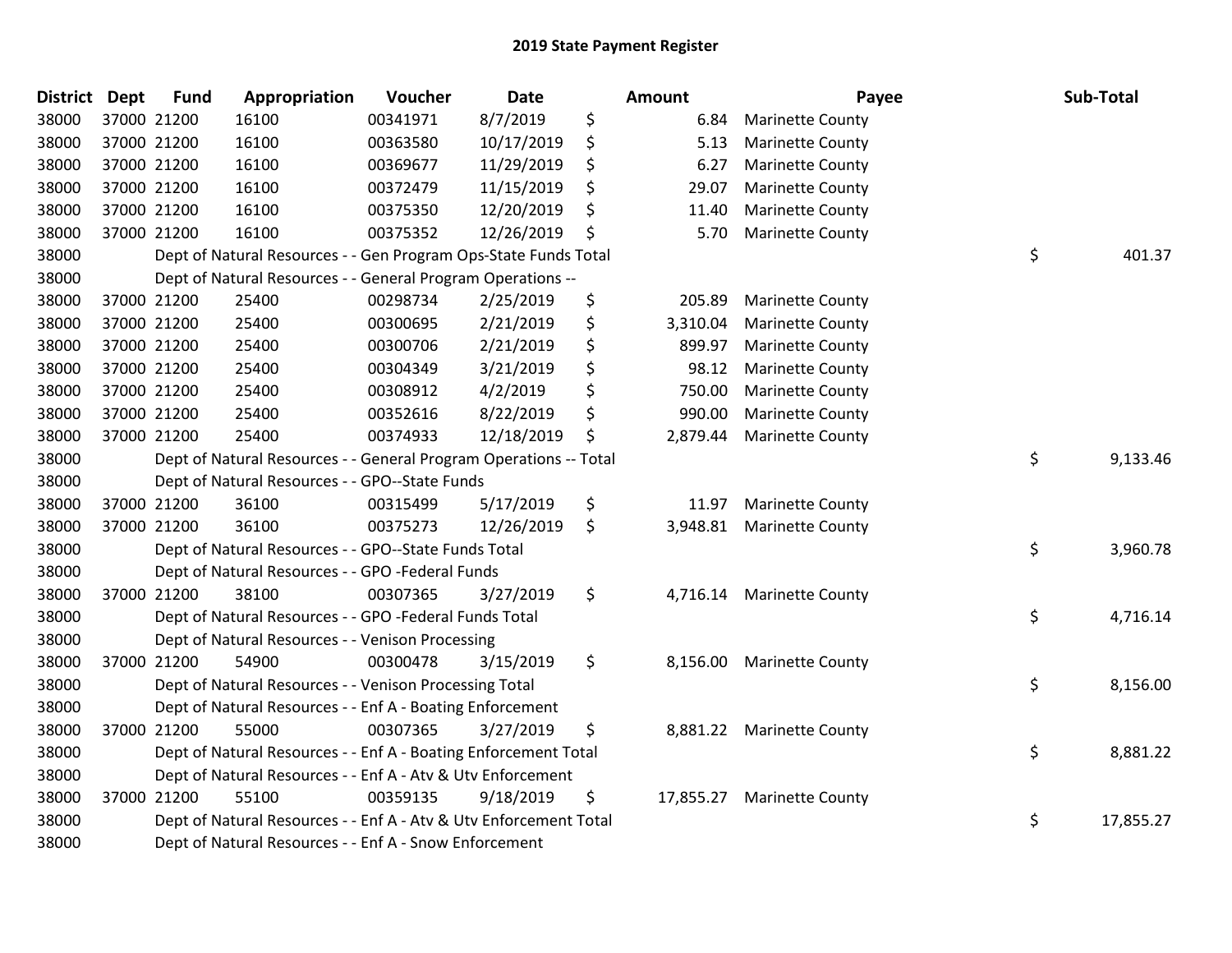| <b>District</b> | <b>Dept</b> | Appropriation<br><b>Fund</b>                                       | Voucher  | <b>Date</b>       | <b>Amount</b> | Payee                       | Sub-Total        |
|-----------------|-------------|--------------------------------------------------------------------|----------|-------------------|---------------|-----------------------------|------------------|
| 38000           |             | 55200<br>37000 21200                                               | 00359329 | \$<br>9/20/2019   | 21,596.73     | <b>Marinette County</b>     |                  |
| 38000           |             | Dept of Natural Resources - - Enf A - Snow Enforcement Total       |          |                   |               |                             | \$<br>21,596.73  |
| 38000           |             | Dept of Natural Resources - - Wildlife Damage Claims & Abat        |          |                   |               |                             |                  |
| 38000           |             | 55300<br>37000 21200                                               | 00300478 | 3/15/2019<br>\$   |               | 122,485.23 Marinette County |                  |
| 38000           |             | Dept of Natural Resources - - Wildlife Damage Claims & Abat Total  |          |                   |               |                             | \$<br>122,485.23 |
| 38000           |             | Dept of Natural Resources - - Ra- Fish, WI & Forestry              |          |                   |               |                             |                  |
| 38000           |             | 37000 21200<br>56400                                               | 00301419 | 3/1/2019<br>\$    | 10,770.34     | <b>Marinette County</b>     |                  |
| 38000           |             | Dept of Natural Resources - - Ra- Fish, WI & Forestry Total        |          |                   |               |                             | \$<br>10,770.34  |
| 38000           |             | Dept of Natural Resources - - Resaids - Forest Croplnd & Mfl       |          |                   |               |                             |                  |
| 38000           |             | 37000 21200<br>56600                                               | 00359794 | 9/24/2019<br>\$   |               | 52,750.75 Marinette County  |                  |
| 38000           |             | Dept of Natural Resources - - Resaids - Forest CropInd & Mfl Total |          |                   |               |                             | \$<br>52,750.75  |
| 38000           |             | Dept of Natural Resources - - Resaids - Cnty Forst & Admin         |          |                   |               |                             |                  |
| 38000           |             | 57200<br>37000 21200                                               | 00301295 | \$<br>3/1/2019    | 54,468.18     | <b>Marinette County</b>     |                  |
| 38000           |             | Dept of Natural Resources - - Resaids - Cnty Forst & Admin Total   |          |                   |               |                             | \$<br>54,468.18  |
| 38000           |             | Dept of Natural Resources - - Ra- Snowmobile Trail Areas           |          |                   |               |                             |                  |
| 38000           |             | 57500<br>37000 21200                                               | 00346080 | \$<br>8/2/2019    | 74,145.00     | <b>Marinette County</b>     |                  |
| 38000           |             | 37000 21200<br>57500                                               | 00360169 | \$<br>10/7/2019   | 35,487.76     | <b>Marinette County</b>     |                  |
| 38000           |             | 37000 21200<br>57500                                               | 00362573 | 10/3/2019<br>\$   | 76,035.00     | <b>Marinette County</b>     |                  |
| 38000           |             | Dept of Natural Resources - - Ra- Snowmobile Trail Areas Total     |          |                   |               |                             | \$<br>185,667.76 |
| 38000           |             | Dept of Natural Resources - - Ra- Atv Prj Aids, Gas Tax Pymt       |          |                   |               |                             |                  |
| 38000           |             | 57600<br>37000 21200                                               | 00359148 | 9/19/2019<br>\$   | 11,710.00     | <b>Marinette County</b>     |                  |
| 38000           |             | 37000 21200<br>57600                                               | 00362575 | 10/4/2019<br>\$   | 11,710.00     | <b>Marinette County</b>     |                  |
| 38000           |             | 37000 21200<br>57600                                               | 00362576 | 10/4/2019<br>\$   | 72,487.00     | <b>Marinette County</b>     |                  |
| 38000           |             | Dept of Natural Resources - - Ra- Atv Prj Aids, Gas Tax Pymt Total |          |                   |               |                             | \$<br>95,907.00  |
| 38000           |             | Dept of Natural Resources - - Ra- Atv Project Aids                 |          |                   |               |                             |                  |
| 38000           |             | 37000 21200<br>57700                                               | 00359149 | 9/19/2019<br>\$   | 72,487.00     | <b>Marinette County</b>     |                  |
| 38000           |             | Dept of Natural Resources - - Ra- Atv Project Aids Total           |          |                   |               |                             | \$<br>72,487.00  |
| 38000           |             | Dept of Natural Resources - - Resaids - Pymt In Lieu Tax Fed       |          |                   |               |                             |                  |
| 38000           |             | 37000 21200<br>58400                                               | 00364665 | 10/16/2019<br>-\$ | 377.00        | <b>Marinette County</b>     |                  |
| 38000           |             | Dept of Natural Resources - - Resaids - Pymt In Lieu Tax Fed Total |          |                   |               |                             | \$<br>377.00     |
| 38000           |             | Dept of Natural Resources - - Ea - Invasive Aqu & Lake Mon         |          |                   |               |                             |                  |
| 38000           |             | 37000 21200<br>67800                                               | 00299969 | 2/20/2019<br>\$   | 2,284.43      | <b>Marinette County</b>     |                  |
| 38000           |             | Dept of Natural Resources - - Ea - Invasive Aqu & Lake Mon Total   |          |                   |               |                             | \$<br>2,284.43   |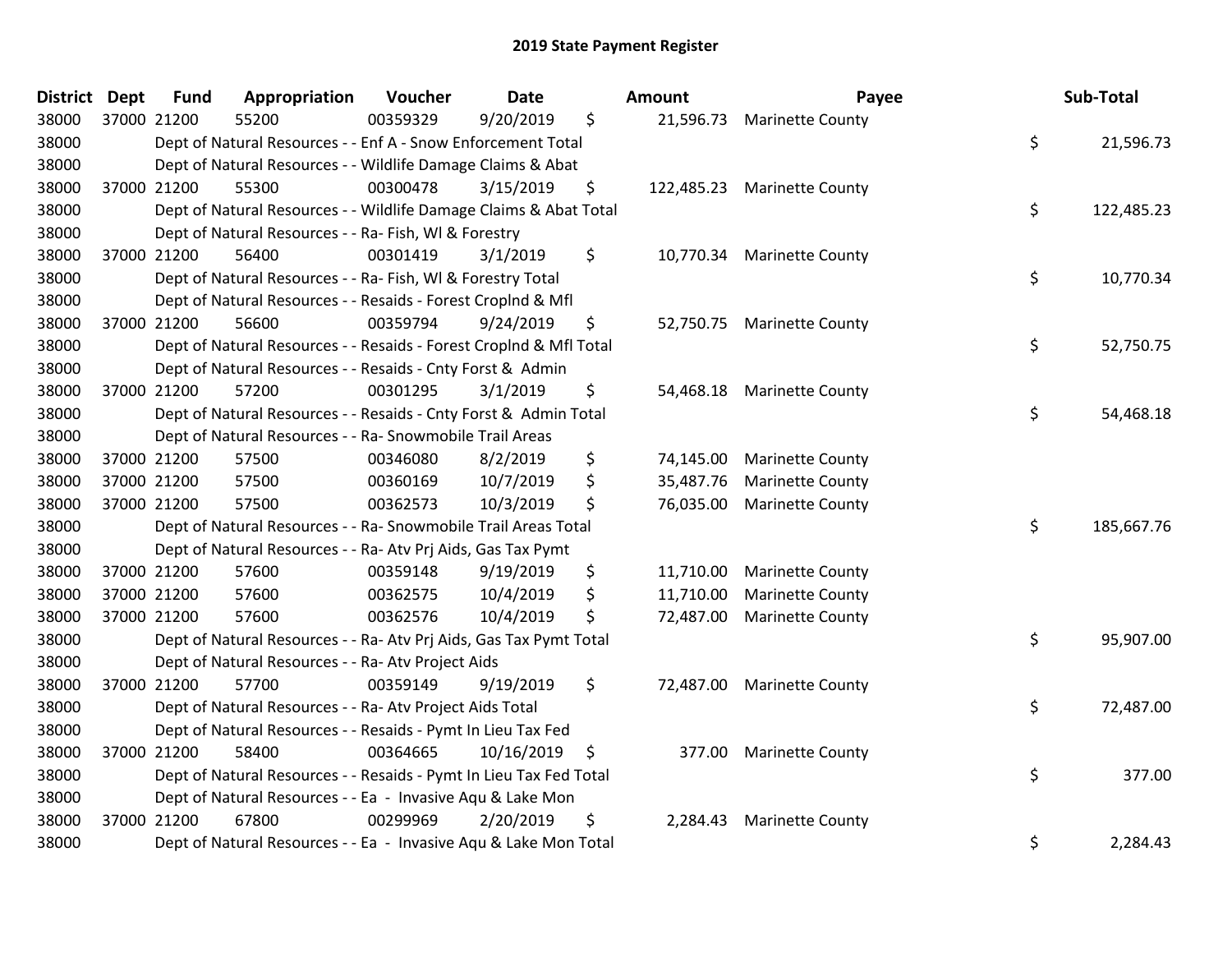| District Dept |             | <b>Fund</b> | Appropriation                                              | Voucher  | <b>Date</b> | Amount           | Payee                       | Sub-Total        |
|---------------|-------------|-------------|------------------------------------------------------------|----------|-------------|------------------|-----------------------------|------------------|
| 38000         |             |             | Dept of Natural Resources - - GPO--State Funds             |          |             |                  |                             |                  |
| 38000         | 37000 21200 |             | 86100                                                      | 00286716 | 1/4/2019    | \$<br>20.00      | <b>Marinette County</b>     |                  |
| 38000         | 37000 21200 |             | 86100                                                      | 00306701 | 4/12/2019   | \$<br>2.00       | <b>Marinette County</b>     |                  |
| 38000         | 37000 21200 |             | 86100                                                      | 00321990 | 6/12/2019   | \$<br>6.00       | <b>Marinette County</b>     |                  |
| 38000         | 37000 21200 |             | 86100                                                      | 00354074 | 9/11/2019   | \$<br>10.00      | <b>Marinette County</b>     |                  |
| 38000         | 37000 21200 |             | 86100                                                      | 00368718 | 11/5/2019   | \$<br>15.00      | <b>Marinette County</b>     |                  |
| 38000         | 37000 21200 |             | 86100                                                      | 00374663 | 12/20/2019  | \$<br>13.00      | <b>Marinette County</b>     |                  |
| 38000         |             |             | Dept of Natural Resources - - GPO--State Funds Total       |          |             |                  |                             | \$<br>66.00      |
| 38000         |             |             | Dept of Natural Resources - - GPO-Environmental Fund       |          |             |                  |                             |                  |
| 38000         | 37000 27400 |             | 46100                                                      | 00359301 | 9/27/2019   | \$<br>30.00      | <b>Marinette County</b>     |                  |
| 38000         | 37000 27400 |             | 46100                                                      | 00359303 | 9/27/2019   | \$<br>30.00      | <b>Marinette County</b>     |                  |
| 38000         | 37000 27400 |             | 46100                                                      | 00370626 | 11/12/2019  | \$<br>6.00       | <b>Marinette County</b>     |                  |
| 38000         |             |             | Dept of Natural Resources - - GPO-Environmental Fund Total |          |             |                  |                             | \$<br>66.00      |
| 38000         |             |             | Dept of Natural Resources - - Land Acquisition             |          |             |                  |                             |                  |
| 38000         | 37000 36300 |             | <b>TA100</b>                                               | 00306731 | 4/2/2019    | \$<br>3.00       | <b>Marinette County</b>     |                  |
| 38000         | 37000 36300 |             | TA100                                                      | 00373340 | 11/26/2019  | \$<br>286.71     | <b>Marinette County</b>     |                  |
| 38000         |             |             | Dept of Natural Resources - - Land Acquisition Total       |          |             |                  |                             | \$<br>289.71     |
| 38000         |             |             | Dept of Natural Resources - - Dnr-Nonpoint Source          |          |             |                  |                             |                  |
| 38000         | 37000 36300 |             | TF100                                                      | 00376911 | 12/11/2019  | \$<br>150,000.00 | <b>Marinette County</b>     |                  |
| 38000         |             |             | Dept of Natural Resources - - Dnr-Nonpoint Source Total    |          |             |                  |                             | \$<br>150,000.00 |
| 38000         |             |             | WI Dept of Transportation - - Eldly&Disa Co/Aid Sf         |          |             |                  |                             |                  |
| 38000         | 39500 21100 |             | 16800                                                      | 00347749 | 2/4/2019    | \$               | 137,836.00 Marinette County |                  |
| 38000         |             |             | WI Dept of Transportation - - Eldly&Disa Co/Aid Sf Total   |          |             |                  |                             | \$<br>137,836.00 |
| 38000         |             |             | WI Dept of Transportation - - County Forest Aids           |          |             |                  |                             |                  |
| 38000         | 39500 21100 |             | 17000                                                      | 00357946 | 3/8/2019    | \$<br>72,944.05  | <b>Marinette County</b>     |                  |
| 38000         |             |             | WI Dept of Transportation - - County Forest Aids Total     |          |             |                  |                             | \$<br>72,944.05  |
| 38000         |             |             | WI Dept of Transportation - - Hwy Sfty Loc Aid Ffd         |          |             |                  |                             |                  |
| 38000         | 39500 21100 |             | 18500                                                      | 00415400 | 7/25/2019   | \$<br>2,977.76   | <b>Marinette County</b>     |                  |
| 38000         | 39500 21100 |             | 18500                                                      | 00422895 | 8/14/2019   | \$<br>2,680.74   | <b>Marinette County</b>     |                  |
| 38000         |             | 39500 21100 | 18500                                                      | 00435600 | 9/19/2019   | \$<br>6,145.98   | <b>Marinette County</b>     |                  |
| 38000         | 39500 21100 |             | 18500                                                      | 00449357 | 10/16/2019  | \$<br>2,920.71   | <b>Marinette County</b>     |                  |
| 38000         |             |             | WI Dept of Transportation - - Hwy Sfty Loc Aid Ffd Total   |          |             |                  |                             | \$<br>14,725.19  |
| 38000         |             |             | WI Dept of Transportation - - Trans Aids To Co.-Sf         |          |             |                  |                             |                  |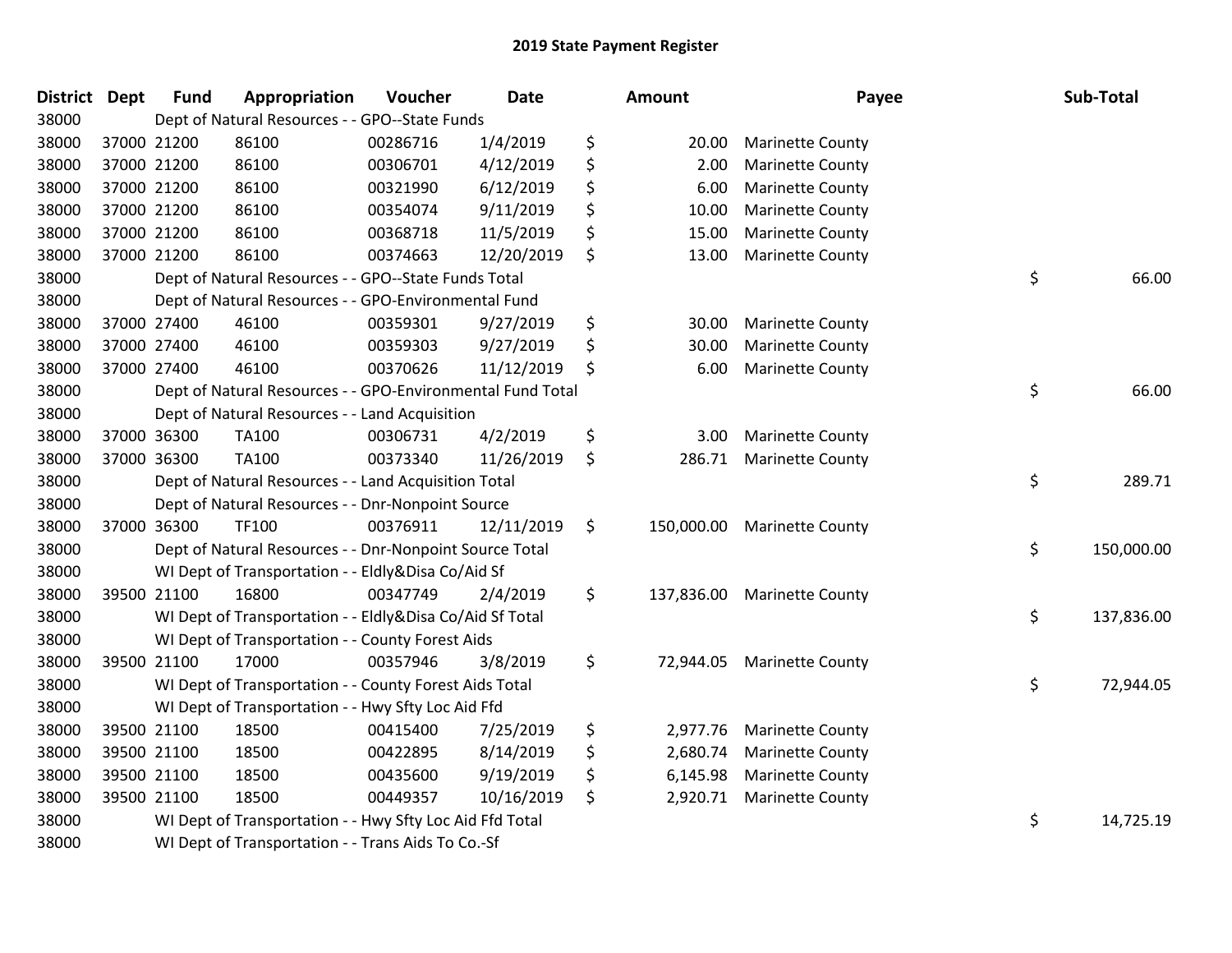| <b>District</b> | <b>Dept</b> | <b>Fund</b> | Appropriation                                            | Voucher  | Date       | <b>Amount</b>    | Payee                   | Sub-Total          |
|-----------------|-------------|-------------|----------------------------------------------------------|----------|------------|------------------|-------------------------|--------------------|
| 38000           | 39500 21100 |             | 19000                                                    | 00335810 | 1/7/2019   | \$<br>386,976.21 | <b>Marinette County</b> |                    |
| 38000           | 39500 21100 |             | 19000                                                    | 00401135 | 7/1/2019   | \$<br>773,952.42 | <b>Marinette County</b> |                    |
| 38000           | 39500 21100 |             | 19000                                                    | 00443953 | 10/7/2019  | \$<br>386,976.24 | <b>Marinette County</b> |                    |
| 38000           |             |             | WI Dept of Transportation - - Trans Aids To Co.-Sf Total |          |            |                  |                         | \$<br>1,547,904.87 |
| 38000           |             |             | WI Dept of Transportation - - Rr Serv Asst-Sf            |          |            |                  |                         |                    |
| 38000           | 39500 21100 |             | 26200                                                    | 00414283 | 7/19/2019  | \$<br>30.00      | <b>Marinette County</b> |                    |
| 38000           |             |             | WI Dept of Transportation - - Rr Serv Asst-Sf Total      |          |            |                  |                         | \$<br>30.00        |
| 38000           |             |             | WI Dept of Transportation - - Loc Rd Imp Prg St Fd       |          |            |                  |                         |                    |
| 38000           |             | 39500 21100 | 27800                                                    | 00460066 | 11/13/2019 | \$<br>168,689.08 | <b>Marinette County</b> |                    |
| 38000           | 39500 21100 |             | 27800                                                    | 00465145 | 11/29/2019 | \$<br>7,499.21   | <b>Marinette County</b> |                    |
| 38000           |             |             | WI Dept of Transportation - - Loc Rd Imp Prg St Fd Total |          |            |                  |                         | \$<br>176,188.29   |
| 38000           |             |             | WI Dept of Transportation - - St Hwy Rehab, Sf           |          |            |                  |                         |                    |
| 38000           |             | 39500 21100 | 36300                                                    | 00447996 | 10/11/2019 | \$<br>120.58     | <b>Marinette County</b> |                    |
| 38000           |             |             | WI Dept of Transportation - - St Hwy Rehab, Sf Total     |          |            |                  |                         | \$<br>120.58       |
| 38000           |             |             | WI Dept of Transportation - - Hwy Mgmt & Opers Sf        |          |            |                  |                         |                    |
| 38000           | 39500 21100 |             | 36500                                                    | 00334062 | 1/9/2019   | \$<br>367.32     | <b>Marinette County</b> |                    |
| 38000           | 39500 21100 |             | 36500                                                    | 00352434 | 2/14/2019  | \$<br>508.60     | <b>Marinette County</b> |                    |
| 38000           | 39500 21100 |             | 36500                                                    | 00368502 | 4/4/2019   | \$<br>254.08     | <b>Marinette County</b> |                    |
| 38000           | 39500 21100 |             | 36500                                                    | 00375795 | 5/10/2019  | \$<br>254.08     | <b>Marinette County</b> |                    |
| 38000           | 39500 21100 |             | 36500                                                    | 00385889 | 5/23/2019  | \$<br>254.08     | <b>Marinette County</b> |                    |
| 38000           | 39500 21100 |             | 36500                                                    | 00397783 | 6/25/2019  | \$<br>254.08     | <b>Marinette County</b> |                    |
| 38000           | 39500 21100 |             | 36500                                                    | 00416957 | 7/29/2019  | \$<br>254.08     | <b>Marinette County</b> |                    |
| 38000           | 39500 21100 |             | 36500                                                    | 00447996 | 10/11/2019 | \$<br>254.08     | <b>Marinette County</b> |                    |
| 38000           | 39500 21100 |             | 36500                                                    | 00464728 | 11/25/2019 | \$<br>254.08     | <b>Marinette County</b> |                    |
| 38000           | 39500 21100 |             | 36500                                                    | 00467298 | 12/3/2019  | \$<br>784.03     | <b>Marinette County</b> |                    |
| 38000           |             |             | WI Dept of Transportation - - Hwy Mgmt & Opers Sf Total  |          |            |                  |                         | \$<br>3,438.51     |
| 38000           |             |             | WI Dept of Transportation - - Wi Lift Brdg Op/M Sf       |          |            |                  |                         |                    |
| 38000           | 39500 21100 |             | 36600                                                    | 00334062 | 1/9/2019   | \$<br>1,214.55   | <b>Marinette County</b> |                    |
| 38000           | 39500 21100 |             | 36600                                                    | 00352434 | 2/14/2019  | \$<br>1,400.15   | <b>Marinette County</b> |                    |
| 38000           |             | 39500 21100 | 36600                                                    | 00367295 | 4/1/2019   | \$<br>486.55     | <b>Marinette County</b> |                    |
| 38000           | 39500 21100 |             | 36600                                                    | 00368502 | 4/4/2019   | \$<br>153.27     | <b>Marinette County</b> |                    |
| 38000           |             |             | WI Dept of Transportation - - Wi Lift Brdg Op/M Sf Total |          |            |                  |                         | \$<br>3,254.51     |
| 38000           |             |             | WI Dept of Transportation - - Routine Maint Sf           |          |            |                  |                         |                    |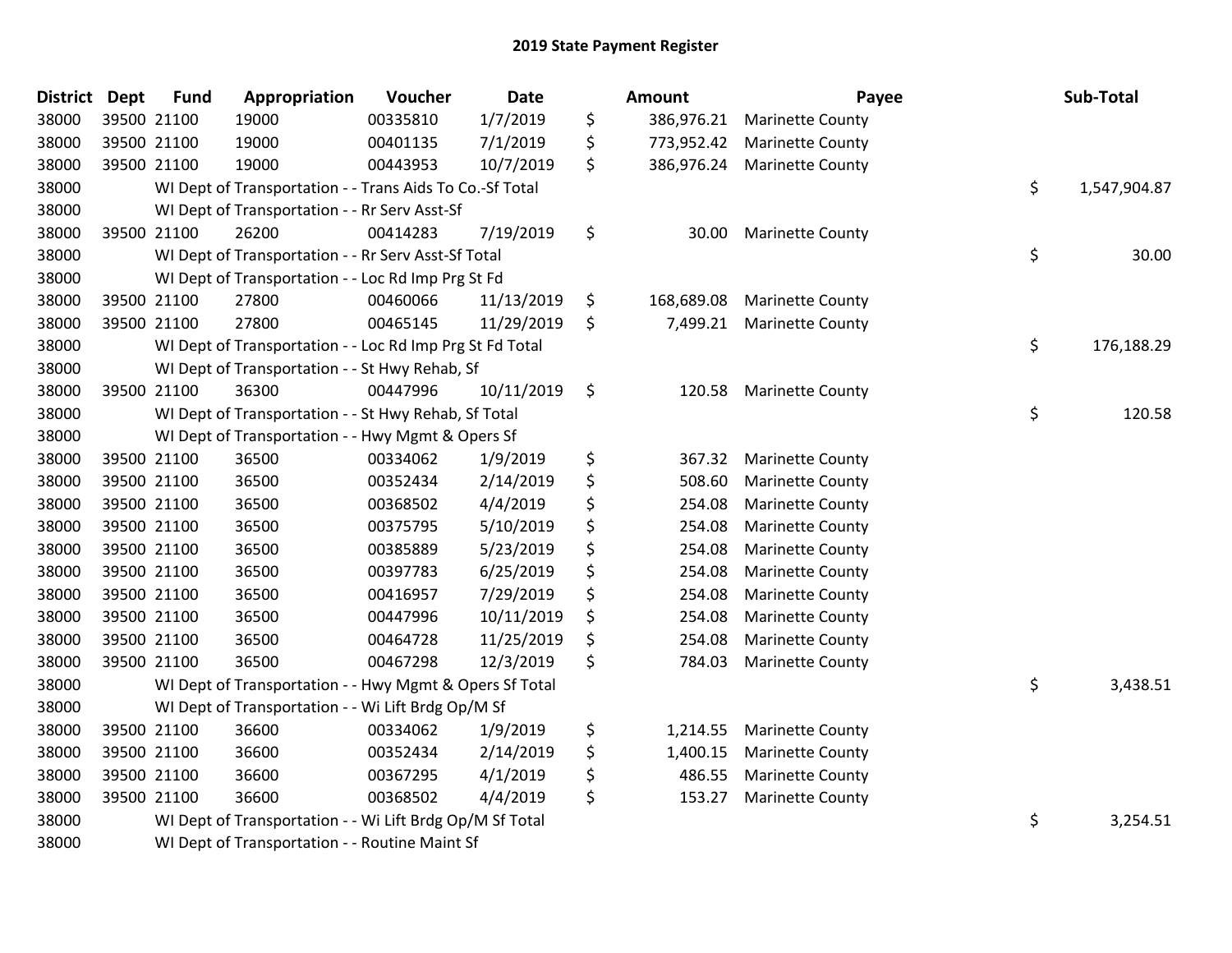| <b>District</b> | <b>Dept</b> | <b>Fund</b> | Appropriation                                                      | Voucher  | <b>Date</b> | <b>Amount</b>    | Payee                   | Sub-Total          |
|-----------------|-------------|-------------|--------------------------------------------------------------------|----------|-------------|------------------|-------------------------|--------------------|
| 38000           |             | 39500 21100 | 36800                                                              | 00334062 | 1/9/2019    | \$<br>69,436.26  | <b>Marinette County</b> |                    |
| 38000           |             | 39500 21100 | 36800                                                              | 00352434 | 2/14/2019   | \$<br>106,018.26 | <b>Marinette County</b> |                    |
| 38000           |             | 39500 21100 | 36800                                                              | 00361952 | 3/19/2019   | \$<br>115,972.85 | <b>Marinette County</b> |                    |
| 38000           | 39500 21100 |             | 36800                                                              | 00367295 | 4/1/2019    | \$<br>175,075.12 | <b>Marinette County</b> |                    |
| 38000           |             | 39500 21100 | 36800                                                              | 00368502 | 4/4/2019    | \$<br>316,776.56 | <b>Marinette County</b> |                    |
| 38000           |             | 39500 21100 | 36800                                                              | 00375795 | 5/10/2019   | \$<br>212,550.41 | <b>Marinette County</b> |                    |
| 38000           |             | 39500 21100 | 36800                                                              | 00385889 | 5/23/2019   | \$<br>185,598.74 | <b>Marinette County</b> |                    |
| 38000           |             | 39500 21100 | 36800                                                              | 00397783 | 6/25/2019   | \$<br>54,417.71  | <b>Marinette County</b> |                    |
| 38000           | 39500 21100 |             | 36800                                                              | 00416957 | 7/29/2019   | \$<br>162,267.45 | <b>Marinette County</b> |                    |
| 38000           |             | 39500 21100 | 36800                                                              | 00425591 | 8/19/2019   | \$<br>117,716.52 | <b>Marinette County</b> |                    |
| 38000           |             | 39500 21100 | 36800                                                              | 00447996 | 10/11/2019  | \$<br>80,480.48  | <b>Marinette County</b> |                    |
| 38000           |             | 39500 21100 | 36800                                                              | 00464728 | 11/25/2019  | \$<br>243,793.67 | <b>Marinette County</b> |                    |
| 38000           |             | 39500 21100 | 36800                                                              | 00467298 | 12/3/2019   | \$<br>96,818.99  | <b>Marinette County</b> |                    |
| 38000           |             |             | WI Dept of Transportation - - Routine Maint Sf Total               |          |             |                  |                         | \$<br>1,936,923.02 |
| 38000           |             |             | WI Dept of Transportation - - Hwy Mgmt & Opers Lf                  |          |             |                  |                         |                    |
| 38000           |             | 39500 21100 | 37500                                                              | 00334062 | 1/9/2019    | \$<br>1,214.55   | <b>Marinette County</b> |                    |
| 38000           |             | 39500 21100 | 37500                                                              | 00352434 | 2/14/2019   | \$<br>1,400.15   | <b>Marinette County</b> |                    |
| 38000           |             | 39500 21100 | 37500                                                              | 00367295 | 4/1/2019    | \$<br>486.55     | <b>Marinette County</b> |                    |
| 38000           |             | 39500 21100 | 37500                                                              | 00368502 | 4/4/2019    | \$<br>153.27     | <b>Marinette County</b> |                    |
| 38000           |             |             | WI Dept of Transportation - - Hwy Mgmt & Opers Lf Total            |          |             |                  |                         | \$<br>3,254.51     |
| 38000           |             |             | WI Dept of Transportation - - Routine Maint Ff                     |          |             |                  |                         |                    |
| 38000           |             | 39500 21100 | 38000                                                              | 00397783 | 6/25/2019   | \$<br>722.68     | <b>Marinette County</b> |                    |
| 38000           |             | 39500 21100 | 38000                                                              | 00447996 | 10/11/2019  | \$<br>482.31     | <b>Marinette County</b> |                    |
| 38000           |             |             | WI Dept of Transportation - - Routine Maint Ff Total               |          |             |                  |                         | \$<br>1,204.99     |
| 38000           |             |             | WI Dept of Transportation - - Transpor Safety Ff                   |          |             |                  |                         |                    |
| 38000           |             | 39500 21100 | 58200                                                              | 00383409 | 5/28/2019   | \$<br>99.62      | <b>Marinette County</b> |                    |
| 38000           |             | 39500 21100 | 58200                                                              | 00383837 | 6/11/2019   | \$<br>108.67     | <b>Marinette County</b> |                    |
| 38000           |             |             | WI Dept of Transportation - - Transpor Safety Ff Total             |          |             |                  |                         | \$<br>208.29       |
| 38000           |             |             | Department of Corrections - - Services For Drunken Driving O       |          |             |                  |                         |                    |
| 38000           |             | 41000 10000 | 10300                                                              | 00281285 | 4/23/2019   | \$<br>260.00     | <b>Marinette County</b> |                    |
| 38000           |             |             | Department of Corrections - - Services For Drunken Driving O Total |          |             |                  |                         | \$<br>260.00       |
| 38000           |             |             | Department of Corrections - - Corrections Contracts And Agre       |          |             |                  |                         |                    |
| 38000           |             | 41000 10000 | 11400                                                              | 00264666 | 2/5/2019    | \$<br>12,350.40  | <b>Marinette County</b> |                    |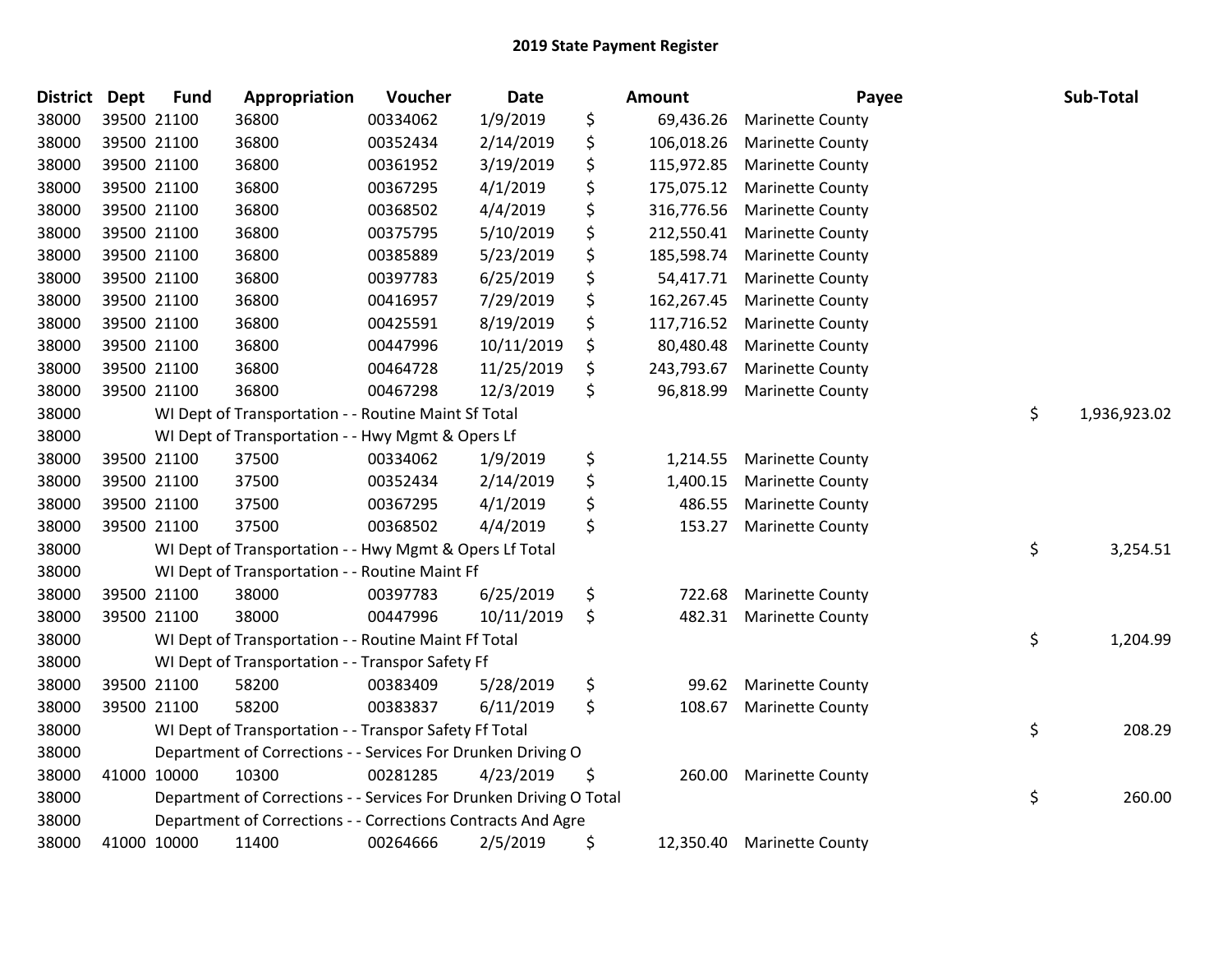| District | <b>Dept</b> | <b>Fund</b> | Appropriation                                                      | Voucher  | Date       |     | <b>Amount</b> | Payee                                                                                                         | Sub-Total                   |
|----------|-------------|-------------|--------------------------------------------------------------------|----------|------------|-----|---------------|---------------------------------------------------------------------------------------------------------------|-----------------------------|
| 38000    | 41000 10000 |             | 11400                                                              | 00269261 | 2/27/2019  | \$  | 10,292.00     | <b>Marinette County</b>                                                                                       |                             |
| 38000    | 41000 10000 |             | 11400                                                              | 00275584 | 3/29/2019  | \$  | 3,190.52      | <b>Marinette County</b>                                                                                       |                             |
| 38000    | 41000 10000 |             | 11400                                                              | 00281114 | 4/23/2019  | \$  | 154.38        | <b>Marinette County</b>                                                                                       |                             |
| 38000    | 41000 10000 |             | 11400                                                              | 00289505 | 6/4/2019   | \$  | 1,955.48      | <b>Marinette County</b>                                                                                       |                             |
| 38000    |             | 41000 10000 | 11400                                                              | 00295756 | 7/2/2019   | \$  | 6,483.96      | <b>Marinette County</b>                                                                                       |                             |
| 38000    |             | 41000 10000 | 11400                                                              | 00298736 | 7/17/2019  | \$  | 7,616.08      | <b>Marinette County</b>                                                                                       |                             |
| 38000    |             | 41000 10000 | 11400                                                              | 00307264 | 8/30/2019  | \$  | 6,278.12      | <b>Marinette County</b>                                                                                       |                             |
| 38000    |             | 41000 10000 | 11400                                                              | 00312717 | 9/27/2019  | \$  | 2,367.16      | <b>Marinette County</b>                                                                                       |                             |
| 38000    |             | 41000 10000 | 11400                                                              | 00320046 | 10/29/2019 | \$  | 1,440.88      | <b>Marinette County</b>                                                                                       |                             |
| 38000    | 41000 10000 |             | 11400                                                              | 00326250 | 11/29/2019 | \$  | 6,586.88      | <b>Marinette County</b>                                                                                       |                             |
| 38000    | 41000 10000 |             | 11400                                                              | 00332165 | 12/30/2019 | \$, | 5,300.38      | <b>Marinette County</b>                                                                                       |                             |
| 38000    |             |             | Department of Corrections - - Corrections Contracts And Agre Total |          |            |     |               |                                                                                                               | \$<br>64,016.24             |
| 38000    |             |             |                                                                    |          |            |     |               | Department of Corrections - - Reimbursing Counties For Probation, Extended Supervision And Parole Holds       |                             |
| 38000    |             | 41000 10000 | 11600                                                              | 00320855 | 11/4/2019  | \$  |               | 52,696.60 Marinette County                                                                                    |                             |
| 38000    |             |             |                                                                    |          |            |     |               | Department of Corrections - - Reimbursing Counties For Probation, Extended Supervision And Parole Holds Total | \$<br>52,696.60             |
| 38000    |             |             | Department of Corrections - - Probation, Parole And Extended       |          |            |     |               |                                                                                                               |                             |
| 38000    | 41000 10000 |             | 18700                                                              | 00320855 | 11/4/2019  | \$  |               | 22,103.40 Marinette County                                                                                    |                             |
| 38000    |             |             | Department of Corrections - - Probation, Parole And Extended Total |          |            |     |               |                                                                                                               | \$<br>22,103.40             |
| 38000    |             |             | Department of Health Services - - State/Federal Aids               |          |            |     |               |                                                                                                               |                             |
| 38000    |             | 43500 10000 | 00000                                                              | 90906    | 1/2/2019   | \$  | 89,735.00     | <b>Marinette County</b>                                                                                       |                             |
| 38000    |             | 43500 10000 | 00000                                                              | 90907    | 2/1/2019   | \$  | 90,371.00     | <b>Marinette County</b>                                                                                       |                             |
| 38000    |             | 43500 10000 | 00000                                                              | 90909    | 3/1/2019   | \$  | 318,463.00    | <b>Marinette County</b>                                                                                       |                             |
| 38000    | 43500 10000 |             | 00000                                                              | 90910    | 4/1/2019   | \$  | 515,028.00    | <b>Marinette County</b>                                                                                       |                             |
| 38000    |             | 43500 10000 | 00000                                                              | 90911    | 5/1/2019   | \$  | 16,614.00     | <b>Marinette County</b>                                                                                       |                             |
| 38000    |             | 43500 10000 | 00000                                                              | 90913    | 6/3/2019   | \$  | 230,335.00    | <b>Marinette County</b>                                                                                       |                             |
| 38000    |             | 43500 10000 | 00000                                                              | 90914    | 6/17/2019  | \$  | 10,200.00     | <b>Marinette County</b>                                                                                       |                             |
| 38000    | 43500 10000 |             | 00000                                                              | 92000    | 7/1/2019   | \$  | 1,058,999.00  | <b>Marinette County</b>                                                                                       |                             |
| 38000    | 43500 10000 |             | 00000                                                              | 92001    | 8/1/2019   | \$  | 212,646.00    | <b>Marinette County</b>                                                                                       |                             |
| 38000    | 43500 10000 |             | 00000                                                              | 92002    | 9/3/2019   | \$  | 81,458.00     | <b>Marinette County</b>                                                                                       |                             |
| 38000    | 43500 10000 |             | 00000                                                              | 92003    | 10/1/2019  | \$  | 182,725.00    | <b>Marinette County</b>                                                                                       |                             |
| 38000    |             | 43500 10000 | 00000                                                              | 92004    | 11/1/2019  | \$  | 195,493.00    | <b>Marinette County</b>                                                                                       |                             |
| 38000    | 43500 10000 |             | 00000                                                              | 92005    | 12/2/2019  | \$  | 94,833.00     | <b>Marinette County</b>                                                                                       |                             |
| $\cdots$ |             |             |                                                                    |          |            |     |               |                                                                                                               | $\sim$ $\sim$ $\sim$ $\sim$ |

Department of Health Services - - State/Federal Aids Total \$ 3,096,900.00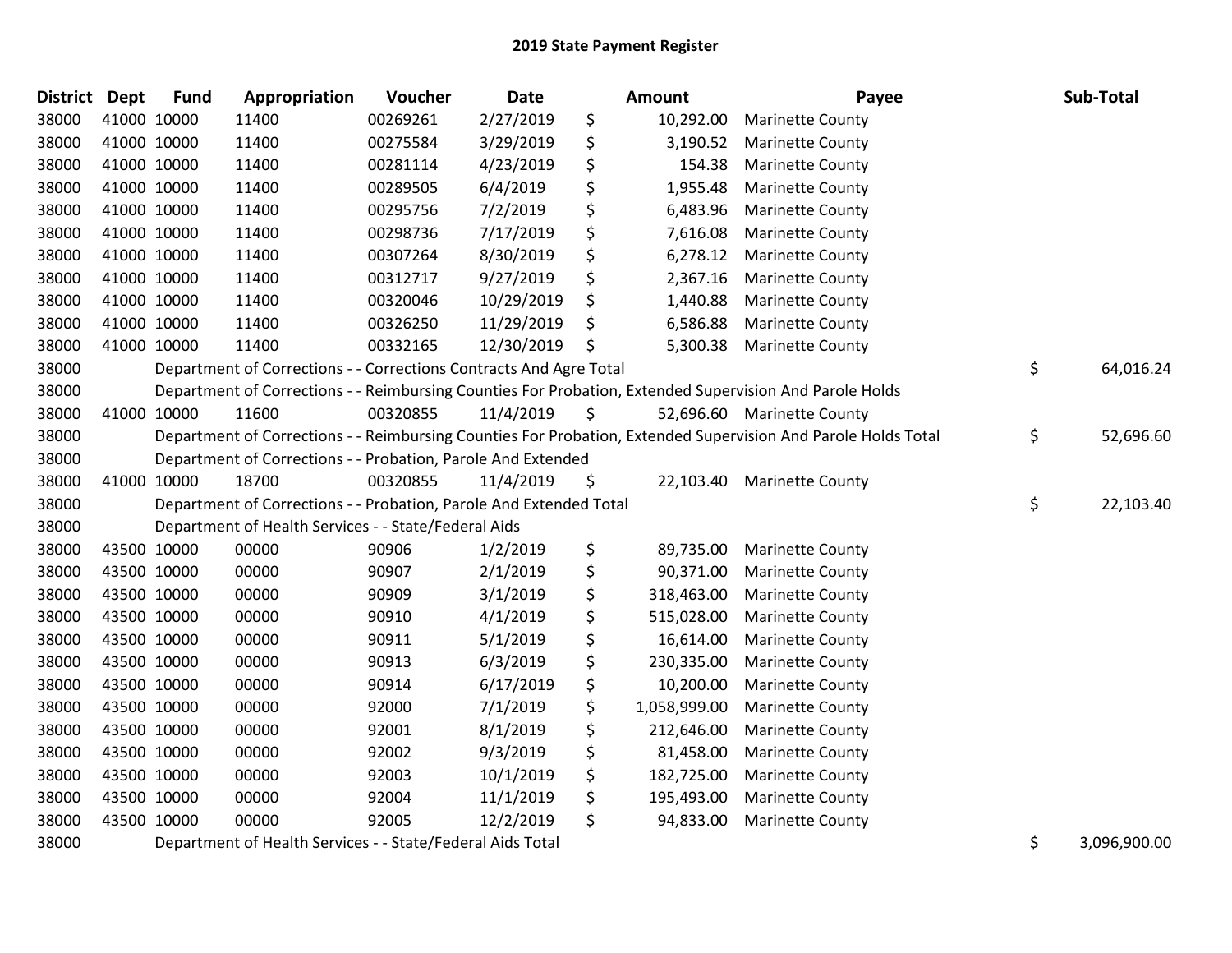| <b>District</b> | <b>Dept</b> | <b>Fund</b> | Appropriation                                                       | Voucher  | <b>Date</b> |    | <b>Amount</b> | Payee                   | Sub-Total    |
|-----------------|-------------|-------------|---------------------------------------------------------------------|----------|-------------|----|---------------|-------------------------|--------------|
| 38000           |             |             | Department of Health Services - - Federal Projects Operations       |          |             |    |               |                         |              |
| 38000           |             | 43500 10000 | 14900                                                               | 00324600 | 11/18/2019  | \$ | 8.00          | <b>Marinette County</b> |              |
| 38000           |             |             | Department of Health Services - - Federal Projects Operations Total |          |             |    |               |                         | \$<br>8.00   |
| 38000           |             |             | Department of Health Services - - General Program Operations        |          |             |    |               |                         |              |
| 38000           |             | 43500 10000 | 40100                                                               | 00281036 | 5/1/2019    | \$ | 1.00          | <b>Marinette County</b> |              |
| 38000           |             | 43500 10000 | 40100                                                               | 00281037 | 5/1/2019    | \$ | 15.00         | <b>Marinette County</b> |              |
| 38000           |             | 43500 10000 | 40100                                                               | 00281039 | 5/1/2019    | \$ | 1.50          | <b>Marinette County</b> |              |
| 38000           |             | 43500 10000 | 40100                                                               | 00281043 | 5/1/2019    | \$ | 1.00          | <b>Marinette County</b> |              |
| 38000           |             | 43500 10000 | 40100                                                               | 00281044 | 5/1/2019    | \$ | 15.00         | <b>Marinette County</b> |              |
| 38000           |             | 43500 10000 | 40100                                                               | 00282434 | 5/8/2019    | \$ | 1.50          | <b>Marinette County</b> |              |
| 38000           |             | 43500 10000 | 40100                                                               | 00282439 | 5/8/2019    | \$ | 1.50          | <b>Marinette County</b> |              |
| 38000           |             | 43500 10000 | 40100                                                               | 00284207 | 5/15/2019   | \$ | 15.00         | <b>Marinette County</b> |              |
| 38000           |             | 43500 10000 | 40100                                                               | 00285525 | 5/22/2019   | \$ | 1.50          | <b>Marinette County</b> |              |
| 38000           |             | 43500 10000 | 40100                                                               | 00290221 | 6/12/2019   | \$ | 1.50          | <b>Marinette County</b> |              |
| 38000           |             | 43500 10000 | 40100                                                               | 00291855 | 6/19/2019   | \$ | 1.50          | <b>Marinette County</b> |              |
| 38000           |             | 43500 10000 | 40100                                                               | 00291869 | 6/19/2019   | \$ | 1.00          | <b>Marinette County</b> |              |
| 38000           |             | 43500 10000 | 40100                                                               | 00291870 | 6/19/2019   | \$ | 15.00         | <b>Marinette County</b> |              |
| 38000           |             | 43500 10000 | 40100                                                               | 00305062 | 8/21/2019   | \$ | 1.00          | <b>Marinette County</b> |              |
| 38000           |             | 43500 10000 | 40100                                                               | 00314507 | 10/2/2019   | \$ | 1.50          | <b>Marinette County</b> |              |
| 38000           |             | 43500 10000 | 40100                                                               | 00314518 | 10/2/2019   | \$ | 1.50          | <b>Marinette County</b> |              |
| 38000           |             | 43500 10000 | 40100                                                               | 00325356 | 11/20/2019  | \$ | 15.00         | <b>Marinette County</b> |              |
| 38000           |             | 43500 10000 | 40100                                                               | 00325357 | 11/20/2019  | \$ | 1.00          | <b>Marinette County</b> |              |
| 38000           |             | 43500 10000 | 40100                                                               | 00325358 | 11/20/2019  | \$ | 15.00         | <b>Marinette County</b> |              |
| 38000           |             | 43500 10000 | 40100                                                               | 00326861 | 11/27/2019  | Ś  | 1.50          | <b>Marinette County</b> |              |
| 38000           |             |             | Department of Health Services - - General Program Operations Total  |          |             |    |               |                         | \$<br>108.50 |
| 38000           |             |             | Department of Health Services - - Medical Assistance State Admin    |          |             |    |               |                         |              |
| 38000           |             | 43500 10000 | 44000                                                               | 00281036 | 5/1/2019    | \$ | 1.00          | <b>Marinette County</b> |              |
| 38000           |             | 43500 10000 | 44000                                                               | 00281037 | 5/1/2019    | \$ | 15.00         | <b>Marinette County</b> |              |
| 38000           |             | 43500 10000 | 44000                                                               | 00281039 | 5/1/2019    | \$ | 1.50          | <b>Marinette County</b> |              |
| 38000           |             | 43500 10000 | 44000                                                               | 00281043 | 5/1/2019    | \$ | 1.00          | <b>Marinette County</b> |              |
| 38000           |             | 43500 10000 | 44000                                                               | 00281044 | 5/1/2019    | \$ | 15.00         | <b>Marinette County</b> |              |
| 38000           |             | 43500 10000 | 44000                                                               | 00282434 | 5/8/2019    | \$ | 1.50          | <b>Marinette County</b> |              |
| 38000           |             | 43500 10000 | 44000                                                               | 00282439 | 5/8/2019    | \$ | 1.50          | Marinette County        |              |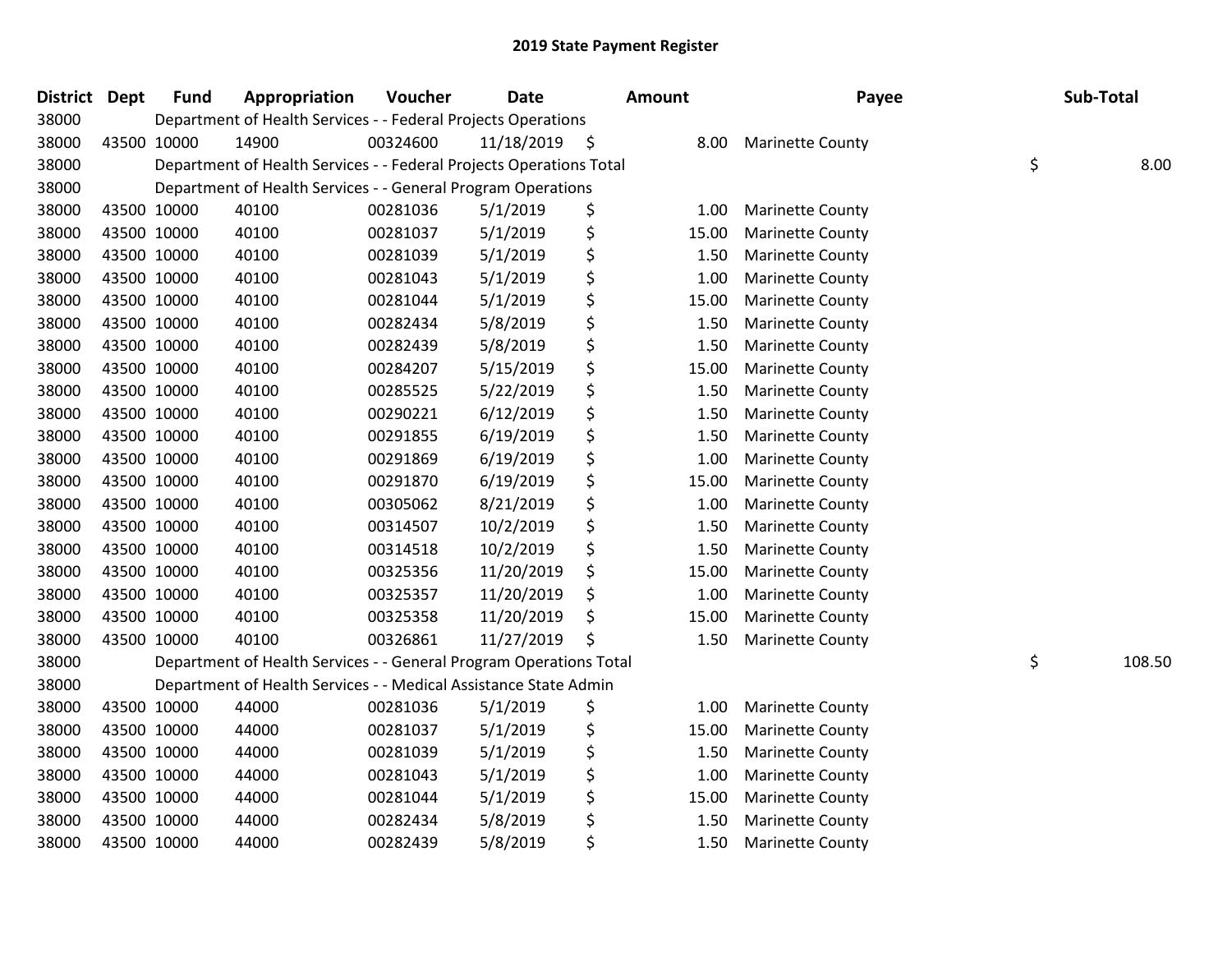| <b>District</b> | <b>Dept</b> | <b>Fund</b> | Appropriation                                                          | Voucher  | <b>Date</b> | <b>Amount</b>    | Payee                   | Sub-Total      |
|-----------------|-------------|-------------|------------------------------------------------------------------------|----------|-------------|------------------|-------------------------|----------------|
| 38000           |             | 43500 10000 | 44000                                                                  | 00284207 | 5/15/2019   | \$<br>15.00      | <b>Marinette County</b> |                |
| 38000           |             | 43500 10000 | 44000                                                                  | 00285525 | 5/22/2019   | \$<br>1.50       | <b>Marinette County</b> |                |
| 38000           |             | 43500 10000 | 44000                                                                  | 00290221 | 6/12/2019   | \$<br>1.50       | <b>Marinette County</b> |                |
| 38000           | 43500 10000 |             | 44000                                                                  | 00291855 | 6/19/2019   | \$<br>1.50       | <b>Marinette County</b> |                |
| 38000           |             | 43500 10000 | 44000                                                                  | 00291869 | 6/19/2019   | \$<br>1.00       | <b>Marinette County</b> |                |
| 38000           | 43500 10000 |             | 44000                                                                  | 00291870 | 6/19/2019   | \$<br>15.00      | <b>Marinette County</b> |                |
| 38000           |             | 43500 10000 | 44000                                                                  | 00305062 | 8/21/2019   | \$<br>1.00       | <b>Marinette County</b> |                |
| 38000           |             | 43500 10000 | 44000                                                                  | 00314507 | 10/2/2019   | \$<br>1.50       | <b>Marinette County</b> |                |
| 38000           |             | 43500 10000 | 44000                                                                  | 00314518 | 10/2/2019   | \$<br>1.50       | <b>Marinette County</b> |                |
| 38000           |             | 43500 10000 | 44000                                                                  | 00325356 | 11/20/2019  | \$<br>15.00      | Marinette County        |                |
| 38000           |             | 43500 10000 | 44000                                                                  | 00325357 | 11/20/2019  | \$<br>1.00       | <b>Marinette County</b> |                |
| 38000           | 43500 10000 |             | 44000                                                                  | 00325358 | 11/20/2019  | \$<br>15.00      | <b>Marinette County</b> |                |
| 38000           | 43500 10000 |             | 44000                                                                  | 00326861 | 11/27/2019  | \$<br>1.50       | <b>Marinette County</b> |                |
| 38000           |             |             | Department of Health Services - - Medical Assistance State Admin Total |          |             |                  |                         | \$<br>108.50   |
| 38000           |             |             | Dept of Children and Families - - Fees For Administrative Servic       |          |             |                  |                         |                |
| 38000           |             | 43700 10000 | 23100                                                                  | 00049863 | 2/5/2019    | \$<br>205.00     | <b>Marinette County</b> |                |
| 38000           |             | 43700 10000 | 23100                                                                  | 00054484 | 4/30/2019   | \$<br>210.00     | <b>Marinette County</b> |                |
| 38000           |             | 43700 10000 | 23100                                                                  | 00058407 | 7/26/2019   | \$<br>210.00     | <b>Marinette County</b> |                |
| 38000           |             | 43700 10000 | 23100                                                                  | 00060485 | 9/24/2019   | \$<br>220.00     | <b>Marinette County</b> |                |
| 38000           |             | 43700 10000 | 23100                                                                  | 00062298 | 10/31/2019  | \$<br>230.00     | <b>Marinette County</b> |                |
| 38000           |             |             | Dept of Children and Families - - Fees For Administrative Servic Total |          |             |                  |                         | \$<br>1,075.00 |
| 38000           |             |             | Dept of Children and Families - - General Aids                         |          |             |                  |                         |                |
| 38000           |             | 43700 10000 | 99000                                                                  | 00048535 | 1/7/2019    | \$<br>23,121.77  | <b>Marinette County</b> |                |
| 38000           |             | 43700 10000 | 99000                                                                  | 00049422 | 1/31/2019   | \$<br>253,396.50 | <b>Marinette County</b> |                |
| 38000           |             | 43700 10000 | 99000                                                                  | 00049660 | 2/5/2019    | \$<br>1,404.15   | <b>Marinette County</b> |                |
| 38000           |             | 43700 10000 | 99000                                                                  | 00049731 | 2/5/2019    | \$<br>705.00     | <b>Marinette County</b> |                |
| 38000           |             | 43700 10000 | 99000                                                                  | 00050611 | 2/26/2019   | \$<br>18,250.36  | <b>Marinette County</b> |                |
| 38000           |             | 43700 10000 | 99000                                                                  | 00050945 | 3/5/2019    | \$<br>99,270.52  | <b>Marinette County</b> |                |
| 38000           |             | 43700 10000 | 99000                                                                  | 00051805 | 3/22/2019   | \$<br>19,667.21  | <b>Marinette County</b> |                |
| 38000           |             | 43700 10000 | 99000                                                                  | 00052880 | 4/5/2019    | \$<br>6,244.77   | <b>Marinette County</b> |                |
| 38000           |             | 43700 10000 | 99000                                                                  | 00052881 | 4/5/2019    | \$<br>238,715.44 | <b>Marinette County</b> |                |
| 38000           |             | 43700 10000 | 99000                                                                  | 00053014 | 4/9/2019    | \$<br>83.68      | <b>Marinette County</b> |                |
| 38000           | 43700 10000 |             | 99000                                                                  | 00054009 | 4/30/2019   | \$<br>8,467.00   | <b>Marinette County</b> |                |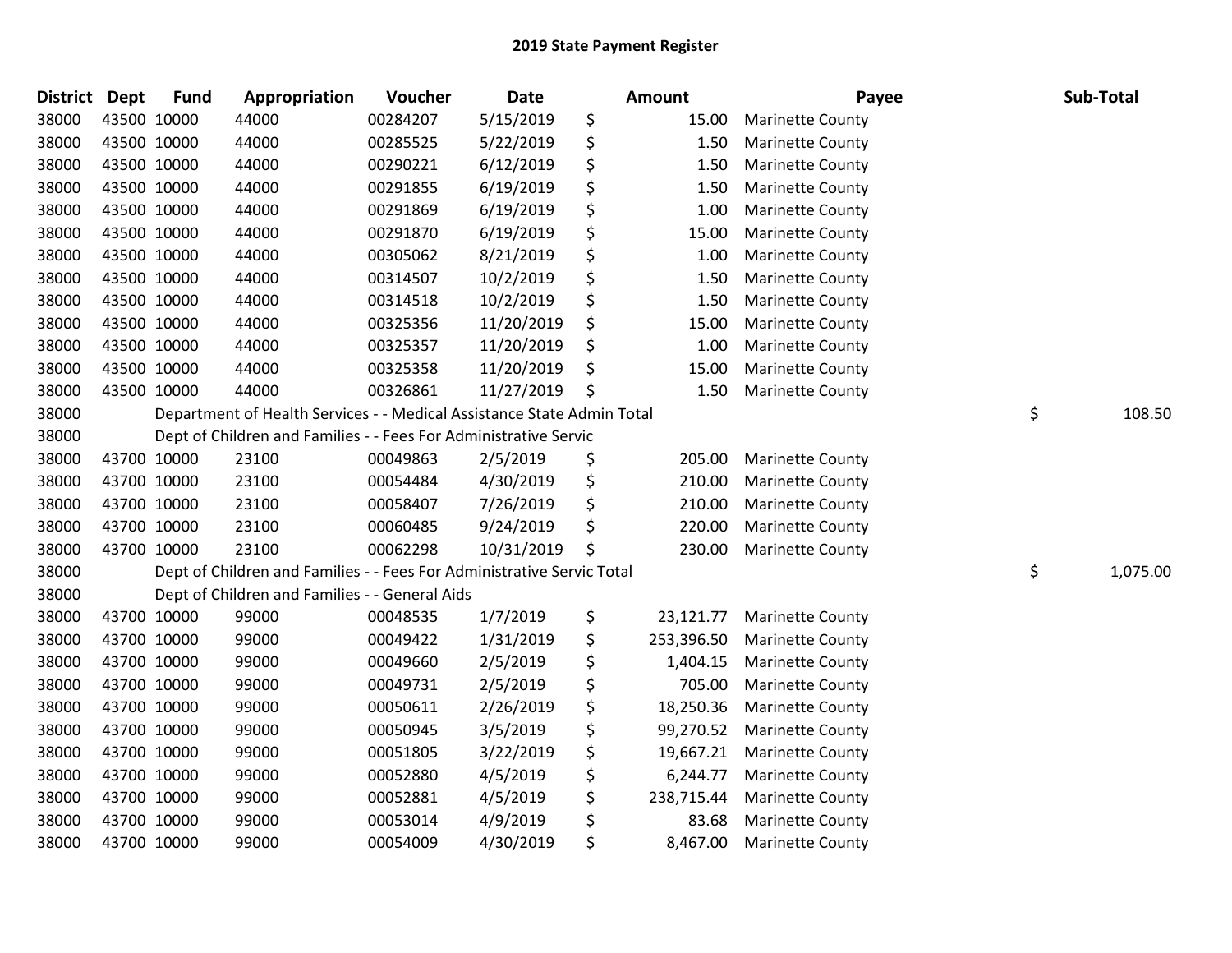| <b>District</b> | Dept        | <b>Fund</b> | Appropriation                                                 | Voucher  | <b>Date</b> | <b>Amount</b>    | Payee                   | Sub-Total          |
|-----------------|-------------|-------------|---------------------------------------------------------------|----------|-------------|------------------|-------------------------|--------------------|
| 38000           | 43700 10000 |             | 99000                                                         | 00054594 | 5/2/2019    | \$<br>146,027.05 | <b>Marinette County</b> |                    |
| 38000           | 43700 10000 |             | 99000                                                         | 00054675 | 5/6/2019    | \$<br>172,283.30 | <b>Marinette County</b> |                    |
| 38000           | 43700 10000 |             | 99000                                                         | 00055455 | 5/24/2019   | \$<br>49,501.59  | <b>Marinette County</b> |                    |
| 38000           | 43700 10000 |             | 99000                                                         | 00056107 | 6/5/2019    | \$<br>37,008.06  | <b>Marinette County</b> |                    |
| 38000           | 43700 10000 |             | 99000                                                         | 00057373 | 7/5/2019    | \$<br>37,694.16  | <b>Marinette County</b> |                    |
| 38000           | 43700 10000 |             | 99000                                                         | 00057839 | 7/16/2019   | \$<br>655.50     | <b>Marinette County</b> |                    |
| 38000           | 43700 10000 |             | 99000                                                         | 00058481 | 7/30/2019   | \$<br>114,011.29 | <b>Marinette County</b> |                    |
| 38000           | 43700 10000 |             | 99000                                                         | 00058525 | 7/30/2019   | \$<br>485.00     | <b>Marinette County</b> |                    |
| 38000           | 43700 10000 |             | 99000                                                         | 00058699 | 8/6/2019    | \$<br>33,731.00  | <b>Marinette County</b> |                    |
| 38000           | 43700 10000 |             | 99000                                                         | 00058782 | 8/5/2019    | \$<br>16,555.44  | <b>Marinette County</b> |                    |
| 38000           | 43700 10000 |             | 99000                                                         | 00059620 | 8/29/2019   | \$<br>2,162.40   | <b>Marinette County</b> |                    |
| 38000           | 43700 10000 |             | 99000                                                         | 00059908 | 9/5/2019    | \$<br>31,126.21  | <b>Marinette County</b> |                    |
| 38000           | 43700 10000 |             | 99000                                                         | 00060359 | 9/18/2019   | \$<br>717,943.24 | <b>Marinette County</b> |                    |
| 38000           | 43700 10000 |             | 99000                                                         | 00060774 | 9/26/2019   | \$<br>2,222.00   | <b>Marinette County</b> |                    |
| 38000           | 43700 10000 |             | 99000                                                         | 00060775 | 9/27/2019   | \$<br>927.86     | <b>Marinette County</b> |                    |
| 38000           | 43700 10000 |             | 99000                                                         | 00061171 | 10/7/2019   | \$<br>23,574.01  | <b>Marinette County</b> |                    |
| 38000           | 43700 10000 |             | 99000                                                         | 00061980 | 10/30/2019  | \$<br>92,004.70  | <b>Marinette County</b> |                    |
| 38000           | 43700 10000 |             | 99000                                                         | 00062393 | 11/5/2019   | \$<br>25,783.82  | <b>Marinette County</b> |                    |
| 38000           | 43700 10000 |             | 99000                                                         | 00062554 | 11/12/2019  | \$<br>35,152.26  | <b>Marinette County</b> |                    |
| 38000           | 43700 10000 |             | 99000                                                         | 00063391 | 11/27/2019  | \$<br>39,148.68  | <b>Marinette County</b> |                    |
| 38000           | 43700 10000 |             | 99000                                                         | 00063563 | 12/5/2019   | \$<br>22,611.15  | <b>Marinette County</b> |                    |
| 38000           | 43700 10000 |             | 99000                                                         | 00063641 | 12/5/2019   | \$<br>2,113.98   | <b>Marinette County</b> |                    |
| 38000           | 43700 10000 |             | 99000                                                         | 00064097 | 12/20/2019  | \$<br>6,661.08   | <b>Marinette County</b> |                    |
| 38000           |             |             | Dept of Children and Families - - General Aids Total          |          |             |                  |                         | \$<br>2,278,710.18 |
| 38000           |             |             | Dept of Workforce Development - - Workforce Invest And Assist |          |             |                  |                         |                    |
| 38000           |             | 44500 10000 | 14100                                                         | 00205909 | 1/15/2019   | \$<br>97.96      | <b>Marinette County</b> |                    |
| 38000           | 44500 10000 |             | 14100                                                         | 00205919 | 1/15/2019   | \$<br>93.77      | <b>Marinette County</b> |                    |
| 38000           | 44500 10000 |             | 14100                                                         | 00206380 | 1/17/2019   | \$<br>98.73      | <b>Marinette County</b> |                    |
| 38000           | 44500 10000 |             | 14100                                                         | 00208891 | 2/5/2019    | \$<br>92.95      | <b>Marinette County</b> |                    |
| 38000           | 44500 10000 |             | 14100                                                         | 00210129 | 2/12/2019   | \$<br>100.20     | <b>Marinette County</b> |                    |
| 38000           | 44500 10000 |             | 14100                                                         | 00211988 | 2/25/2019   | \$<br>101.90     | <b>Marinette County</b> |                    |
| 38000           | 44500 10000 |             | 14100                                                         | 00213643 | 3/5/2019    | \$<br>116.58     | <b>Marinette County</b> |                    |
| 38000           | 44500 10000 |             | 14100                                                         | 00223916 | 5/7/2019    | \$<br>112.07     | <b>Marinette County</b> |                    |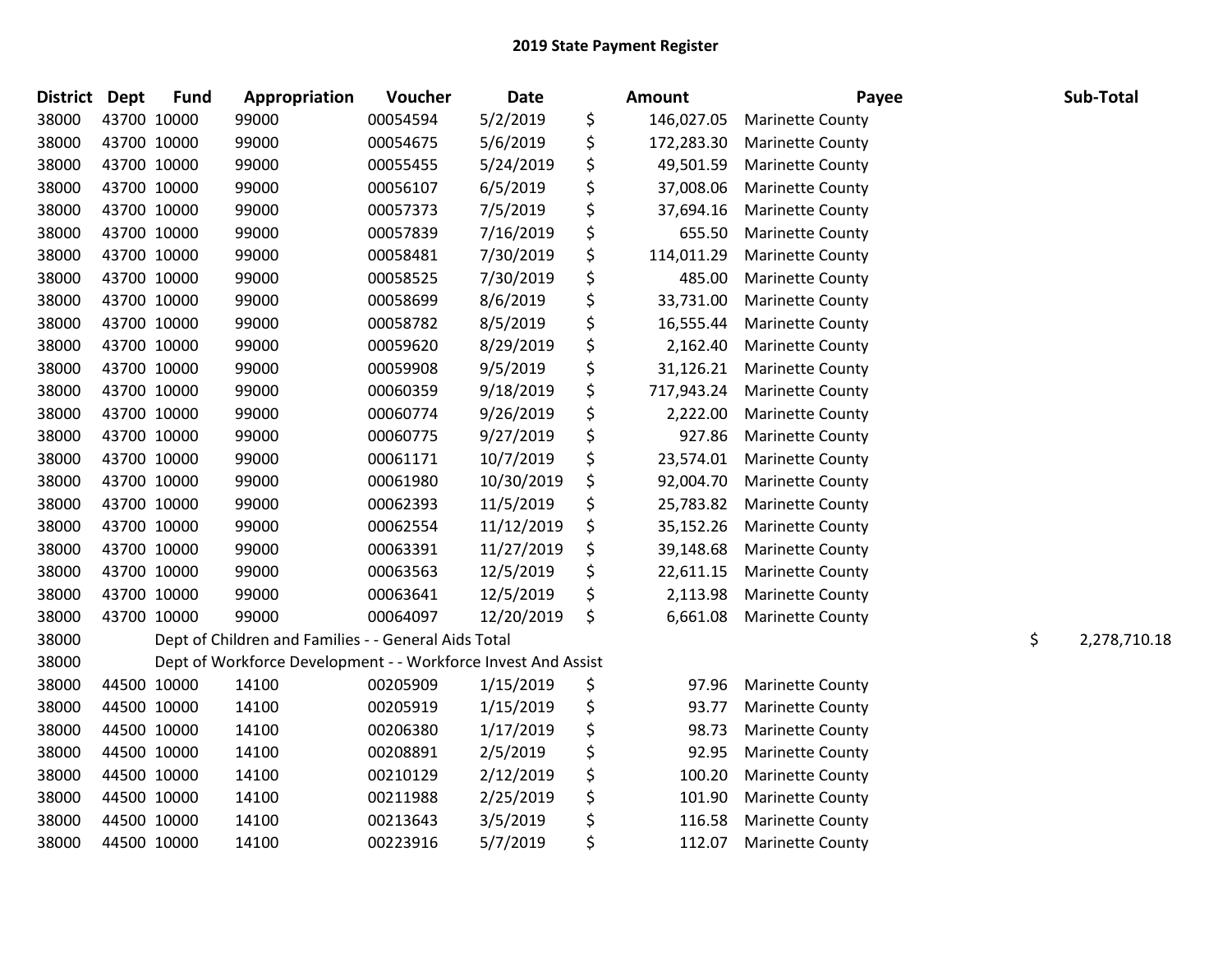| \$<br>6/17/2019<br>38000<br>44500 10000<br>00231085<br>14100<br>113.96<br><b>Marinette County</b><br>\$<br>44500 10000<br>38000<br>14100<br>00232487<br>6/27/2019<br>103.45<br><b>Marinette County</b><br>\$<br>38000<br>44500 10000<br>14100<br>7/15/2019<br>108.76<br>00235060<br><b>Marinette County</b><br>\$<br>44500 10000<br>8/26/2019<br>38000<br>14100<br>00242712<br>116.39<br><b>Marinette County</b><br>\$<br>44500 10000<br>14100<br>10/25/2019<br>108.14<br>38000<br>00253913<br><b>Marinette County</b><br>\$<br>44500 10000<br>38000<br>14100<br>00253914<br>10/25/2019<br>110.23<br><b>Marinette County</b><br>38000<br>44500 10000<br>11/4/2019<br>\$<br>14100<br>00255210<br>101.72<br><b>Marinette County</b><br>\$<br>38000<br>44500 10000<br>14100<br>00265329<br>12/31/2019<br>111.55<br><b>Marinette County</b><br>\$<br>Dept of Workforce Development - - Workforce Invest And Assist Total<br>38000<br>1,688.36<br>38000<br>Dept of Workforce Development - - Ui Admin Fed<br>\$<br>38000<br>44500 10000<br>15100<br>00204040<br>1/3/2019<br>45.00<br><b>Marinette County</b><br>\$<br>38000<br>44500 10000<br>15100<br>00208781<br>2/4/2019<br>15.00<br><b>Marinette County</b><br>\$<br>38000<br>44500 10000<br>15100<br>00213481<br>3/4/2019<br>15.00<br><b>Marinette County</b><br>\$<br>38000<br>44500 10000<br>15100<br>00218412<br>4/2/2019<br>55.00<br><b>Marinette County</b><br>\$<br>44500 10000<br>38000<br>15100<br>00223370<br>5/2/2019<br>80.00<br><b>Marinette County</b><br>\$<br>38000<br>44500 10000<br>15100<br>00228657<br>6/4/2019<br>35.00<br><b>Marinette County</b><br>\$<br>38000<br>44500 10000<br>15100<br>00233343<br>7/2/2019<br>30.00<br><b>Marinette County</b><br>\$<br>44500 10000<br>8/2/2019<br>38000<br>15100<br>00238712<br>75.00<br><b>Marinette County</b><br>\$<br>38000<br>44500 10000<br>15100<br>00244416<br>9/4/2019<br>60.00<br><b>Marinette County</b><br>\$<br>44500 10000<br>15100<br>38000<br>00249255<br>10/2/2019<br>30.00<br><b>Marinette County</b><br>\$<br>44500 10000<br>15100<br>11/4/2019<br>38000<br>00255642<br>40.00<br>Marinette County<br>\$<br>38000<br>44500 10000<br>15100<br>00261203<br>12/3/2019<br>40.00<br><b>Marinette County</b><br>\$<br>38000<br>Dept of Workforce Development - - Ui Admin Fed Total<br>520.00<br>38000<br>Dept of Workforce Development - - Title Ib Operations State GPR<br>38000<br>44500 10000<br>50200<br>00254998<br>10/30/2019<br>\$<br>43.24<br><b>Marinette County</b><br>\$<br>43.24<br>38000<br>Dept of Workforce Development - - Title Ib Operations State GPR Total<br>38000<br>Dept of Workforce Development - - Title Ib Operations Federal<br>\$<br>38000<br>44500 10000<br>54100<br>00220134<br>4/12/2019<br>112.54<br><b>Marinette County</b><br>\$<br>38000<br>44500 10000<br>54100<br>5/28/2019<br>00226752<br>184.25<br><b>Marinette County</b><br>\$<br>38000<br>44500 10000<br>54100<br>00226995<br>5/28/2019<br>187.92<br><b>Marinette County</b><br>\$<br>44500 10000<br>54100<br>6/24/2019<br>38000<br>00231962<br>171.64<br><b>Marinette County</b><br>\$<br>44500 10000<br>7/15/2019<br>166.40<br>38000<br>54100<br>00235334<br><b>Marinette County</b><br>\$<br>38000<br>44500 10000<br>54100<br>8/9/2019<br>187.03<br>00240223<br><b>Marinette County</b> | <b>District</b> | Dept | <b>Fund</b> | Appropriation | Voucher | <b>Date</b> | Amount | Payee | Sub-Total |
|----------------------------------------------------------------------------------------------------------------------------------------------------------------------------------------------------------------------------------------------------------------------------------------------------------------------------------------------------------------------------------------------------------------------------------------------------------------------------------------------------------------------------------------------------------------------------------------------------------------------------------------------------------------------------------------------------------------------------------------------------------------------------------------------------------------------------------------------------------------------------------------------------------------------------------------------------------------------------------------------------------------------------------------------------------------------------------------------------------------------------------------------------------------------------------------------------------------------------------------------------------------------------------------------------------------------------------------------------------------------------------------------------------------------------------------------------------------------------------------------------------------------------------------------------------------------------------------------------------------------------------------------------------------------------------------------------------------------------------------------------------------------------------------------------------------------------------------------------------------------------------------------------------------------------------------------------------------------------------------------------------------------------------------------------------------------------------------------------------------------------------------------------------------------------------------------------------------------------------------------------------------------------------------------------------------------------------------------------------------------------------------------------------------------------------------------------------------------------------------------------------------------------------------------------------------------------------------------------------------------------------------------------------------------------------------------------------------------------------------------------------------------------------------------------------------------------------------------------------------------------------------------------------------------------------------------------------------------------------------------------------------------------------------------------------------------------------------------------------------------------------------------------------------------------------------------------------------------------------------------------------------------------------------------------------------|-----------------|------|-------------|---------------|---------|-------------|--------|-------|-----------|
|                                                                                                                                                                                                                                                                                                                                                                                                                                                                                                                                                                                                                                                                                                                                                                                                                                                                                                                                                                                                                                                                                                                                                                                                                                                                                                                                                                                                                                                                                                                                                                                                                                                                                                                                                                                                                                                                                                                                                                                                                                                                                                                                                                                                                                                                                                                                                                                                                                                                                                                                                                                                                                                                                                                                                                                                                                                                                                                                                                                                                                                                                                                                                                                                                                                                                                                |                 |      |             |               |         |             |        |       |           |
|                                                                                                                                                                                                                                                                                                                                                                                                                                                                                                                                                                                                                                                                                                                                                                                                                                                                                                                                                                                                                                                                                                                                                                                                                                                                                                                                                                                                                                                                                                                                                                                                                                                                                                                                                                                                                                                                                                                                                                                                                                                                                                                                                                                                                                                                                                                                                                                                                                                                                                                                                                                                                                                                                                                                                                                                                                                                                                                                                                                                                                                                                                                                                                                                                                                                                                                |                 |      |             |               |         |             |        |       |           |
|                                                                                                                                                                                                                                                                                                                                                                                                                                                                                                                                                                                                                                                                                                                                                                                                                                                                                                                                                                                                                                                                                                                                                                                                                                                                                                                                                                                                                                                                                                                                                                                                                                                                                                                                                                                                                                                                                                                                                                                                                                                                                                                                                                                                                                                                                                                                                                                                                                                                                                                                                                                                                                                                                                                                                                                                                                                                                                                                                                                                                                                                                                                                                                                                                                                                                                                |                 |      |             |               |         |             |        |       |           |
|                                                                                                                                                                                                                                                                                                                                                                                                                                                                                                                                                                                                                                                                                                                                                                                                                                                                                                                                                                                                                                                                                                                                                                                                                                                                                                                                                                                                                                                                                                                                                                                                                                                                                                                                                                                                                                                                                                                                                                                                                                                                                                                                                                                                                                                                                                                                                                                                                                                                                                                                                                                                                                                                                                                                                                                                                                                                                                                                                                                                                                                                                                                                                                                                                                                                                                                |                 |      |             |               |         |             |        |       |           |
|                                                                                                                                                                                                                                                                                                                                                                                                                                                                                                                                                                                                                                                                                                                                                                                                                                                                                                                                                                                                                                                                                                                                                                                                                                                                                                                                                                                                                                                                                                                                                                                                                                                                                                                                                                                                                                                                                                                                                                                                                                                                                                                                                                                                                                                                                                                                                                                                                                                                                                                                                                                                                                                                                                                                                                                                                                                                                                                                                                                                                                                                                                                                                                                                                                                                                                                |                 |      |             |               |         |             |        |       |           |
|                                                                                                                                                                                                                                                                                                                                                                                                                                                                                                                                                                                                                                                                                                                                                                                                                                                                                                                                                                                                                                                                                                                                                                                                                                                                                                                                                                                                                                                                                                                                                                                                                                                                                                                                                                                                                                                                                                                                                                                                                                                                                                                                                                                                                                                                                                                                                                                                                                                                                                                                                                                                                                                                                                                                                                                                                                                                                                                                                                                                                                                                                                                                                                                                                                                                                                                |                 |      |             |               |         |             |        |       |           |
|                                                                                                                                                                                                                                                                                                                                                                                                                                                                                                                                                                                                                                                                                                                                                                                                                                                                                                                                                                                                                                                                                                                                                                                                                                                                                                                                                                                                                                                                                                                                                                                                                                                                                                                                                                                                                                                                                                                                                                                                                                                                                                                                                                                                                                                                                                                                                                                                                                                                                                                                                                                                                                                                                                                                                                                                                                                                                                                                                                                                                                                                                                                                                                                                                                                                                                                |                 |      |             |               |         |             |        |       |           |
|                                                                                                                                                                                                                                                                                                                                                                                                                                                                                                                                                                                                                                                                                                                                                                                                                                                                                                                                                                                                                                                                                                                                                                                                                                                                                                                                                                                                                                                                                                                                                                                                                                                                                                                                                                                                                                                                                                                                                                                                                                                                                                                                                                                                                                                                                                                                                                                                                                                                                                                                                                                                                                                                                                                                                                                                                                                                                                                                                                                                                                                                                                                                                                                                                                                                                                                |                 |      |             |               |         |             |        |       |           |
|                                                                                                                                                                                                                                                                                                                                                                                                                                                                                                                                                                                                                                                                                                                                                                                                                                                                                                                                                                                                                                                                                                                                                                                                                                                                                                                                                                                                                                                                                                                                                                                                                                                                                                                                                                                                                                                                                                                                                                                                                                                                                                                                                                                                                                                                                                                                                                                                                                                                                                                                                                                                                                                                                                                                                                                                                                                                                                                                                                                                                                                                                                                                                                                                                                                                                                                |                 |      |             |               |         |             |        |       |           |
|                                                                                                                                                                                                                                                                                                                                                                                                                                                                                                                                                                                                                                                                                                                                                                                                                                                                                                                                                                                                                                                                                                                                                                                                                                                                                                                                                                                                                                                                                                                                                                                                                                                                                                                                                                                                                                                                                                                                                                                                                                                                                                                                                                                                                                                                                                                                                                                                                                                                                                                                                                                                                                                                                                                                                                                                                                                                                                                                                                                                                                                                                                                                                                                                                                                                                                                |                 |      |             |               |         |             |        |       |           |
|                                                                                                                                                                                                                                                                                                                                                                                                                                                                                                                                                                                                                                                                                                                                                                                                                                                                                                                                                                                                                                                                                                                                                                                                                                                                                                                                                                                                                                                                                                                                                                                                                                                                                                                                                                                                                                                                                                                                                                                                                                                                                                                                                                                                                                                                                                                                                                                                                                                                                                                                                                                                                                                                                                                                                                                                                                                                                                                                                                                                                                                                                                                                                                                                                                                                                                                |                 |      |             |               |         |             |        |       |           |
|                                                                                                                                                                                                                                                                                                                                                                                                                                                                                                                                                                                                                                                                                                                                                                                                                                                                                                                                                                                                                                                                                                                                                                                                                                                                                                                                                                                                                                                                                                                                                                                                                                                                                                                                                                                                                                                                                                                                                                                                                                                                                                                                                                                                                                                                                                                                                                                                                                                                                                                                                                                                                                                                                                                                                                                                                                                                                                                                                                                                                                                                                                                                                                                                                                                                                                                |                 |      |             |               |         |             |        |       |           |
|                                                                                                                                                                                                                                                                                                                                                                                                                                                                                                                                                                                                                                                                                                                                                                                                                                                                                                                                                                                                                                                                                                                                                                                                                                                                                                                                                                                                                                                                                                                                                                                                                                                                                                                                                                                                                                                                                                                                                                                                                                                                                                                                                                                                                                                                                                                                                                                                                                                                                                                                                                                                                                                                                                                                                                                                                                                                                                                                                                                                                                                                                                                                                                                                                                                                                                                |                 |      |             |               |         |             |        |       |           |
|                                                                                                                                                                                                                                                                                                                                                                                                                                                                                                                                                                                                                                                                                                                                                                                                                                                                                                                                                                                                                                                                                                                                                                                                                                                                                                                                                                                                                                                                                                                                                                                                                                                                                                                                                                                                                                                                                                                                                                                                                                                                                                                                                                                                                                                                                                                                                                                                                                                                                                                                                                                                                                                                                                                                                                                                                                                                                                                                                                                                                                                                                                                                                                                                                                                                                                                |                 |      |             |               |         |             |        |       |           |
|                                                                                                                                                                                                                                                                                                                                                                                                                                                                                                                                                                                                                                                                                                                                                                                                                                                                                                                                                                                                                                                                                                                                                                                                                                                                                                                                                                                                                                                                                                                                                                                                                                                                                                                                                                                                                                                                                                                                                                                                                                                                                                                                                                                                                                                                                                                                                                                                                                                                                                                                                                                                                                                                                                                                                                                                                                                                                                                                                                                                                                                                                                                                                                                                                                                                                                                |                 |      |             |               |         |             |        |       |           |
|                                                                                                                                                                                                                                                                                                                                                                                                                                                                                                                                                                                                                                                                                                                                                                                                                                                                                                                                                                                                                                                                                                                                                                                                                                                                                                                                                                                                                                                                                                                                                                                                                                                                                                                                                                                                                                                                                                                                                                                                                                                                                                                                                                                                                                                                                                                                                                                                                                                                                                                                                                                                                                                                                                                                                                                                                                                                                                                                                                                                                                                                                                                                                                                                                                                                                                                |                 |      |             |               |         |             |        |       |           |
|                                                                                                                                                                                                                                                                                                                                                                                                                                                                                                                                                                                                                                                                                                                                                                                                                                                                                                                                                                                                                                                                                                                                                                                                                                                                                                                                                                                                                                                                                                                                                                                                                                                                                                                                                                                                                                                                                                                                                                                                                                                                                                                                                                                                                                                                                                                                                                                                                                                                                                                                                                                                                                                                                                                                                                                                                                                                                                                                                                                                                                                                                                                                                                                                                                                                                                                |                 |      |             |               |         |             |        |       |           |
|                                                                                                                                                                                                                                                                                                                                                                                                                                                                                                                                                                                                                                                                                                                                                                                                                                                                                                                                                                                                                                                                                                                                                                                                                                                                                                                                                                                                                                                                                                                                                                                                                                                                                                                                                                                                                                                                                                                                                                                                                                                                                                                                                                                                                                                                                                                                                                                                                                                                                                                                                                                                                                                                                                                                                                                                                                                                                                                                                                                                                                                                                                                                                                                                                                                                                                                |                 |      |             |               |         |             |        |       |           |
|                                                                                                                                                                                                                                                                                                                                                                                                                                                                                                                                                                                                                                                                                                                                                                                                                                                                                                                                                                                                                                                                                                                                                                                                                                                                                                                                                                                                                                                                                                                                                                                                                                                                                                                                                                                                                                                                                                                                                                                                                                                                                                                                                                                                                                                                                                                                                                                                                                                                                                                                                                                                                                                                                                                                                                                                                                                                                                                                                                                                                                                                                                                                                                                                                                                                                                                |                 |      |             |               |         |             |        |       |           |
|                                                                                                                                                                                                                                                                                                                                                                                                                                                                                                                                                                                                                                                                                                                                                                                                                                                                                                                                                                                                                                                                                                                                                                                                                                                                                                                                                                                                                                                                                                                                                                                                                                                                                                                                                                                                                                                                                                                                                                                                                                                                                                                                                                                                                                                                                                                                                                                                                                                                                                                                                                                                                                                                                                                                                                                                                                                                                                                                                                                                                                                                                                                                                                                                                                                                                                                |                 |      |             |               |         |             |        |       |           |
|                                                                                                                                                                                                                                                                                                                                                                                                                                                                                                                                                                                                                                                                                                                                                                                                                                                                                                                                                                                                                                                                                                                                                                                                                                                                                                                                                                                                                                                                                                                                                                                                                                                                                                                                                                                                                                                                                                                                                                                                                                                                                                                                                                                                                                                                                                                                                                                                                                                                                                                                                                                                                                                                                                                                                                                                                                                                                                                                                                                                                                                                                                                                                                                                                                                                                                                |                 |      |             |               |         |             |        |       |           |
|                                                                                                                                                                                                                                                                                                                                                                                                                                                                                                                                                                                                                                                                                                                                                                                                                                                                                                                                                                                                                                                                                                                                                                                                                                                                                                                                                                                                                                                                                                                                                                                                                                                                                                                                                                                                                                                                                                                                                                                                                                                                                                                                                                                                                                                                                                                                                                                                                                                                                                                                                                                                                                                                                                                                                                                                                                                                                                                                                                                                                                                                                                                                                                                                                                                                                                                |                 |      |             |               |         |             |        |       |           |
|                                                                                                                                                                                                                                                                                                                                                                                                                                                                                                                                                                                                                                                                                                                                                                                                                                                                                                                                                                                                                                                                                                                                                                                                                                                                                                                                                                                                                                                                                                                                                                                                                                                                                                                                                                                                                                                                                                                                                                                                                                                                                                                                                                                                                                                                                                                                                                                                                                                                                                                                                                                                                                                                                                                                                                                                                                                                                                                                                                                                                                                                                                                                                                                                                                                                                                                |                 |      |             |               |         |             |        |       |           |
|                                                                                                                                                                                                                                                                                                                                                                                                                                                                                                                                                                                                                                                                                                                                                                                                                                                                                                                                                                                                                                                                                                                                                                                                                                                                                                                                                                                                                                                                                                                                                                                                                                                                                                                                                                                                                                                                                                                                                                                                                                                                                                                                                                                                                                                                                                                                                                                                                                                                                                                                                                                                                                                                                                                                                                                                                                                                                                                                                                                                                                                                                                                                                                                                                                                                                                                |                 |      |             |               |         |             |        |       |           |
|                                                                                                                                                                                                                                                                                                                                                                                                                                                                                                                                                                                                                                                                                                                                                                                                                                                                                                                                                                                                                                                                                                                                                                                                                                                                                                                                                                                                                                                                                                                                                                                                                                                                                                                                                                                                                                                                                                                                                                                                                                                                                                                                                                                                                                                                                                                                                                                                                                                                                                                                                                                                                                                                                                                                                                                                                                                                                                                                                                                                                                                                                                                                                                                                                                                                                                                |                 |      |             |               |         |             |        |       |           |
|                                                                                                                                                                                                                                                                                                                                                                                                                                                                                                                                                                                                                                                                                                                                                                                                                                                                                                                                                                                                                                                                                                                                                                                                                                                                                                                                                                                                                                                                                                                                                                                                                                                                                                                                                                                                                                                                                                                                                                                                                                                                                                                                                                                                                                                                                                                                                                                                                                                                                                                                                                                                                                                                                                                                                                                                                                                                                                                                                                                                                                                                                                                                                                                                                                                                                                                |                 |      |             |               |         |             |        |       |           |
|                                                                                                                                                                                                                                                                                                                                                                                                                                                                                                                                                                                                                                                                                                                                                                                                                                                                                                                                                                                                                                                                                                                                                                                                                                                                                                                                                                                                                                                                                                                                                                                                                                                                                                                                                                                                                                                                                                                                                                                                                                                                                                                                                                                                                                                                                                                                                                                                                                                                                                                                                                                                                                                                                                                                                                                                                                                                                                                                                                                                                                                                                                                                                                                                                                                                                                                |                 |      |             |               |         |             |        |       |           |
|                                                                                                                                                                                                                                                                                                                                                                                                                                                                                                                                                                                                                                                                                                                                                                                                                                                                                                                                                                                                                                                                                                                                                                                                                                                                                                                                                                                                                                                                                                                                                                                                                                                                                                                                                                                                                                                                                                                                                                                                                                                                                                                                                                                                                                                                                                                                                                                                                                                                                                                                                                                                                                                                                                                                                                                                                                                                                                                                                                                                                                                                                                                                                                                                                                                                                                                |                 |      |             |               |         |             |        |       |           |
|                                                                                                                                                                                                                                                                                                                                                                                                                                                                                                                                                                                                                                                                                                                                                                                                                                                                                                                                                                                                                                                                                                                                                                                                                                                                                                                                                                                                                                                                                                                                                                                                                                                                                                                                                                                                                                                                                                                                                                                                                                                                                                                                                                                                                                                                                                                                                                                                                                                                                                                                                                                                                                                                                                                                                                                                                                                                                                                                                                                                                                                                                                                                                                                                                                                                                                                |                 |      |             |               |         |             |        |       |           |
|                                                                                                                                                                                                                                                                                                                                                                                                                                                                                                                                                                                                                                                                                                                                                                                                                                                                                                                                                                                                                                                                                                                                                                                                                                                                                                                                                                                                                                                                                                                                                                                                                                                                                                                                                                                                                                                                                                                                                                                                                                                                                                                                                                                                                                                                                                                                                                                                                                                                                                                                                                                                                                                                                                                                                                                                                                                                                                                                                                                                                                                                                                                                                                                                                                                                                                                |                 |      |             |               |         |             |        |       |           |
|                                                                                                                                                                                                                                                                                                                                                                                                                                                                                                                                                                                                                                                                                                                                                                                                                                                                                                                                                                                                                                                                                                                                                                                                                                                                                                                                                                                                                                                                                                                                                                                                                                                                                                                                                                                                                                                                                                                                                                                                                                                                                                                                                                                                                                                                                                                                                                                                                                                                                                                                                                                                                                                                                                                                                                                                                                                                                                                                                                                                                                                                                                                                                                                                                                                                                                                |                 |      |             |               |         |             |        |       |           |
|                                                                                                                                                                                                                                                                                                                                                                                                                                                                                                                                                                                                                                                                                                                                                                                                                                                                                                                                                                                                                                                                                                                                                                                                                                                                                                                                                                                                                                                                                                                                                                                                                                                                                                                                                                                                                                                                                                                                                                                                                                                                                                                                                                                                                                                                                                                                                                                                                                                                                                                                                                                                                                                                                                                                                                                                                                                                                                                                                                                                                                                                                                                                                                                                                                                                                                                |                 |      |             |               |         |             |        |       |           |
|                                                                                                                                                                                                                                                                                                                                                                                                                                                                                                                                                                                                                                                                                                                                                                                                                                                                                                                                                                                                                                                                                                                                                                                                                                                                                                                                                                                                                                                                                                                                                                                                                                                                                                                                                                                                                                                                                                                                                                                                                                                                                                                                                                                                                                                                                                                                                                                                                                                                                                                                                                                                                                                                                                                                                                                                                                                                                                                                                                                                                                                                                                                                                                                                                                                                                                                |                 |      |             |               |         |             |        |       |           |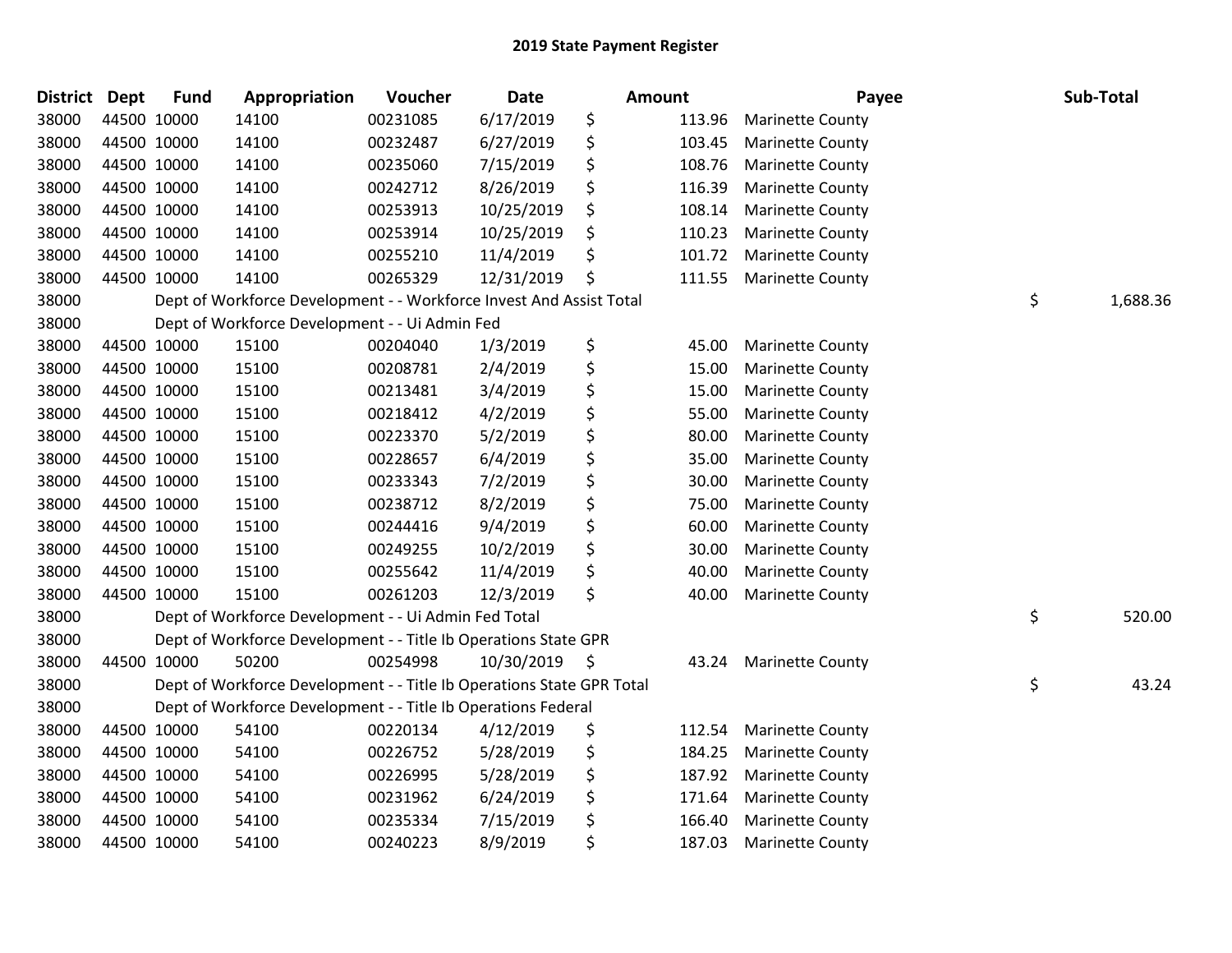| <b>District Dept</b> |             | <b>Fund</b> | Appropriation                                                         | Voucher  | <b>Date</b> | <b>Amount</b>  | Payee                   | Sub-Total       |
|----------------------|-------------|-------------|-----------------------------------------------------------------------|----------|-------------|----------------|-------------------------|-----------------|
| 38000                | 44500 10000 |             | 54100                                                                 | 00247091 | 9/26/2019   | \$<br>177.39   | <b>Marinette County</b> |                 |
| 38000                | 44500 10000 |             | 54100                                                                 | 00254182 | 10/29/2019  | \$<br>110.28   | <b>Marinette County</b> |                 |
| 38000                | 44500 10000 |             | 54100                                                                 | 00254998 | 10/30/2019  | \$<br>159.75   | <b>Marinette County</b> |                 |
| 38000                | 44500 10000 |             | 54100                                                                 | 00258848 | 11/25/2019  | \$<br>107.52   | <b>Marinette County</b> |                 |
| 38000                | 44500 10000 |             | 54100                                                                 | 00263180 | 12/17/2019  | \$<br>118.35   | <b>Marinette County</b> |                 |
| 38000                |             |             | Dept of Workforce Development - - Title Ib Operations Federal Total   |          |             |                |                         | \$<br>1,683.07  |
| 38000                |             |             | Dept of Workforce Development - - Wc Ops Uninsured Emplyr Admin       |          |             |                |                         |                 |
| 38000                | 44500 22700 |             | 17700                                                                 | 00217131 | 3/27/2019   | \$<br>30.00    | <b>Marinette County</b> |                 |
| 38000                | 44500 22700 |             | 17700                                                                 | 00217284 | 3/28/2019   | \$<br>25.00    | <b>Marinette County</b> |                 |
| 38000                | 44500 22700 |             | 17700                                                                 | 00247069 | 9/19/2019   | \$<br>75.00    | <b>Marinette County</b> |                 |
| 38000                |             | 44500 22700 | 17700                                                                 | 00247070 | 9/19/2019   | \$<br>60.00    | <b>Marinette County</b> |                 |
| 38000                |             | 44500 22700 | 17700                                                                 | 00247101 | 9/20/2019   | \$<br>10.00    | <b>Marinette County</b> |                 |
| 38000                |             |             | Dept of Workforce Development - - Wc Ops Uninsured Emplyr Admin Total |          |             |                |                         | \$<br>200.00    |
| 38000                |             |             | Department of Justice - - Crime Laboratories, Dna                     |          |             |                |                         |                 |
| 38000                | 45500 10000 |             | 22100                                                                 | 00068566 | 7/19/2019   | \$<br>1,930.00 | <b>Marinette County</b> |                 |
| 38000                |             |             | Department of Justice - - Crime Laboratories, Dna Total               |          |             |                |                         | \$<br>1,930.00  |
| 38000                |             |             | Department of Justice - - Law Enforcement Train, Local                |          |             |                |                         |                 |
| 38000                | 45500 10000 |             | 23100                                                                 | 00073588 | 10/28/2019  | \$<br>8,960.00 | <b>Marinette County</b> |                 |
| 38000                |             |             | Department of Justice - - Law Enforcement Train, Local Total          |          |             |                |                         | \$<br>8,960.00  |
| 38000                |             |             | Department of Justice - - Federal Aid, State Operations               |          |             |                |                         |                 |
| 38000                | 45500 10000 |             | 24100                                                                 | 00068791 | 7/23/2019   | \$<br>1,156.18 | <b>Marinette County</b> |                 |
| 38000                |             |             | Department of Justice - - Federal Aid, State Operations Total         |          |             |                |                         | \$<br>1,156.18  |
| 38000                |             |             | Department of Justice - - Federal Aid, Local Assistance               |          |             |                |                         |                 |
| 38000                |             | 45500 10000 | 25100                                                                 | 00059666 | 2/19/2019   | \$<br>2,584.30 | <b>Marinette County</b> |                 |
| 38000                | 45500 10000 |             | 25100                                                                 | 00061842 | 3/21/2019   | \$<br>296.00   | <b>Marinette County</b> |                 |
| 38000                | 45500 10000 |             | 25100                                                                 | 00062357 | 3/26/2019   | \$<br>1,166.30 | <b>Marinette County</b> |                 |
| 38000                | 45500 10000 |             | 25100                                                                 | 00063638 | 4/26/2019   | \$<br>760.38   | <b>Marinette County</b> |                 |
| 38000                | 45500 10000 |             | 25100                                                                 | 00069420 | 8/5/2019    | \$<br>1,042.94 | <b>Marinette County</b> |                 |
| 38000                | 45500 10000 |             | 25100                                                                 | 00069811 | 8/9/2019    | \$<br>2,879.47 | <b>Marinette County</b> |                 |
| 38000                | 45500 10000 |             | 25100                                                                 | 00072841 | 10/11/2019  | \$<br>182.88   | <b>Marinette County</b> |                 |
| 38000                | 45500 10000 |             | 25100                                                                 | 00075989 | 12/9/2019   | \$<br>1,013.20 | <b>Marinette County</b> |                 |
| 38000                | 45500 10000 |             | 25100                                                                 | 00076588 | 12/23/2019  | \$<br>212.21   | <b>Marinette County</b> |                 |
| 38000                |             |             | Department of Justice - - Federal Aid, Local Assistance Total         |          |             |                |                         | \$<br>10,137.68 |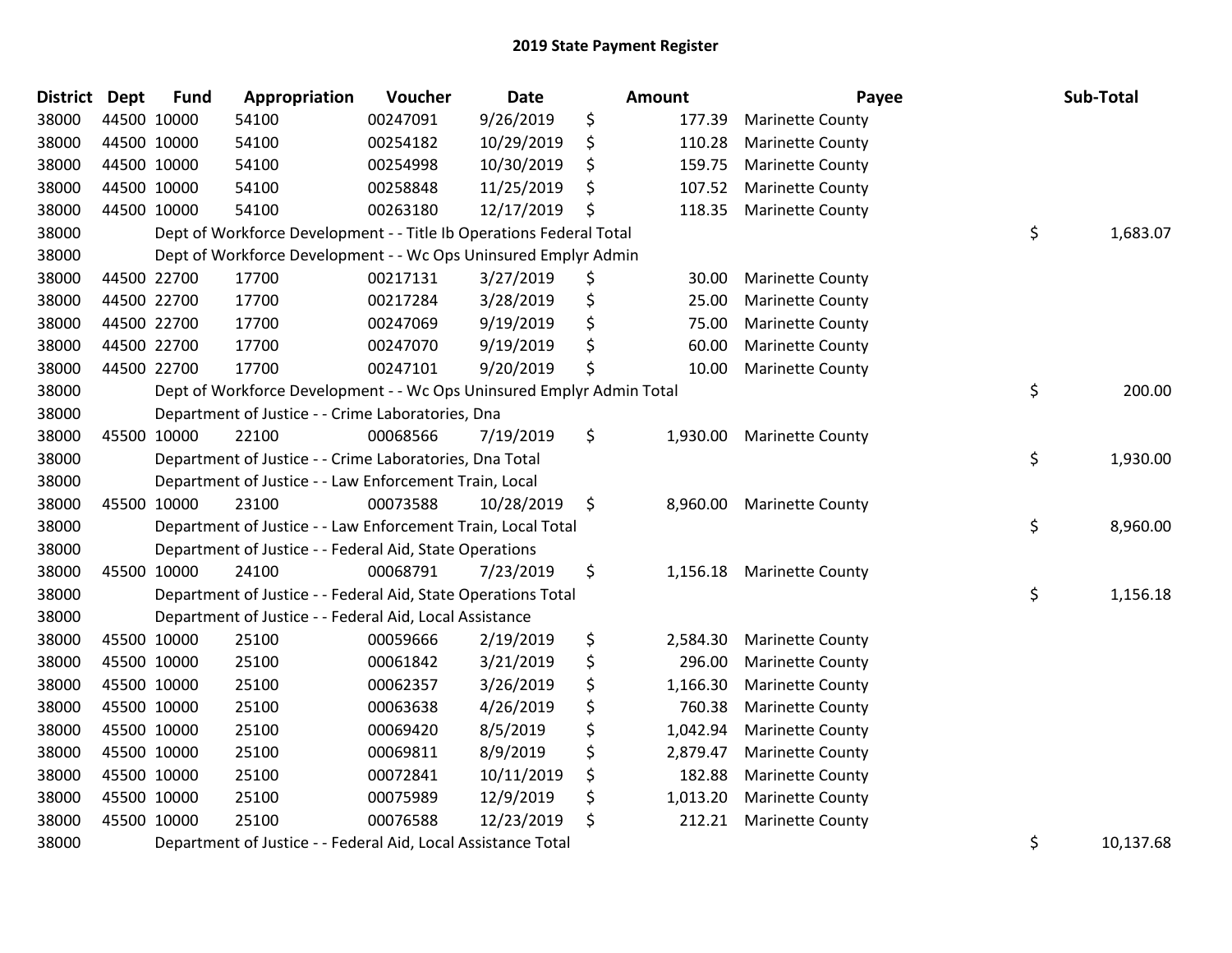| District Dept |             | <b>Fund</b> | Appropriation                                                           | Voucher  | <b>Date</b> | <b>Amount</b>   | Payee                     | Sub-Total        |
|---------------|-------------|-------------|-------------------------------------------------------------------------|----------|-------------|-----------------|---------------------------|------------------|
| 38000         |             |             | Department of Justice - - Alt Prosecution Alcohol Drugs                 |          |             |                 |                           |                  |
| 38000         |             | 45500 10000 | 27100                                                                   | 00059603 | 2/13/2019   | \$<br>39,065.54 | <b>Marinette County</b>   |                  |
| 38000         | 45500 10000 |             | 27100                                                                   | 00064738 | 5/15/2019   | \$<br>23,260.96 | <b>Marinette County</b>   |                  |
| 38000         |             | 45500 10000 | 27100                                                                   | 00069720 | 8/12/2019   | \$<br>32,477.14 | <b>Marinette County</b>   |                  |
| 38000         |             | 45500 10000 | 27100                                                                   | 00076829 | 12/23/2019  | \$<br>34,285.18 | <b>Marinette County</b>   |                  |
| 38000         |             |             | Department of Justice - - Alt Prosecution Alcohol Drugs Total           |          |             |                 |                           | \$<br>129,088.82 |
| 38000         |             |             | Department of Justice - - Crime Victim Witness Assist                   |          |             |                 |                           |                  |
| 38000         |             | 45500 10000 | 53200                                                                   | 00060577 | 2/28/2019   | \$<br>17,262.09 | <b>Marinette County</b>   |                  |
| 38000         |             | 45500 10000 | 53200                                                                   | 00068337 | 7/18/2019   | \$<br>14,306.08 | <b>Marinette County</b>   |                  |
| 38000         |             |             | Department of Justice - - Crime Victim Witness Assist Total             |          |             |                 |                           | \$<br>31,568.17  |
| 38000         |             |             | Department of Military Affairs - - Emergency Response Equipment         |          |             |                 |                           |                  |
| 38000         |             | 46500 10000 | 30800                                                                   | 00055332 | 1/24/2019   | \$<br>8,077.00  | <b>Marinette County</b>   |                  |
| 38000         |             | 46500 10000 | 30800                                                                   | 00069787 | 11/22/2019  | \$<br>7,475.13  | <b>Marinette County</b>   |                  |
| 38000         |             |             | Department of Military Affairs - - Emergency Response Equipment Total   |          |             |                 |                           | \$<br>15,552.13  |
| 38000         |             |             | Department of Military Affairs - - Federal Aid, Local Assistance        |          |             |                 |                           |                  |
| 38000         |             | 46500 10000 | 34200                                                                   | 00055548 | 1/31/2019   | \$<br>25,087.22 | <b>Marinette County</b>   |                  |
| 38000         |             | 46500 10000 | 34200                                                                   | 00060943 | 5/22/2019   | \$<br>2,000.00  | <b>Marinette County</b>   |                  |
| 38000         | 46500 10000 |             | 34200                                                                   | 00061996 | 6/10/2019   | \$<br>1,550.00  | <b>Marinette County</b>   |                  |
| 38000         |             | 46500 10000 | 34200                                                                   | 00061997 | 6/10/2019   | \$<br>1,250.00  | <b>Marinette County</b>   |                  |
| 38000         |             | 46500 10000 | 34200                                                                   | 00066843 | 9/16/2019   | \$<br>1,208.54  | <b>Marinette County</b>   |                  |
| 38000         |             |             | Department of Military Affairs - - Federal Aid, Local Assistance Total  |          |             |                 |                           | \$<br>31,095.76  |
| 38000         |             |             | Department of Military Affairs - - St Emerg Response Bd Grant Pif       |          |             |                 |                           |                  |
| 38000         |             | 46500 27200 | 36400                                                                   | 00055484 | 1/31/2019   | \$              | 7,829.01 Marinette County |                  |
| 38000         |             |             | Department of Military Affairs - - St Emerg Response Bd Grant Pif Total |          |             |                 |                           | \$<br>7,829.01   |
| 38000         |             |             | Department of Veterans Affairs - - Grants To Counties                   |          |             |                 |                           |                  |
| 38000         |             | 48500 15200 | 12700                                                                   | 00060700 | 2/22/2019   | \$<br>1,000.00  | <b>Marinette County</b>   |                  |
| 38000         |             |             | Department of Veterans Affairs - - Grants To Counties Total             |          |             |                 |                           | \$<br>1,000.00   |
| 38000         |             |             | Department of Veterans Affairs - - County Grants                        |          |             |                 |                           |                  |
| 38000         |             | 48500 58200 | 26700                                                                   | 00060700 | 2/22/2019   | \$<br>4,500.00  | <b>Marinette County</b>   |                  |
| 38000         |             |             | Department of Veterans Affairs - - County Grants Total                  |          |             |                 |                           | \$<br>4,500.00   |
| 38000         |             |             | Department of Veterans Affairs - - Veterans Transportation Grant        |          |             |                 |                           |                  |
| 38000         |             | 48500 58200 | 28000                                                                   | 00074094 | 12/10/2019  | \$<br>820.21    | <b>Marinette County</b>   |                  |
| 38000         |             |             | Department of Veterans Affairs - - Veterans Transportation Grant Total  |          |             |                 |                           | \$<br>820.21     |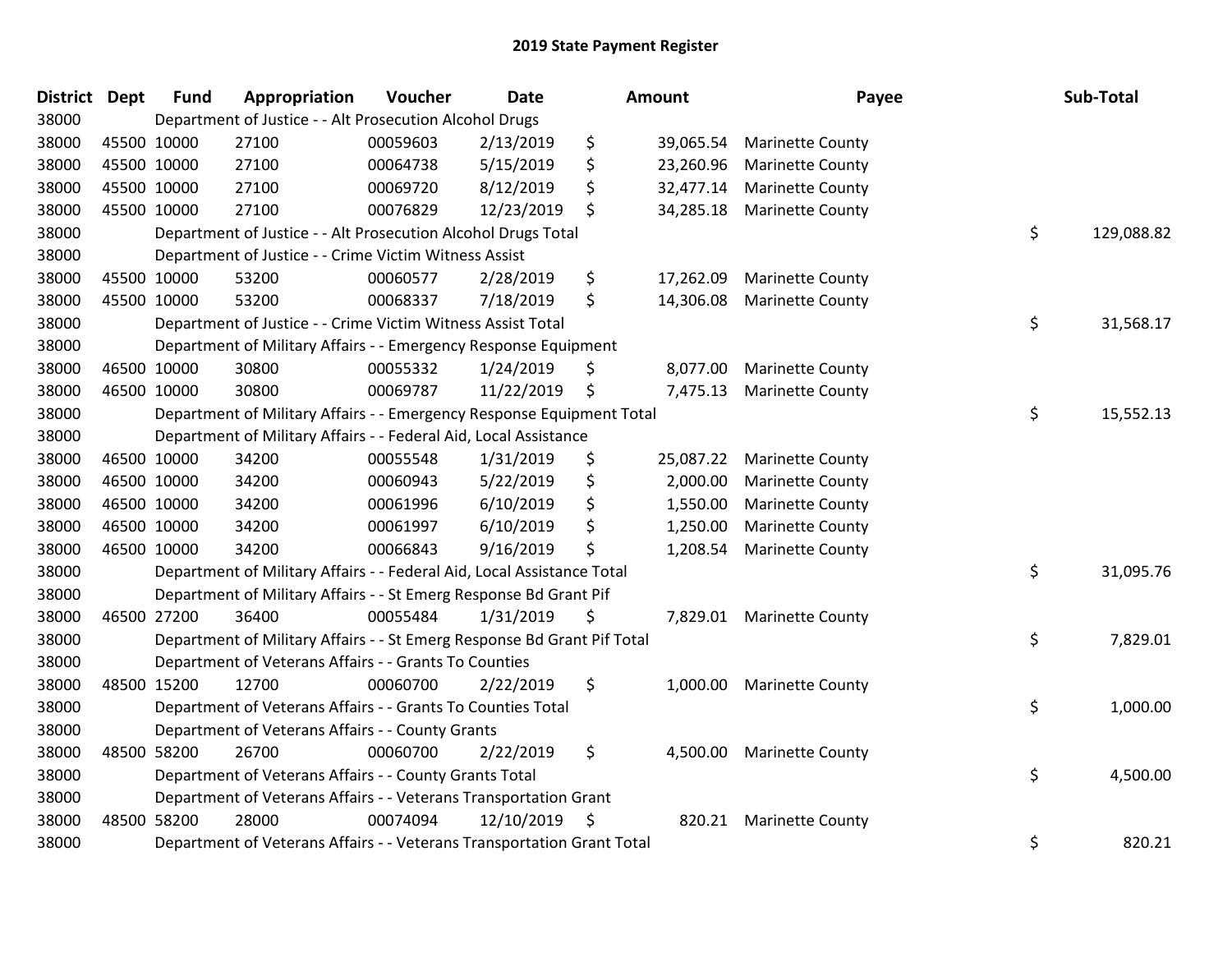| <b>District</b> | <b>Dept</b> | <b>Fund</b> | Appropriation                                                         | Voucher  | Date       | Amount          | Payee                   | Sub-Total       |
|-----------------|-------------|-------------|-----------------------------------------------------------------------|----------|------------|-----------------|-------------------------|-----------------|
| 38000           |             |             | Department of Veterans Affairs - - County Grants                      |          |            |                 |                         |                 |
| 38000           |             | 48500 58300 | 37000                                                                 | 00060700 | 2/22/2019  | \$<br>4,500.00  | <b>Marinette County</b> |                 |
| 38000           |             |             | Department of Veterans Affairs - - County Grants Total                |          |            |                 |                         | \$<br>4,500.00  |
| 38000           |             |             | Department of Administration - - Federal Aid, Local Assistance        |          |            |                 |                         |                 |
| 38000           |             | 50500 10000 | 15500                                                                 | 00096024 | 1/29/2019  | \$<br>14,431.00 | <b>Marinette County</b> |                 |
| 38000           |             | 50500 10000 | 15500                                                                 | 00098046 | 3/1/2019   | \$<br>2,580.00  | <b>Marinette County</b> |                 |
| 38000           | 50500 10000 |             | 15500                                                                 | 00099622 | 3/29/2019  | \$<br>4,245.00  | <b>Marinette County</b> |                 |
| 38000           | 50500 10000 |             | 15500                                                                 | 00100680 | 4/16/2019  | \$<br>4,508.00  | <b>Marinette County</b> |                 |
| 38000           | 50500 10000 |             | 15500                                                                 | 00103197 | 5/29/2019  | \$<br>3,713.00  | <b>Marinette County</b> |                 |
| 38000           |             | 50500 10000 | 15500                                                                 | 00104999 | 7/1/2019   | \$<br>3,757.00  | <b>Marinette County</b> |                 |
| 38000           |             | 50500 10000 | 15500                                                                 | 00105875 | 7/17/2019  | \$<br>1,080.00  | <b>Marinette County</b> |                 |
| 38000           |             | 50500 10000 | 15500                                                                 | 00113466 | 12/2/2019  | \$<br>10,008.00 | <b>Marinette County</b> |                 |
| 38000           |             | 50500 10000 | 15500                                                                 | 00114413 | 12/17/2019 | \$<br>8,385.00  | <b>Marinette County</b> |                 |
| 38000           |             |             | Department of Administration - - Federal Aid, Local Assistance Total  |          |            |                 |                         | \$<br>52,707.00 |
| 38000           |             |             | Department of Administration - - Low-Income Assistance Grants         |          |            |                 |                         |                 |
| 38000           |             | 50500 23500 | 37100                                                                 | 00096024 | 1/29/2019  | \$<br>12,708.00 | <b>Marinette County</b> |                 |
| 38000           | 50500 23500 |             | 37100                                                                 | 00098046 | 3/1/2019   | \$<br>5,439.00  | <b>Marinette County</b> |                 |
| 38000           | 50500 23500 |             | 37100                                                                 | 00099622 | 3/29/2019  | \$<br>7,682.00  | <b>Marinette County</b> |                 |
| 38000           | 50500 23500 |             | 37100                                                                 | 00100680 | 4/16/2019  | \$<br>5,043.00  | <b>Marinette County</b> |                 |
| 38000           |             | 50500 23500 | 37100                                                                 | 00107936 | 8/30/2019  | \$<br>400.00    | <b>Marinette County</b> |                 |
| 38000           |             | 50500 23500 | 37100                                                                 | 00113466 | 12/2/2019  | \$<br>6,285.00  | <b>Marinette County</b> |                 |
| 38000           |             | 50500 23500 | 37100                                                                 | 00114413 | 12/17/2019 | \$<br>5,293.00  | <b>Marinette County</b> |                 |
| 38000           |             |             | Department of Administration - - Low-Income Assistance Grants Total   |          |            |                 |                         | \$<br>42,850.00 |
| 38000           |             |             | Department of Administration - - Land Information Program; Loca       |          |            |                 |                         |                 |
| 38000           |             | 50500 26900 | 17300                                                                 | 00095133 | 1/17/2019  | \$<br>1,000.00  | <b>Marinette County</b> |                 |
| 38000           |             | 50500 26900 | 17300                                                                 | 00097372 | 2/26/2019  | \$<br>25,704.00 | <b>Marinette County</b> |                 |
| 38000           |             | 50500 26900 | 17300                                                                 | 00100449 | 4/15/2019  | \$<br>25,000.00 | <b>Marinette County</b> |                 |
| 38000           |             |             | Department of Administration - - Land Information Program; Loca Total |          |            |                 |                         | \$<br>51,704.00 |
| 38000           |             |             | Elections Commission - - 2018 Hava Election Security                  |          |            |                 |                         |                 |
| 38000           |             | 51000 22000 | 18200                                                                 | 00002570 | 11/19/2019 | \$<br>600.00    | <b>Marinette County</b> |                 |
| 38000           |             |             | Elections Commission - - 2018 Hava Election Security Total            |          |            |                 |                         | \$<br>600.00    |
| 38000           |             |             | Public Defender Board - - Transcript, Discovery And Int               |          |            |                 |                         |                 |
| 38000           |             | 55000 10000 | 10600                                                                 | 00180546 | 2/7/2019   | \$<br>1,693.50  | <b>Marinette County</b> |                 |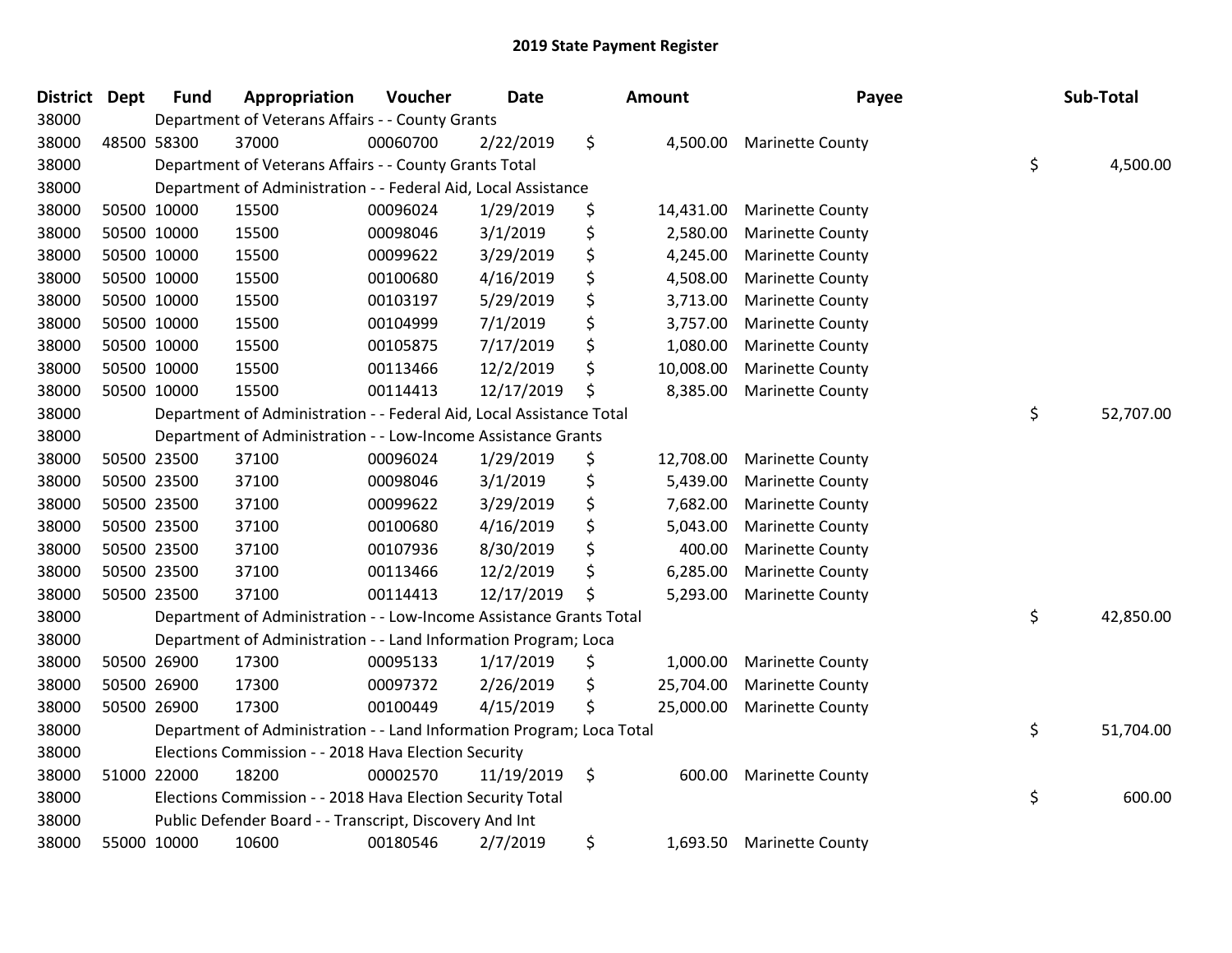| <b>District</b> | Dept | <b>Fund</b> | Appropriation                                                 | Voucher  | Date       | Amount           | Payee                   | Sub-Total        |
|-----------------|------|-------------|---------------------------------------------------------------|----------|------------|------------------|-------------------------|------------------|
| 38000           |      | 55000 10000 | 10600                                                         | 00186364 | 3/7/2019   | \$<br>5.00       | Marinette County        |                  |
| 38000           |      | 55000 10000 | 10600                                                         | 00193406 | 5/3/2019   | \$<br>2,233.80   | <b>Marinette County</b> |                  |
| 38000           |      | 55000 10000 | 10600                                                         | 00193407 | 5/3/2019   | \$<br>528.40     | <b>Marinette County</b> |                  |
| 38000           |      | 55000 10000 | 10600                                                         | 00197471 | 5/30/2019  | \$<br>6.60       | <b>Marinette County</b> |                  |
| 38000           |      | 55000 10000 | 10600                                                         | 00206119 | 7/19/2019  | \$<br>1,833.66   | <b>Marinette County</b> |                  |
| 38000           |      | 55000 10000 | 10600                                                         | 00206466 | 7/19/2019  | \$<br>14.00      | <b>Marinette County</b> |                  |
| 38000           |      | 55000 10000 | 10600                                                         | 00210108 | 8/20/2019  | \$<br>3.00       | <b>Marinette County</b> |                  |
| 38000           |      | 55000 10000 | 10600                                                         | 00216671 | 10/7/2019  | \$<br>1.80       | <b>Marinette County</b> |                  |
| 38000           |      | 55000 10000 | 10600                                                         | 00216673 | 10/7/2019  | \$<br>4.40       | <b>Marinette County</b> |                  |
| 38000           |      | 55000 10000 | 10600                                                         | 00219337 | 10/28/2019 | \$<br>2,167.66   | <b>Marinette County</b> |                  |
| 38000           |      | 55000 10000 | 10600                                                         | 00219345 | 10/28/2019 | \$<br>4.80       | <b>Marinette County</b> |                  |
| 38000           |      | 55000 10000 | 10600                                                         | 00227665 | 12/23/2019 | \$<br>1.00       | <b>Marinette County</b> |                  |
| 38000           |      | 55000 10000 | 10600                                                         | 00227666 | 12/23/2019 | \$<br>2.00       | <b>Marinette County</b> |                  |
| 38000           |      |             | Public Defender Board - - Transcript, Discovery And Int Total |          |            |                  |                         | \$<br>8,499.62   |
| 38000           |      |             | Department of Revenue - - Warrants and Satisfactions          |          |            |                  |                         |                  |
| 38000           |      | 56600 10000 | 10100                                                         | 00118030 | 1/11/2019  | \$<br>210.50     | <b>Marinette County</b> |                  |
| 38000           |      | 56600 10000 | 10100                                                         | 00120240 | 2/6/2019   | \$<br>85.00      | <b>Marinette County</b> |                  |
| 38000           |      | 56600 10000 | 10100                                                         | 00127303 | 3/27/2019  | \$<br>210.50     | <b>Marinette County</b> |                  |
| 38000           |      | 56600 10000 | 10100                                                         | 00131301 | 5/3/2019   | \$<br>80.00      | <b>Marinette County</b> |                  |
| 38000           |      | 56600 10000 | 10100                                                         | 00139667 | 7/10/2019  | \$<br>210.50     | <b>Marinette County</b> |                  |
| 38000           |      | 56600 10000 | 10100                                                         | 00142433 | 8/7/2019   | \$<br>180.00     | <b>Marinette County</b> |                  |
| 38000           |      | 56600 10000 | 10100                                                         | 00149343 | 10/24/2019 | \$<br>210.50     | <b>Marinette County</b> |                  |
| 38000           |      | 56600 10000 | 10100                                                         | 00149888 | 11/6/2019  | \$<br>220.00     | <b>Marinette County</b> |                  |
| 38000           |      |             | Department of Revenue - - Warrants and Satisfactions Total    |          |            |                  |                         | \$<br>1,407.00   |
| 38000           |      |             | Circuit Courts - - Circuit Court Costs                        |          |            |                  |                         |                  |
| 38000           |      | 62500 10000 | 10500                                                         | 00001241 | 1/17/2019  | \$<br>76,681.72  | <b>Marinette County</b> |                  |
| 38000           |      | 62500 10000 | 10500                                                         | 00001449 | 7/5/2019   | \$<br>5,419.00   | <b>Marinette County</b> |                  |
| 38000           |      | 62500 10000 | 10500                                                         | 00001551 | 8/1/2019   | \$<br>121,345.00 | <b>Marinette County</b> |                  |
| 38000           |      |             | Circuit Courts - - Circuit Court Costs Total                  |          |            |                  |                         | \$<br>203,445.72 |
| 38000           |      |             | Supreme Court - - Office Of Lawyer Regulation                 |          |            |                  |                         |                  |
| 38000           |      | 68000 10000 | 33300                                                         | 00007568 | 9/26/2019  | \$<br>40.00      | <b>Marinette County</b> |                  |
| 38000           |      | 68000 10000 | 33300                                                         | 00008070 | 11/15/2019 | \$<br>347.50     | <b>Marinette County</b> |                  |
| 38000           |      |             | Supreme Court - - Office Of Lawyer Regulation Total           |          |            |                  |                         | \$<br>387.50     |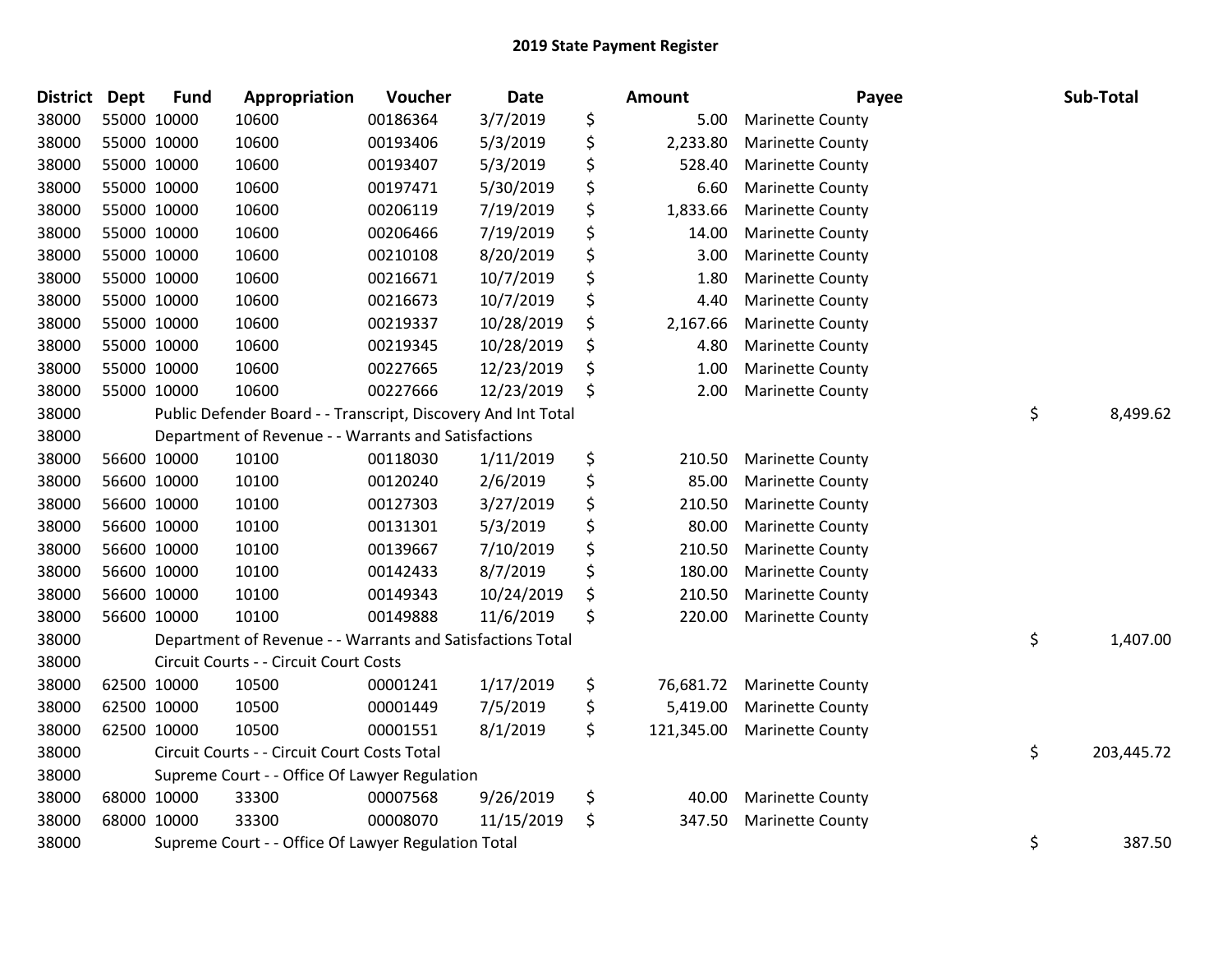| <b>District</b> | Dept | Fund        | Appropriation                                                         | <b>Voucher</b> | Date       |     | <b>Amount</b> | Payee                   | Sub-Total          |
|-----------------|------|-------------|-----------------------------------------------------------------------|----------------|------------|-----|---------------|-------------------------|--------------------|
| 38000           |      |             | Shared Revenue and Tax Relief - - County And Municipal Aid            |                |            |     |               |                         |                    |
| 38000           |      | 83500 10000 | 10500                                                                 | 00049261       | 7/22/2019  | \$  | 148,882.14    | <b>Marinette County</b> |                    |
| 38000           |      | 83500 10000 | 10500                                                                 | 00053559       | 11/18/2019 | \$  | 843,665.47    | <b>Marinette County</b> |                    |
| 38000           |      |             | Shared Revenue and Tax Relief - - County And Municipal Aid Total      |                |            |     |               |                         | \$<br>992,547.61   |
| 38000           |      |             | Shared Revenue and Tax Relief - - Exempt Computer Aid                 |                |            |     |               |                         |                    |
| 38000           |      | 83500 10000 | 10900                                                                 | 00045407       | 7/22/2019  | \$  | 26,358.65     | <b>Marinette County</b> |                    |
| 38000           |      |             | Shared Revenue and Tax Relief - - Exempt Computer Aid Total           |                |            |     |               |                         | \$<br>26,358.65    |
| 38000           |      |             | Shared Revenue and Tax Relief - - Utility Aid                         |                |            |     |               |                         |                    |
| 38000           |      | 83500 10000 | 11000                                                                 | 00049261       | 7/22/2019  | \$  | 121,568.47    | <b>Marinette County</b> |                    |
| 38000           |      | 83500 10000 | 11000                                                                 | 00053559       | 11/18/2019 | \$  | 607,187.28    | <b>Marinette County</b> |                    |
| 38000           |      |             | Shared Revenue and Tax Relief - - Utility Aid Total                   |                |            |     |               |                         | \$<br>728,755.75   |
| 38000           |      |             | Shared Revenue and Tax Relief - - Personal Property Aid               |                |            |     |               |                         |                    |
| 38000           |      | 83500 10000 | 11100                                                                 | 00039930       | 5/6/2019   | \$  | 82,082.17     | <b>Marinette County</b> |                    |
| 38000           |      |             | Shared Revenue and Tax Relief - - Personal Property Aid Total         |                |            |     |               |                         | \$<br>82,082.17    |
| 38000           |      |             | Shared Revenue and Tax Relief - - School Lvy Tx/First Dollar Cr       |                |            |     |               |                         |                    |
| 38000           |      | 83500 10000 | 30200                                                                 | 00045274       | 7/22/2019  | \$. | 6,299,016.96  | <b>Marinette County</b> |                    |
| 38000           |      | 83500 10000 | 30200                                                                 | 00048158       | 7/22/2019  | \$. | 1,797,296.56  | <b>Marinette County</b> |                    |
| 38000           |      |             | Shared Revenue and Tax Relief - - School Lvy Tx/First Dollar Cr Total |                |            |     |               |                         | \$<br>8,096,313.52 |
| 38000           |      |             | Shared Revenue and Tax Relief - - Lottery & Gaming Credit             |                |            |     |               |                         |                    |
| 38000           |      | 83500 52100 | 36300                                                                 | 00038644       | 3/25/2019  | \$  | 1,739,626.02  | <b>Marinette County</b> |                    |
| 38000           |      |             | Shared Revenue and Tax Relief - - Lottery & Gaming Credit Total       |                |            |     |               |                         | \$<br>1,739,626.02 |
| 38000 Total     |      |             |                                                                       |                |            |     |               |                         | 22,663,168.29      |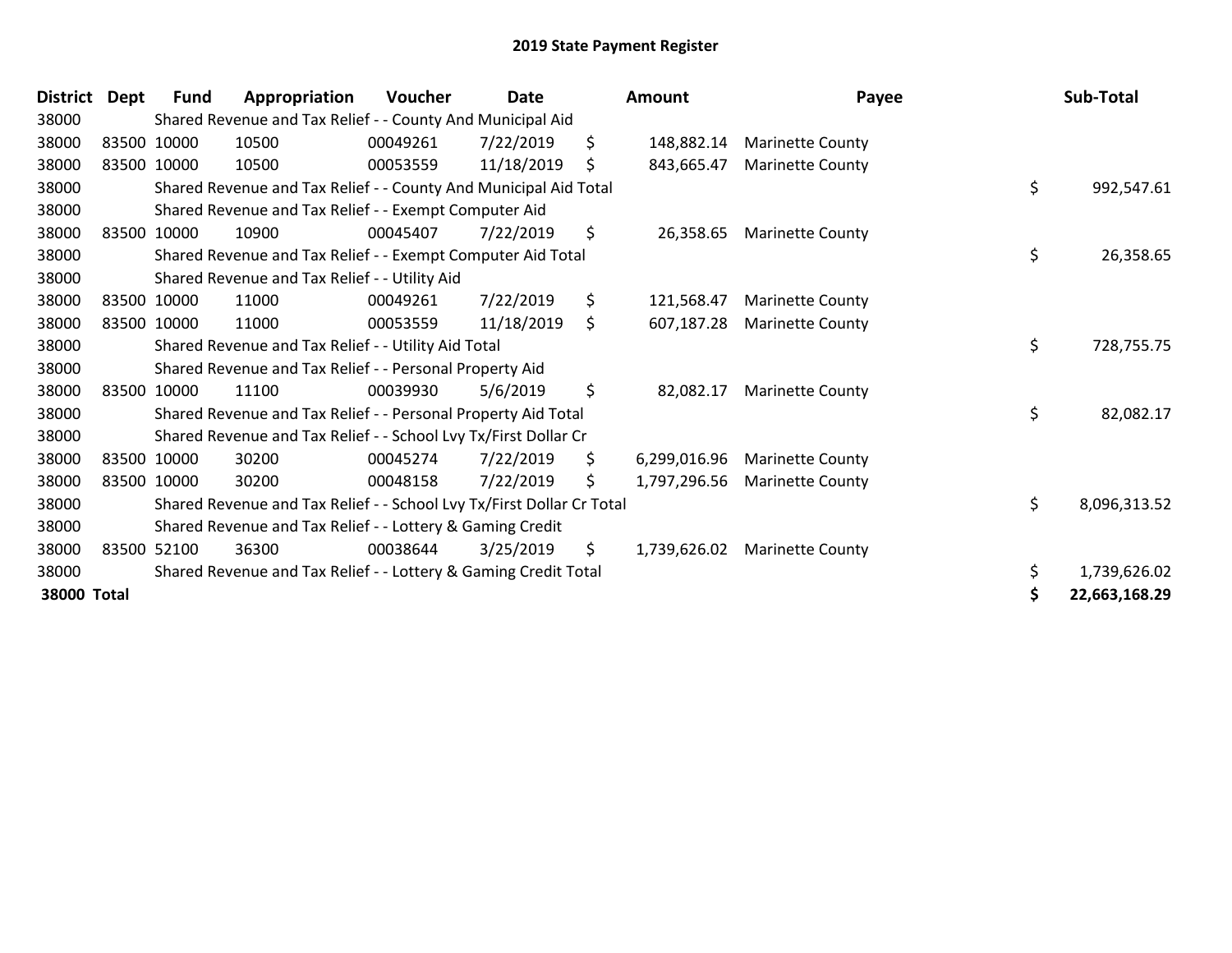| District Dept |             | <b>Fund</b> | Appropriation                                                      | Voucher  | <b>Date</b> | Amount          | Payee                    | Sub-Total       |
|---------------|-------------|-------------|--------------------------------------------------------------------|----------|-------------|-----------------|--------------------------|-----------------|
| 38002         |             |             | Dept of Safety & Prof Services - - Fire Dues Distribution          |          |             |                 |                          |                 |
| 38002         | 16500 10000 |             | 22500                                                              | 00030902 | 7/17/2019   | \$              | 2,729.79 Town Of Amberg  |                 |
| 38002         |             |             | Dept of Safety & Prof Services - - Fire Dues Distribution Total    |          |             |                 |                          | \$<br>2,729.79  |
| 38002         |             |             | Dept of Natural Resources - - Aids In Lieu Of Taxes - Gener        |          |             |                 |                          |                 |
| 38002         | 37000 10000 |             | 50300                                                              | 00297187 | 2/8/2019    | \$<br>4,982.54  | Town Of Amberg           |                 |
| 38002         | 37000 10000 |             | 50300                                                              | 00297188 | 2/8/2019    | \$<br>29,898.46 | Town Of Amberg           |                 |
| 38002         | 37000 10000 |             | 50300                                                              | 00297189 | 2/8/2019    | \$<br>937.49    | Town Of Amberg           |                 |
| 38002         | 37000 10000 |             | 50300                                                              | 00297190 | 2/8/2019    | \$<br>6,313.03  | Town Of Amberg           |                 |
| 38002         | 37000 10000 |             | 50300                                                              | 00313318 | 4/19/2019   | \$<br>39.25     | Town Of Amberg           |                 |
| 38002         | 37000 10000 |             | 50300                                                              | 00313319 | 4/19/2019   | \$<br>1,485.79  | Town Of Amberg           |                 |
| 38002         | 37000 10000 |             | 50300                                                              | 00313320 | 4/19/2019   | \$<br>8.74      | Town Of Amberg           |                 |
| 38002         |             |             | Dept of Natural Resources - - Aids In Lieu Of Taxes - Gener Total  |          |             |                 |                          | \$<br>43,665.30 |
| 38002         |             |             | Dept of Natural Resources - - General Program Operations --        |          |             |                 |                          |                 |
| 38002         | 37000 21200 |             | 25400                                                              | 00335665 | 6/28/2019   | \$<br>105.00    | Town Of Amberg           |                 |
| 38002         | 37000 21200 |             | 25400                                                              | 00340227 | 7/18/2019   | \$<br>762.50    | Town Of Amberg           |                 |
| 38002         | 37000 21200 |             | 25400                                                              | 00372181 | 12/11/2019  | \$<br>220.00    | Town Of Amberg           |                 |
| 38002         |             |             | Dept of Natural Resources - - General Program Operations -- Total  |          |             |                 |                          | \$<br>1,087.50  |
| 38002         |             |             | Dept of Natural Resources - - Resaids - Cnty Forst, Cl & Mfl       |          |             |                 |                          |                 |
| 38002         | 37000 21200 |             | 57100                                                              | 00332857 | 6/21/2019   | \$              | 4,537.59 Town Of Amberg  |                 |
| 38002         |             |             | Dept of Natural Resources - - Resaids - Cnty Forst, Cl & Mfl Total |          |             |                 |                          | \$<br>4,537.59  |
| 38002         |             |             | Dept of Natural Resources - - Aids In Lieu Of Taxes - Sum S        |          |             |                 |                          |                 |
| 38002         | 37000 21200 |             | 57900                                                              | 00313316 | 4/19/2019   | \$<br>0.80      | Town Of Amberg           |                 |
| 38002         | 37000 21200 |             | 57900                                                              | 00313317 | 4/19/2019   | \$<br>425.95    | Town Of Amberg           |                 |
| 38002         | 37000 21200 |             | 57900                                                              | 00313321 | 4/19/2019   | \$<br>890.43    | Town Of Amberg           |                 |
| 38002         |             |             | Dept of Natural Resources - - Aids In Lieu Of Taxes - Sum S Total  |          |             |                 |                          | \$<br>1,317.18  |
| 38002         |             |             | Dept of Natural Resources - - Fin Asst For Responsible Units       |          |             |                 |                          |                 |
| 38002         | 37000 27400 |             | 67000                                                              | 00322962 | 5/22/2019   | \$<br>3,284.80  | Town Of Amberg           |                 |
| 38002         |             |             | Dept of Natural Resources - - Fin Asst For Responsible Units Total |          |             |                 |                          | \$<br>3,284.80  |
| 38002         |             |             | WI Dept of Transportation - - Trns Aids To Mnc.-Sf                 |          |             |                 |                          |                 |
| 38002         | 39500 21100 |             | 19100                                                              | 00336806 | 1/7/2019    | \$              | 50,312.34 Town Of Amberg |                 |
| 38002         | 39500 21100 |             | 19100                                                              | 00364120 | 4/1/2019    | \$<br>50,312.34 | Town Of Amberg           |                 |
| 38002         | 39500 21100 |             | 19100                                                              | 00402129 | 7/1/2019    | \$<br>50,312.34 | Town Of Amberg           |                 |
| 38002         |             | 39500 21100 | 19100                                                              | 00444947 | 10/7/2019   | \$              | 50,312.34 Town Of Amberg |                 |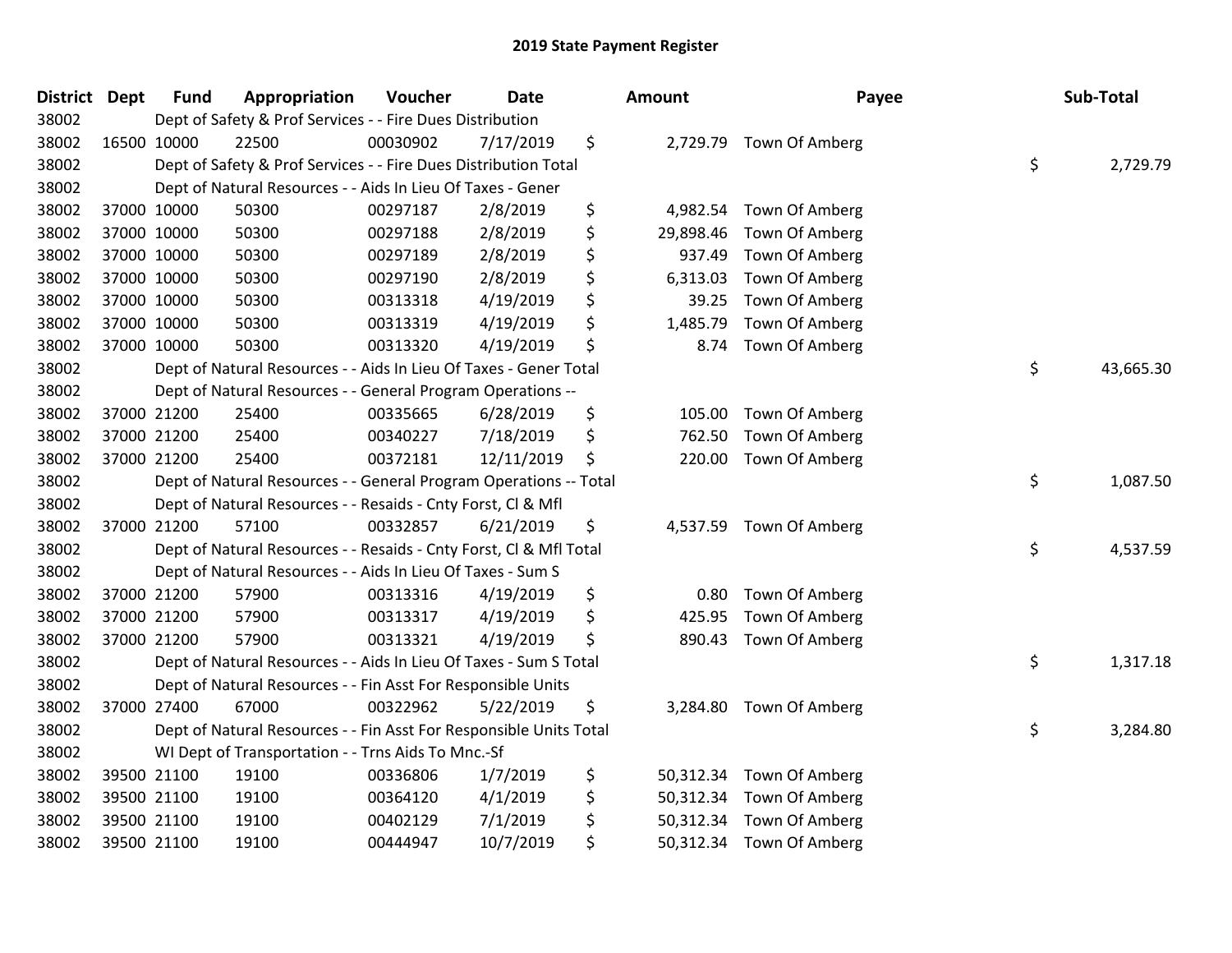| <b>District</b> | Dept | Fund        | Appropriation                                                    | Voucher  | Date       | Amount          | Payee          | Sub-Total        |
|-----------------|------|-------------|------------------------------------------------------------------|----------|------------|-----------------|----------------|------------------|
| 38002           |      |             | WI Dept of Transportation - - Trns Aids To Mnc.-Sf Total         |          |            |                 |                | \$<br>201,249.36 |
| 38002           |      |             | Elections Commission - - 2018 Hava Election Security             |          |            |                 |                |                  |
| 38002           |      | 51000 22000 | 18200                                                            | 00002130 | 10/22/2019 | \$<br>1,100.00  | Town Of Amberg |                  |
| 38002           |      |             | Elections Commission - - 2018 Hava Election Security Total       |          |            |                 |                | \$<br>1,100.00   |
| 38002           |      |             | Shared Revenue and Tax Relief - - County And Municipal Aid       |          |            |                 |                |                  |
| 38002           |      | 83500 10000 | 10500                                                            | 00049236 | 7/22/2019  | \$<br>4,711.84  | Town Of Amberg |                  |
| 38002           |      | 83500 10000 | 10500                                                            | 00053534 | 11/18/2019 | \$<br>26,700.41 | Town Of Amberg |                  |
| 38002           |      |             | Shared Revenue and Tax Relief - - County And Municipal Aid Total |          |            |                 |                | \$<br>31,412.25  |
| 38002           |      |             | Shared Revenue and Tax Relief - - Exempt Computer Aid            |          |            |                 |                |                  |
| 38002           |      | 83500 10000 | 10900                                                            | 00046352 | 7/22/2019  | \$<br>28.06     | Town Of Amberg |                  |
| 38002           |      |             | Shared Revenue and Tax Relief - - Exempt Computer Aid Total      |          |            |                 |                | \$<br>28.06      |
| 38002           |      |             | Shared Revenue and Tax Relief - - Utility Aid                    |          |            |                 |                |                  |
| 38002           |      | 83500 10000 | 11000                                                            | 00049236 | 7/22/2019  | \$<br>15,240.01 | Town Of Amberg |                  |
| 38002           |      | 83500 10000 | 11000                                                            | 00053534 | 11/18/2019 | \$<br>87,971.10 | Town Of Amberg |                  |
| 38002           |      |             | Shared Revenue and Tax Relief - - Utility Aid Total              |          |            |                 |                | \$<br>103,211.11 |
| 38002           |      |             | Shared Revenue and Tax Relief - - Personal Property Aid          |          |            |                 |                |                  |
| 38002           |      | 83500 10000 | 11100                                                            | 00040902 | 5/6/2019   | \$<br>96.68     | Town Of Amberg |                  |
| 38002           |      |             | Shared Revenue and Tax Relief - - Personal Property Aid Total    |          |            |                 |                | \$<br>96.68      |
| 38002 Total     |      |             |                                                                  |          |            |                 |                | 393,719.62       |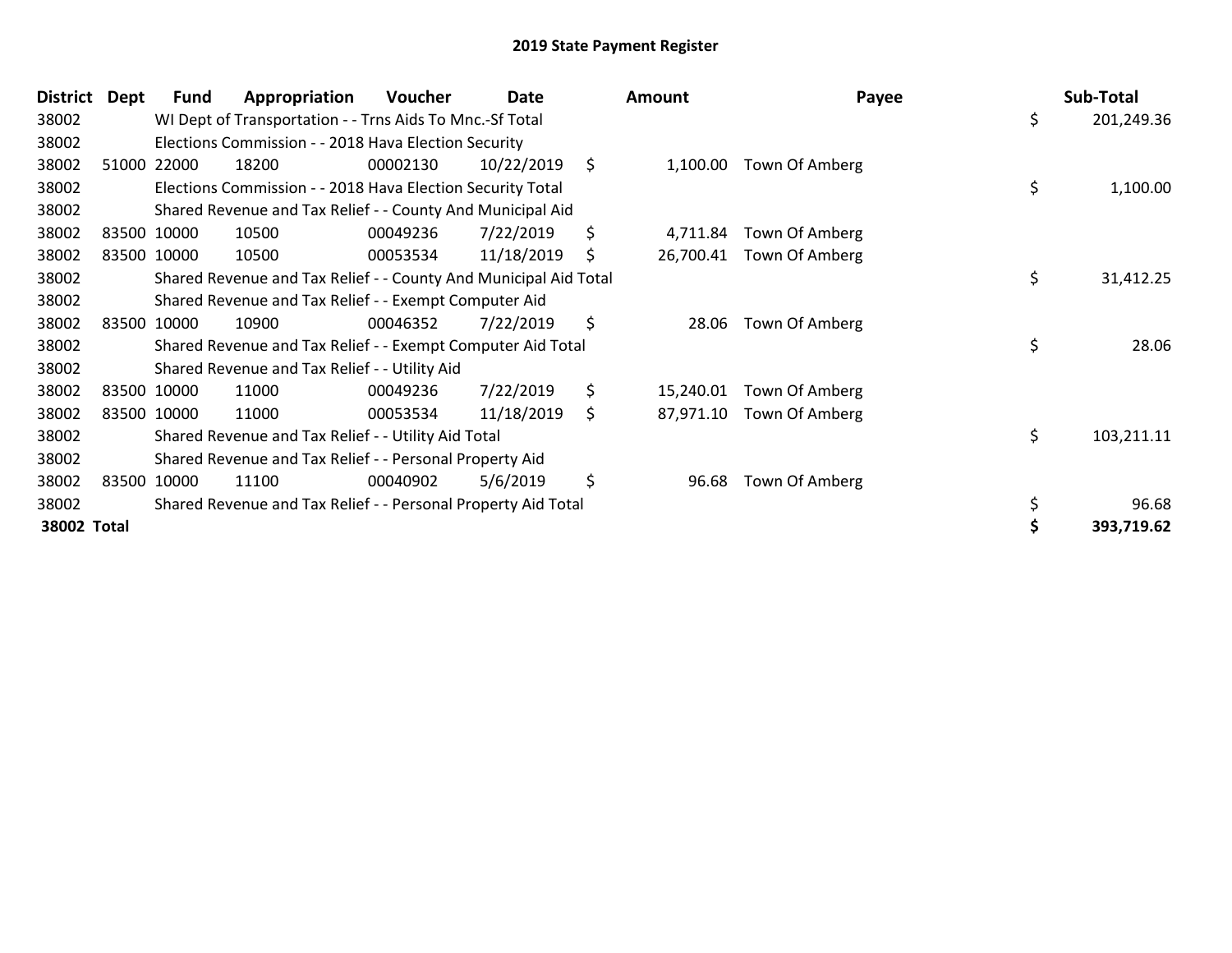| District Dept | <b>Fund</b> | Appropriation                                                      | Voucher  | <b>Date</b> | <b>Amount</b>   | Payee                        | Sub-Total        |
|---------------|-------------|--------------------------------------------------------------------|----------|-------------|-----------------|------------------------------|------------------|
| 38004         |             | Dept of Safety & Prof Services - - Fire Dues Distribution          |          |             |                 |                              |                  |
| 38004         | 16500 10000 | 22500                                                              | 00030677 | 7/17/2019   | \$              | 3,782.00 Town Of Athelstane  |                  |
| 38004         |             | Dept of Safety & Prof Services - - Fire Dues Distribution Total    |          |             |                 |                              | \$<br>3,782.00   |
| 38004         |             | Dept of Natural Resources - - Aids In Lieu Of Taxes - Gener        |          |             |                 |                              |                  |
| 38004         | 37000 10000 | 50300                                                              | 00297191 | 2/8/2019    | \$<br>1,181.24  | Town Of Athelstane           |                  |
| 38004         | 37000 10000 | 50300                                                              | 00297192 | 2/8/2019    | \$<br>10,382.79 | Town Of Athelstane           |                  |
| 38004         | 37000 10000 | 50300                                                              | 00313348 | 4/19/2019   | \$<br>187.40    | Town Of Athelstane           |                  |
| 38004         | 37000 10000 | 50300                                                              | 00313350 | 4/19/2019   | \$<br>137.39    | Town Of Athelstane           |                  |
| 38004         | 37000 10000 | 50300                                                              | 00313351 | 4/19/2019   | \$<br>11.70     | Town Of Athelstane           |                  |
| 38004         |             | Dept of Natural Resources - - Aids In Lieu Of Taxes - Gener Total  |          |             |                 |                              | \$<br>11,900.52  |
| 38004         |             | Dept of Natural Resources - - General Program Operations --        |          |             |                 |                              |                  |
| 38004         | 37000 21200 | 25400                                                              | 00330839 | 7/5/2019    | \$              | 885.00 Town Of Athelstane    |                  |
| 38004         |             | Dept of Natural Resources - - General Program Operations -- Total  |          |             |                 |                              | \$<br>885.00     |
| 38004         |             | Dept of Natural Resources - - Resaids - Cnty Forst, Cl & Mfl       |          |             |                 |                              |                  |
| 38004         | 37000 21200 | 57100                                                              | 00332858 | 6/21/2019   | \$              | 13,458.78 Town Of Athelstane |                  |
| 38004         |             | Dept of Natural Resources - - Resaids - Cnty Forst, CI & Mfl Total |          |             |                 |                              | \$<br>13,458.78  |
| 38004         |             | Dept of Natural Resources - - Aids In Lieu Of Taxes - Sum S        |          |             |                 |                              |                  |
| 38004         | 37000 21200 | 57900                                                              | 00313349 | 4/19/2019   | \$<br>826.24    | Town Of Athelstane           |                  |
| 38004         | 37000 21200 | 57900                                                              | 00313352 | 4/19/2019   | \$<br>49.35     | Town Of Athelstane           |                  |
| 38004         |             | Dept of Natural Resources - - Aids In Lieu Of Taxes - Sum S Total  |          |             |                 |                              | \$<br>875.59     |
| 38004         |             | Dept of Natural Resources - - Fin Asst For Responsible Units       |          |             |                 |                              |                  |
| 38004         | 37000 27400 | 67000                                                              | 00323604 | 5/22/2019   | \$              | 4,962.46 Town Of Athelstane  |                  |
| 38004         |             | Dept of Natural Resources - - Fin Asst For Responsible Units Total |          |             |                 |                              | \$<br>4,962.46   |
| 38004         |             | WI Dept of Transportation - - Trns Aids To Mnc.-Sf                 |          |             |                 |                              |                  |
| 38004         | 39500 21100 | 19100                                                              | 00336807 | 1/7/2019    | \$<br>59,342.76 | <b>Town Of Athelstane</b>    |                  |
| 38004         | 39500 21100 | 19100                                                              | 00364121 | 4/1/2019    | \$<br>59,342.76 | Town Of Athelstane           |                  |
| 38004         | 39500 21100 | 19100                                                              | 00402130 | 7/1/2019    | \$<br>59,342.76 | Town Of Athelstane           |                  |
| 38004         | 39500 21100 | 19100                                                              | 00444948 | 10/7/2019   | \$              | 59,342.76 Town Of Athelstane |                  |
| 38004         |             | WI Dept of Transportation - - Trns Aids To Mnc.-Sf Total           |          |             |                 |                              | \$<br>237,371.04 |
| 38004         |             | Elections Commission - - 2018 Hava Election Security               |          |             |                 |                              |                  |
| 38004         | 51000 22000 | 18200                                                              | 00002480 | 11/14/2019  | \$              | 700.00 Town Of Athelstane    |                  |
| 38004         |             | Elections Commission - - 2018 Hava Election Security Total         |          |             |                 |                              | \$<br>700.00     |
| 38004         |             | Shared Revenue and Tax Relief - - County And Municipal Aid         |          |             |                 |                              |                  |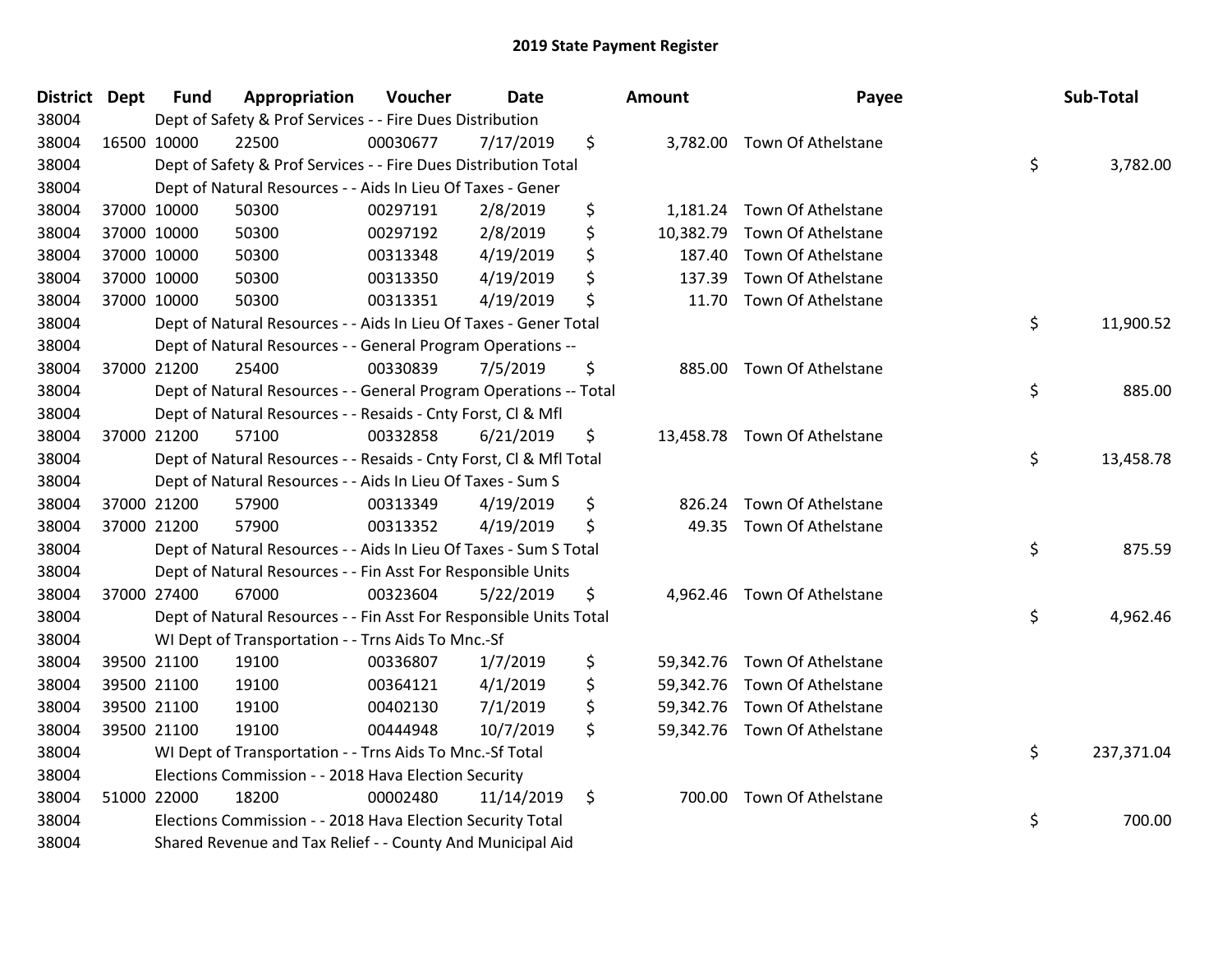| <b>District</b> | Dept        | Fund        | Appropriation                                                    | <b>Voucher</b> | Date       |    | Amount    | Payee              | Sub-Total  |
|-----------------|-------------|-------------|------------------------------------------------------------------|----------------|------------|----|-----------|--------------------|------------|
| 38004           |             | 83500 10000 | 10500                                                            | 00049237       | 7/22/2019  | \$ | 2.020.95  | Town Of Athelstane |            |
| 38004           |             | 83500 10000 | 10500                                                            | 00053535       | 11/18/2019 |    | 11,452.14 | Town Of Athelstane |            |
| 38004           |             |             | Shared Revenue and Tax Relief - - County And Municipal Aid Total |                |            |    |           |                    | 13,473.09  |
| 38004           |             |             | Shared Revenue and Tax Relief - - Exempt Computer Aid            |                |            |    |           |                    |            |
| 38004           |             | 83500 10000 | 10900                                                            | 00046353       | 7/22/2019  | S  | 2.08      | Town Of Athelstane |            |
| 38004           |             |             | Shared Revenue and Tax Relief - - Exempt Computer Aid Total      |                |            |    |           |                    | 2.08       |
| 38004           |             |             | Shared Revenue and Tax Relief - - Personal Property Aid          |                |            |    |           |                    |            |
| 38004           | 83500 10000 |             | 11100                                                            | 00040903       | 5/6/2019   | Ś  | 298.64    | Town Of Athelstane |            |
| 38004           |             |             | Shared Revenue and Tax Relief - - Personal Property Aid Total    |                |            |    |           |                    | 298.64     |
| 38004 Total     |             |             |                                                                  |                |            |    |           |                    | 287,709.20 |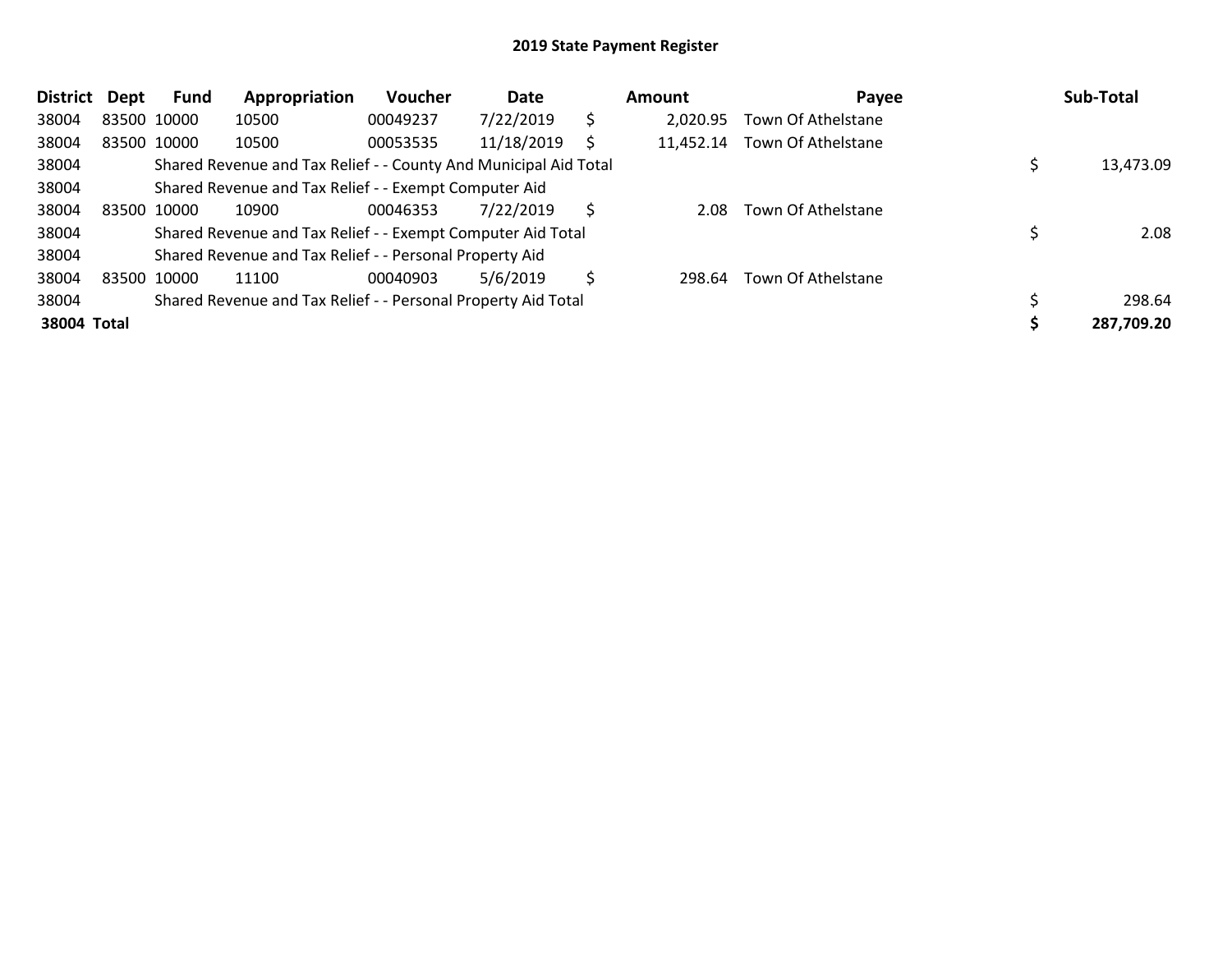| District Dept |             | <b>Fund</b> | Appropriation                                                      | Voucher  | <b>Date</b> |     | <b>Amount</b> | Payee                    | Sub-Total        |
|---------------|-------------|-------------|--------------------------------------------------------------------|----------|-------------|-----|---------------|--------------------------|------------------|
| 38006         |             |             | Dept of Safety & Prof Services - - Fire Dues Distribution          |          |             |     |               |                          |                  |
| 38006         |             | 16500 10000 | 22500                                                              | 00030475 | 7/16/2019   | \$  |               | 5,339.29 Town Of Beaver  |                  |
| 38006         |             |             | Dept of Safety & Prof Services - - Fire Dues Distribution Total    |          |             |     |               |                          | \$<br>5,339.29   |
| 38006         |             |             | Dept of Natural Resources - - Aids In Lieu Of Taxes - Gener        |          |             |     |               |                          |                  |
| 38006         |             | 37000 10000 | 50300                                                              | 00297183 | 2/8/2019    | \$  |               | 6,977.73 Town Of Beaver  |                  |
| 38006         |             | 37000 10000 | 50300                                                              | 00313278 | 4/19/2019   | \$  |               | 291.52 Town Of Beaver    |                  |
| 38006         |             |             | Dept of Natural Resources - - Aids In Lieu Of Taxes - Gener Total  |          |             |     |               |                          | \$<br>7,269.25   |
| 38006         |             |             | Dept of Natural Resources - - Resaids - Cnty Forst, Cl & Mfl       |          |             |     |               |                          |                  |
| 38006         |             | 37000 21200 | 57100                                                              | 00332859 | 6/21/2019   | \$  |               | 522.63 Town Of Beaver    |                  |
| 38006         |             |             | Dept of Natural Resources - - Resaids - Cnty Forst, Cl & Mfl Total |          |             |     |               |                          | \$<br>522.63     |
| 38006         |             |             | Dept of Natural Resources - - Aids In Lieu Of Taxes - Sum S        |          |             |     |               |                          |                  |
| 38006         |             | 37000 21200 | 57900                                                              | 00313279 | 4/19/2019   | \$  |               | 662.08 Town Of Beaver    |                  |
| 38006         |             |             | Dept of Natural Resources - - Aids In Lieu Of Taxes - Sum S Total  |          |             |     |               |                          | \$<br>662.08     |
| 38006         |             |             | Dept of Natural Resources - - Fin Asst For Responsible Units       |          |             |     |               |                          |                  |
| 38006         |             | 37000 27400 | 67000                                                              | 00323159 | 5/22/2019   | \$  |               | 6,248.98 Town Of Beaver  |                  |
| 38006         |             |             | Dept of Natural Resources - - Fin Asst For Responsible Units Total |          |             |     |               |                          | \$<br>6,248.98   |
| 38006         |             |             | WI Dept of Transportation - - Trns Aids To Mnc.-Sf                 |          |             |     |               |                          |                  |
| 38006         |             | 39500 21100 | 19100                                                              | 00336808 | 1/7/2019    | \$  |               | 47,738.19 Town Of Beaver |                  |
| 38006         |             | 39500 21100 | 19100                                                              | 00364122 | 4/1/2019    | \$  |               | 47,738.19 Town Of Beaver |                  |
| 38006         |             | 39500 21100 | 19100                                                              | 00402131 | 7/1/2019    | \$  |               | 47,738.19 Town Of Beaver |                  |
| 38006         |             | 39500 21100 | 19100                                                              | 00444949 | 10/7/2019   | \$  |               | 47,738.20 Town Of Beaver |                  |
| 38006         |             |             | WI Dept of Transportation - - Trns Aids To Mnc.-Sf Total           |          |             |     |               |                          | \$<br>190,952.77 |
| 38006         |             |             | Elections Commission - - 2018 Hava Election Security               |          |             |     |               |                          |                  |
| 38006         |             | 51000 22000 | 18200                                                              | 00002439 | 11/13/2019  | \$  |               | 1,200.00 Town Of Beaver  |                  |
| 38006         |             |             | Elections Commission - - 2018 Hava Election Security Total         |          |             |     |               |                          | \$<br>1,200.00   |
| 38006         |             |             | Shared Revenue and Tax Relief - - County And Municipal Aid         |          |             |     |               |                          |                  |
| 38006         |             | 83500 10000 | 10500                                                              | 00049238 | 7/22/2019   | \$  |               | 4,467.25 Town Of Beaver  |                  |
| 38006         | 83500 10000 |             | 10500                                                              | 00053536 | 11/18/2019  | \$. |               | 25,314.40 Town Of Beaver |                  |
| 38006         |             |             | Shared Revenue and Tax Relief - - County And Municipal Aid Total   |          |             |     |               |                          | \$<br>29,781.65  |
| 38006         |             |             | Shared Revenue and Tax Relief - - Exempt Computer Aid              |          |             |     |               |                          |                  |
| 38006         |             | 83500 10000 | 10900                                                              | 00046354 | 7/22/2019   | \$  |               | 122.63 Town Of Beaver    |                  |
| 38006         |             |             | Shared Revenue and Tax Relief - - Exempt Computer Aid Total        |          |             |     |               |                          | \$<br>122.63     |
| 38006         |             |             | Shared Revenue and Tax Relief - - Utility Aid                      |          |             |     |               |                          |                  |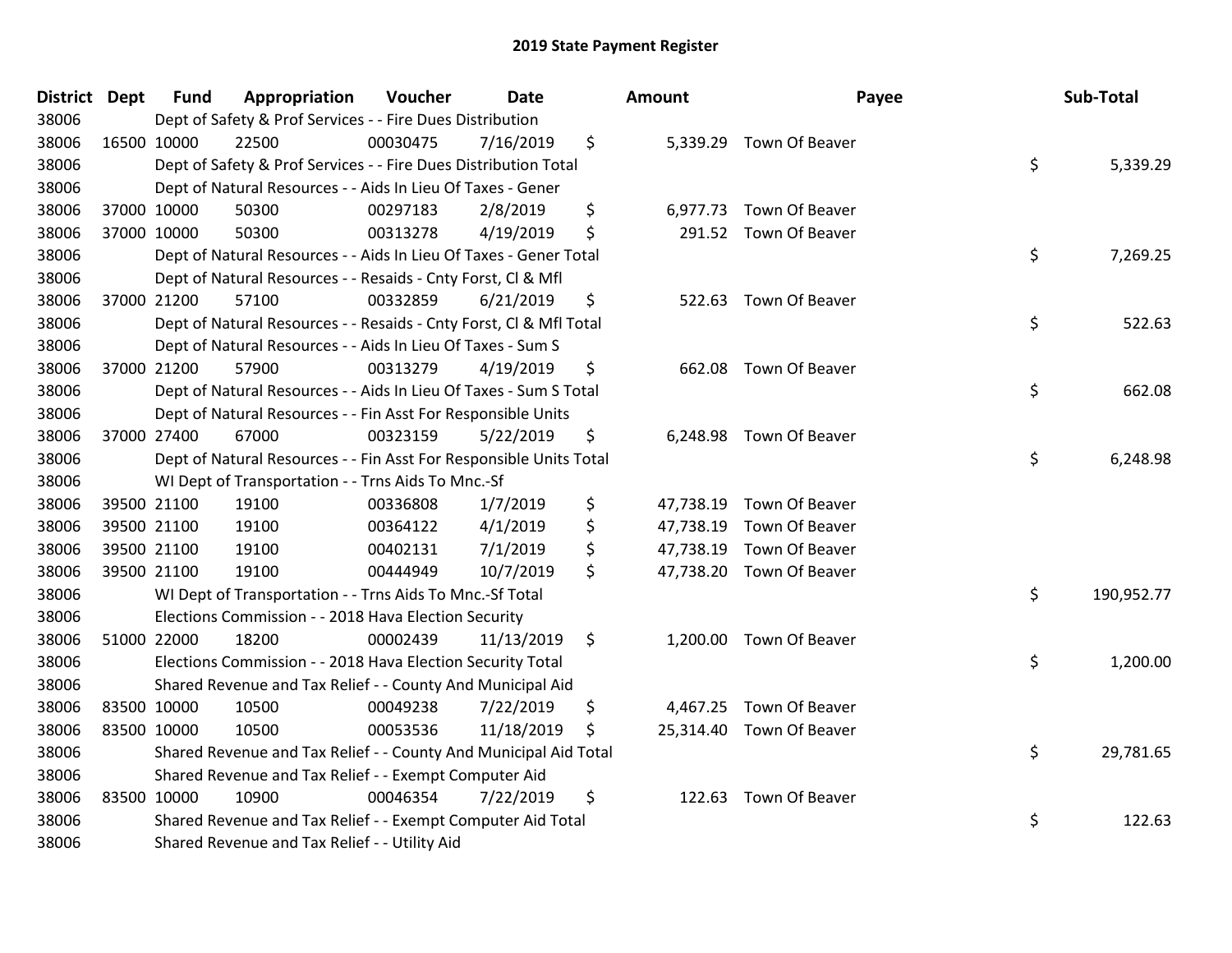| District Dept |             | <b>Fund</b> | Appropriation                                                 | Voucher  | Date       | <b>Amount</b> | Payee                   | Sub-Total  |
|---------------|-------------|-------------|---------------------------------------------------------------|----------|------------|---------------|-------------------------|------------|
| 38006         | 83500 10000 |             | 11000                                                         | 00049238 | 7/22/2019  | 1,350.81      | Town Of Beaver          |            |
| 38006         | 83500 10000 |             | 11000                                                         | 00053536 | 11/18/2019 | 7,642.25      | Town Of Beaver          |            |
| 38006         |             |             | Shared Revenue and Tax Relief - - Utility Aid Total           |          |            |               |                         | 8,993.06   |
| 38006         |             |             | Shared Revenue and Tax Relief - - Personal Property Aid       |          |            |               |                         |            |
| 38006         | 83500 10000 |             | 11100                                                         | 00040904 | 5/6/2019   |               | 1,974.25 Town Of Beaver |            |
| 38006         |             |             | Shared Revenue and Tax Relief - - Personal Property Aid Total |          |            |               |                         | 1,974.25   |
| 38006 Total   |             |             |                                                               |          |            |               |                         | 253,066.59 |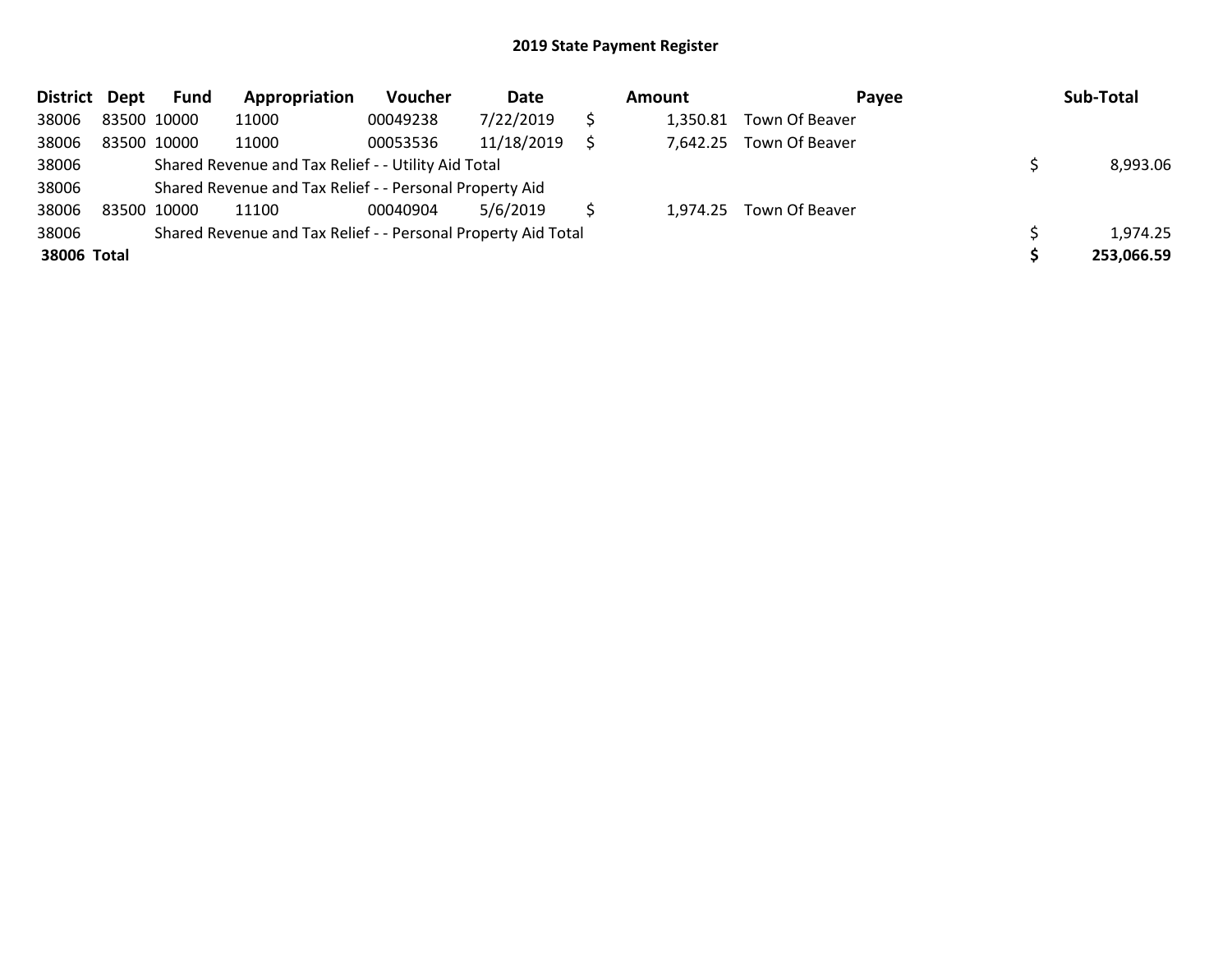| District Dept |             | <b>Fund</b> | Appropriation                                                      | Voucher  | <b>Date</b> | Amount       | Payee                     | Sub-Total        |
|---------------|-------------|-------------|--------------------------------------------------------------------|----------|-------------|--------------|---------------------------|------------------|
| 38008         |             |             | Dept of Safety & Prof Services - - Fire Dues Distribution          |          |             |              |                           |                  |
| 38008         | 16500 10000 |             | 22500                                                              | 00030774 | 7/17/2019   | \$           | 3,205.78 Town Of Beecher  |                  |
| 38008         |             |             | Dept of Safety & Prof Services - - Fire Dues Distribution Total    |          |             |              |                           | \$<br>3,205.78   |
| 38008         |             |             | Dept of Natural Resources - - Aids In Lieu Of Taxes - Gener        |          |             |              |                           |                  |
| 38008         | 37000 10000 |             | 50300                                                              | 00297238 | 2/8/2019    | \$           | 3,198.84 Town Of Beecher  |                  |
| 38008         |             | 37000 10000 | 50300                                                              | 00297239 | 2/8/2019    | \$           | 19,426.53 Town Of Beecher |                  |
| 38008         |             | 37000 10000 | 50300                                                              | 00297240 | 2/8/2019    | \$           | 5,292.37 Town Of Beecher  |                  |
| 38008         | 37000 10000 |             | 50300                                                              | 00297241 | 2/8/2019    | \$           | 14,851.31 Town Of Beecher |                  |
| 38008         | 37000 10000 |             | 50300                                                              | 00314212 | 4/19/2019   | \$           | 233.68 Town Of Beecher    |                  |
| 38008         |             |             | Dept of Natural Resources - - Aids In Lieu Of Taxes - Gener Total  |          |             |              |                           | \$<br>43,002.73  |
| 38008         |             |             | Dept of Natural Resources - - Resaids - Cnty Forst, Cl & Mfl       |          |             |              |                           |                  |
| 38008         | 37000 21200 |             | 57100                                                              | 00332860 | 6/21/2019   | \$           | 3,638.37 Town Of Beecher  |                  |
| 38008         |             |             | Dept of Natural Resources - - Resaids - Cnty Forst, CI & Mfl Total |          |             |              |                           | \$<br>3,638.37   |
| 38008         |             |             | Dept of Natural Resources - - Aids In Lieu Of Taxes - Sum S        |          |             |              |                           |                  |
| 38008         | 37000 21200 |             | 57900                                                              | 00314213 | 4/19/2019   | \$<br>558.79 | Town Of Beecher           |                  |
| 38008         | 37000 21200 |             | 57900                                                              | 00314214 | 4/19/2019   | \$           | 122.31 Town Of Beecher    |                  |
| 38008         |             |             | Dept of Natural Resources - - Aids In Lieu Of Taxes - Sum S Total  |          |             |              |                           | \$<br>681.10     |
| 38008         |             |             | Dept of Natural Resources - - Fin Asst For Responsible Units       |          |             |              |                           |                  |
| 38008         | 37000 27400 |             | 67000                                                              | 00322619 | 5/22/2019   | \$           | 2,459.04 Town Of Beecher  |                  |
| 38008         |             |             | Dept of Natural Resources - - Fin Asst For Responsible Units Total |          |             |              |                           | \$<br>2,459.04   |
| 38008         |             |             | WI Dept of Transportation - - Trns Aids To Mnc.-Sf                 |          |             |              |                           |                  |
| 38008         |             | 39500 21100 | 19100                                                              | 00336809 | 1/7/2019    | \$           | 34,437.43 Town Of Beecher |                  |
| 38008         |             | 39500 21100 | 19100                                                              | 00364123 | 4/1/2019    | \$           | 34,437.43 Town Of Beecher |                  |
| 38008         |             | 39500 21100 | 19100                                                              | 00402132 | 7/1/2019    | \$           | 34,437.43 Town Of Beecher |                  |
| 38008         | 39500 21100 |             | 19100                                                              | 00444950 | 10/7/2019   | \$           | 34,437.45 Town Of Beecher |                  |
| 38008         |             |             | WI Dept of Transportation - - Trns Aids To Mnc.-Sf Total           |          |             |              |                           | \$<br>137,749.74 |
| 38008         |             |             | Elections Commission - - 2018 Hava Election Security               |          |             |              |                           |                  |
| 38008         |             | 51000 22000 | 18200                                                              | 00002758 | 11/20/2019  | \$           | 300.00 Town Of Beecher    |                  |
| 38008         |             |             | Elections Commission - - 2018 Hava Election Security Total         |          |             |              |                           | \$<br>300.00     |
| 38008         |             |             | Shared Revenue and Tax Relief - - County And Municipal Aid         |          |             |              |                           |                  |
| 38008         | 83500 10000 |             | 10500                                                              | 00049239 | 7/22/2019   | \$           | 1,956.27 Town Of Beecher  |                  |
| 38008         | 83500 10000 |             | 10500                                                              | 00053537 | 11/18/2019  | \$           | 11,085.54 Town Of Beecher |                  |
| 38008         |             |             | Shared Revenue and Tax Relief - - County And Municipal Aid Total   |          |             |              |                           | \$<br>13,041.81  |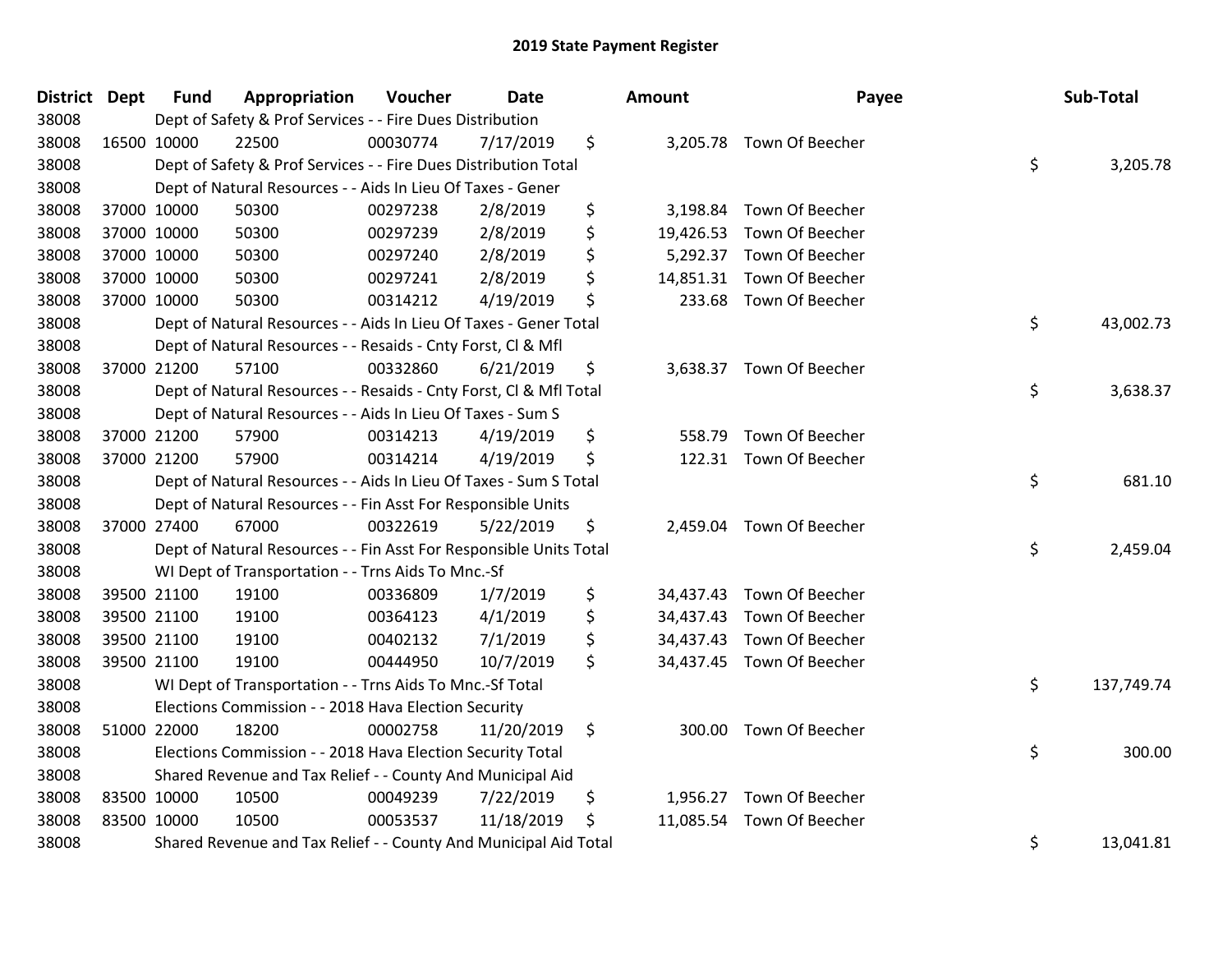| <b>District</b>    | Dept | Fund        | Appropriation                                                       | <b>Voucher</b> | Date      |    | Amount | Payee           | Sub-Total  |
|--------------------|------|-------------|---------------------------------------------------------------------|----------------|-----------|----|--------|-----------------|------------|
| 38008              |      |             | Shared Revenue and Tax Relief - - Exempt Computer Aid               |                |           |    |        |                 |            |
| 38008              |      | 83500 10000 | 10900                                                               | 00046355       | 7/22/2019 | \$ | 6.24   | Town Of Beecher |            |
| 38008              |      |             | Shared Revenue and Tax Relief - - Exempt Computer Aid Total         |                |           |    |        |                 | 6.24       |
| 38008              |      |             | Shared Revenue and Tax Relief - - Personal Property Aid             |                |           |    |        |                 |            |
| 38008              |      | 83500 10000 | 11100                                                               | 00040905       | 5/6/2019  | Ś. | 716.86 | Town Of Beecher |            |
| 38008              |      |             | Shared Revenue and Tax Relief - - Personal Property Aid Total       |                |           |    |        |                 | 716.86     |
| 38008              |      |             | Shared Revenue and Tax Relief - - Payments For Municipal Svcs       |                |           |    |        |                 |            |
| 38008              |      | 83500 10000 | 50100                                                               | 00037880       | 1/31/2019 | Ś. | 46.91  | Town Of Beecher |            |
| 38008              |      |             | Shared Revenue and Tax Relief - - Payments For Municipal Svcs Total |                |           |    |        |                 | 46.91      |
| <b>38008 Total</b> |      |             |                                                                     |                |           |    |        |                 | 204,848.58 |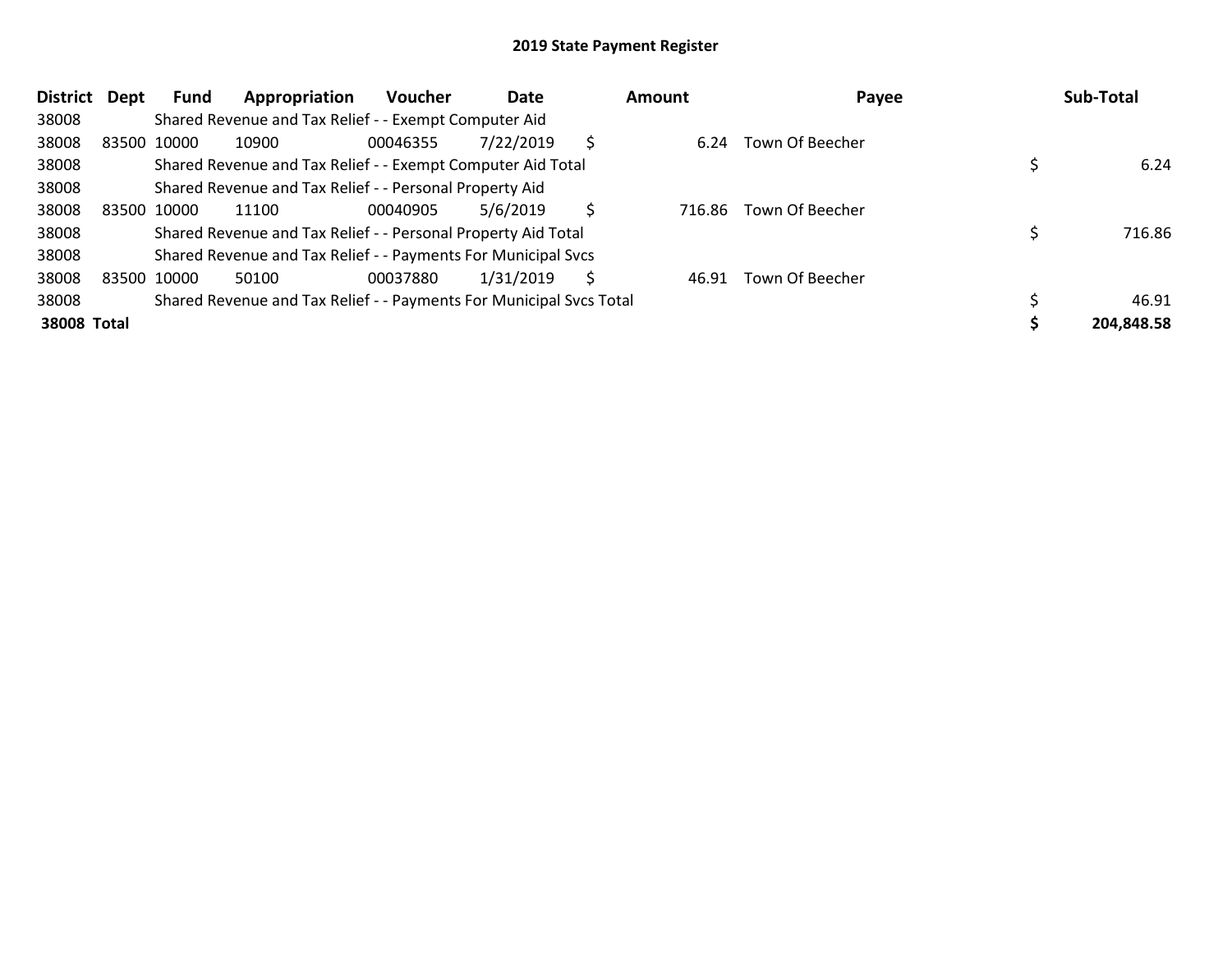| District Dept |             | <b>Fund</b> | Appropriation                                                      | Voucher  | Date       | Amount          | Payee                    | Sub-Total        |
|---------------|-------------|-------------|--------------------------------------------------------------------|----------|------------|-----------------|--------------------------|------------------|
| 38010         |             |             | Dept of Safety & Prof Services - - Fire Dues Distribution          |          |            |                 |                          |                  |
| 38010         |             | 16500 10000 | 22500                                                              | 00031048 | 7/17/2019  | \$              | 2,229.41 Town Of Dunbar  |                  |
| 38010         |             |             | Dept of Safety & Prof Services - - Fire Dues Distribution Total    |          |            |                 |                          | \$<br>2,229.41   |
| 38010         |             |             | Dept of Natural Resources - - Aids In Lieu Of Taxes - Gener        |          |            |                 |                          |                  |
| 38010         |             | 37000 10000 | 50300                                                              | 00297268 | 2/8/2019   | \$<br>801.87    | Town Of Dunbar           |                  |
| 38010         |             | 37000 10000 | 50300                                                              | 00297269 | 2/8/2019   | \$<br>64,352.36 | Town Of Dunbar           |                  |
| 38010         |             | 37000 10000 | 50300                                                              | 00297270 | 2/8/2019   | \$<br>2,203.64  | Town Of Dunbar           |                  |
| 38010         |             | 37000 10000 | 50300                                                              | 00314745 | 4/19/2019  | \$<br>242.28    | Town Of Dunbar           |                  |
| 38010         | 37000 10000 |             | 50300                                                              | 00314746 | 4/19/2019  | \$<br>130.59    | Town Of Dunbar           |                  |
| 38010         |             |             | Dept of Natural Resources - - Aids In Lieu Of Taxes - Gener Total  |          |            |                 |                          | \$<br>67,730.74  |
| 38010         |             |             | Dept of Natural Resources - - Resaids - Cnty Forst, Cl & Mfl       |          |            |                 |                          |                  |
| 38010         |             | 37000 21200 | 57100                                                              | 00332861 | 6/21/2019  | \$              | 14,217.82 Town Of Dunbar |                  |
| 38010         |             |             | Dept of Natural Resources - - Resaids - Cnty Forst, Cl & Mfl Total |          |            |                 |                          | \$<br>14,217.82  |
| 38010         |             |             | Dept of Natural Resources - - Aids In Lieu Of Taxes - Sum S        |          |            |                 |                          |                  |
| 38010         |             | 37000 21200 | 57900                                                              | 00314747 | 4/19/2019  | \$              | 570.70 Town Of Dunbar    |                  |
| 38010         |             |             | Dept of Natural Resources - - Aids In Lieu Of Taxes - Sum S Total  |          |            |                 |                          | \$<br>570.70     |
| 38010         |             |             | Dept of Natural Resources - - Fin Asst For Responsible Units       |          |            |                 |                          |                  |
| 38010         |             | 37000 27400 | 67000                                                              | 00322696 | 5/22/2019  | \$<br>3,788.46  | Town Of Dunbar           |                  |
| 38010         |             |             | Dept of Natural Resources - - Fin Asst For Responsible Units Total |          |            |                 |                          | \$<br>3,788.46   |
| 38010         |             |             | WI Dept of Transportation - - Disastr Damag Aid Sf                 |          |            |                 |                          |                  |
| 38010         |             | 39500 21100 | 17400                                                              | 00408792 | 7/2/2019   | \$              | 2,871.24 Town Of Dunbar  |                  |
| 38010         |             |             | WI Dept of Transportation - - Disastr Damag Aid Sf Total           |          |            |                 |                          | \$<br>2,871.24   |
| 38010         |             |             | WI Dept of Transportation - - Trns Aids To Mnc.-Sf                 |          |            |                 |                          |                  |
| 38010         |             | 39500 21100 | 19100                                                              | 00336810 | 1/7/2019   | \$              | 51,178.35 Town Of Dunbar |                  |
| 38010         |             | 39500 21100 | 19100                                                              | 00364124 | 4/1/2019   | \$              | 51,178.35 Town Of Dunbar |                  |
| 38010         |             | 39500 21100 | 19100                                                              | 00402133 | 7/1/2019   | \$              | 51,178.35 Town Of Dunbar |                  |
| 38010         |             | 39500 21100 | 19100                                                              | 00444951 | 10/7/2019  | \$              | 51,178.36 Town Of Dunbar |                  |
| 38010         |             |             | WI Dept of Transportation - - Trns Aids To Mnc.-Sf Total           |          |            |                 |                          | \$<br>204,713.41 |
| 38010         |             |             | Elections Commission - - 2018 Hava Election Security               |          |            |                 |                          |                  |
| 38010         |             | 51000 22000 | 18200                                                              | 00002414 | 11/13/2019 | \$              | 600.00 Town Of Dunbar    |                  |
| 38010         |             |             | Elections Commission - - 2018 Hava Election Security Total         |          |            |                 |                          | \$<br>600.00     |
| 38010         |             |             | Shared Revenue and Tax Relief - - County And Municipal Aid         |          |            |                 |                          |                  |
| 38010         |             | 83500 10000 | 10500                                                              | 00049240 | 7/22/2019  | \$              | 3,400.11 Town Of Dunbar  |                  |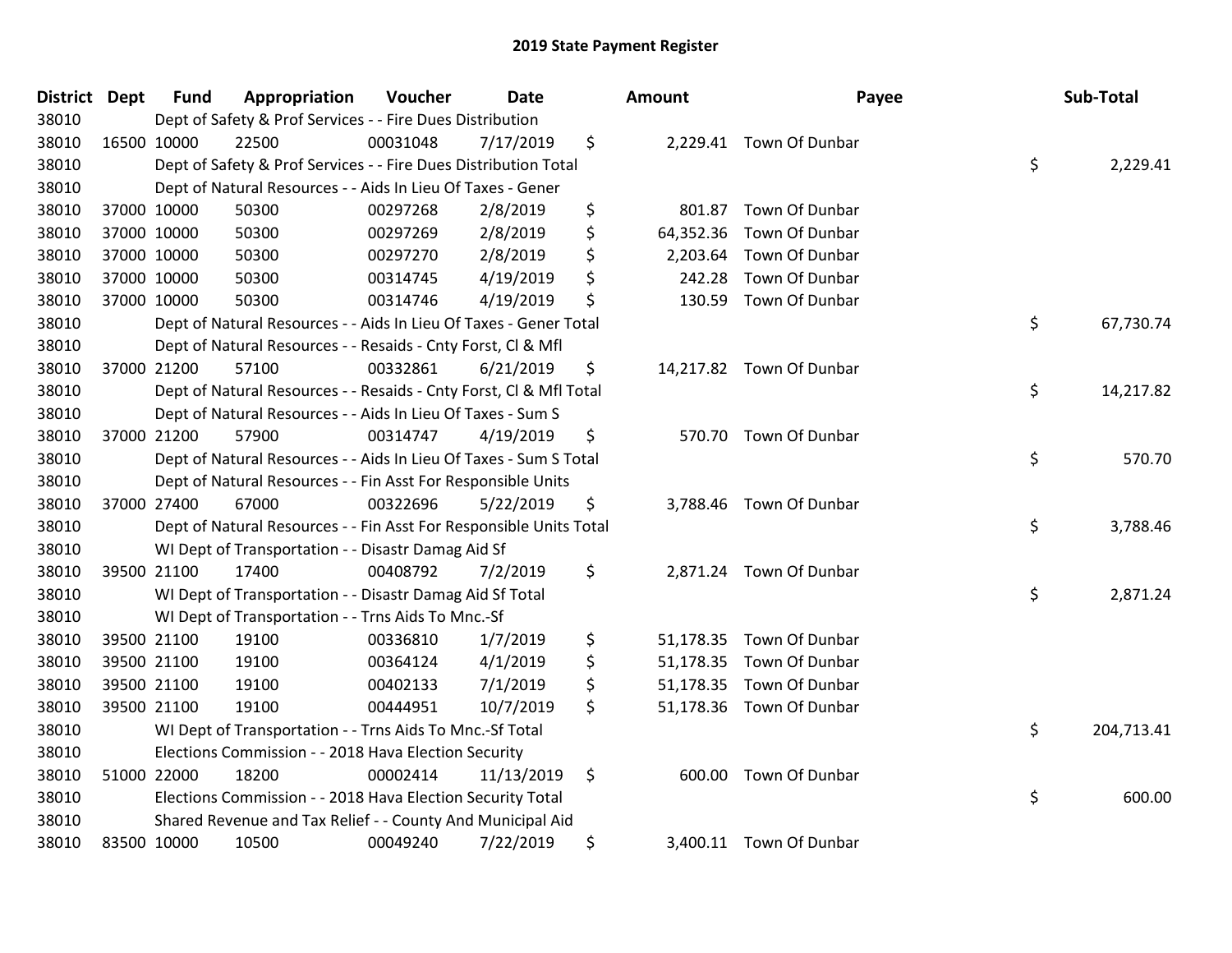| <b>District</b> | Dept | Fund        | Appropriation                                                    | <b>Voucher</b> | Date       |   | Amount    | Pavee          | Sub-Total  |
|-----------------|------|-------------|------------------------------------------------------------------|----------------|------------|---|-----------|----------------|------------|
| 38010           |      | 83500 10000 | 10500                                                            | 00053538       | 11/18/2019 |   | 19,267.28 | Town Of Dunbar |            |
| 38010           |      |             | Shared Revenue and Tax Relief - - County And Municipal Aid Total |                |            |   |           |                | 22,667.39  |
| 38010           |      |             | Shared Revenue and Tax Relief - - Exempt Computer Aid            |                |            |   |           |                |            |
| 38010           |      | 83500 10000 | 10900                                                            | 00046356       | 7/22/2019  | Ŝ | 2.08      | Town Of Dunbar |            |
| 38010           |      |             | Shared Revenue and Tax Relief - - Exempt Computer Aid Total      |                |            |   |           |                | 2.08       |
| 38010           |      |             | Shared Revenue and Tax Relief - - Personal Property Aid          |                |            |   |           |                |            |
| 38010           |      | 83500 10000 | 11100                                                            | 00040906       | 5/6/2019   |   | 2.51      | Town Of Dunbar |            |
| 38010           |      |             | Shared Revenue and Tax Relief - - Personal Property Aid Total    |                |            |   |           |                | 2.51       |
| 38010 Total     |      |             |                                                                  |                |            |   |           |                | 319,393.76 |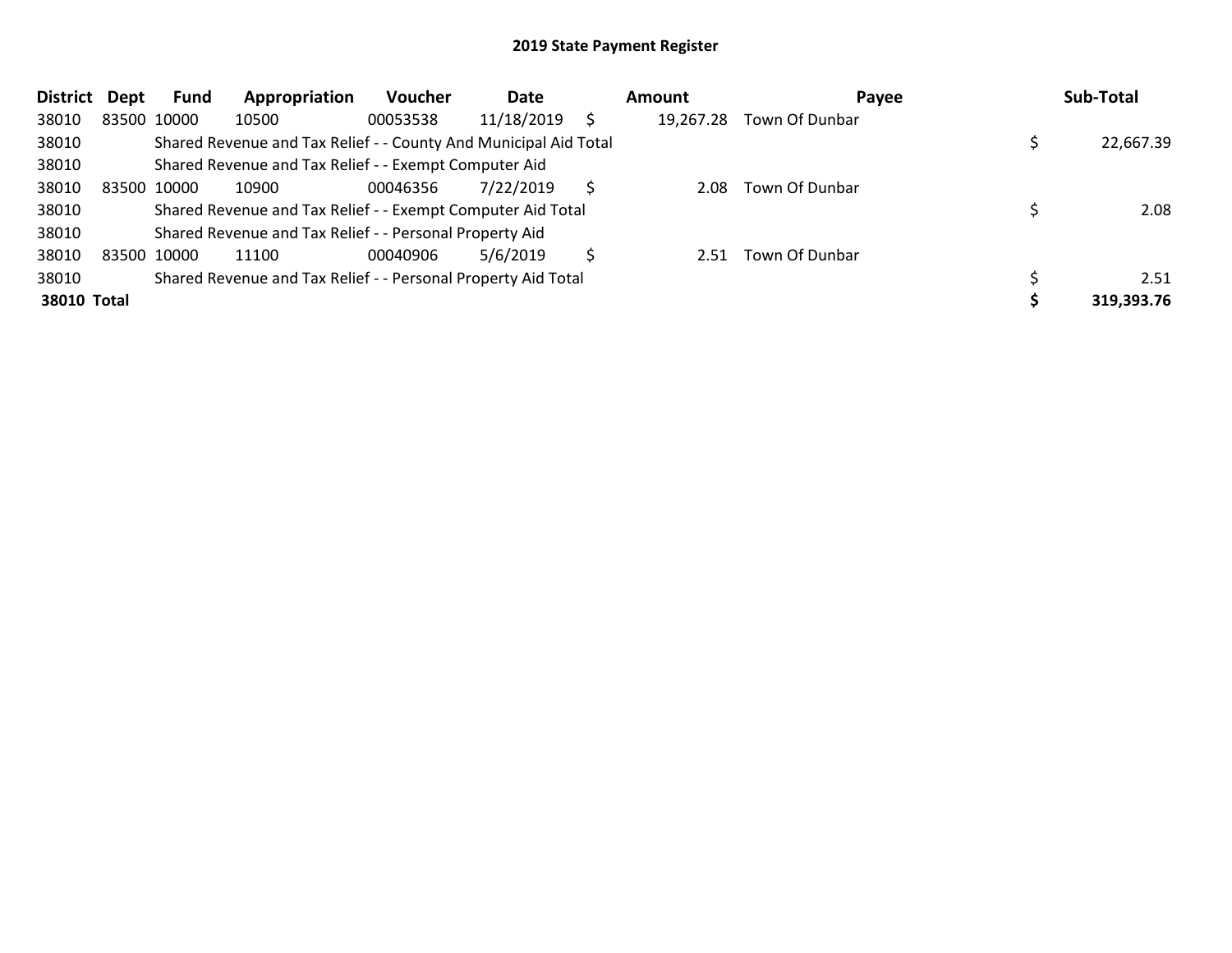| <b>District Dept</b> | <b>Fund</b> | Appropriation                                                      | Voucher  | <b>Date</b> | <b>Amount</b>  | Payee                     | Sub-Total        |
|----------------------|-------------|--------------------------------------------------------------------|----------|-------------|----------------|---------------------------|------------------|
| 38012                |             | Dept of Safety & Prof Services - - Fire Dues Distribution          |          |             |                |                           |                  |
| 38012                | 16500 10000 | 22500                                                              | 00030982 | 7/17/2019   | \$             | 2,429.70 Town Of Goodman  |                  |
| 38012                |             | Dept of Safety & Prof Services - - Fire Dues Distribution Total    |          |             |                |                           | \$<br>2,429.70   |
| 38012                |             | Dept of Natural Resources - - Aids In Lieu Of Taxes - Gener        |          |             |                |                           |                  |
| 38012                | 37000 10000 | 50300                                                              | 00297251 | 2/8/2019    | \$<br>1,118.75 | Town Of Goodman           |                  |
| 38012                | 37000 10000 | 50300                                                              | 00314341 | 4/19/2019   | \$             | 678.61 Town Of Goodman    |                  |
| 38012                |             | Dept of Natural Resources - - Aids In Lieu Of Taxes - Gener Total  |          |             |                |                           | \$<br>1,797.36   |
| 38012                |             | Dept of Natural Resources - - Resaids - Cnty Forst, Cl & Mfl       |          |             |                |                           |                  |
| 38012                | 37000 21200 | 57100                                                              | 00332862 | 6/21/2019   | \$             | 14,011.98 Town Of Goodman |                  |
| 38012                |             | Dept of Natural Resources - - Resaids - Cnty Forst, Cl & Mfl Total |          |             |                |                           | \$<br>14,011.98  |
| 38012                |             | Dept of Natural Resources - - Aids In Lieu Of Taxes - Sum S        |          |             |                |                           |                  |
| 38012                | 37000 21200 | 57900                                                              | 00314342 | 4/19/2019   | \$<br>3.37     | Town Of Goodman           |                  |
| 38012                |             | Dept of Natural Resources - - Aids In Lieu Of Taxes - Sum S Total  |          |             |                |                           | \$<br>3.37       |
| 38012                |             | Dept of Natural Resources - - Fin Asst For Responsible Units       |          |             |                |                           |                  |
| 38012                | 37000 27400 | 67000                                                              | 00323379 | 5/22/2019   | \$             | 973.95 Town Of Goodman    |                  |
| 38012                |             | Dept of Natural Resources - - Fin Asst For Responsible Units Total |          |             |                |                           | \$<br>973.95     |
| 38012                |             | WI Dept of Transportation - - Trns Aids To Mnc.-Sf                 |          |             |                |                           |                  |
| 38012                | 39500 21100 | 19100                                                              | 00336811 | 1/7/2019    | \$             | 30,161.12 Town Of Goodman |                  |
| 38012                | 39500 21100 | 19100                                                              | 00364125 | 4/1/2019    | \$             | 30,161.12 Town Of Goodman |                  |
| 38012                | 39500 21100 | 19100                                                              | 00402134 | 7/1/2019    | \$             | 30,161.12 Town Of Goodman |                  |
| 38012                | 39500 21100 | 19100                                                              | 00444952 | 10/7/2019   | \$             | 30,161.14 Town Of Goodman |                  |
| 38012                |             | WI Dept of Transportation - - Trns Aids To Mnc.-Sf Total           |          |             |                |                           | \$<br>120,644.50 |
| 38012                |             | Elections Commission - - 2018 Hava Election Security               |          |             |                |                           |                  |
| 38012                | 51000 22000 | 18200                                                              | 00002387 | 11/13/2019  | \$             | 1,100.00 Town Of Goodman  |                  |
| 38012                |             | Elections Commission - - 2018 Hava Election Security Total         |          |             |                |                           | \$<br>1,100.00   |
| 38012                |             | Shared Revenue and Tax Relief - - County And Municipal Aid         |          |             |                |                           |                  |
| 38012                | 83500 10000 | 10500                                                              | 00049241 | 7/22/2019   | \$<br>4,679.09 | Town Of Goodman           |                  |
| 38012                | 83500 10000 | 10500                                                              | 00053539 | 11/18/2019  | \$             | 26,514.86 Town Of Goodman |                  |
| 38012                |             | Shared Revenue and Tax Relief - - County And Municipal Aid Total   |          |             |                |                           | \$<br>31,193.95  |
| 38012                |             | Shared Revenue and Tax Relief - - Exempt Computer Aid              |          |             |                |                           |                  |
| 38012                | 83500 10000 | 10900                                                              | 00046357 | 7/22/2019   | \$<br>65.48    | Town Of Goodman           |                  |
| 38012                |             | Shared Revenue and Tax Relief - - Exempt Computer Aid Total        |          |             |                |                           | \$<br>65.48      |
| 38012                |             | Shared Revenue and Tax Relief - - Utility Aid                      |          |             |                |                           |                  |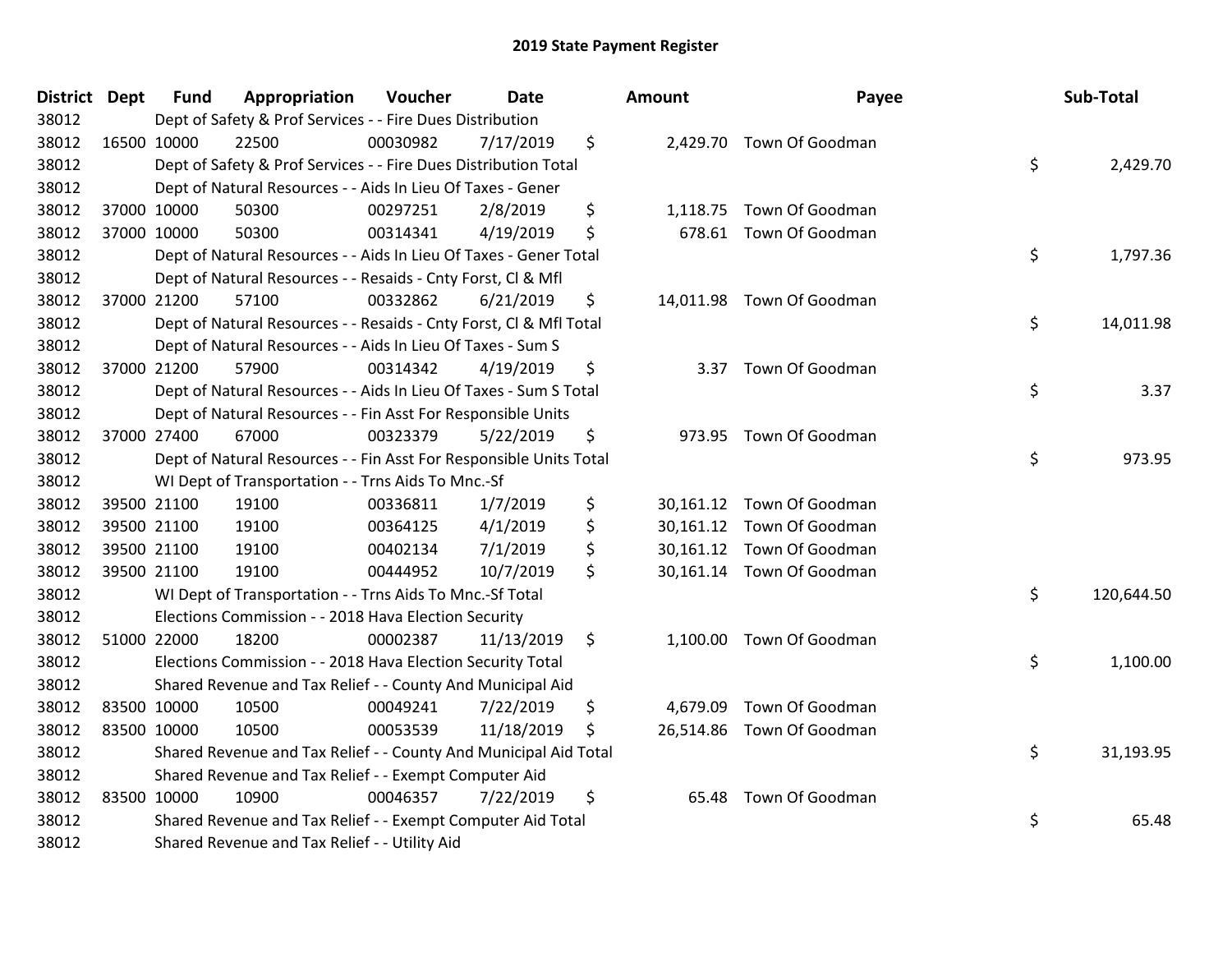| District Dept |             | <b>Fund</b> | Appropriation                                                 | Voucher  | Date       | Amount | <b>Pavee</b>    | Sub-Total  |
|---------------|-------------|-------------|---------------------------------------------------------------|----------|------------|--------|-----------------|------------|
| 38012         | 83500 10000 |             | 11000                                                         | 00049241 | 7/22/2019  | 111.82 | Town Of Goodman |            |
| 38012         | 83500 10000 |             | 11000                                                         | 00053539 | 11/18/2019 | 657.00 | Town Of Goodman |            |
| 38012         |             |             | Shared Revenue and Tax Relief - - Utility Aid Total           |          |            |        |                 | 768.82     |
| 38012         |             |             | Shared Revenue and Tax Relief - - Personal Property Aid       |          |            |        |                 |            |
| 38012         | 83500 10000 |             | 11100                                                         | 00040907 | 5/6/2019   | 512.35 | Town Of Goodman |            |
| 38012         |             |             | Shared Revenue and Tax Relief - - Personal Property Aid Total |          |            |        |                 | 512.35     |
| 38012 Total   |             |             |                                                               |          |            |        |                 | 173,501.46 |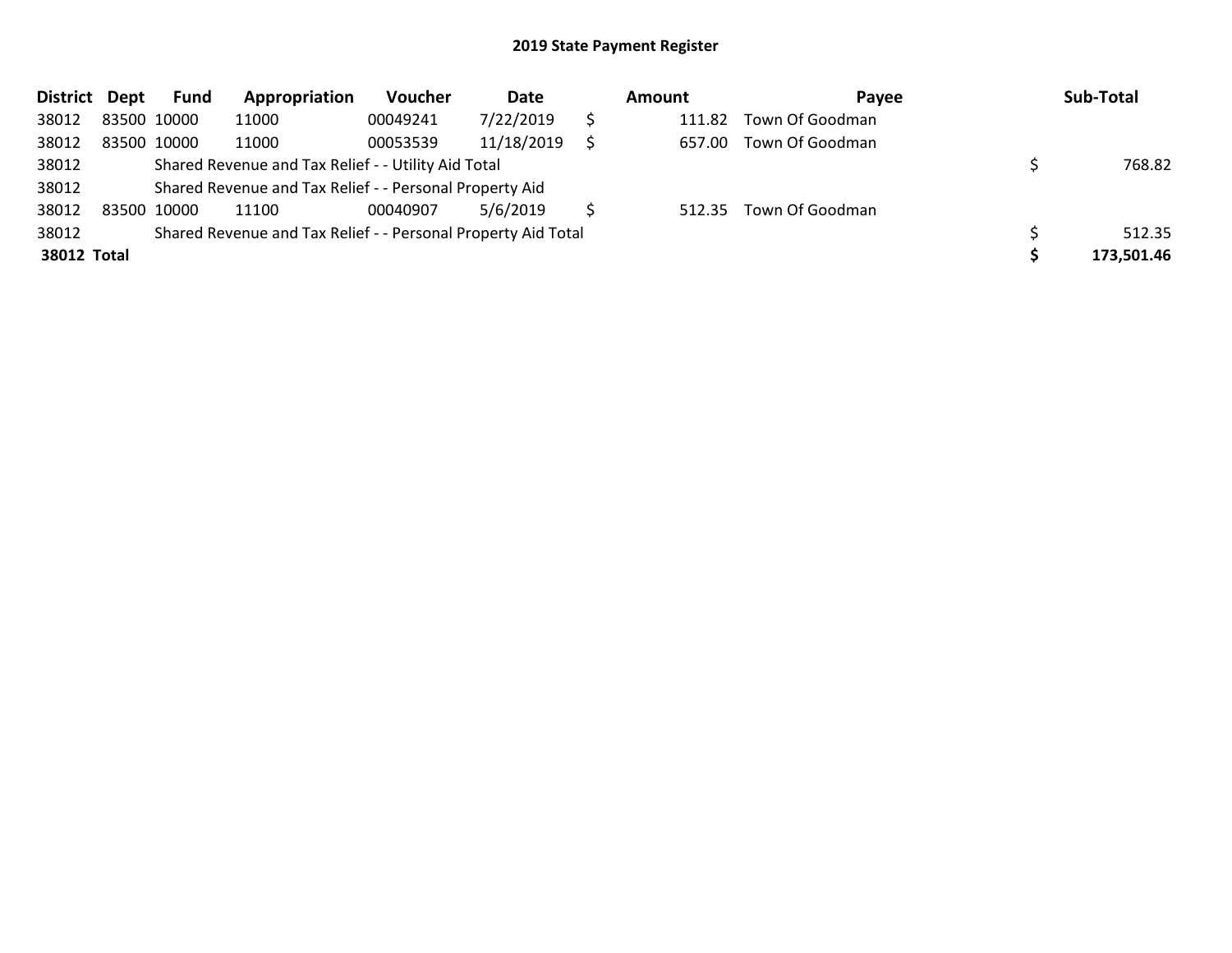| District Dept | <b>Fund</b> | Appropriation                                                      | Voucher  | <b>Date</b> | <b>Amount</b> | Payee                    | Sub-Total        |
|---------------|-------------|--------------------------------------------------------------------|----------|-------------|---------------|--------------------------|------------------|
| 38014         |             | Dept of Safety & Prof Services - - Fire Dues Distribution          |          |             |               |                          |                  |
| 38014         | 16500 10000 | 22500                                                              | 00030500 | 7/16/2019   | \$            | 5,186.36 Town Of Grover  |                  |
| 38014         |             | Dept of Safety & Prof Services - - Fire Dues Distribution Total    |          |             |               |                          | \$<br>5,186.36   |
| 38014         |             | Dept of Natural Resources - - Resaids - Cnty Forst, Cl & Mfl       |          |             |               |                          |                  |
| 38014         | 37000 21200 | 57100                                                              | 00332863 | 6/21/2019   | \$            | 866.54 Town Of Grover    |                  |
| 38014         |             | Dept of Natural Resources - - Resaids - Cnty Forst, Cl & Mfl Total |          |             |               |                          | \$<br>866.54     |
| 38014         |             | Dept of Natural Resources - - Fin Asst For Responsible Units       |          |             |               |                          |                  |
| 38014         | 37000 27400 | 67000                                                              | 00323470 | 5/22/2019   | \$            | 9,149.03 Town Of Grover  |                  |
| 38014         |             | Dept of Natural Resources - - Fin Asst For Responsible Units Total |          |             |               |                          | \$<br>9,149.03   |
| 38014         |             | WI Dept of Transportation - - Trns Aids To Mnc.-Sf                 |          |             |               |                          |                  |
| 38014         | 39500 21100 | 19100                                                              | 00336812 | 1/7/2019    | \$            | 54,140.71 Town Of Grover |                  |
| 38014         | 39500 21100 | 19100                                                              | 00364126 | 4/1/2019    | \$            | 54,140.71 Town Of Grover |                  |
| 38014         | 39500 21100 | 19100                                                              | 00402135 | 7/1/2019    | \$            | 54,140.71 Town Of Grover |                  |
| 38014         | 39500 21100 | 19100                                                              | 00444953 | 10/7/2019   | \$            | 54,140.72 Town Of Grover |                  |
| 38014         |             | WI Dept of Transportation - - Trns Aids To Mnc.-Sf Total           |          |             |               |                          | \$<br>216,562.85 |
| 38014         |             | WI Dept of Transportation - - Loc Rd Imp Prg St Fd                 |          |             |               |                          |                  |
| 38014         | 39500 21100 | 27800                                                              | 00368167 | 4/3/2019    | \$            | 26,113.01 Town Of Grover |                  |
| 38014         |             | WI Dept of Transportation - - Loc Rd Imp Prg St Fd Total           |          |             |               |                          | \$<br>26,113.01  |
| 38014         |             | Elections Commission - - 2018 Hava Election Security               |          |             |               |                          |                  |
| 38014         | 51000 22000 | 18200                                                              | 00002360 | 11/8/2019   | \$            | 1,200.00 Town Of Grover  |                  |
| 38014         |             | Elections Commission - - 2018 Hava Election Security Total         |          |             |               |                          | \$<br>1,200.00   |
| 38014         |             | Shared Revenue and Tax Relief - - County And Municipal Aid         |          |             |               |                          |                  |
| 38014         | 83500 10000 | 10500                                                              | 00049242 | 7/22/2019   | \$            | 10,397.74 Town Of Grover |                  |
| 38014         | 83500 10000 | 10500                                                              | 00053540 | 11/18/2019  | \$            | 58,920.53 Town Of Grover |                  |
| 38014         |             | Shared Revenue and Tax Relief - - County And Municipal Aid Total   |          |             |               |                          | \$<br>69,318.27  |
| 38014         |             | Shared Revenue and Tax Relief - - Exempt Computer Aid              |          |             |               |                          |                  |
| 38014         | 83500 10000 | 10900                                                              | 00046358 | 7/22/2019   | \$            | 131.99 Town Of Grover    |                  |
| 38014         |             | Shared Revenue and Tax Relief - - Exempt Computer Aid Total        |          |             |               |                          | \$<br>131.99     |
| 38014         |             | Shared Revenue and Tax Relief - - Utility Aid                      |          |             |               |                          |                  |
| 38014         | 83500 10000 | 11000                                                              | 00049242 | 7/22/2019   | \$            | 16.58 Town Of Grover     |                  |
| 38014         | 83500 10000 | 11000                                                              | 00053540 | 11/18/2019  | \$            | 95.46 Town Of Grover     |                  |
| 38014         |             | Shared Revenue and Tax Relief - - Utility Aid Total                |          |             |               |                          | \$<br>112.04     |
| 38014         |             | Shared Revenue and Tax Relief - - Personal Property Aid            |          |             |               |                          |                  |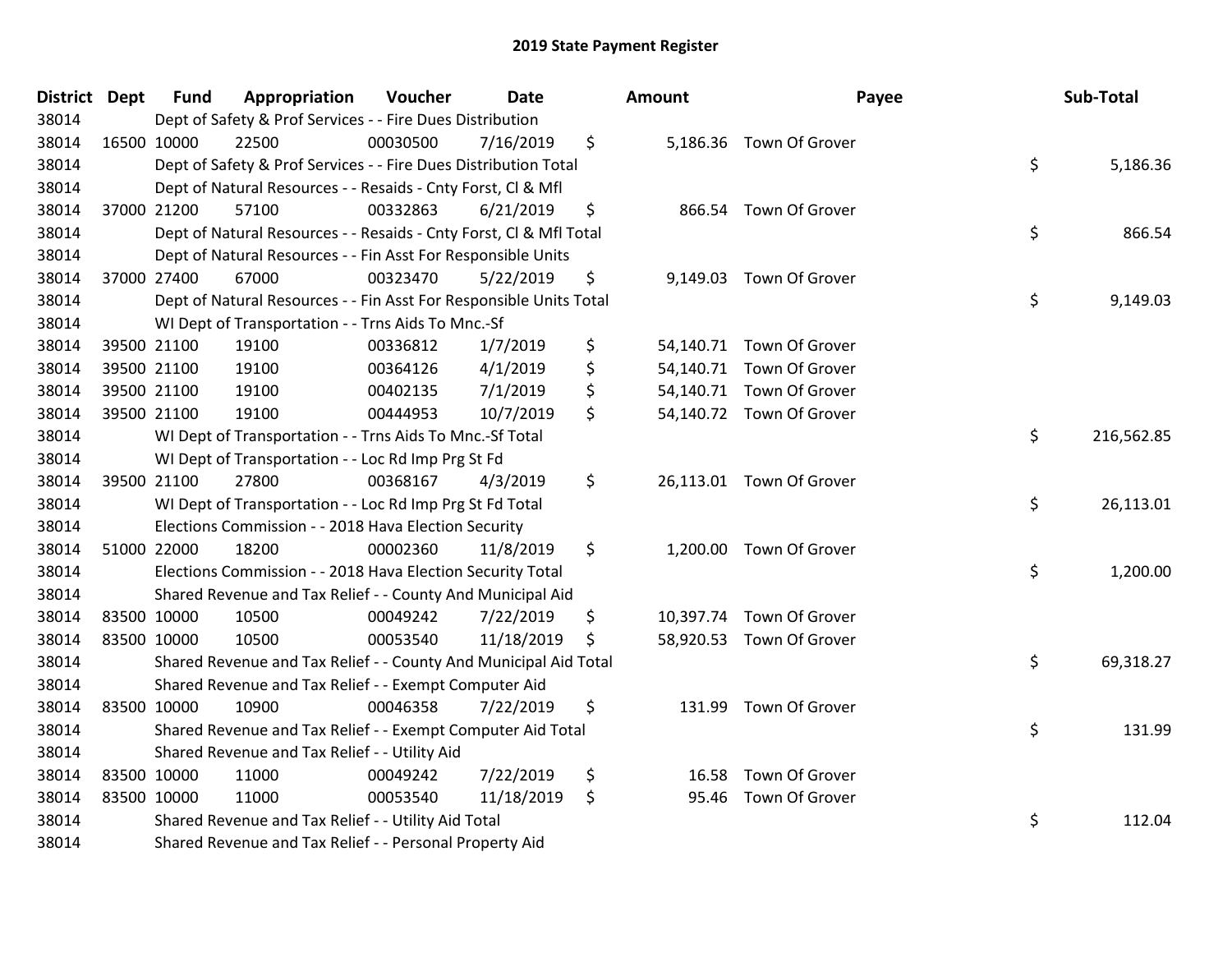|             | District Dept Fund | <b>Appropriation</b>                                          | <b>Voucher</b> | Date     | Amount | Pavee                 | Sub-Total  |
|-------------|--------------------|---------------------------------------------------------------|----------------|----------|--------|-----------------------|------------|
| 38014       | 83500 10000        | 11100                                                         | 00040908       | 5/6/2019 |        | 531.13 Town Of Grover |            |
| 38014       |                    | Shared Revenue and Tax Relief - - Personal Property Aid Total |                |          |        |                       | 531.13     |
| 38014 Total |                    |                                                               |                |          |        |                       | 329,171.22 |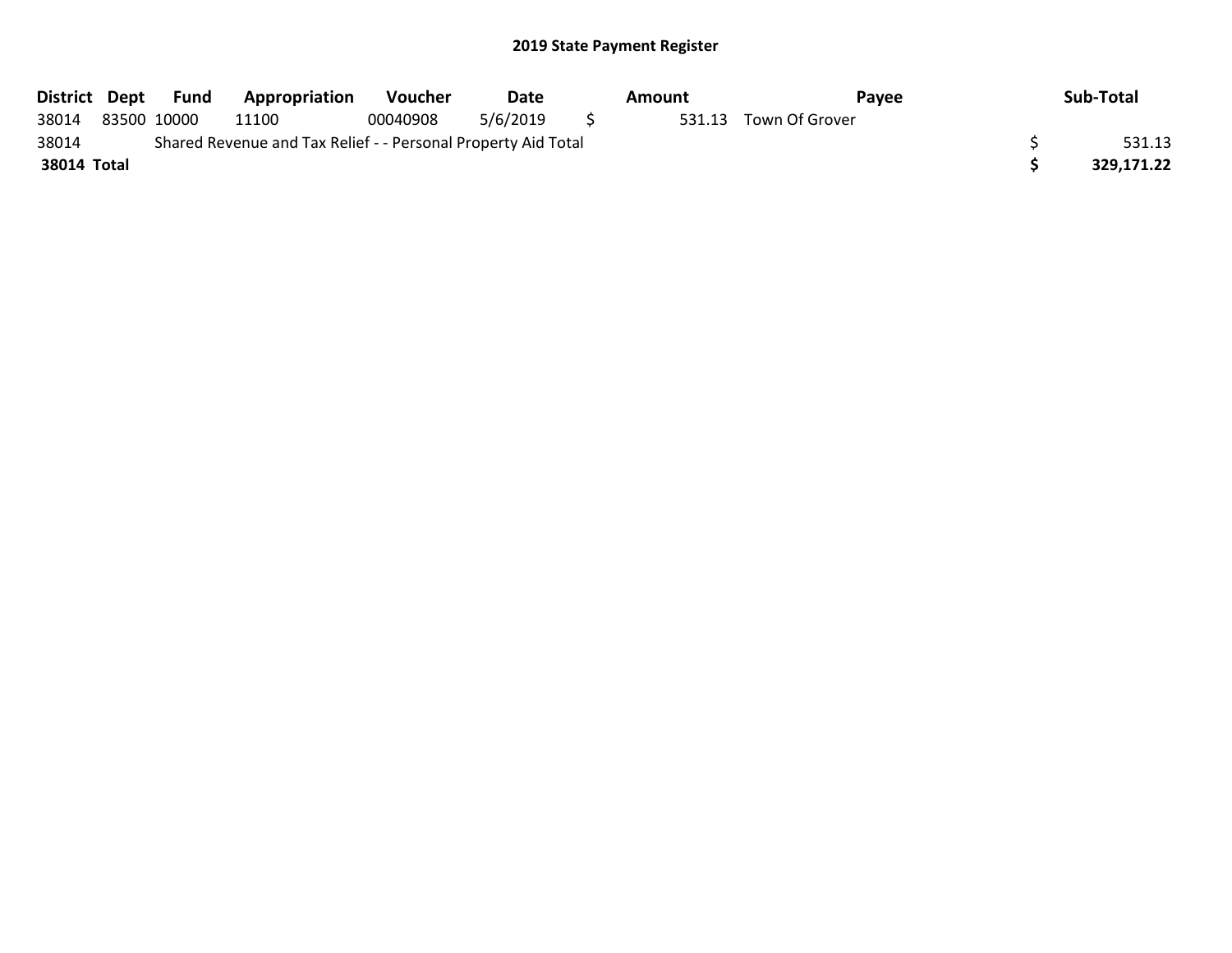| <b>District</b> | <b>Dept</b> | <b>Fund</b> | Appropriation                                                      | Voucher  | <b>Date</b> |     | <b>Amount</b> |                        | Payee | Sub-Total  |
|-----------------|-------------|-------------|--------------------------------------------------------------------|----------|-------------|-----|---------------|------------------------|-------|------------|
| 38016           |             |             | Dept of Safety & Prof Services - - Fire Dues Distribution          |          |             |     |               |                        |       |            |
| 38016           | 16500 10000 |             | 22500                                                              | 00030488 | 7/15/2019   | \$  |               | 5,243.52 Town Of Lake  |       |            |
| 38016           |             |             | Dept of Safety & Prof Services - - Fire Dues Distribution Total    |          |             |     |               |                        | \$    | 5,243.52   |
| 38016           |             |             | Dept of Natural Resources - - Resaids - Cnty Forst, Cl & Mfl       |          |             |     |               |                        |       |            |
| 38016           |             | 37000 21200 | 57100                                                              | 00332864 | 6/21/2019   | \$  |               | 1,604.38 Town Of Lake  |       |            |
| 38016           |             |             | Dept of Natural Resources - - Resaids - Cnty Forst, Cl & Mfl Total |          |             |     |               |                        | \$    | 1,604.38   |
| 38016           |             |             | Dept of Natural Resources - - Aids In Lieu Of Taxes - Sum S        |          |             |     |               |                        |       |            |
| 38016           | 37000 21200 |             | 57900                                                              | 00314951 | 4/19/2019   | \$  |               | 1,142.31 Town Of Lake  |       |            |
| 38016           |             |             | Dept of Natural Resources - - Aids In Lieu Of Taxes - Sum S Total  |          |             |     |               |                        | \$    | 1,142.31   |
| 38016           |             |             | Dept of Natural Resources - - Fin Asst For Responsible Units       |          |             |     |               |                        |       |            |
| 38016           |             | 37000 27400 | 67000                                                              | 00324707 | 5/28/2019   | \$  | 948.59        | Town Of Lake           |       |            |
| 38016           |             |             | Dept of Natural Resources - - Fin Asst For Responsible Units Total |          |             |     |               |                        | \$    | 948.59     |
| 38016           |             |             | WI Dept of Transportation - - Trns Aids To Mnc.-Sf                 |          |             |     |               |                        |       |            |
| 38016           |             | 39500 21100 | 19100                                                              | 00336813 | 1/7/2019    | \$  |               | 37,077.28 Town Of Lake |       |            |
| 38016           |             | 39500 21100 | 19100                                                              | 00364127 | 4/1/2019    | \$  |               | 37,077.28 Town Of Lake |       |            |
| 38016           |             | 39500 21100 | 19100                                                              | 00402136 | 7/1/2019    | \$  |               | 37,077.28 Town Of Lake |       |            |
| 38016           |             | 39500 21100 | 19100                                                              | 00444954 | 10/7/2019   | \$  |               | 37,077.28 Town Of Lake |       |            |
| 38016           |             |             | WI Dept of Transportation - - Trns Aids To Mnc.-Sf Total           |          |             |     |               |                        | \$    | 148,309.12 |
| 38016           |             |             | Elections Commission - - 2018 Hava Election Security               |          |             |     |               |                        |       |            |
| 38016           |             | 51000 22000 | 18200                                                              | 00002719 | 11/18/2019  | \$  |               | 1,200.00 Town Of Lake  |       |            |
| 38016           |             |             | Elections Commission - - 2018 Hava Election Security Total         |          |             |     |               |                        | \$    | 1,200.00   |
| 38016           |             |             | Shared Revenue and Tax Relief - - County And Municipal Aid         |          |             |     |               |                        |       |            |
| 38016           |             | 83500 10000 | 10500                                                              | 00049243 | 7/22/2019   | \$  |               | 3,951.25 Town Of Lake  |       |            |
| 38016           | 83500 10000 |             | 10500                                                              | 00053541 | 11/18/2019  | \$. |               | 22,390.40 Town Of Lake |       |            |
| 38016           |             |             | Shared Revenue and Tax Relief - - County And Municipal Aid Total   |          |             |     |               |                        | \$    | 26,341.65  |
| 38016           |             |             | Shared Revenue and Tax Relief - - Exempt Computer Aid              |          |             |     |               |                        |       |            |
| 38016           | 83500 10000 |             | 10900                                                              | 00046359 | 7/22/2019   | \$  | 28.06         | Town Of Lake           |       |            |
| 38016           |             |             | Shared Revenue and Tax Relief - - Exempt Computer Aid Total        |          |             |     |               |                        | \$    | 28.06      |
| 38016           |             |             | Shared Revenue and Tax Relief - - Personal Property Aid            |          |             |     |               |                        |       |            |
| 38016           | 83500 10000 |             | 11100                                                              | 00040909 | 5/6/2019    | \$  |               | 507.91 Town Of Lake    |       |            |
| 38016           |             |             | Shared Revenue and Tax Relief - - Personal Property Aid Total      |          |             |     |               |                        | \$    | 507.91     |
| 38016 Total     |             |             |                                                                    |          |             |     |               |                        | \$    | 185,325.54 |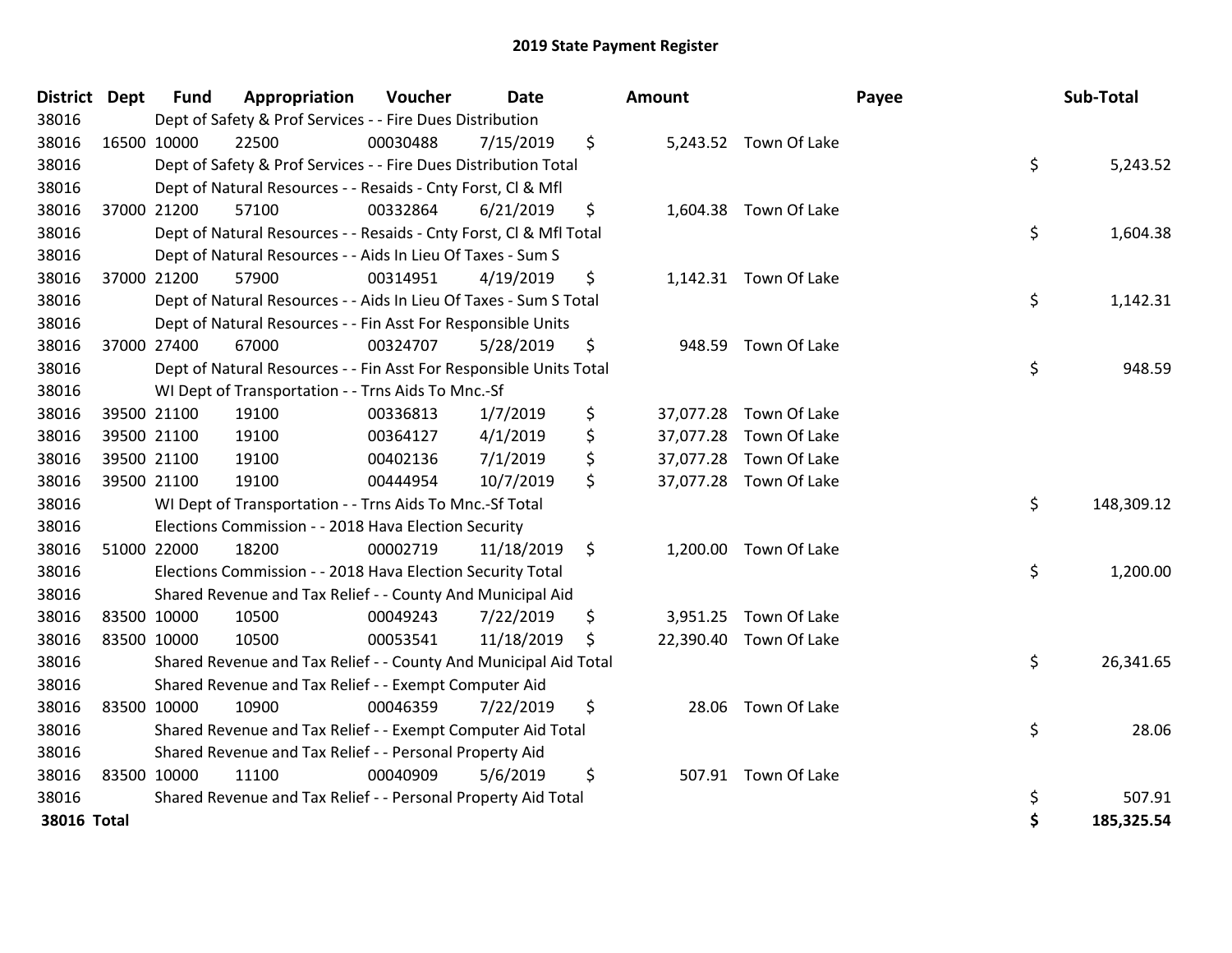| District Dept | <b>Fund</b> | Appropriation                                                      | Voucher  | <b>Date</b> | Amount          | Payee                          | Sub-Total        |
|---------------|-------------|--------------------------------------------------------------------|----------|-------------|-----------------|--------------------------------|------------------|
| 38018         |             | Dept of Safety & Prof Services - - Fire Dues Distribution          |          |             |                 |                                |                  |
| 38018         | 16500 10000 | 22500                                                              | 00030685 | 7/17/2019   | \$              | 3,748.30 Town Of Middle Inlet  |                  |
| 38018         |             | Dept of Safety & Prof Services - - Fire Dues Distribution Total    |          |             |                 |                                | \$<br>3,748.30   |
| 38018         |             | Dept of Natural Resources - - Resaids - Cnty Forst, Cl & Mfl       |          |             |                 |                                |                  |
| 38018         | 37000 21200 | 57100                                                              | 00332865 | 6/21/2019   | \$<br>2,452.68  | Town Of Middle Inlet           |                  |
| 38018         |             | Dept of Natural Resources - - Resaids - Cnty Forst, Cl & Mfl Total |          |             |                 |                                | \$<br>2,452.68   |
| 38018         |             | Dept of Natural Resources - - Fin Asst For Responsible Units       |          |             |                 |                                |                  |
| 38018         | 37000 27400 | 67000                                                              | 00323606 | 5/22/2019   | \$              | 2,725.31 Town Of Middle Inlet  |                  |
| 38018         |             | Dept of Natural Resources - - Fin Asst For Responsible Units Total |          |             |                 |                                | \$<br>2,725.31   |
| 38018         |             | WI Dept of Transportation - - Trns Aids To Mnc.-Sf                 |          |             |                 |                                |                  |
| 38018         | 39500 21100 | 19100                                                              | 00336814 | 1/7/2019    | \$<br>36,336.69 | Town Of Middle Inlet           |                  |
| 38018         | 39500 21100 | 19100                                                              | 00364128 | 4/1/2019    | \$<br>36,336.69 | Town Of Middle Inlet           |                  |
| 38018         | 39500 21100 | 19100                                                              | 00402137 | 7/1/2019    | \$              | 36,336.69 Town Of Middle Inlet |                  |
| 38018         | 39500 21100 | 19100                                                              | 00444955 | 10/7/2019   | \$              | 36,336.69 Town Of Middle Inlet |                  |
| 38018         |             | WI Dept of Transportation - - Trns Aids To Mnc.-Sf Total           |          |             |                 |                                | \$<br>145,346.76 |
| 38018         |             | WI Dept of Transportation - - Loc Rd Imp Prg St Fd                 |          |             |                 |                                |                  |
| 38018         | 39500 21100 | 27800                                                              | 00464637 | 11/22/2019  | \$<br>26,113.02 | Town Of Middle Inlet           |                  |
| 38018         |             | WI Dept of Transportation - - Loc Rd Imp Prg St Fd Total           |          |             |                 |                                | \$<br>26,113.02  |
| 38018         |             | WI Dept of Transportation - - Hwy Mgmt & Opers Sf                  |          |             |                 |                                |                  |
| 38018         | 39500 21100 | 36500                                                              | 00351190 | 2/11/2019   | \$<br>350.36    | Town Of Middle Inlet           |                  |
| 38018         |             | WI Dept of Transportation - - Hwy Mgmt & Opers Sf Total            |          |             |                 |                                | \$<br>350.36     |
| 38018         |             | Elections Commission - - 2018 Hava Election Security               |          |             |                 |                                |                  |
| 38018         | 51000 22000 | 18200                                                              | 00002951 | 11/29/2019  | \$<br>100.00    | Town Of Middle Inlet           |                  |
| 38018         |             | Elections Commission - - 2018 Hava Election Security Total         |          |             |                 |                                | \$<br>100.00     |
| 38018         |             | Shared Revenue and Tax Relief - - County And Municipal Aid         |          |             |                 |                                |                  |
| 38018         | 83500 10000 | 10500                                                              | 00049244 | 7/22/2019   | \$<br>1,550.85  | Town Of Middle Inlet           |                  |
| 38018         | 83500 10000 | 10500                                                              | 00053542 | 11/18/2019  | \$<br>8,788.16  | Town Of Middle Inlet           |                  |
| 38018         |             | Shared Revenue and Tax Relief - - County And Municipal Aid Total   |          |             |                 |                                | \$<br>10,339.01  |
| 38018         |             | Shared Revenue and Tax Relief - - Exempt Computer Aid              |          |             |                 |                                |                  |
| 38018         | 83500 10000 | 10900                                                              | 00046360 | 7/22/2019   | \$<br>9.35      | Town Of Middle Inlet           |                  |
| 38018         |             | Shared Revenue and Tax Relief - - Exempt Computer Aid Total        |          |             |                 |                                | \$<br>9.35       |
| 38018         |             | Shared Revenue and Tax Relief - - Personal Property Aid            |          |             |                 |                                |                  |
| 38018         | 83500 10000 | 11100                                                              | 00040910 | 5/6/2019    | \$<br>574.65    | Town Of Middle Inlet           |                  |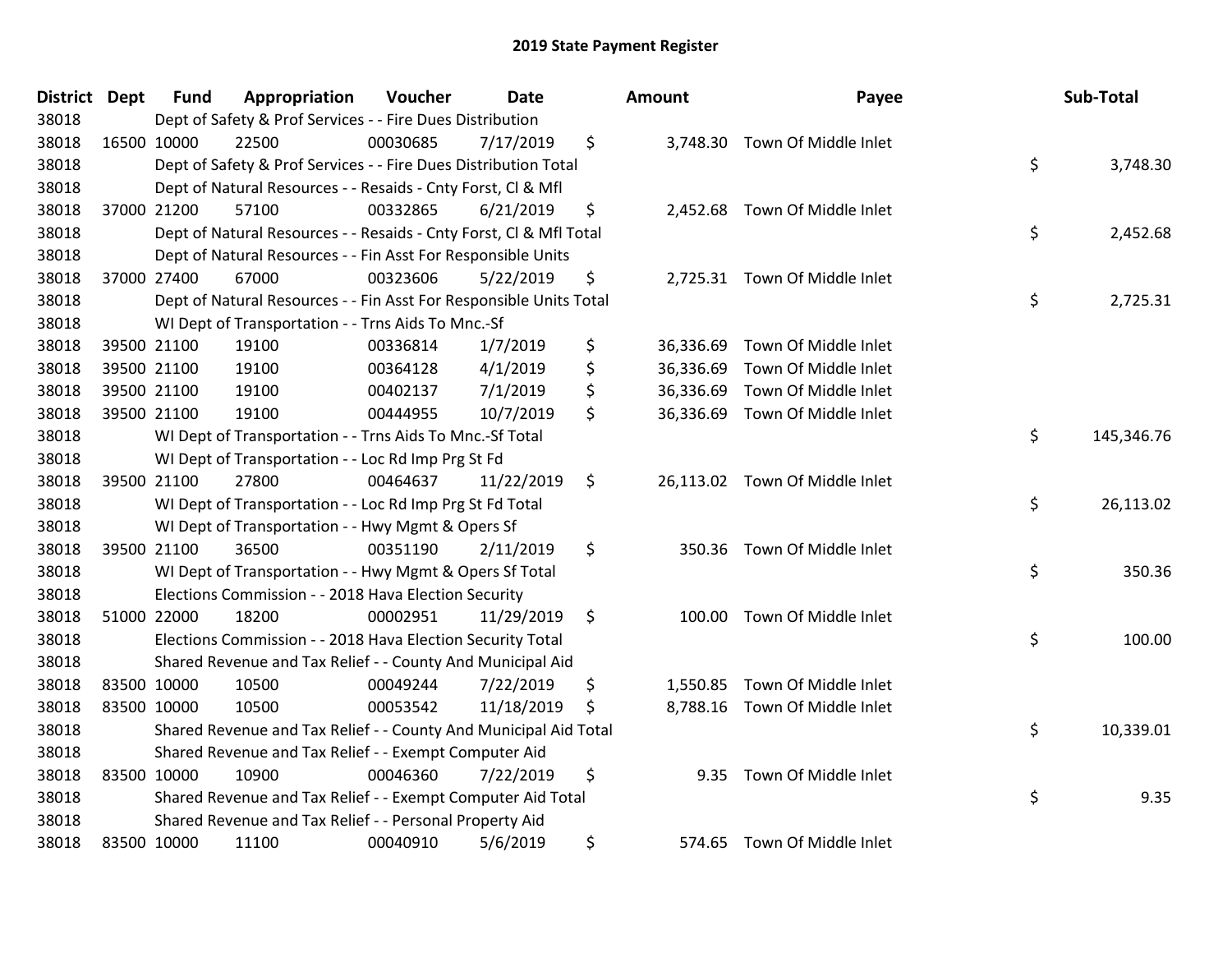|             | District Dept Fund | Appropriation                                                 | Voucher | Date | Amount | Payee | Sub-Total  |
|-------------|--------------------|---------------------------------------------------------------|---------|------|--------|-------|------------|
| 38018       |                    | Shared Revenue and Tax Relief - - Personal Property Aid Total |         |      |        |       | 574.65     |
| 38018 Total |                    |                                                               |         |      |        |       | 191,759.44 |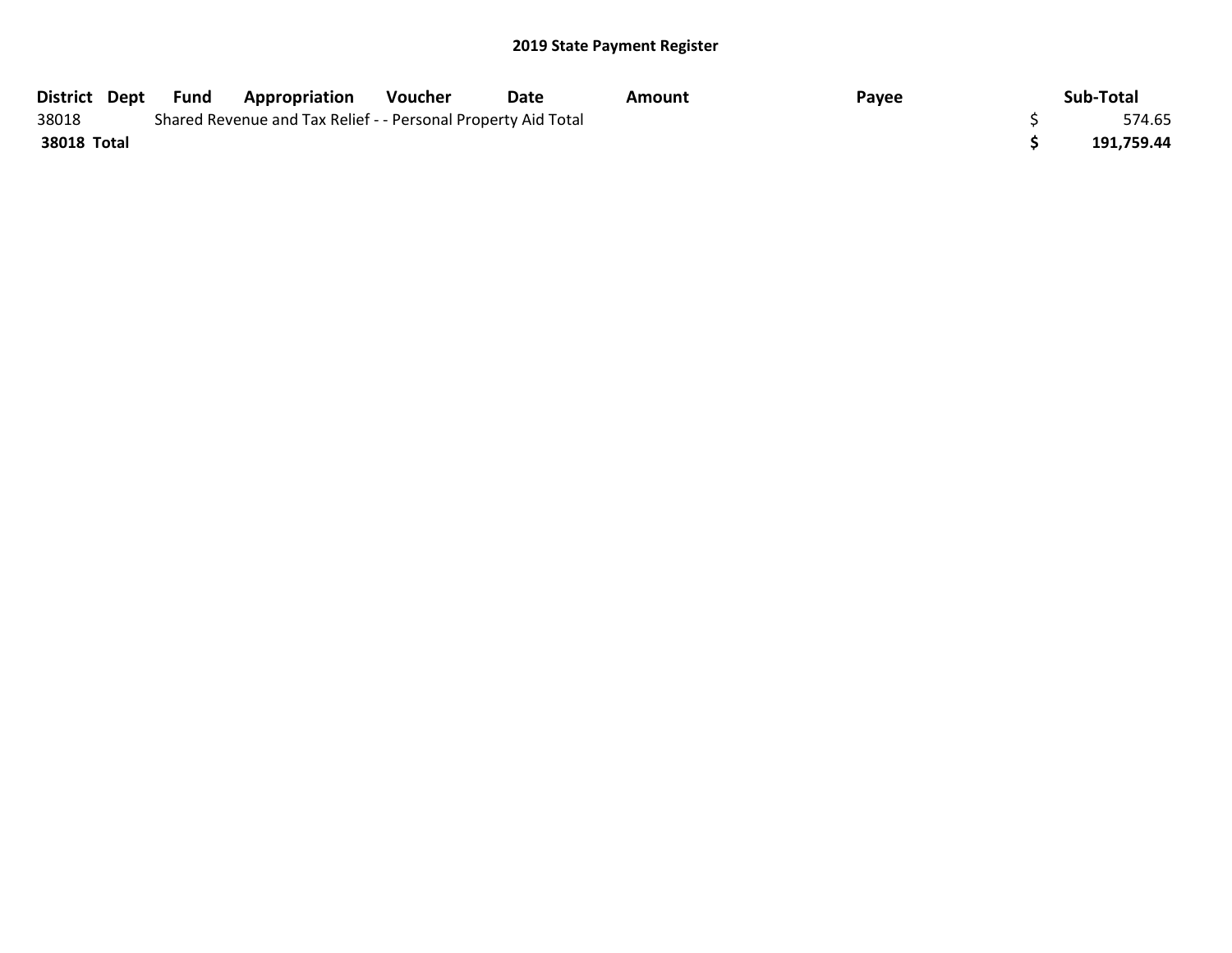| <b>District</b> | <b>Dept</b> | <b>Fund</b> | Appropriation                                                      | Voucher  | <b>Date</b> | <b>Amount</b>   | Payee                     | Sub-Total        |
|-----------------|-------------|-------------|--------------------------------------------------------------------|----------|-------------|-----------------|---------------------------|------------------|
| 38020           |             |             | Dept of Safety & Prof Services - - Fire Dues Distribution          |          |             |                 |                           |                  |
| 38020           | 16500 10000 |             | 22500                                                              | 00030958 | 7/17/2019   | \$              | 2,542.84 Town Of Niagara  |                  |
| 38020           |             |             | Dept of Safety & Prof Services - - Fire Dues Distribution Total    |          |             |                 |                           | \$<br>2,542.84   |
| 38020           |             |             | Dept of Natural Resources - - Aids In Lieu Of Taxes - Gener        |          |             |                 |                           |                  |
| 38020           |             | 37000 10000 | 50300                                                              | 00297255 | 2/8/2019    | \$              | 38,112.89 Town Of Niagara |                  |
| 38020           |             |             | Dept of Natural Resources - - Aids In Lieu Of Taxes - Gener Total  |          |             |                 |                           | \$<br>38,112.89  |
| 38020           |             |             | Dept of Natural Resources - - Resaids - Cnty Forst, CI & Mfl       |          |             |                 |                           |                  |
| 38020           | 37000 21200 |             | 57100                                                              | 00332866 | 6/21/2019   | \$              | 6,842.81 Town Of Niagara  |                  |
| 38020           |             |             | Dept of Natural Resources - - Resaids - Cnty Forst, Cl & Mfl Total |          |             |                 |                           | \$<br>6,842.81   |
| 38020           |             |             | Dept of Natural Resources - - Fin Asst For Responsible Units       |          |             |                 |                           |                  |
| 38020           |             | 37000 27400 | 67000                                                              | 00322763 | 5/22/2019   | \$<br>1,350.00  | Town Of Niagara           |                  |
| 38020           |             |             | Dept of Natural Resources - - Fin Asst For Responsible Units Total |          |             |                 |                           | \$<br>1,350.00   |
| 38020           |             |             | WI Dept of Transportation - - Trns Aids To Mnc.-Sf                 |          |             |                 |                           |                  |
| 38020           | 39500 21100 |             | 19100                                                              | 00336815 | 1/7/2019    | \$<br>37,638.69 | Town Of Niagara           |                  |
| 38020           | 39500 21100 |             | 19100                                                              | 00364129 | 4/1/2019    | \$<br>37,638.69 | Town Of Niagara           |                  |
| 38020           | 39500 21100 |             | 19100                                                              | 00402138 | 7/1/2019    | \$<br>37,638.69 | Town Of Niagara           |                  |
| 38020           | 39500 21100 |             | 19100                                                              | 00444956 | 10/7/2019   | \$<br>37,638.71 | Town Of Niagara           |                  |
| 38020           |             |             | WI Dept of Transportation - - Trns Aids To Mnc.-Sf Total           |          |             |                 |                           | \$<br>150,554.78 |
| 38020           |             |             | Shared Revenue and Tax Relief - - County And Municipal Aid         |          |             |                 |                           |                  |
| 38020           |             | 83500 10000 | 10500                                                              | 00049245 | 7/22/2019   | \$<br>4,389.74  | Town Of Niagara           |                  |
| 38020           | 83500 10000 |             | 10500                                                              | 00053543 | 11/18/2019  | \$<br>24,875.18 | Town Of Niagara           |                  |
| 38020           |             |             | Shared Revenue and Tax Relief - - County And Municipal Aid Total   |          |             |                 |                           | \$<br>29,264.92  |
| 38020           |             |             | Shared Revenue and Tax Relief - - Exempt Computer Aid              |          |             |                 |                           |                  |
| 38020           | 83500 10000 |             | 10900                                                              | 00046361 | 7/22/2019   | \$<br>3.11      | Town Of Niagara           |                  |
| 38020           |             |             | Shared Revenue and Tax Relief - - Exempt Computer Aid Total        |          |             |                 |                           | \$<br>3.11       |
| 38020           |             |             | Shared Revenue and Tax Relief - - Personal Property Aid            |          |             |                 |                           |                  |
| 38020           |             | 83500 10000 | 11100                                                              | 00040911 | 5/6/2019    | \$<br>131.14    | Town Of Niagara           |                  |
| 38020           |             |             | Shared Revenue and Tax Relief - - Personal Property Aid Total      |          |             |                 |                           | \$<br>131.14     |
| 38020 Total     |             |             |                                                                    |          |             |                 |                           | \$<br>228,802.49 |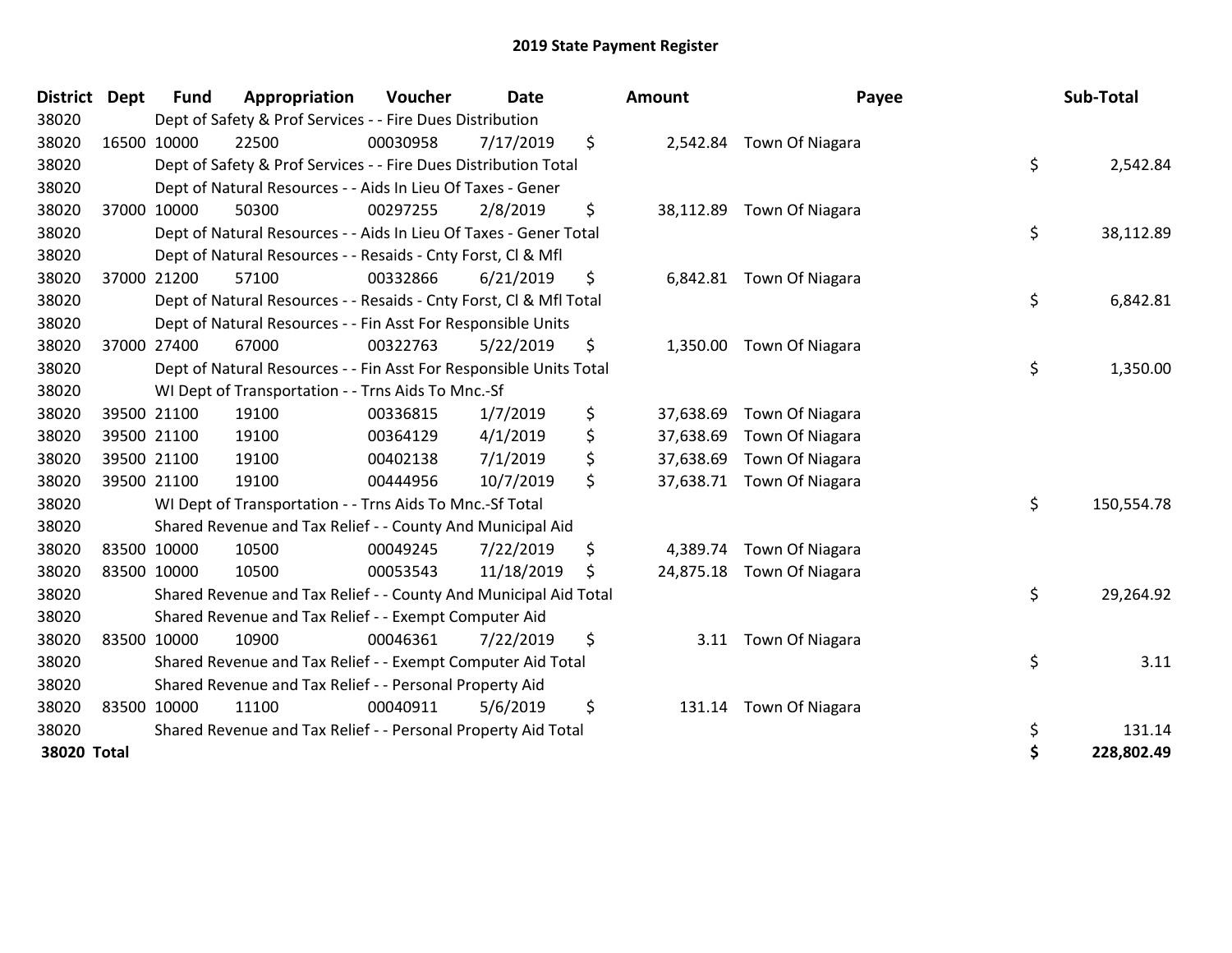| <b>District Dept</b> | <b>Fund</b> | Appropriation                                                       | Voucher  | <b>Date</b> | <b>Amount</b>   | Payee                     | Sub-Total        |
|----------------------|-------------|---------------------------------------------------------------------|----------|-------------|-----------------|---------------------------|------------------|
| 38022                |             | Dept of Safety & Prof Services - - Fire Dues Distribution           |          |             |                 |                           |                  |
| 38022                | 16500 10000 | 22500                                                               | 00030800 | 7/17/2019   | \$              | 3,081.62 Town Of Pembine  |                  |
| 38022                |             | Dept of Safety & Prof Services - - Fire Dues Distribution Total     |          |             |                 |                           | \$<br>3,081.62   |
| 38022                |             | Dept of Natural Resources - - Aids In Lieu Of Taxes - Gener         |          |             |                 |                           |                  |
| 38022                | 37000 10000 | 50300                                                               | 00297256 | 2/8/2019    | \$              | 410.71 Town Of Pembine    |                  |
| 38022                | 37000 10000 | 50300                                                               | 00297257 | 2/8/2019    | \$<br>4,419.79  | Town Of Pembine           |                  |
| 38022                | 37000 10000 | 50300                                                               | 00297258 | 2/8/2019    | \$              | 44,339.21 Town Of Pembine |                  |
| 38022                |             | Dept of Natural Resources - - Aids In Lieu Of Taxes - Gener Total   |          |             |                 |                           | \$<br>49,169.71  |
| 38022                |             | Dept of Natural Resources - - Resaids - Cnty Forst, Cl & Mfl        |          |             |                 |                           |                  |
| 38022                | 37000 21200 | 57100                                                               | 00332867 | 6/21/2019   | \$<br>6,433.43  | Town Of Pembine           |                  |
| 38022                |             | Dept of Natural Resources - - Resaids - Cnty Forst, Cl & Mfl Total  |          |             |                 |                           | \$<br>6,433.43   |
| 38022                |             | Dept of Natural Resources - - Fin Asst For Responsible Units        |          |             |                 |                           |                  |
| 38022                | 37000 27400 | 67000                                                               | 00322722 | 5/22/2019   | \$              | 4,312.81 Town Of Pembine  |                  |
| 38022                |             | Dept of Natural Resources - - Fin Asst For Responsible Units Total  |          |             |                 |                           | \$<br>4,312.81   |
| 38022                |             | WI Dept of Transportation - - Disastr Damag Aid Sf                  |          |             |                 |                           |                  |
| 38022                | 39500 21100 | 17400                                                               | 00428815 | 8/29/2019   | \$              | 8,978.42 Town Of Pembine  |                  |
| 38022                |             | WI Dept of Transportation - - Disastr Damag Aid Sf Total            |          |             |                 |                           | \$<br>8,978.42   |
| 38022                |             | WI Dept of Transportation - - Trns Aids To Mnc.-Sf                  |          |             |                 |                           |                  |
| 38022                | 39500 21100 | 19100                                                               | 00336816 | 1/7/2019    | \$              | 47,523.18 Town Of Pembine |                  |
| 38022                | 39500 21100 | 19100                                                               | 00364130 | 4/1/2019    | \$<br>47,523.18 | Town Of Pembine           |                  |
| 38022                | 39500 21100 | 19100                                                               | 00402139 | 7/1/2019    | \$              | 47,523.18 Town Of Pembine |                  |
| 38022                | 39500 21100 | 19100                                                               | 00444957 | 10/7/2019   | \$              | 47,523.19 Town Of Pembine |                  |
| 38022                |             | WI Dept of Transportation - - Trns Aids To Mnc.-Sf Total            |          |             |                 |                           | \$<br>190,092.73 |
| 38022                |             | WI Dept of Transportation - - Loc Rd Imp Prg St Fd                  |          |             |                 |                           |                  |
| 38022                | 39500 21100 | 27800                                                               | 00466622 | 11/29/2019  | \$              | 26,113.01 Town Of Pembine |                  |
| 38022                |             | WI Dept of Transportation - - Loc Rd Imp Prg St Fd Total            |          |             |                 |                           | \$<br>26,113.01  |
| 38022                |             | Department of Military Affairs - - Major Disaster Assist; Pif       |          |             |                 |                           |                  |
| 38022                | 46500 27200 | 36500                                                               | 00069033 | 11/5/2019   | \$              | 2,645.21 Town Of Pembine  |                  |
| 38022                |             | Department of Military Affairs - - Major Disaster Assist; Pif Total |          |             |                 |                           | \$<br>2,645.21   |
| 38022                |             | Elections Commission - - 2018 Hava Election Security                |          |             |                 |                           |                  |
| 38022                | 51000 22000 | 18200                                                               | 00002567 | 11/15/2019  | \$<br>600.00    | Town Of Pembine           |                  |
| 38022                |             | Elections Commission - - 2018 Hava Election Security Total          |          |             |                 |                           | \$<br>600.00     |
| 38022                |             | Shared Revenue and Tax Relief - - County And Municipal Aid          |          |             |                 |                           |                  |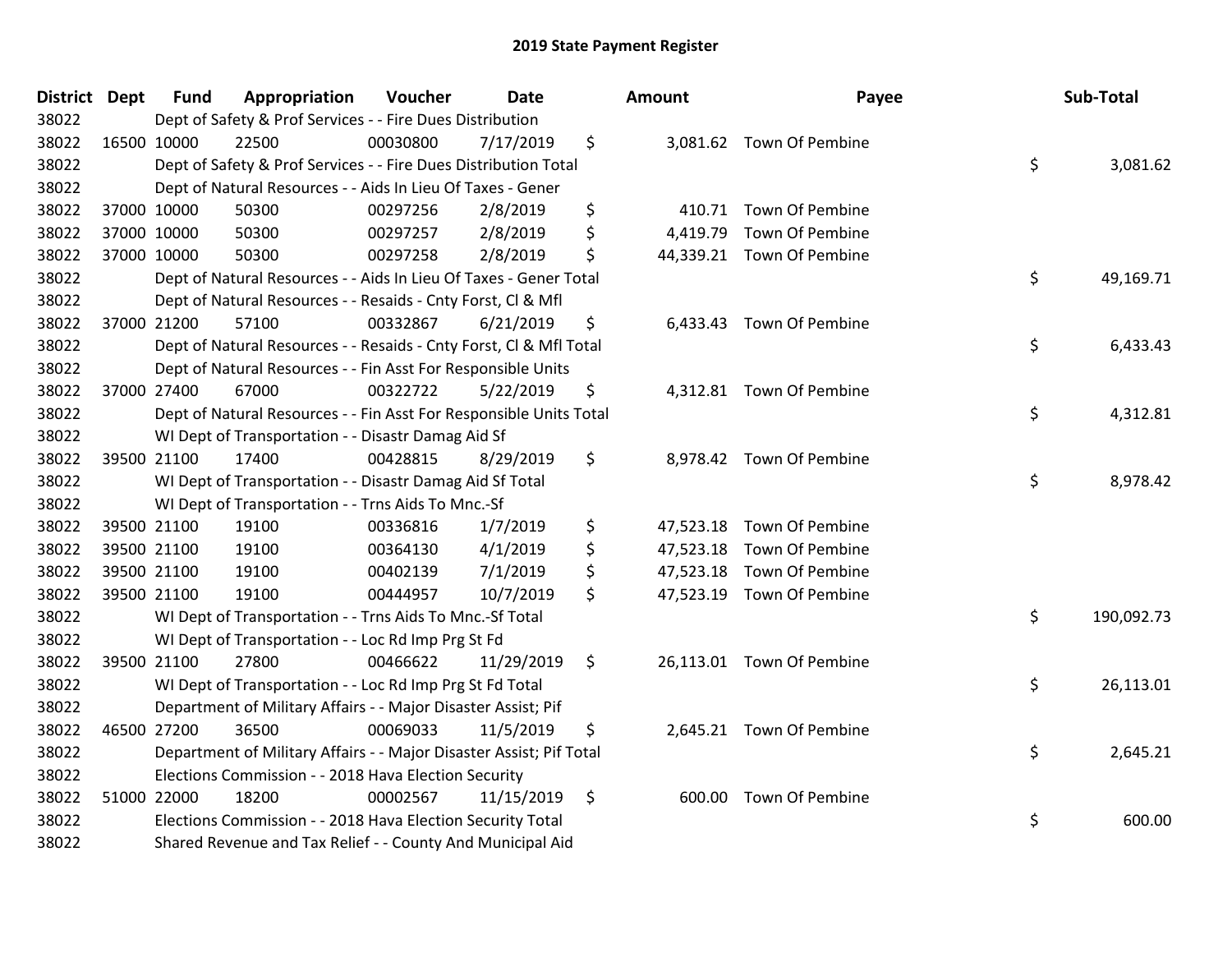| <b>District</b> | <b>Dept</b> | Fund        | Appropriation                                                       | Voucher  | Date       |    | Amount    | Payee                  | Sub-Total  |
|-----------------|-------------|-------------|---------------------------------------------------------------------|----------|------------|----|-----------|------------------------|------------|
| 38022           |             | 83500 10000 | 10500                                                               | 00049246 | 7/22/2019  | \$ | 3.067.64  | Town Of Pembine        |            |
| 38022           |             | 83500 10000 | 10500                                                               | 00053544 | 11/18/2019 | S  | 17,383.32 | Town Of Pembine        |            |
| 38022           |             |             | Shared Revenue and Tax Relief - - County And Municipal Aid Total    |          |            |    |           |                        | 20,450.96  |
| 38022           |             |             | Shared Revenue and Tax Relief - - Exempt Computer Aid               |          |            |    |           |                        |            |
| 38022           |             | 83500 10000 | 10900                                                               | 00046362 | 7/22/2019  | \$ | 125.75    | <b>Town Of Pembine</b> |            |
| 38022           |             |             | Shared Revenue and Tax Relief - - Exempt Computer Aid Total         |          |            |    |           |                        | 125.75     |
| 38022           |             |             | Shared Revenue and Tax Relief - - Personal Property Aid             |          |            |    |           |                        |            |
| 38022           |             | 83500 10000 | 11100                                                               | 00040912 | 5/6/2019   | \$ | 154.94    | <b>Town Of Pembine</b> |            |
| 38022           |             |             | Shared Revenue and Tax Relief - - Personal Property Aid Total       |          |            |    |           |                        | 154.94     |
| 38022           |             |             | Shared Revenue and Tax Relief - - Payments For Municipal Svcs       |          |            |    |           |                        |            |
| 38022           |             | 83500 10000 | 50100                                                               | 00037920 | 1/31/2019  | S  | 390.34    | <b>Town Of Pembine</b> |            |
| 38022           |             |             | Shared Revenue and Tax Relief - - Payments For Municipal Svcs Total |          |            |    |           |                        | 390.34     |
| 38022 Total     |             |             |                                                                     |          |            |    |           |                        | 312,548.93 |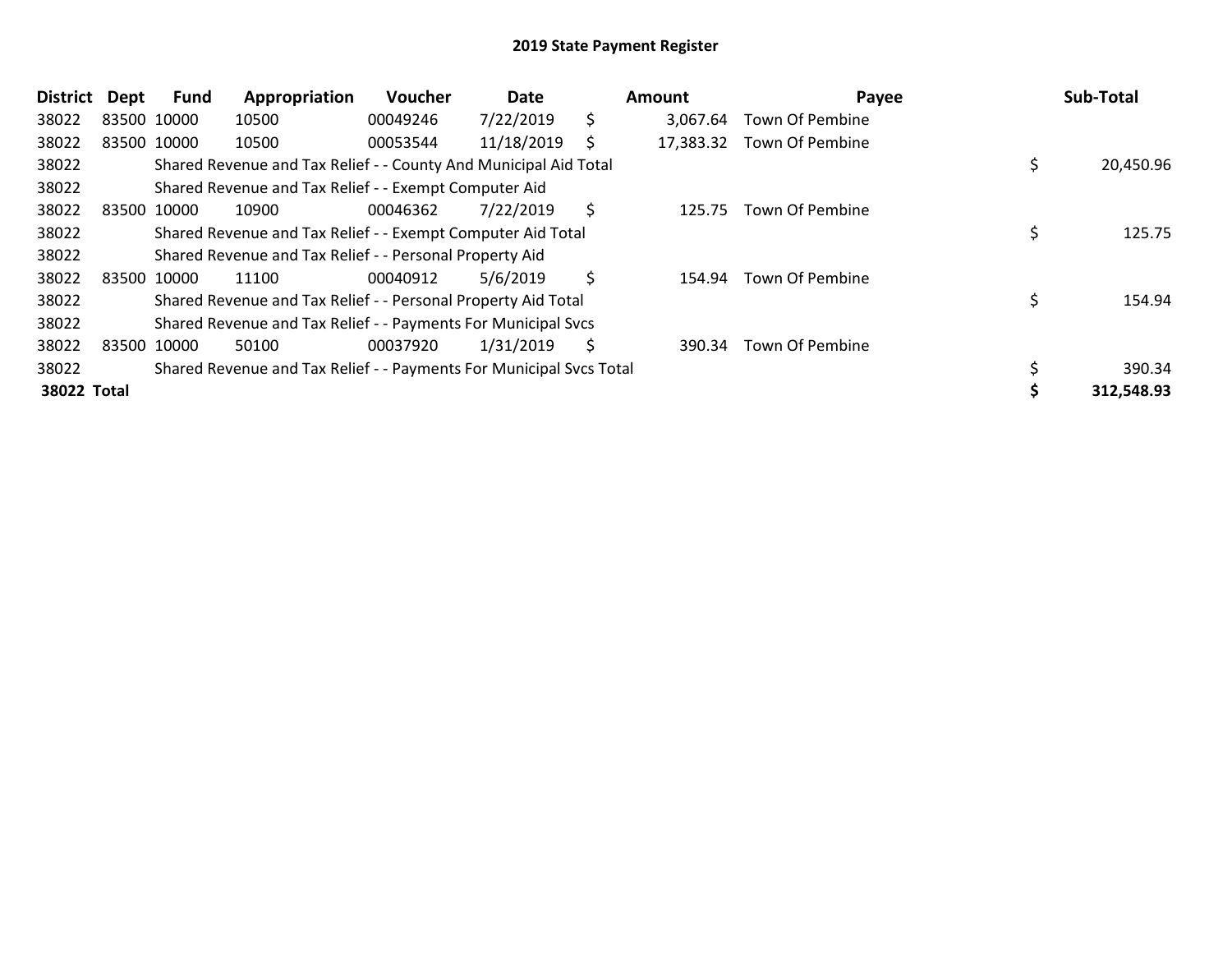| District Dept | <b>Fund</b> | Appropriation                                                      | Voucher  | <b>Date</b> | Amount          | Payee                       | Sub-Total        |
|---------------|-------------|--------------------------------------------------------------------|----------|-------------|-----------------|-----------------------------|------------------|
| 38024         |             | Dept of Safety & Prof Services - - Fire Dues Distribution          |          |             |                 |                             |                  |
| 38024         | 16500 10000 | 22500                                                              | 00030090 | 7/15/2019   | \$              | 13,909.92 Peshtigo, Town of |                  |
| 38024         |             | Dept of Safety & Prof Services - - Fire Dues Distribution Total    |          |             |                 |                             | \$<br>13,909.92  |
| 38024         |             | Dept of Natural Resources - - Aids In Lieu Of Taxes - Gener        |          |             |                 |                             |                  |
| 38024         | 37000 10000 | 50300                                                              | 00297228 | 2/8/2019    | \$<br>81.05     | Peshtigo, Town of           |                  |
| 38024         | 37000 10000 | 50300                                                              | 00297229 | 2/8/2019    | \$<br>14,076.70 | Peshtigo, Town of           |                  |
| 38024         | 37000 10000 | 50300                                                              | 00297230 | 2/8/2019    | \$<br>31,806.86 | Peshtigo, Town of           |                  |
| 38024         | 37000 10000 | 50300                                                              | 00314042 | 4/19/2019   | \$<br>95.47     | Peshtigo, Town of           |                  |
| 38024         | 37000 10000 | 50300                                                              | 00314043 | 4/19/2019   | \$<br>73.51     | Peshtigo, Town of           |                  |
| 38024         | 37000 10000 | 50300                                                              | 00314045 | 4/19/2019   | \$<br>497.39    | Peshtigo, Town of           |                  |
| 38024         |             | Dept of Natural Resources - - Aids In Lieu Of Taxes - Gener Total  |          |             |                 |                             | \$<br>46,630.98  |
| 38024         |             | Dept of Natural Resources - - Gen Program Ops-State Funds          |          |             |                 |                             |                  |
| 38024         | 37000 21200 | 16100                                                              | 00336131 | 7/19/2019   | \$<br>50.00     | Peshtigo, Town of           |                  |
| 38024         |             | Dept of Natural Resources - - Gen Program Ops-State Funds Total    |          |             |                 |                             | \$<br>50.00      |
| 38024         |             | Dept of Natural Resources - - GPO--State Funds                     |          |             |                 |                             |                  |
| 38024         | 37000 21200 | 36100                                                              | 00375727 | 12/6/2019   | \$<br>25.00     | Peshtigo, Town of           |                  |
| 38024         |             | Dept of Natural Resources - - GPO--State Funds Total               |          |             |                 |                             | \$<br>25.00      |
| 38024         |             | Dept of Natural Resources - - Resaids - Cnty Forst, Cl & Mfl       |          |             |                 |                             |                  |
| 38024         | 37000 21200 | 57100                                                              | 00332868 | 6/21/2019   | \$<br>459.82    | Peshtigo, Town of           |                  |
| 38024         |             | Dept of Natural Resources - - Resaids - Cnty Forst, Cl & Mfl Total |          |             |                 |                             | \$<br>459.82     |
| 38024         |             | Dept of Natural Resources - - Aids In Lieu Of Taxes - Sum S        |          |             |                 |                             |                  |
| 38024         | 37000 21200 | 57900                                                              | 00314041 | 4/19/2019   | \$<br>21.99     | Peshtigo, Town of           |                  |
| 38024         | 37000 21200 | 57900                                                              | 00314044 | 4/19/2019   | \$<br>3,090.61  | Peshtigo, Town of           |                  |
| 38024         |             | Dept of Natural Resources - - Aids In Lieu Of Taxes - Sum S Total  |          |             |                 |                             | \$<br>3,112.60   |
| 38024         |             | Dept of Natural Resources - - Fin Asst For Responsible Units       |          |             |                 |                             |                  |
| 38024         | 37000 27400 | 67000                                                              | 00323437 | 5/22/2019   | \$<br>8,358.20  | Peshtigo, Town of           |                  |
| 38024         |             | Dept of Natural Resources - - Fin Asst For Responsible Units Total |          |             |                 |                             | \$<br>8,358.20   |
| 38024         |             | WI Dept of Transportation - - Trns Aids To Mnc.-Sf                 |          |             |                 |                             |                  |
| 38024         | 39500 21100 | 19100                                                              | 00336817 | 1/7/2019    | \$<br>52,169.78 | Peshtigo, Town of           |                  |
| 38024         | 39500 21100 | 19100                                                              | 00364131 | 4/1/2019    | \$<br>52,169.78 | Peshtigo, Town of           |                  |
| 38024         | 39500 21100 | 19100                                                              | 00402140 | 7/1/2019    | \$<br>52,169.78 | Peshtigo, Town of           |                  |
| 38024         | 39500 21100 | 19100                                                              | 00444958 | 10/7/2019   | \$<br>52,169.81 | Peshtigo, Town of           |                  |
| 38024         |             | WI Dept of Transportation - - Trns Aids To Mnc.-Sf Total           |          |             |                 |                             | \$<br>208,679.15 |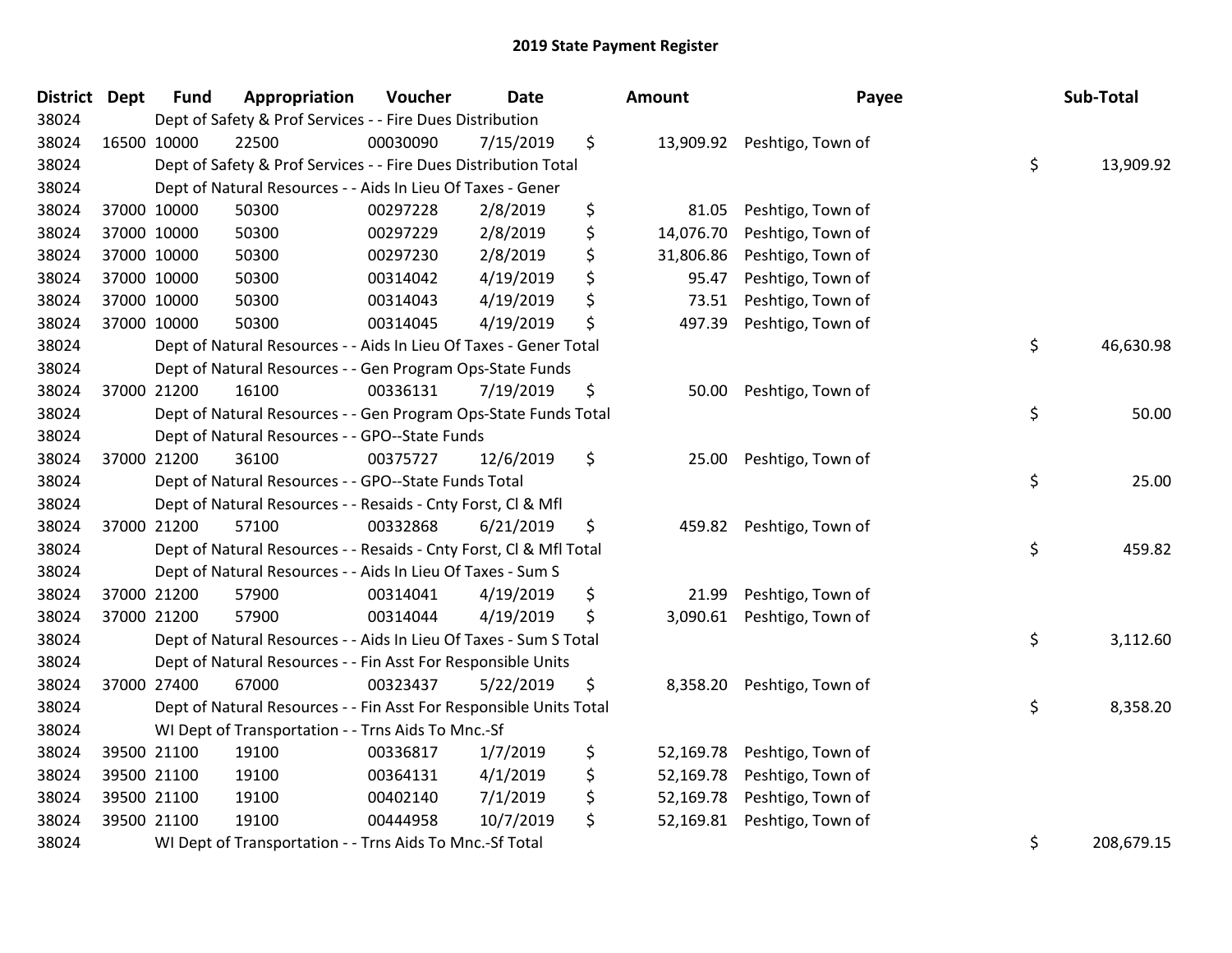| <b>District</b> | Dept | <b>Fund</b> | Appropriation                                                    | <b>Voucher</b> | Date       |     | Amount     | Payee             | Sub-Total        |
|-----------------|------|-------------|------------------------------------------------------------------|----------------|------------|-----|------------|-------------------|------------------|
| 38024           |      |             | Elections Commission - - General Program Ops, GPR                |                |            |     |            |                   |                  |
| 38024           |      | 51000 10000 | 10100                                                            | 00001514       | 1/25/2019  | \$  | 154.56     | Peshtigo, Town of |                  |
| 38024           |      |             | Elections Commission - - General Program Ops, GPR Total          |                |            |     |            |                   | \$<br>154.56     |
| 38024           |      |             | Shared Revenue and Tax Relief - - County And Municipal Aid       |                |            |     |            |                   |                  |
| 38024           |      | 83500 10000 | 10500                                                            | 00049247       | 7/22/2019  | \$. | 12,861.15  | Peshtigo, Town of |                  |
| 38024           |      | 83500 10000 | 10500                                                            | 00053545       | 11/18/2019 | \$  | 72,879.85  | Peshtigo, Town of |                  |
| 38024           |      |             | Shared Revenue and Tax Relief - - County And Municipal Aid Total |                |            |     |            |                   | \$<br>85,741.00  |
| 38024           |      |             | Shared Revenue and Tax Relief - - Exempt Computer Aid            |                |            |     |            |                   |                  |
| 38024           |      | 83500 10000 | 10900                                                            | 00046363       | 7/22/2019  | \$  | 131.99     | Peshtigo, Town of |                  |
| 38024           |      |             | Shared Revenue and Tax Relief - - Exempt Computer Aid Total      |                |            |     |            |                   | \$<br>131.99     |
| 38024           |      |             | Shared Revenue and Tax Relief - - Utility Aid                    |                |            |     |            |                   |                  |
| 38024           |      | 83500 10000 | 11000                                                            | 00049247       | 7/22/2019  | \$  | 37,569.89  | Peshtigo, Town of |                  |
| 38024           |      | 83500 10000 | 11000                                                            | 00053545       | 11/18/2019 | S.  | 152,949.19 | Peshtigo, Town of |                  |
| 38024           |      |             | Shared Revenue and Tax Relief - - Utility Aid Total              |                |            |     |            |                   | \$<br>190,519.08 |
| 38024           |      |             | Shared Revenue and Tax Relief - - Personal Property Aid          |                |            |     |            |                   |                  |
| 38024           |      | 83500 10000 | 11100                                                            | 00040913       | 5/6/2019   | \$  | 405.36     | Peshtigo, Town of |                  |
| 38024           |      |             | Shared Revenue and Tax Relief - - Personal Property Aid Total    |                |            |     |            |                   | \$<br>405.36     |
| 38024 Total     |      |             |                                                                  |                |            |     |            |                   | 558,177.66       |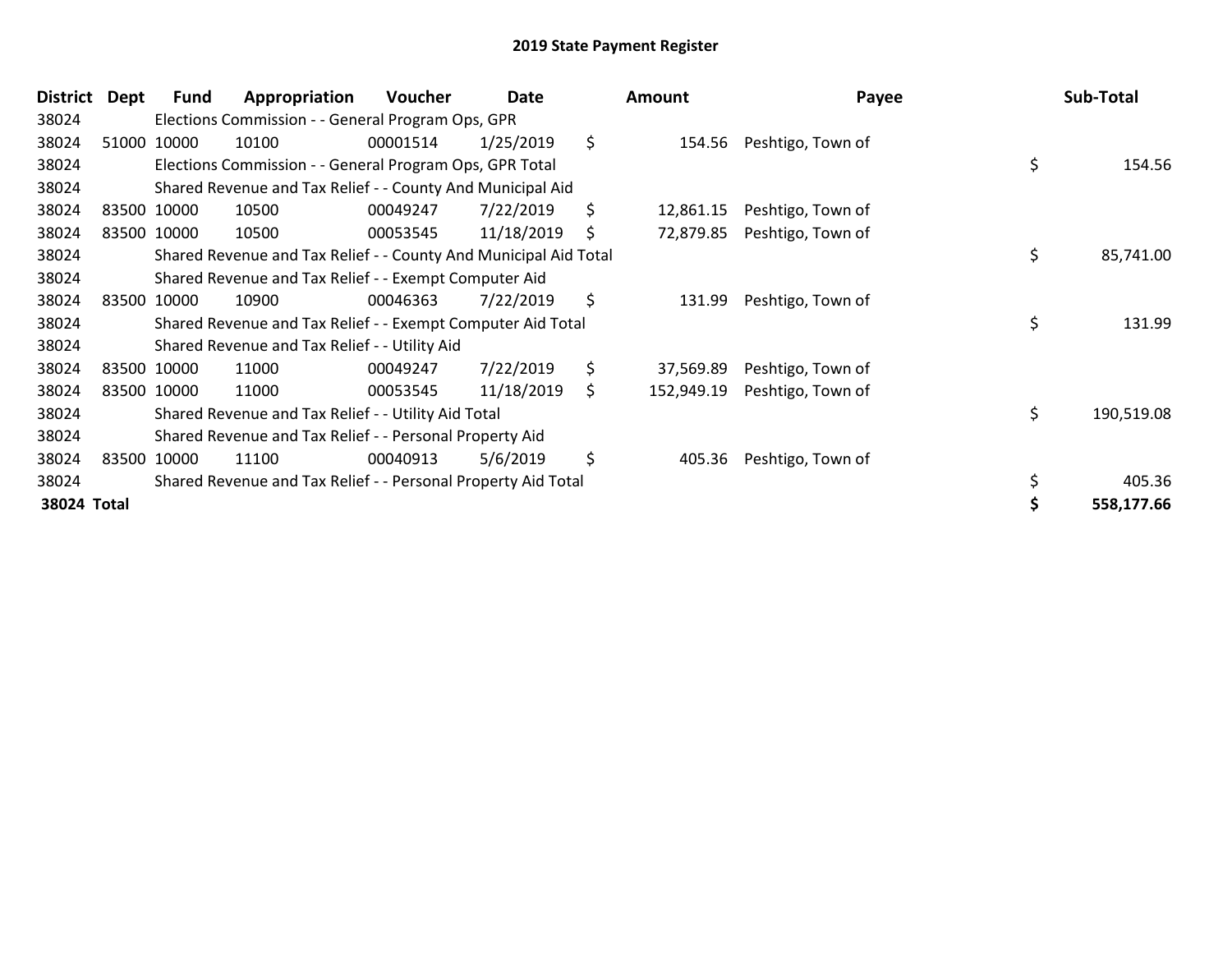| District Dept |             | <b>Fund</b> | Appropriation                                                      | Voucher  | <b>Date</b> |     | Amount | Payee                         | Sub-Total        |
|---------------|-------------|-------------|--------------------------------------------------------------------|----------|-------------|-----|--------|-------------------------------|------------------|
| 38026         |             |             | Dept of Safety & Prof Services - - Fire Dues Distribution          |          |             |     |        |                               |                  |
| 38026         |             | 16500 10000 | 22500                                                              | 00030370 | 7/16/2019   | \$  |        | 6,635.52 Town Of Porterfield  |                  |
| 38026         |             |             | Dept of Safety & Prof Services - - Fire Dues Distribution Total    |          |             |     |        |                               | \$<br>6,635.52   |
| 38026         |             |             | Dept of Natural Resources - - Aids In Lieu Of Taxes - Gener        |          |             |     |        |                               |                  |
| 38026         |             | 37000 10000 | 50300                                                              | 00297210 | 2/8/2019    | \$  |        | 47,320.25 Town Of Porterfield |                  |
| 38026         |             | 37000 10000 | 50300                                                              | 00313531 | 4/19/2019   | \$  |        | 14.57 Town Of Porterfield     |                  |
| 38026         |             |             | Dept of Natural Resources - - Aids In Lieu Of Taxes - Gener Total  |          |             |     |        |                               | \$<br>47,334.82  |
| 38026         |             |             | Dept of Natural Resources - - Resaids - Cnty Forst, CI & Mfl       |          |             |     |        |                               |                  |
| 38026         |             | 37000 21200 | 57100                                                              | 00332869 | 6/21/2019   | \$  |        | 767.00 Town Of Porterfield    |                  |
| 38026         |             |             | Dept of Natural Resources - - Resaids - Cnty Forst, Cl & Mfl Total |          |             |     |        |                               | \$<br>767.00     |
| 38026         |             |             | Dept of Natural Resources - - Fin Asst For Responsible Units       |          |             |     |        |                               |                  |
| 38026         |             | 37000 27400 | 67000                                                              | 00323186 | 5/22/2019   | \$  |        | 6,989.44 Town Of Porterfield  |                  |
| 38026         |             |             | Dept of Natural Resources - - Fin Asst For Responsible Units Total |          |             |     |        |                               | \$<br>6,989.44   |
| 38026         |             |             | Dept of Natural Resources - - Recycling Consolidation Grants       |          |             |     |        |                               |                  |
| 38026         |             | 37000 27400 | 67300                                                              | 00323186 | 5/22/2019   | \$  |        | 510.62 Town Of Porterfield    |                  |
| 38026         |             |             | Dept of Natural Resources - - Recycling Consolidation Grants Total |          |             |     |        |                               | \$<br>510.62     |
| 38026         |             |             | WI Dept of Transportation - - Trns Aids To Mnc.-Sf                 |          |             |     |        |                               |                  |
| 38026         |             | 39500 21100 | 19100                                                              | 00336818 | 1/7/2019    | \$  |        | 42,518.22 Town Of Porterfield |                  |
| 38026         |             | 39500 21100 | 19100                                                              | 00364132 | 4/1/2019    | \$  |        | 42,518.22 Town Of Porterfield |                  |
| 38026         |             | 39500 21100 | 19100                                                              | 00402141 | 7/1/2019    | \$  |        | 42,518.22 Town Of Porterfield |                  |
| 38026         |             | 39500 21100 | 19100                                                              | 00444959 | 10/7/2019   | \$  |        | 42,518.25 Town Of Porterfield |                  |
| 38026         |             |             | WI Dept of Transportation - - Trns Aids To Mnc.-Sf Total           |          |             |     |        |                               | \$<br>170,072.91 |
| 38026         |             |             | Elections Commission - - 2018 Hava Election Security               |          |             |     |        |                               |                  |
| 38026         |             | 51000 22000 | 18200                                                              | 00002388 | 11/13/2019  | \$  |        | 1,200.00 Town Of Porterfield  |                  |
| 38026         |             |             | Elections Commission - - 2018 Hava Election Security Total         |          |             |     |        |                               | \$<br>1,200.00   |
| 38026         |             |             | Shared Revenue and Tax Relief - - County And Municipal Aid         |          |             |     |        |                               |                  |
| 38026         |             | 83500 10000 | 10500                                                              | 00049248 | 7/22/2019   | \$  |        | 5,780.34 Town Of Porterfield  |                  |
| 38026         | 83500 10000 |             | 10500                                                              | 00053546 | 11/18/2019  | \$. |        | 32,755.26 Town Of Porterfield |                  |
| 38026         |             |             | Shared Revenue and Tax Relief - - County And Municipal Aid Total   |          |             |     |        |                               | \$<br>38,535.60  |
| 38026         |             |             | Shared Revenue and Tax Relief - - Exempt Computer Aid              |          |             |     |        |                               |                  |
| 38026         |             | 83500 10000 | 10900                                                              | 00046364 | 7/22/2019   | \$  |        | 53.00 Town Of Porterfield     |                  |
| 38026         |             |             | Shared Revenue and Tax Relief - - Exempt Computer Aid Total        |          |             |     |        |                               | \$<br>53.00      |
| 38026         |             |             | Shared Revenue and Tax Relief - - Utility Aid                      |          |             |     |        |                               |                  |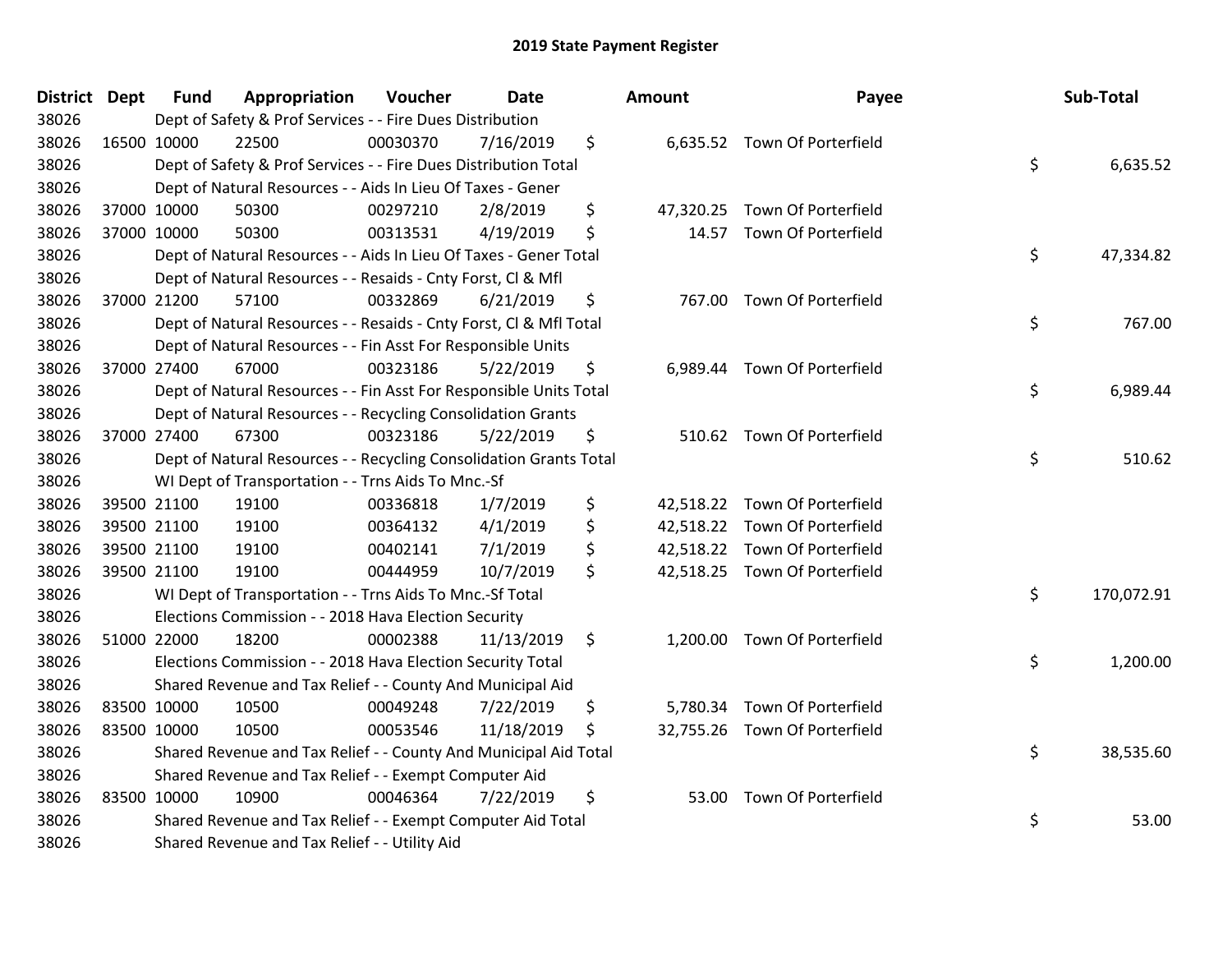| <b>District</b> | <b>Dept</b> | <b>Fund</b> | Appropriation                                                   | <b>Voucher</b> | Date       |    | Amount   | Payee               | Sub-Total  |
|-----------------|-------------|-------------|-----------------------------------------------------------------|----------------|------------|----|----------|---------------------|------------|
| 38026           | 83500 10000 |             | 11000                                                           | 00049248       | 7/22/2019  | \$ | 240.04   | Town Of Porterfield |            |
| 38026           |             | 83500 10000 | 11000                                                           | 00053546       | 11/18/2019 | Ś  | 1,083.09 | Town Of Porterfield |            |
| 38026           |             |             | Shared Revenue and Tax Relief - - Utility Aid Total             |                |            |    |          |                     | 1,323.13   |
| 38026           |             |             | Shared Revenue and Tax Relief - - Personal Property Aid         |                |            |    |          |                     |            |
| 38026           | 83500 10000 |             | 11100                                                           | 00040914       | 5/6/2019   | \$ | 801.98   | Town Of Porterfield |            |
| 38026           |             |             | Shared Revenue and Tax Relief - - Personal Property Aid Total   |                |            |    |          |                     | 801.98     |
| 38026           |             |             | Shared Revenue and Tax Relief - - Lottery & Gaming Credit       |                |            |    |          |                     |            |
| 38026           | 83500 52100 |             | 36300                                                           | 00038382       | 3/25/2019  | S  | 196.13   | Town Of Porterfield |            |
| 38026           |             |             | Shared Revenue and Tax Relief - - Lottery & Gaming Credit Total |                |            |    |          |                     | 196.13     |
| 38026 Total     |             |             |                                                                 |                |            |    |          |                     | 274,420.15 |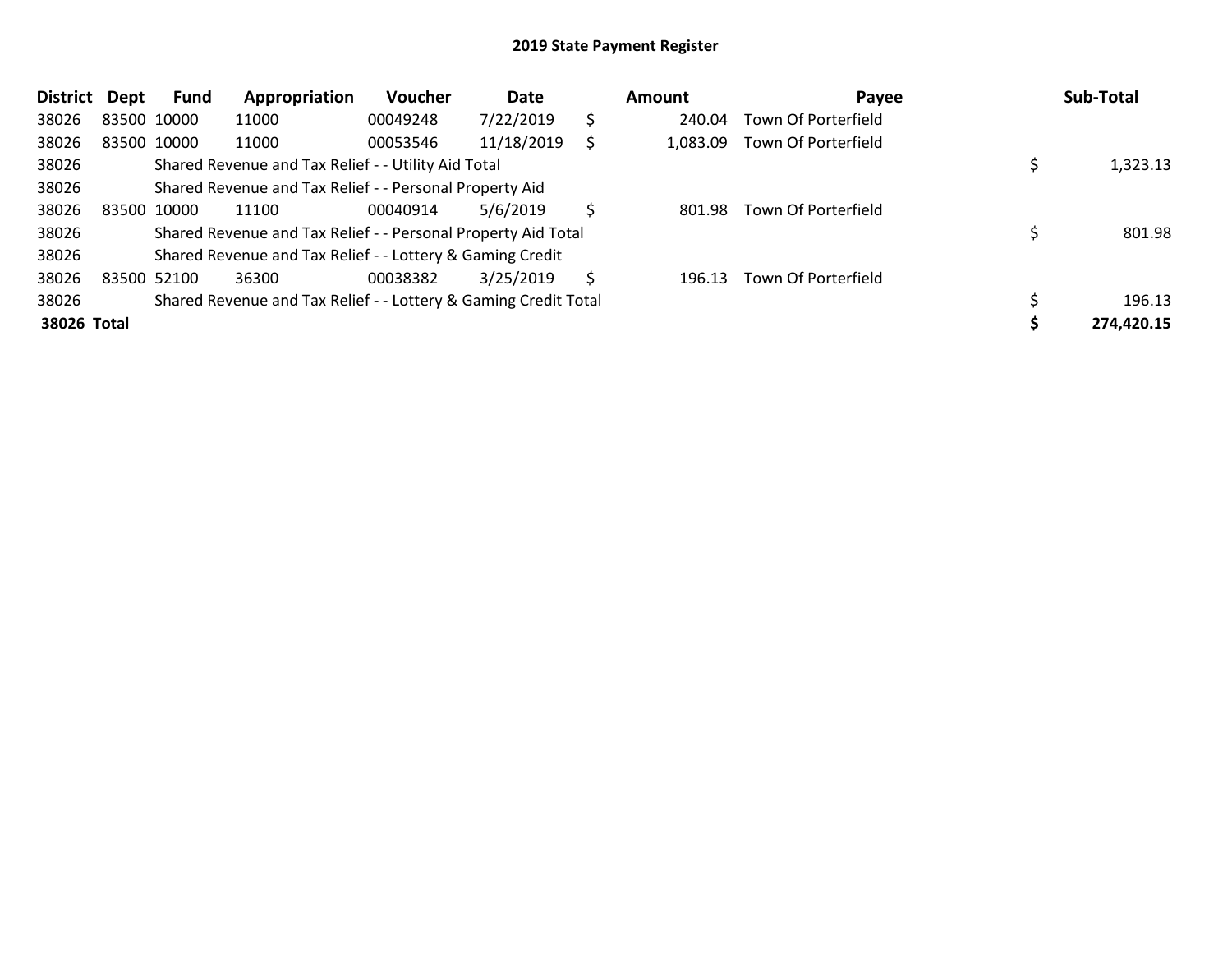| District Dept |             | <b>Fund</b> | Appropriation                                                      | Voucher  | <b>Date</b> |         | <b>Amount</b> | Payee                   | Sub-Total        |
|---------------|-------------|-------------|--------------------------------------------------------------------|----------|-------------|---------|---------------|-------------------------|------------------|
| 38028         |             |             | Dept of Safety & Prof Services - - Fire Dues Distribution          |          |             |         |               |                         |                  |
| 38028         | 16500 10000 |             | 22500                                                              | 00030643 | 7/16/2019   | \$      |               | 3,999.78 Town Of Pound  |                  |
| 38028         |             |             | Dept of Safety & Prof Services - - Fire Dues Distribution Total    |          |             |         |               |                         | \$<br>3,999.78   |
| 38028         |             |             | Dept of Natural Resources - - Aids In Lieu Of Taxes - Gener        |          |             |         |               |                         |                  |
| 38028         | 37000 10000 |             | 50300                                                              | 00314969 | 4/19/2019   | \$      |               | 62.12 Town Of Pound     |                  |
| 38028         |             |             | Dept of Natural Resources - - Aids In Lieu Of Taxes - Gener Total  |          |             |         |               |                         | \$<br>62.12      |
| 38028         |             |             | Dept of Natural Resources - - Resaids - Cnty Forst, Cl & Mfl       |          |             |         |               |                         |                  |
| 38028         | 37000 21200 |             | 57100                                                              | 00332870 | 6/21/2019   | \$      |               | 253.11 Town Of Pound    |                  |
| 38028         |             |             | Dept of Natural Resources - - Resaids - Cnty Forst, Cl & Mfl Total |          |             |         |               |                         | \$<br>253.11     |
| 38028         |             |             | Dept of Natural Resources - - Aids In Lieu Of Taxes - Sum S        |          |             |         |               |                         |                  |
| 38028         | 37000 21200 |             | 57900                                                              | 00314968 | 4/19/2019   | \$      |               | 30.92 Town Of Pound     |                  |
| 38028         |             |             | Dept of Natural Resources - - Aids In Lieu Of Taxes - Sum S Total  |          |             |         |               |                         | \$<br>30.92      |
| 38028         |             |             | Dept of Natural Resources - - Fin Asst For Responsible Units       |          |             |         |               |                         |                  |
| 38028         | 37000 27400 |             | 67000                                                              | 00323488 | 5/22/2019   | \$      |               | 3,090.95 Town Of Pound  |                  |
| 38028         |             |             | Dept of Natural Resources - - Fin Asst For Responsible Units Total |          |             |         |               |                         | \$<br>3,090.95   |
| 38028         |             |             | WI Dept of Transportation - - Trns Aids To Mnc.-Sf                 |          |             |         |               |                         |                  |
| 38028         | 39500 21100 |             | 19100                                                              | 00336819 | 1/7/2019    | \$      |               | 40,786.20 Town Of Pound |                  |
| 38028         | 39500 21100 |             | 19100                                                              | 00364133 | 4/1/2019    | \$      |               | 40,786.20 Town Of Pound |                  |
| 38028         | 39500 21100 |             | 19100                                                              | 00402142 | 7/1/2019    | \$      |               | 40,786.20 Town Of Pound |                  |
| 38028         | 39500 21100 |             | 19100                                                              | 00444960 | 10/7/2019   | \$      |               | 40,786.21 Town Of Pound |                  |
| 38028         |             |             | WI Dept of Transportation - - Trns Aids To Mnc.-Sf Total           |          |             |         |               |                         | \$<br>163,144.81 |
| 38028         |             |             | Elections Commission - - 2018 Hava Election Security               |          |             |         |               |                         |                  |
| 38028         | 51000 22000 |             | 18200                                                              | 00002923 | 11/26/2019  | $\zeta$ |               | 1,200.00 Town Of Pound  |                  |
| 38028         |             |             | Elections Commission - - 2018 Hava Election Security Total         |          |             |         |               |                         | \$<br>1,200.00   |
| 38028         |             |             | Shared Revenue and Tax Relief - - County And Municipal Aid         |          |             |         |               |                         |                  |
| 38028         | 83500 10000 |             | 10500                                                              | 00049249 | 7/22/2019   | \$      |               | 9,831.84 Town Of Pound  |                  |
| 38028         | 83500 10000 |             | 10500                                                              | 00053547 | 11/18/2019  | \$      |               | 55,713.77 Town Of Pound |                  |
| 38028         |             |             | Shared Revenue and Tax Relief - - County And Municipal Aid Total   |          |             |         |               |                         | \$<br>65,545.61  |
| 38028         |             |             | Shared Revenue and Tax Relief - - Exempt Computer Aid              |          |             |         |               |                         |                  |
| 38028         | 83500 10000 |             | 10900                                                              | 00046365 | 7/22/2019   | \$      |               | 7.27 Town Of Pound      |                  |
| 38028         |             |             | Shared Revenue and Tax Relief - - Exempt Computer Aid Total        |          |             |         |               |                         | \$<br>7.27       |
| 38028         |             |             | Shared Revenue and Tax Relief - - Utility Aid                      |          |             |         |               |                         |                  |
| 38028         | 83500 10000 |             | 11000                                                              | 00049249 | 7/22/2019   | \$      |               | 110.44 Town Of Pound    |                  |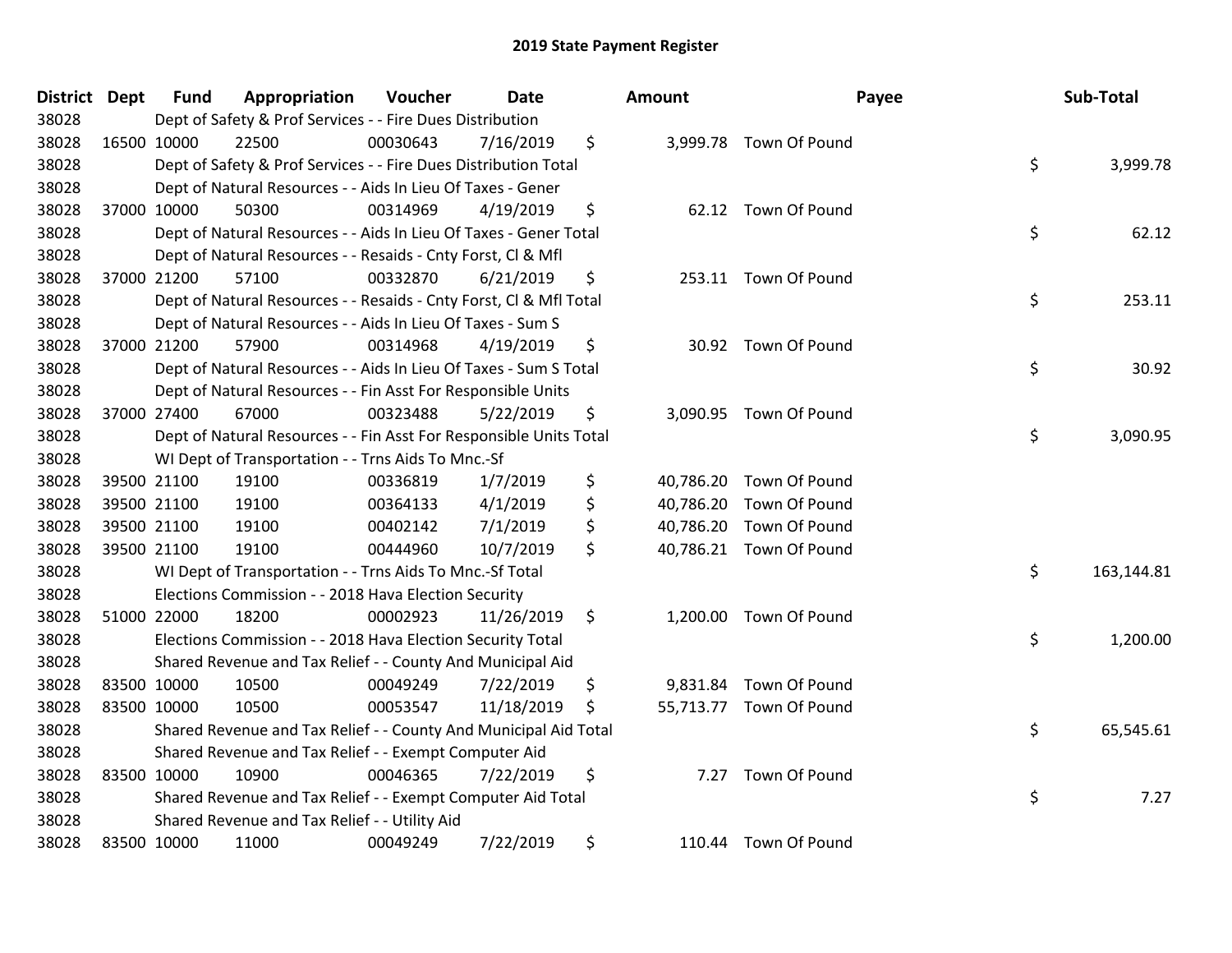| District Dept | <b>Fund</b> | Appropriation                                                 | Voucher  | Date       | Amount | Pavee                  | Sub-Total  |
|---------------|-------------|---------------------------------------------------------------|----------|------------|--------|------------------------|------------|
| 38028         | 83500 10000 | 11000                                                         | 00053547 | 11/18/2019 | 614.53 | Town Of Pound          |            |
| 38028         |             | Shared Revenue and Tax Relief - - Utility Aid Total           |          |            |        |                        | 724.97     |
| 38028         |             | Shared Revenue and Tax Relief - - Personal Property Aid       |          |            |        |                        |            |
| 38028         | 83500 10000 | 11100                                                         | 00040915 | 5/6/2019   |        | 2,134.44 Town Of Pound |            |
| 38028         |             | Shared Revenue and Tax Relief - - Personal Property Aid Total |          |            |        |                        | 2.134.44   |
| 38028 Total   |             |                                                               |          |            |        |                        | 240,193.98 |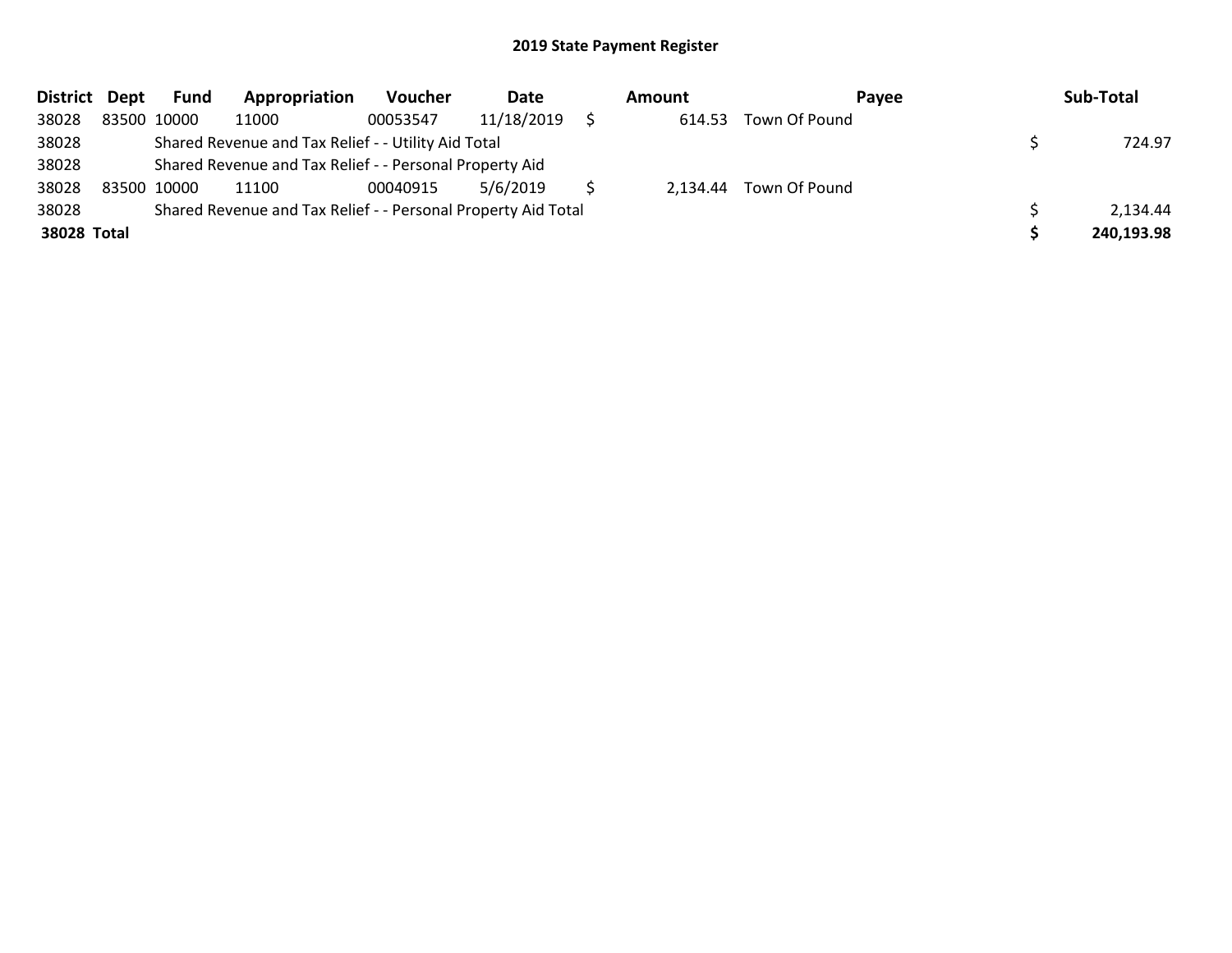| District Dept | <b>Fund</b> | Appropriation                                                      | Voucher  | <b>Date</b> | Amount         | Payee                          | Sub-Total        |
|---------------|-------------|--------------------------------------------------------------------|----------|-------------|----------------|--------------------------------|------------------|
| 38030         |             | Dept of Safety & Prof Services - - Fire Dues Distribution          |          |             |                |                                |                  |
| 38030         | 16500 10000 | 22500                                                              | 00030654 | 7/16/2019   | \$             | 3,903.53 Town of Silver Cliff  |                  |
| 38030         |             | Dept of Safety & Prof Services - - Fire Dues Distribution Total    |          |             |                |                                | \$<br>3,903.53   |
| 38030         |             | Dept of Natural Resources - - Aids In Lieu Of Taxes - Gener        |          |             |                |                                |                  |
| 38030         | 37000 10000 | 50300                                                              | 00297273 | 2/8/2019    | \$             | 19,535.91 Town of Silver Cliff |                  |
| 38030         |             | Dept of Natural Resources - - Aids In Lieu Of Taxes - Gener Total  |          |             |                |                                | \$<br>19,535.91  |
| 38030         |             | Dept of Natural Resources - - Resaids - Cnty Forst, Cl & Mfl       |          |             |                |                                |                  |
| 38030         | 37000 21200 | 57100                                                              | 00332871 | 6/21/2019   | \$             | 13,386.56 Town of Silver Cliff |                  |
| 38030         |             | Dept of Natural Resources - - Resaids - Cnty Forst, Cl & Mfl Total |          |             |                |                                | \$<br>13,386.56  |
| 38030         |             | Dept of Natural Resources - - Aids In Lieu Of Taxes - Sum S        |          |             |                |                                |                  |
| 38030         | 37000 21200 | 57900                                                              | 00314805 | 4/19/2019   | \$<br>35.20    | Town of Silver Cliff           |                  |
| 38030         | 37000 21200 | 57900                                                              | 00314806 | 4/19/2019   | \$<br>10.84    | Town of Silver Cliff           |                  |
| 38030         |             | Dept of Natural Resources - - Aids In Lieu Of Taxes - Sum S Total  |          |             |                |                                | \$<br>46.04      |
| 38030         |             | Dept of Natural Resources - - Fin Asst For Responsible Units       |          |             |                |                                |                  |
| 38030         | 37000 27400 | 67000                                                              | 00323602 | 5/22/2019   | \$<br>1,044.48 | Town of Silver Cliff           |                  |
| 38030         |             | Dept of Natural Resources - - Fin Asst For Responsible Units Total |          |             |                |                                | \$<br>1,044.48   |
| 38030         |             | WI Dept of Transportation - - Trns Aids To Mnc.-Sf                 |          |             |                |                                |                  |
| 38030         | 39500 21100 | 19100                                                              | 00336820 | 1/7/2019    | \$             | 48,705.73 Town of Silver Cliff |                  |
| 38030         | 39500 21100 | 19100                                                              | 00364134 | 4/1/2019    | \$             | 48,705.73 Town of Silver Cliff |                  |
| 38030         | 39500 21100 | 19100                                                              | 00402143 | 7/1/2019    | \$             | 48,705.73 Town of Silver Cliff |                  |
| 38030         | 39500 21100 | 19100                                                              | 00444961 | 10/7/2019   | \$             | 48,705.76 Town of Silver Cliff |                  |
| 38030         |             | WI Dept of Transportation - - Trns Aids To Mnc.-Sf Total           |          |             |                |                                | \$<br>194,822.95 |
| 38030         |             | Shared Revenue and Tax Relief - - County And Municipal Aid         |          |             |                |                                |                  |
| 38030         | 83500 10000 | 10500                                                              | 00049250 | 7/22/2019   | \$             | 1,364.60 Town of Silver Cliff  |                  |
| 38030         | 83500 10000 | 10500                                                              | 00053548 | 11/18/2019  | \$             | 7,732.76 Town of Silver Cliff  |                  |
| 38030         |             | Shared Revenue and Tax Relief - - County And Municipal Aid Total   |          |             |                |                                | \$<br>9,097.36   |
| 38030         |             | Shared Revenue and Tax Relief - - Exempt Computer Aid              |          |             |                |                                |                  |
| 38030         | 83500 10000 | 10900                                                              | 00046366 | 7/22/2019   | \$<br>4.16     | Town of Silver Cliff           |                  |
| 38030         |             | Shared Revenue and Tax Relief - - Exempt Computer Aid Total        |          |             |                |                                | \$<br>4.16       |
| 38030         |             | Shared Revenue and Tax Relief - - Utility Aid                      |          |             |                |                                |                  |
| 38030         | 83500 10000 | 11000                                                              | 00049250 | 7/22/2019   | \$<br>45.94    | Town of Silver Cliff           |                  |
| 38030         | 83500 10000 | 11000                                                              | 00053548 | 11/18/2019  | \$<br>265.50   | Town of Silver Cliff           |                  |
| 38030         |             | Shared Revenue and Tax Relief - - Utility Aid Total                |          |             |                |                                | \$<br>311.44     |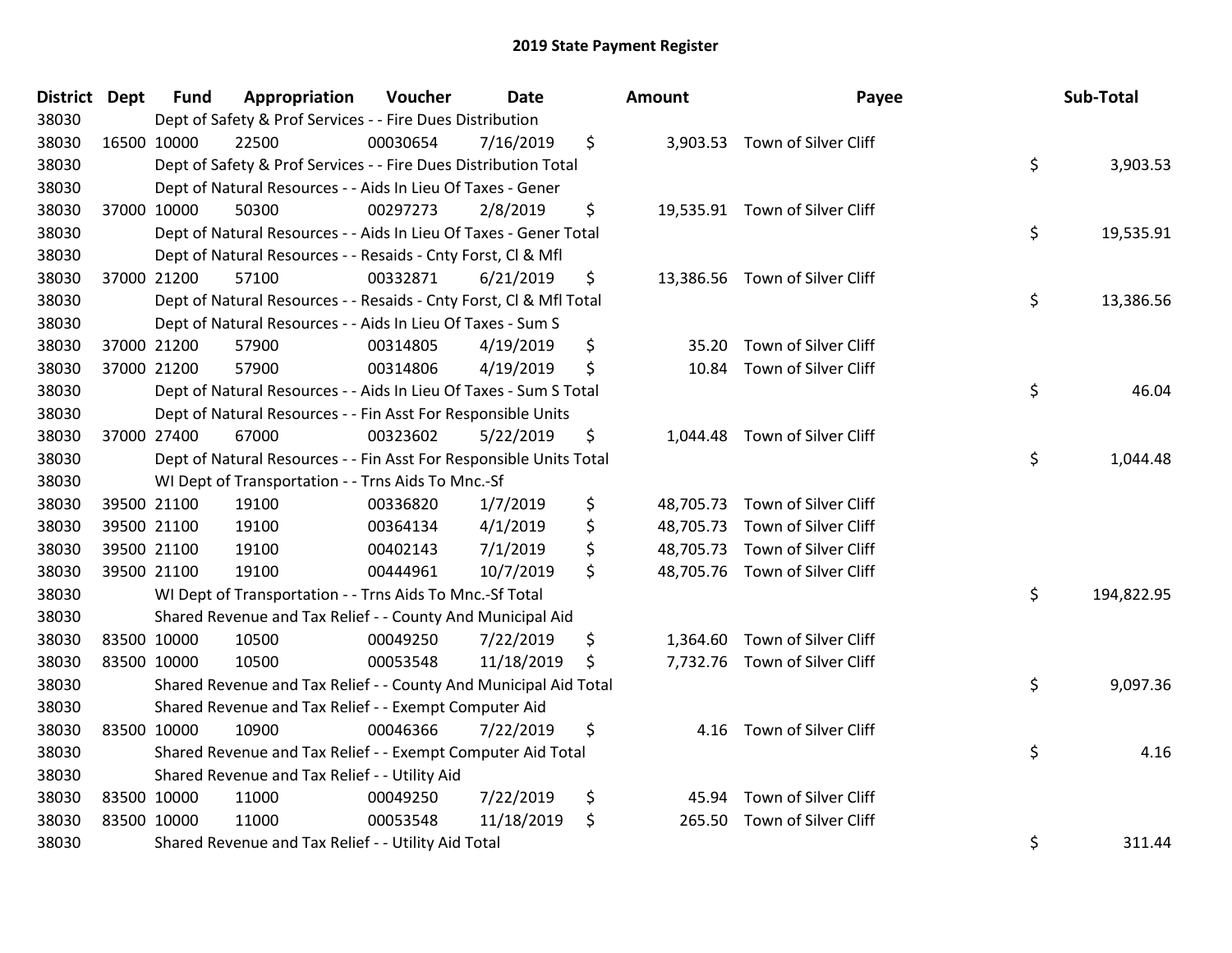| District Dept | Fund        | Appropriation                                                 | <b>Voucher</b> | Date     | Amount | Payee                | Sub-Total  |
|---------------|-------------|---------------------------------------------------------------|----------------|----------|--------|----------------------|------------|
| 38030         |             | Shared Revenue and Tax Relief - - Personal Property Aid       |                |          |        |                      |            |
| 38030         | 83500 10000 | 11100                                                         | 00040916       | 5/6/2019 | 93.44  | Town of Silver Cliff |            |
| 38030         |             | Shared Revenue and Tax Relief - - Personal Property Aid Total |                |          |        |                      | 93.44      |
| 38030 Total   |             |                                                               |                |          |        |                      | 242,245.87 |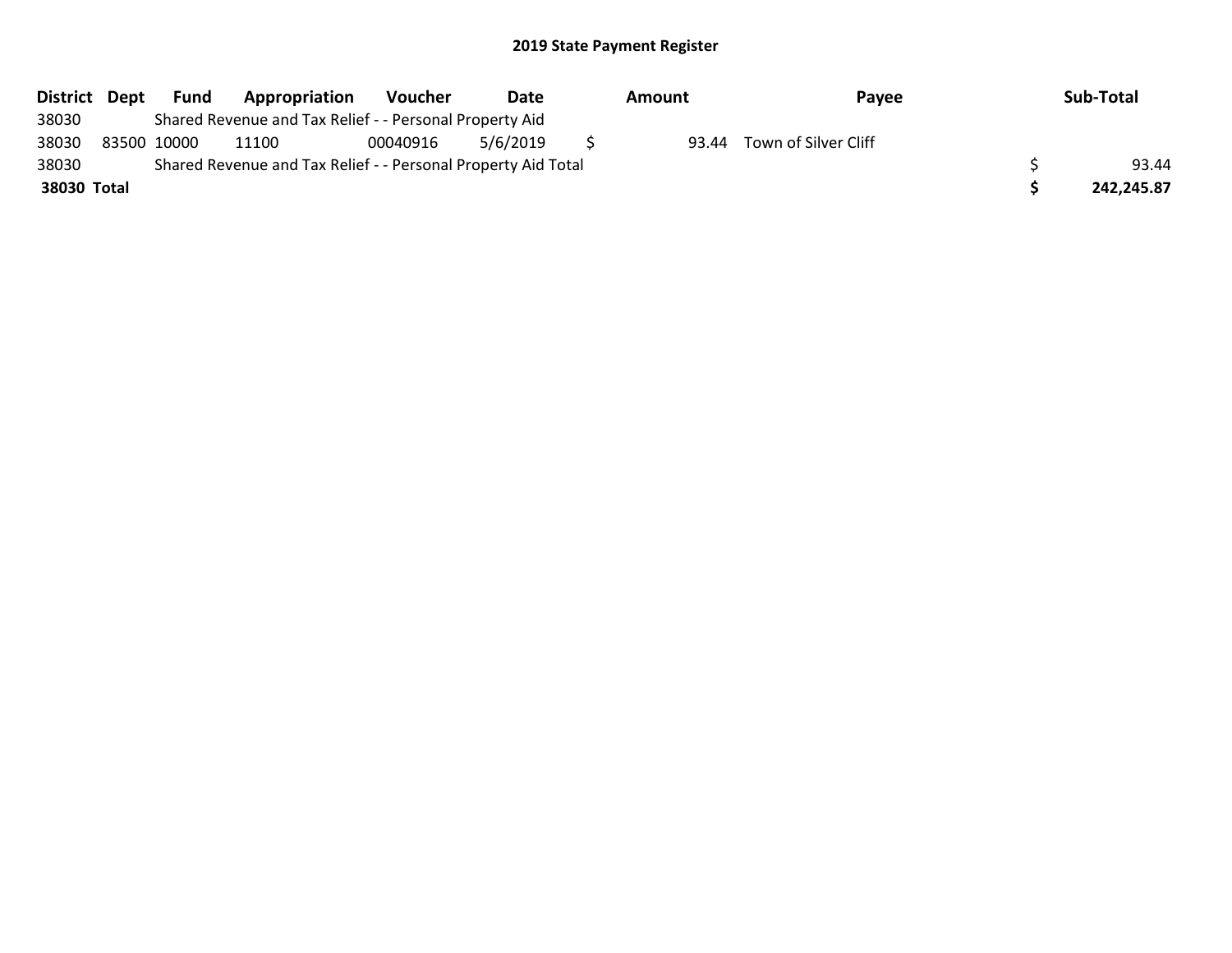| <b>District Dept</b> | <b>Fund</b> | Appropriation                                                      | Voucher  | <b>Date</b> | Amount           | Payee                         | Sub-Total        |
|----------------------|-------------|--------------------------------------------------------------------|----------|-------------|------------------|-------------------------------|------------------|
| 38032                |             | Dept of Safety & Prof Services - - Fire Dues Distribution          |          |             |                  |                               |                  |
| 38032                | 16500 10000 | 22500                                                              | 00030007 | 7/15/2019   | \$               | 20,348.77 Town Of Stephenson  |                  |
| 38032                |             | Dept of Safety & Prof Services - - Fire Dues Distribution Total    |          |             |                  |                               | \$<br>20,348.77  |
| 38032                |             | Dept of Natural Resources - - Aids In Lieu Of Taxes - Gener        |          |             |                  |                               |                  |
| 38032                | 37000 10000 | 50300                                                              | 00297265 | 2/8/2019    | \$               | 365,893.58 Town Of Stephenson |                  |
| 38032                | 37000 10000 | 50300                                                              | 00297266 | 2/8/2019    | \$               | 87,906.72 Town Of Stephenson  |                  |
| 38032                |             | Dept of Natural Resources - - Aids In Lieu Of Taxes - Gener Total  |          |             |                  |                               | \$<br>453,800.30 |
| 38032                |             | Dept of Natural Resources - - General Program Operations --        |          |             |                  |                               |                  |
| 38032                | 37000 21200 | 25400                                                              | 00370688 | 12/5/2019   | \$               | 20.00 Town Of Stephenson      |                  |
| 38032                |             | Dept of Natural Resources - - General Program Operations -- Total  |          |             |                  |                               | \$<br>20.00      |
| 38032                |             | Dept of Natural Resources - - GPO -Federal Funds                   |          |             |                  |                               |                  |
| 38032                | 37000 21200 | 38100                                                              | 00307400 | 3/27/2019   | \$               | 2,058.14 Town Of Stephenson   |                  |
| 38032                |             | Dept of Natural Resources - - GPO -Federal Funds Total             |          |             |                  |                               | \$<br>2,058.14   |
| 38032                |             | Dept of Natural Resources - - Enf A - Boating Enforcement          |          |             |                  |                               |                  |
| 38032                | 37000 21200 | 55000                                                              | 00307400 | 3/27/2019   | \$<br>3,875.80   | Town Of Stephenson            |                  |
| 38032                |             | Dept of Natural Resources - - Enf A - Boating Enforcement Total    |          |             |                  |                               | \$<br>3,875.80   |
| 38032                |             | Dept of Natural Resources - - Resaids - Cnty Forst, Cl & Mfl       |          |             |                  |                               |                  |
| 38032                | 37000 21200 | 57100                                                              | 00332872 | 6/21/2019   | \$               | 7,411.33 Town Of Stephenson   |                  |
| 38032                |             | Dept of Natural Resources - - Resaids - Cnty Forst, Cl & Mfl Total |          |             |                  |                               | \$<br>7,411.33   |
| 38032                |             | Dept of Natural Resources - - Aids In Lieu Of Taxes - Sum S        |          |             |                  |                               |                  |
| 38032                | 37000 21200 | 57900                                                              | 00314570 | 4/19/2019   | \$               | 158.40 Town Of Stephenson     |                  |
| 38032                |             | Dept of Natural Resources - - Aids In Lieu Of Taxes - Sum S Total  |          |             |                  |                               | \$<br>158.40     |
| 38032                |             | Dept of Natural Resources - - Fin Asst For Responsible Units       |          |             |                  |                               |                  |
| 38032                | 37000 27400 | 67000                                                              | 00323605 | 5/22/2019   | \$               | 8,714.02 Town Of Stephenson   |                  |
| 38032                |             | Dept of Natural Resources - - Fin Asst For Responsible Units Total |          |             |                  |                               | \$<br>8,714.02   |
| 38032                |             | WI Dept of Transportation - - Trns Aids To Mnc.-Sf                 |          |             |                  |                               |                  |
| 38032                | 39500 21100 | 19100                                                              | 00336821 | 1/7/2019    | \$<br>126,748.39 | Town Of Stephenson            |                  |
| 38032                | 39500 21100 | 19100                                                              | 00364135 | 4/1/2019    | \$<br>126,748.39 | Town Of Stephenson            |                  |
| 38032                | 39500 21100 | 19100                                                              | 00402144 | 7/1/2019    | \$<br>126,748.39 | Town Of Stephenson            |                  |
| 38032                | 39500 21100 | 19100                                                              | 00444962 | 10/7/2019   | \$               | 126,748.41 Town Of Stephenson |                  |
| 38032                |             | WI Dept of Transportation - - Trns Aids To Mnc.-Sf Total           |          |             |                  |                               | \$<br>506,993.58 |
| 38032                |             | Department of Justice - - Law Enforcement Train, Local             |          |             |                  |                               |                  |
| 38032                | 45500 10000 | 23100                                                              | 00074667 | 11/12/2019  | \$               | 320.00 Town Of Stephenson     |                  |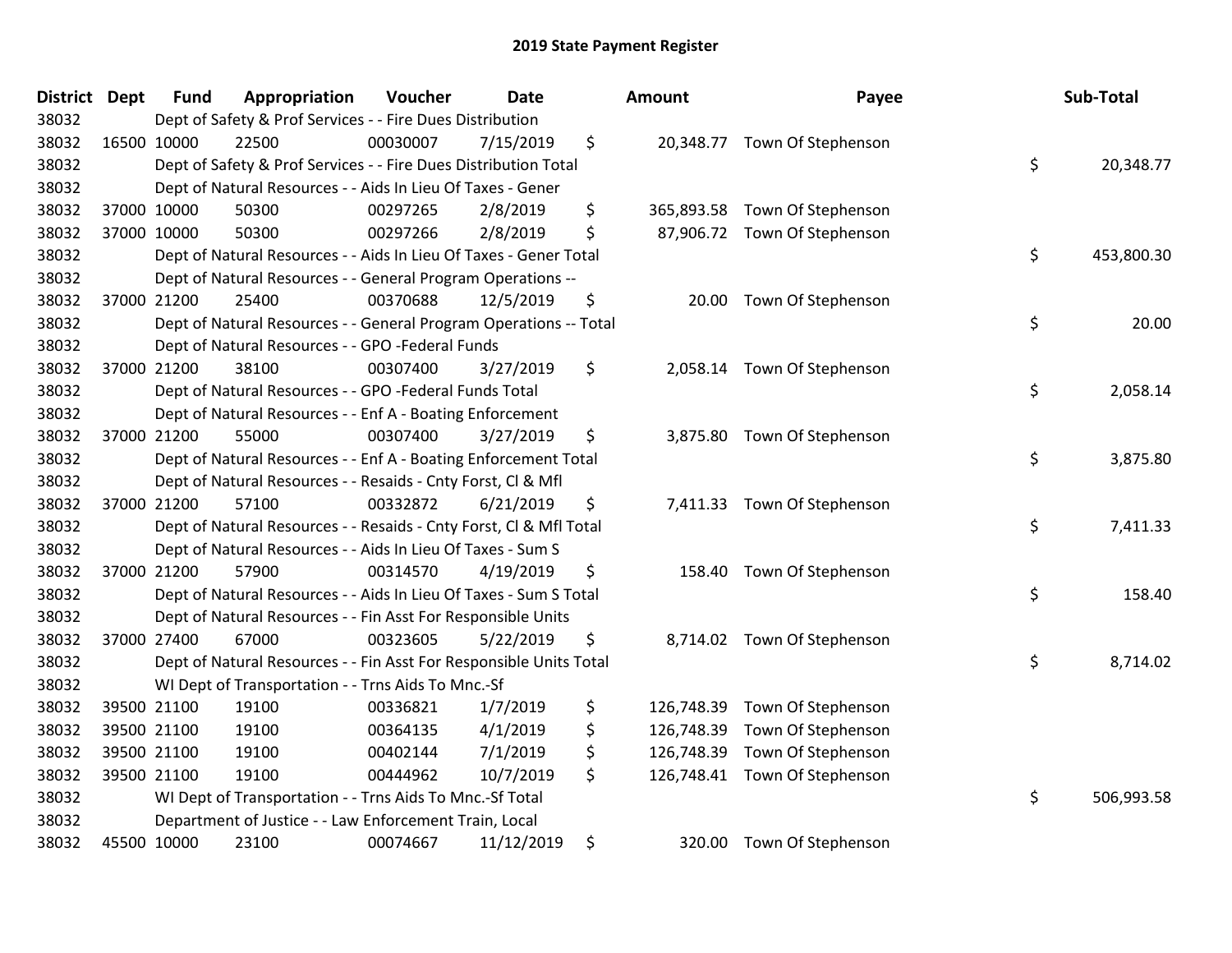| <b>District</b> | Dept | Fund        | Appropriation                                                       | Voucher  | Date       | <b>Amount</b>   | Payee              |    | Sub-Total    |
|-----------------|------|-------------|---------------------------------------------------------------------|----------|------------|-----------------|--------------------|----|--------------|
| 38032           |      |             | Department of Justice - - Law Enforcement Train, Local Total        |          |            |                 |                    | \$ | 320.00       |
| 38032           |      |             | Shared Revenue and Tax Relief - - Exempt Computer Aid               |          |            |                 |                    |    |              |
| 38032           |      | 83500 10000 | 10900                                                               | 00046367 | 7/22/2019  | \$<br>28.06     | Town Of Stephenson |    |              |
| 38032           |      |             | Shared Revenue and Tax Relief - - Exempt Computer Aid Total         |          |            |                 |                    | \$ | 28.06        |
| 38032           |      |             | Shared Revenue and Tax Relief - - Utility Aid                       |          |            |                 |                    |    |              |
| 38032           |      | 83500 10000 | 11000                                                               | 00049251 | 7/22/2019  | \$<br>3,007.69  | Town Of Stephenson |    |              |
| 38032           |      | 83500 10000 | 11000                                                               | 00053549 | 11/18/2019 | \$<br>50,159.94 | Town Of Stephenson |    |              |
| 38032           |      |             | Shared Revenue and Tax Relief - - Utility Aid Total                 |          |            |                 |                    | \$ | 53,167.63    |
| 38032           |      |             | Shared Revenue and Tax Relief - - Personal Property Aid             |          |            |                 |                    |    |              |
| 38032           |      | 83500 10000 | 11100                                                               | 00040917 | 5/6/2019   | \$<br>1,023.99  | Town Of Stephenson |    |              |
| 38032           |      |             | Shared Revenue and Tax Relief - - Personal Property Aid Total       |          |            |                 |                    | \$ | 1,023.99     |
| 38032           |      |             | Shared Revenue and Tax Relief - - Payments For Municipal Svcs       |          |            |                 |                    |    |              |
| 38032           |      | 83500 10000 | 50100                                                               | 00037932 | 1/31/2019  | \$<br>2,093.06  | Town Of Stephenson |    |              |
| 38032           |      |             | Shared Revenue and Tax Relief - - Payments For Municipal Svcs Total |          |            |                 |                    | \$ | 2,093.06     |
| 38032           |      |             | Shared Revenue and Tax Relief - - Lottery & Gaming Credit           |          |            |                 |                    |    |              |
| 38032           |      | 83500 52100 | 36300                                                               | 00038383 | 3/25/2019  | \$<br>760.44    | Town Of Stephenson |    |              |
| 38032           |      |             | Shared Revenue and Tax Relief - - Lottery & Gaming Credit Total     |          |            |                 |                    | \$ | 760.44       |
| 38032 Total     |      |             |                                                                     |          |            |                 |                    | S  | 1,060,773.52 |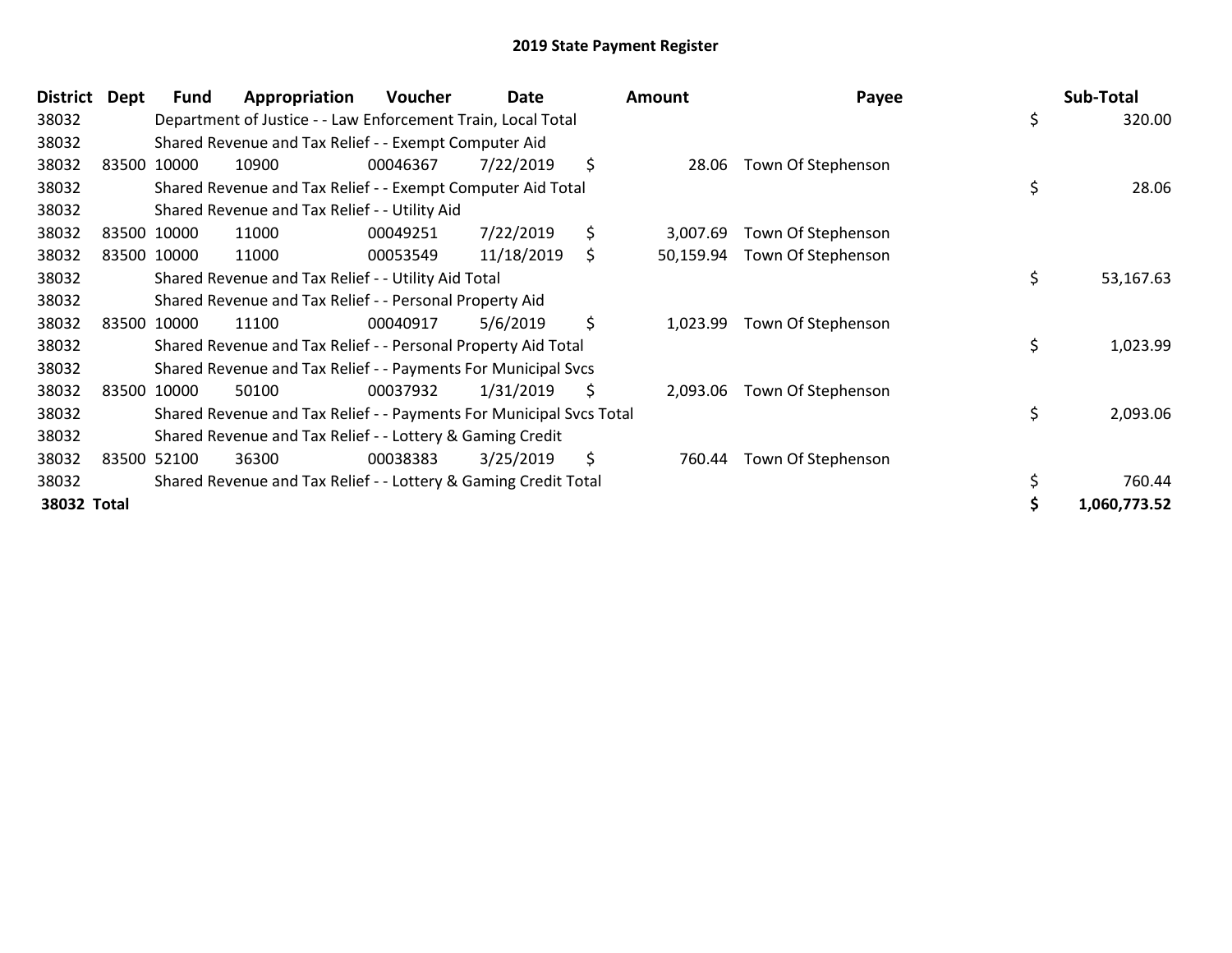| District Dept | <b>Fund</b> | Appropriation                                                       | Voucher  | Date       | <b>Amount</b>   | Payee                    | Sub-Total        |
|---------------|-------------|---------------------------------------------------------------------|----------|------------|-----------------|--------------------------|------------------|
| 38034         |             | Dept of Safety & Prof Services - - Fire Dues Distribution           |          |            |                 |                          |                  |
| 38034         | 16500 10000 | 22500                                                               | 00030972 | 7/17/2019  | \$              | 2,468.82 Town Of Wagner  |                  |
| 38034         |             | Dept of Safety & Prof Services - - Fire Dues Distribution Total     |          |            |                 |                          | \$<br>2,468.82   |
| 38034         |             | Dept of Natural Resources - - Resaids - Cnty Forst, CI & Mfl        |          |            |                 |                          |                  |
| 38034         | 37000 21200 | 57100                                                               | 00332873 | 6/21/2019  | \$              | 1,629.57 Town Of Wagner  |                  |
| 38034         |             | Dept of Natural Resources - - Resaids - Cnty Forst, CI & Mfl Total  |          |            |                 |                          | \$<br>1,629.57   |
| 38034         |             | Dept of Natural Resources - - Rec & Resource Aids, Fed              |          |            |                 |                          |                  |
| 38034         | 37000 21200 | 58300                                                               | 00327258 | 6/14/2019  | \$              | 8,400.00 Town Of Wagner  |                  |
| 38034         |             | Dept of Natural Resources - - Rec & Resource Aids, Fed Total        |          |            |                 |                          | \$<br>8,400.00   |
| 38034         |             | Dept of Natural Resources - - Fin Asst For Responsible Units        |          |            |                 |                          |                  |
| 38034         | 37000 27400 | 67000                                                               | 00323579 | 5/22/2019  | \$              | 1,221.75 Town Of Wagner  |                  |
| 38034         |             | Dept of Natural Resources - - Fin Asst For Responsible Units Total  |          |            |                 |                          | \$<br>1,221.75   |
| 38034         |             | Dept of Natural Resources - - Recycling Consolidation Grants        |          |            |                 |                          |                  |
| 38034         | 37000 27400 | 67300                                                               | 00323579 | 5/22/2019  | \$              | 178.35 Town Of Wagner    |                  |
| 38034         |             | Dept of Natural Resources - - Recycling Consolidation Grants Total  |          |            |                 |                          | \$<br>178.35     |
| 38034         |             | WI Dept of Transportation - - Trns Aids To Mnc.-Sf                  |          |            |                 |                          |                  |
| 38034         | 39500 21100 | 19100                                                               | 00336822 | 1/7/2019   | \$<br>33,666.98 | Town Of Wagner           |                  |
| 38034         | 39500 21100 | 19100                                                               | 00364136 | 4/1/2019   | \$<br>33,666.98 | Town Of Wagner           |                  |
| 38034         | 39500 21100 | 19100                                                               | 00402145 | 7/1/2019   | \$<br>33,666.98 | Town Of Wagner           |                  |
| 38034         | 39500 21100 | 19100                                                               | 00444963 | 10/7/2019  | \$              | 33,666.99 Town Of Wagner |                  |
| 38034         |             | WI Dept of Transportation - - Trns Aids To Mnc.-Sf Total            |          |            |                 |                          | \$<br>134,667.93 |
| 38034         |             | Department of Military Affairs - - Major Disaster Assist; Pif       |          |            |                 |                          |                  |
| 38034         | 46500 27200 | 36500                                                               | 00065085 | 8/9/2019   | \$              | 4,818.63 Town Of Wagner  |                  |
| 38034         |             | Department of Military Affairs - - Major Disaster Assist; Pif Total |          |            |                 |                          | \$<br>4,818.63   |
| 38034         |             | Elections Commission - - 2018 Hava Election Security                |          |            |                 |                          |                  |
| 38034         | 51000 22000 | 18200                                                               | 00002667 | 11/18/2019 | \$              | 1,200.00 Town Of Wagner  |                  |
| 38034         |             | Elections Commission - - 2018 Hava Election Security Total          |          |            |                 |                          | \$<br>1,200.00   |
| 38034         |             | Shared Revenue and Tax Relief - - County And Municipal Aid          |          |            |                 |                          |                  |
| 38034         | 83500 10000 | 10500                                                               | 00049252 | 7/22/2019  | \$              | 1,830.70 Town Of Wagner  |                  |
| 38034         | 83500 10000 | 10500                                                               | 00053550 | 11/18/2019 | \$              | 10,373.97 Town Of Wagner |                  |
| 38034         |             | Shared Revenue and Tax Relief - - County And Municipal Aid Total    |          |            |                 |                          | \$<br>12,204.67  |
| 38034         |             | Shared Revenue and Tax Relief - - Exempt Computer Aid               |          |            |                 |                          |                  |
| 38034         | 83500 10000 | 10900                                                               | 00046368 | 7/22/2019  | \$              | 3.11 Town Of Wagner      |                  |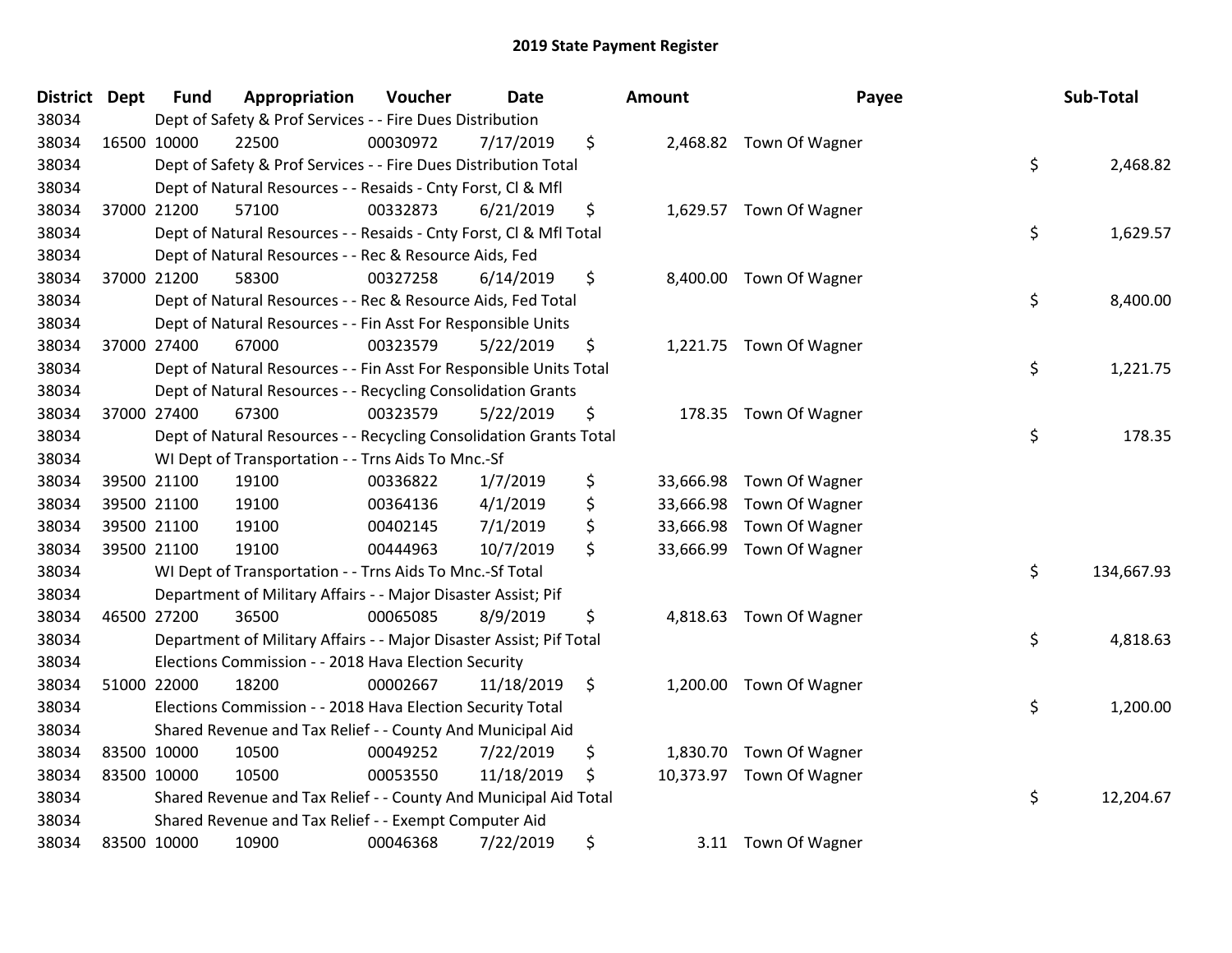| <b>District</b> | Dept | Fund        | Appropriation                                                 | <b>Voucher</b> | Date       | <b>Amount</b> | Payee                 | Sub-Total  |
|-----------------|------|-------------|---------------------------------------------------------------|----------------|------------|---------------|-----------------------|------------|
| 38034           |      |             | Shared Revenue and Tax Relief - - Exempt Computer Aid Total   |                |            |               |                       | 3.11       |
| 38034           |      |             | Shared Revenue and Tax Relief - - Utility Aid                 |                |            |               |                       |            |
| 38034           |      | 83500 10000 | 11000                                                         | 00049252       | 7/22/2019  | 21.64         | Town Of Wagner        |            |
| 38034           |      | 83500 10000 | 11000                                                         | 00053550       | 11/18/2019 |               | 113.80 Town Of Wagner |            |
| 38034           |      |             | Shared Revenue and Tax Relief - - Utility Aid Total           |                |            |               |                       | 135.44     |
| 38034           |      |             | Shared Revenue and Tax Relief - - Personal Property Aid       |                |            |               |                       |            |
| 38034           |      | 83500 10000 | 11100                                                         | 00040918       | 5/6/2019   | 15.57         | Town Of Wagner        |            |
| 38034           |      |             | Shared Revenue and Tax Relief - - Personal Property Aid Total |                |            |               |                       | 15.57      |
| 38034 Total     |      |             |                                                               |                |            |               |                       | 166,943.84 |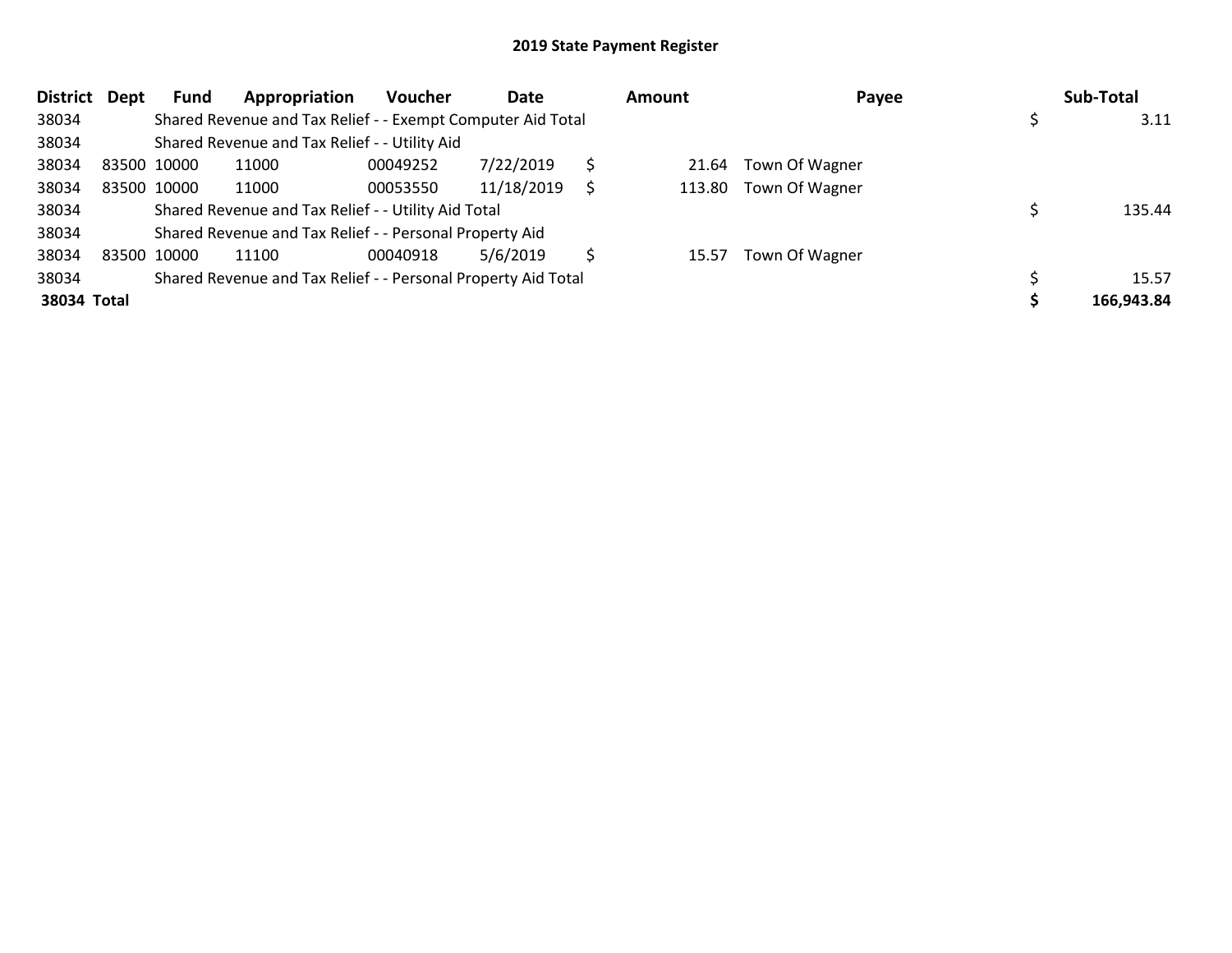| District Dept | <b>Fund</b><br>Appropriation                                       | Voucher  | <b>Date</b> |         | Amount   | Payee                       | Sub-Total        |
|---------------|--------------------------------------------------------------------|----------|-------------|---------|----------|-----------------------------|------------------|
| 38036         | Dept of Safety & Prof Services - - Fire Dues Distribution          |          |             |         |          |                             |                  |
| 38036         | 22500<br>16500 10000                                               | 00030446 | 7/16/2019   | \$      |          | 5,709.67 Town Of Wausaukee  |                  |
| 38036         | Dept of Safety & Prof Services - - Fire Dues Distribution Total    |          |             |         |          |                             | \$<br>5,709.67   |
| 38036         | Dept of Natural Resources - - Aids In Lieu Of Taxes - Gener        |          |             |         |          |                             |                  |
| 38036         | 37000 10000<br>50300                                               | 00297199 | 2/8/2019    | \$      | 25.00    | Town Of Wausaukee           |                  |
| 38036         | 37000 10000<br>50300                                               | 00297200 | 2/8/2019    | \$      | 758.49   | Town Of Wausaukee           |                  |
| 38036         | 37000 10000<br>50300                                               | 00297201 | 2/8/2019    | \$      | 8,601.16 | Town Of Wausaukee           |                  |
| 38036         | 37000 10000<br>50300                                               | 00313450 | 4/19/2019   | \$      | 4.74     | Town Of Wausaukee           |                  |
| 38036         | 37000 10000<br>50300                                               | 00313451 | 4/19/2019   | \$      | 243.95   | Town Of Wausaukee           |                  |
| 38036         | Dept of Natural Resources - - Aids In Lieu Of Taxes - Gener Total  |          |             |         |          |                             | \$<br>9,633.34   |
| 38036         | Dept of Natural Resources - - Resaids - Cnty Forst, Cl & Mfl       |          |             |         |          |                             |                  |
| 38036         | 57100<br>37000 21200                                               | 00332874 | 6/21/2019   | \$      |          | 2,256.04 Town Of Wausaukee  |                  |
| 38036         | Dept of Natural Resources - - Resaids - Cnty Forst, Cl & Mfl Total |          |             |         |          |                             | \$<br>2,256.04   |
| 38036         | Dept of Natural Resources - - Aids In Lieu Of Taxes - Sum S        |          |             |         |          |                             |                  |
| 38036         | 37000 21200<br>57900                                               | 00313449 | 4/19/2019   | \$      | 36.26    | Town Of Wausaukee           |                  |
| 38036         | Dept of Natural Resources - - Aids In Lieu Of Taxes - Sum S Total  |          |             |         |          |                             | \$<br>36.26      |
| 38036         | Dept of Natural Resources - - Fin Asst For Responsible Units       |          |             |         |          |                             |                  |
| 38036         | 67000<br>37000 27400                                               | 00322839 | 5/22/2019   | \$      | 2,814.07 | Town Of Wausaukee           |                  |
| 38036         | Dept of Natural Resources - - Fin Asst For Responsible Units Total |          |             |         |          |                             | \$<br>2,814.07   |
| 38036         | WI Dept of Transportation - - Trns Aids To Mnc.-Sf                 |          |             |         |          |                             |                  |
| 38036         | 39500 21100<br>19100                                               | 00336823 | 1/7/2019    | \$      |          | 58,996.35 Town Of Wausaukee |                  |
| 38036         | 19100<br>39500 21100                                               | 00364137 | 4/1/2019    | \$      |          | 58,996.35 Town Of Wausaukee |                  |
| 38036         | 39500 21100<br>19100                                               | 00402146 | 7/1/2019    | \$      |          | 58,996.35 Town Of Wausaukee |                  |
| 38036         | 39500 21100<br>19100                                               | 00444964 | 10/7/2019   | \$      |          | 58,996.37 Town Of Wausaukee |                  |
| 38036         | WI Dept of Transportation - - Trns Aids To Mnc.-Sf Total           |          |             |         |          |                             | \$<br>235,985.42 |
| 38036         | Elections Commission - - 2018 Hava Election Security               |          |             |         |          |                             |                  |
| 38036         | 51000 22000<br>18200                                               | 00002456 | 11/13/2019  | $\zeta$ |          | 200.00 Town Of Wausaukee    |                  |
| 38036         | Elections Commission - - 2018 Hava Election Security Total         |          |             |         |          |                             | \$<br>200.00     |
| 38036         | Shared Revenue and Tax Relief - - County And Municipal Aid         |          |             |         |          |                             |                  |
| 38036         | 83500 10000<br>10500                                               | 00049253 | 7/22/2019   | \$      | 3,667.47 | Town Of Wausaukee           |                  |
| 38036         | 83500 10000<br>10500                                               | 00053551 | 11/18/2019  | \$      |          | 20,782.34 Town Of Wausaukee |                  |
| 38036         | Shared Revenue and Tax Relief - - County And Municipal Aid Total   |          |             |         |          |                             | \$<br>24,449.81  |
| 38036         | Shared Revenue and Tax Relief - - Exempt Computer Aid              |          |             |         |          |                             |                  |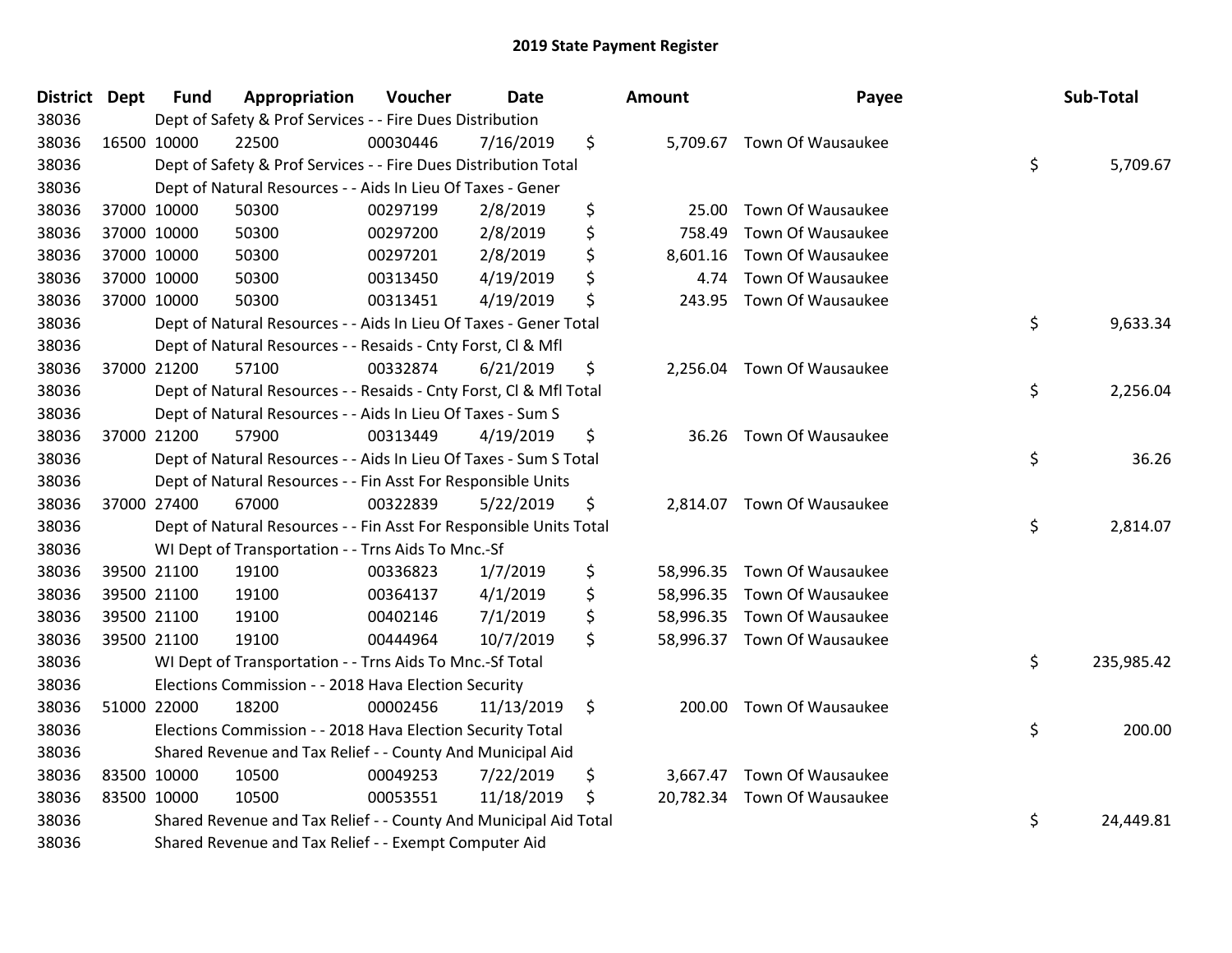| District Dept |             | Fund        | Appropriation                                                 | <b>Voucher</b> | Date      | Amount | Pavee                    | Sub-Total  |
|---------------|-------------|-------------|---------------------------------------------------------------|----------------|-----------|--------|--------------------------|------------|
| 38036         |             | 83500 10000 | 10900                                                         | 00046369       | 7/22/2019 | 9.35   | Town Of Wausaukee        |            |
| 38036         |             |             | Shared Revenue and Tax Relief - - Exempt Computer Aid Total   |                |           |        |                          | 9.35       |
| 38036         |             |             | Shared Revenue and Tax Relief - - Personal Property Aid       |                |           |        |                          |            |
| 38036         | 83500 10000 |             | 11100                                                         | 00040919       | 5/6/2019  |        | 117.84 Town Of Wausaukee |            |
| 38036         |             |             | Shared Revenue and Tax Relief - - Personal Property Aid Total |                |           |        |                          | 117.84     |
| 38036 Total   |             |             |                                                               |                |           |        |                          | 281,211.80 |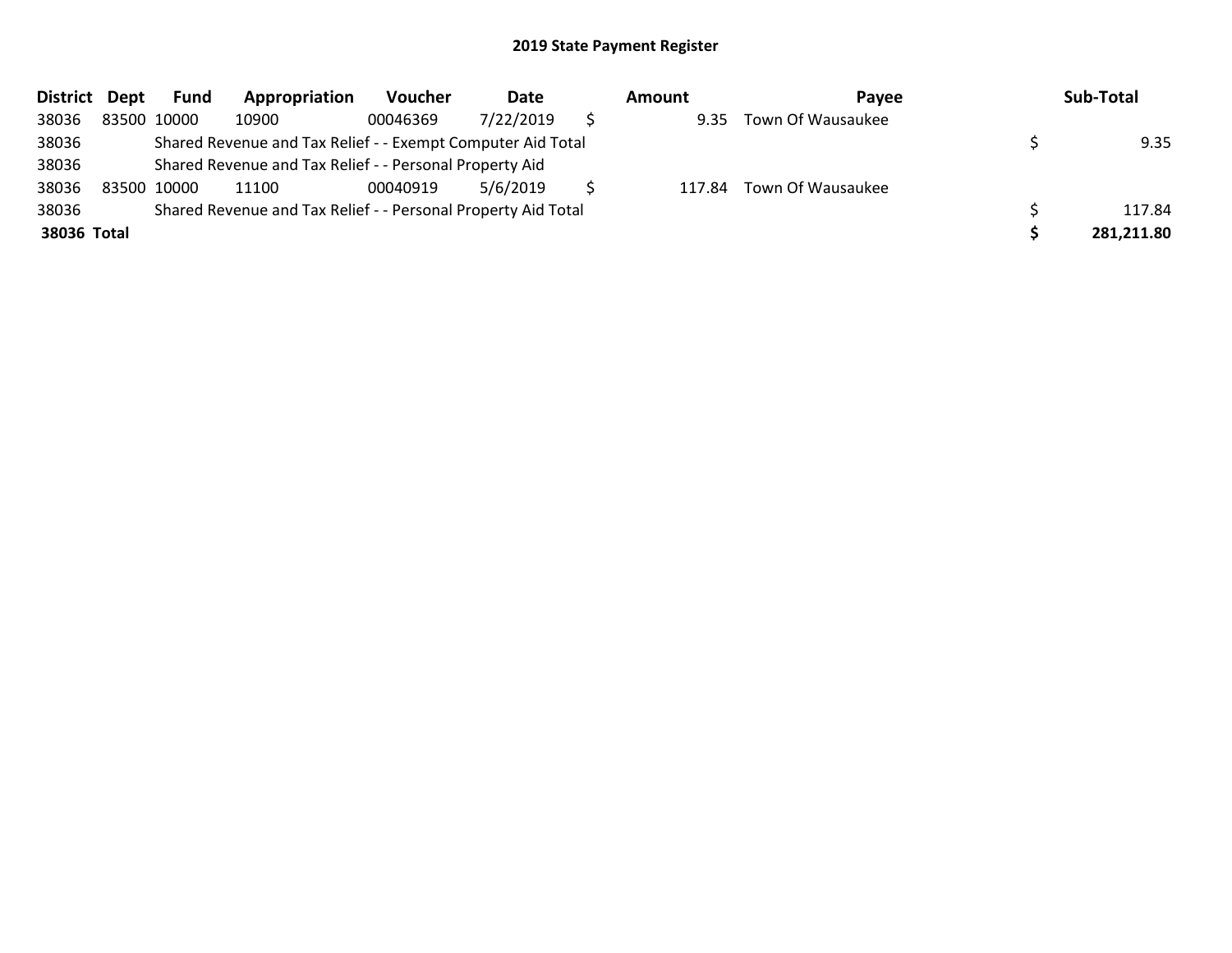| <b>District</b>    | <b>Dept</b> | <b>Fund</b> | Appropriation                                                         | Voucher  | <b>Date</b> | Amount           | Payee                       | Sub-Total        |
|--------------------|-------------|-------------|-----------------------------------------------------------------------|----------|-------------|------------------|-----------------------------|------------------|
| 38111              |             |             | Dept of Safety & Prof Services - - Fire Dues Distribution             |          |             |                  |                             |                  |
| 38111              | 16500 10000 |             | 22500                                                                 | 00031136 | 7/17/2019   | \$               | 1,927.49 Village Of Coleman |                  |
| 38111              |             |             | Dept of Safety & Prof Services - - Fire Dues Distribution Total       |          |             |                  |                             | \$<br>1,927.49   |
| 38111              |             |             | Dept of Natural Resources - - Fin Asst For Responsible Units          |          |             |                  |                             |                  |
| 38111              |             | 37000 27400 | 67000                                                                 | 00322634 | 5/22/2019   | \$               | 1,661.02 Village Of Coleman |                  |
| 38111              |             |             | Dept of Natural Resources - - Fin Asst For Responsible Units Total    |          |             |                  |                             | \$<br>1,661.02   |
| 38111              |             |             | WI Dept of Transportation - - Trns Aids To Mnc.-Sf                    |          |             |                  |                             |                  |
| 38111              |             | 39500 21100 | 19100                                                                 | 00336824 | 1/7/2019    | \$<br>8,148.46   | Village Of Coleman          |                  |
| 38111              |             | 39500 21100 | 19100                                                                 | 00364138 | 4/1/2019    | \$<br>8,148.46   | Village Of Coleman          |                  |
| 38111              |             | 39500 21100 | 19100                                                                 | 00402147 | 7/1/2019    | \$<br>8,148.46   | Village Of Coleman          |                  |
| 38111              | 39500 21100 |             | 19100                                                                 | 00444965 | 10/7/2019   | \$<br>8,148.48   | Village Of Coleman          |                  |
| 38111              |             |             | WI Dept of Transportation - - Trns Aids To Mnc.-Sf Total              |          |             |                  |                             | \$<br>32,593.86  |
| 38111              |             |             | Department of Justice - - Law Enforcement Train, Local                |          |             |                  |                             |                  |
| 38111              | 45500 10000 |             | 23100                                                                 | 00072503 | 10/9/2019   | \$<br>160.00     | Village Of Coleman          |                  |
| 38111              |             |             | Department of Justice - - Law Enforcement Train, Local Total          |          |             |                  |                             | \$<br>160.00     |
| 38111              |             |             | Shared Revenue and Tax Relief - - Expenditure Restraint Program       |          |             |                  |                             |                  |
| 38111              | 83500 10000 |             | 10100                                                                 | 00049254 | 7/22/2019   | \$               | 9,291.95 Village Of Coleman |                  |
| 38111              |             |             | Shared Revenue and Tax Relief - - Expenditure Restraint Program Total |          |             |                  |                             | \$<br>9,291.95   |
| 38111              |             |             | Shared Revenue and Tax Relief - - County And Municipal Aid            |          |             |                  |                             |                  |
| 38111              | 83500 10000 |             | 10500                                                                 | 00049254 | 7/22/2019   | \$<br>25,472.73  | Village Of Coleman          |                  |
| 38111              | 83500 10000 |             | 10500                                                                 | 00053552 | 11/18/2019  | \$<br>144,345.48 | Village Of Coleman          |                  |
| 38111              |             |             | Shared Revenue and Tax Relief - - County And Municipal Aid Total      |          |             |                  |                             | \$<br>169,818.21 |
| 38111              |             |             | Shared Revenue and Tax Relief - - Exempt Computer Aid                 |          |             |                  |                             |                  |
| 38111              | 83500 10000 |             | 10900                                                                 | 00046370 | 7/22/2019   | \$<br>2,063.96   | Village Of Coleman          |                  |
| 38111              | 83500 10000 |             | 10900                                                                 | 00047903 | 7/22/2019   | \$               | 1,150.37 Village Of Coleman |                  |
| 38111              |             |             | Shared Revenue and Tax Relief - - Exempt Computer Aid Total           |          |             |                  |                             | \$<br>3,214.33   |
| 38111              |             |             | Shared Revenue and Tax Relief - - Personal Property Aid               |          |             |                  |                             |                  |
| 38111              | 83500 10000 |             | 11100                                                                 | 00040920 | 5/6/2019    | \$               | 4,252.42 Village Of Coleman |                  |
| 38111              | 83500 10000 |             | 11100                                                                 | 00042647 | 5/6/2019    | \$<br>1,398.35   | Village Of Coleman          |                  |
| 38111              |             |             | Shared Revenue and Tax Relief - - Personal Property Aid Total         |          |             |                  |                             | \$<br>5,650.77   |
| <b>38111 Total</b> |             |             |                                                                       |          |             |                  |                             | \$<br>224,317.63 |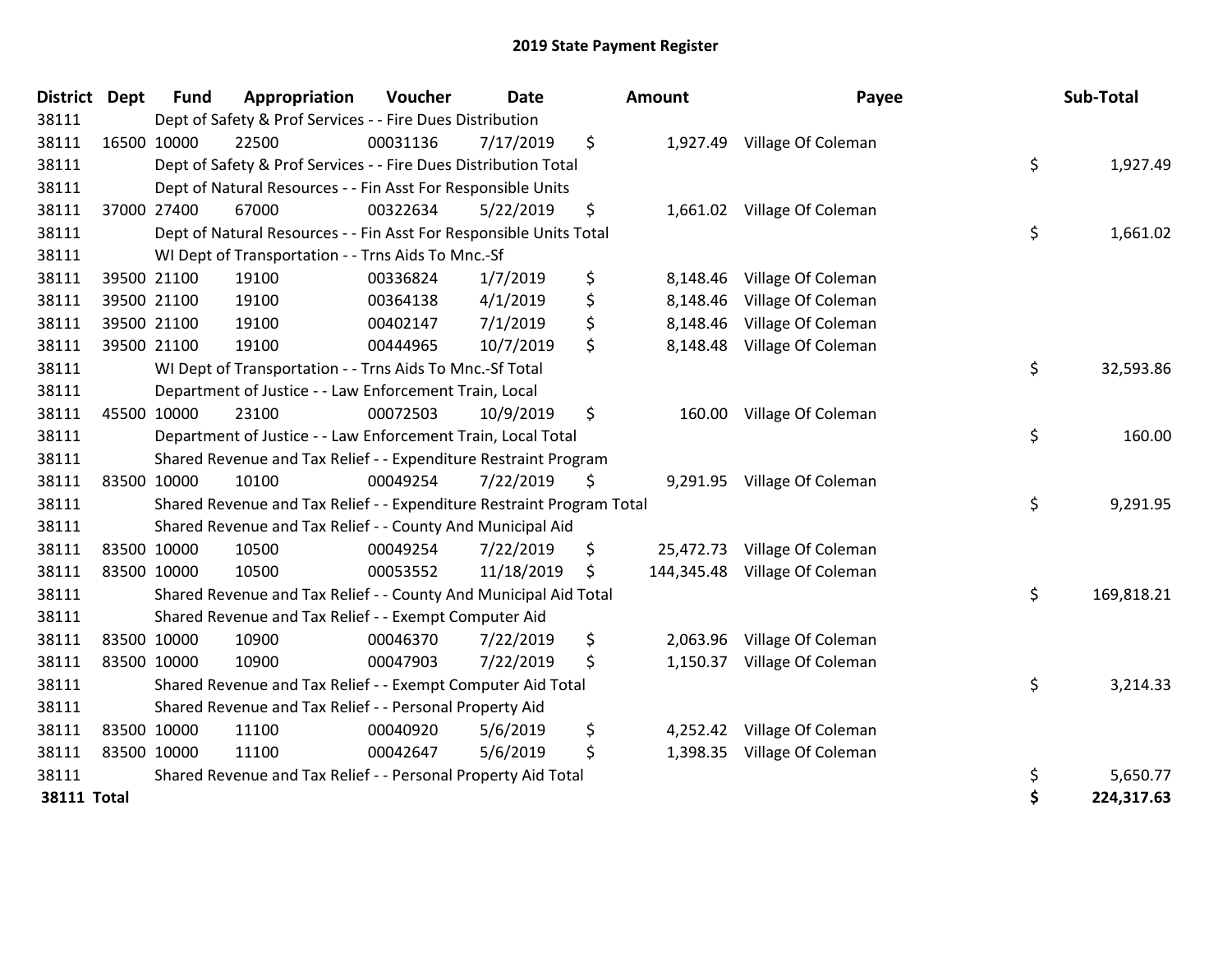| District Dept |             | <b>Fund</b> | Appropriation                                                         | Voucher  | <b>Date</b> | Amount          | Payee                         | Sub-Total        |
|---------------|-------------|-------------|-----------------------------------------------------------------------|----------|-------------|-----------------|-------------------------------|------------------|
| 38121         |             |             | Dept of Safety & Prof Services - - Fire Dues Distribution             |          |             |                 |                               |                  |
| 38121         |             | 16500 10000 | 22500                                                                 | 00030751 | 7/17/2019   | \$              | 3,315.65 Village of Crivitz   |                  |
| 38121         |             |             | Dept of Safety & Prof Services - - Fire Dues Distribution Total       |          |             |                 |                               | \$<br>3,315.65   |
| 38121         |             |             | Dept of Natural Resources - - Fin Asst For Responsible Units          |          |             |                 |                               |                  |
| 38121         |             | 37000 27400 | 67000                                                                 | 00323603 | 5/22/2019   | \$<br>3,748.39  | Village of Crivitz            |                  |
| 38121         |             |             | Dept of Natural Resources - - Fin Asst For Responsible Units Total    |          |             |                 |                               | \$<br>3,748.39   |
| 38121         |             |             | WI Dept of Transportation - - Trns Aids To Mnc.-Sf                    |          |             |                 |                               |                  |
| 38121         |             | 39500 21100 | 19100                                                                 | 00336825 | 1/7/2019    | \$<br>12,584.64 | Village of Crivitz            |                  |
| 38121         |             | 39500 21100 | 19100                                                                 | 00364139 | 4/1/2019    | \$<br>12,584.64 | Village of Crivitz            |                  |
| 38121         |             | 39500 21100 | 19100                                                                 | 00402148 | 7/1/2019    | \$<br>12,584.64 | Village of Crivitz            |                  |
| 38121         |             | 39500 21100 | 19100                                                                 | 00444966 | 10/7/2019   | \$<br>12,584.66 | Village of Crivitz            |                  |
| 38121         |             |             | WI Dept of Transportation - - Trns Aids To Mnc.-Sf Total              |          |             |                 |                               | \$<br>50,338.58  |
| 38121         |             |             | Department of Justice - - Law Enforcement Train, Local                |          |             |                 |                               |                  |
| 38121         |             | 45500 10000 | 23100                                                                 | 00072512 | 10/9/2019   | \$              | 160.00 Village of Crivitz     |                  |
| 38121         |             |             | Department of Justice - - Law Enforcement Train, Local Total          |          |             |                 |                               | \$<br>160.00     |
| 38121         |             |             | Shared Revenue and Tax Relief - - Expenditure Restraint Program       |          |             |                 |                               |                  |
| 38121         |             | 83500 10000 | 10100                                                                 | 00049255 | 7/22/2019   | \$              | 13,374.08 Village of Crivitz  |                  |
| 38121         |             |             | Shared Revenue and Tax Relief - - Expenditure Restraint Program Total |          |             |                 |                               | \$<br>13,374.08  |
| 38121         |             |             | Shared Revenue and Tax Relief - - County And Municipal Aid            |          |             |                 |                               |                  |
| 38121         |             | 83500 10000 | 10500                                                                 | 00049255 | 7/22/2019   | \$              | 25,961.34 Village of Crivitz  |                  |
| 38121         |             | 83500 10000 | 10500                                                                 | 00053553 | 11/18/2019  | \$              | 147,114.24 Village of Crivitz |                  |
| 38121         |             |             | Shared Revenue and Tax Relief - - County And Municipal Aid Total      |          |             |                 |                               | \$<br>173,075.58 |
| 38121         |             |             | Shared Revenue and Tax Relief - - Exempt Computer Aid                 |          |             |                 |                               |                  |
| 38121         | 83500 10000 |             | 10900                                                                 | 00046371 | 7/22/2019   | \$<br>896.88    | Village of Crivitz            |                  |
| 38121         |             | 83500 10000 | 10900                                                                 | 00047904 | 7/22/2019   | \$<br>2,715.23  | Village of Crivitz            |                  |
| 38121         |             |             | Shared Revenue and Tax Relief - - Exempt Computer Aid Total           |          |             |                 |                               | \$<br>3,612.11   |
| 38121         |             |             | Shared Revenue and Tax Relief - - Utility Aid                         |          |             |                 |                               |                  |
| 38121         |             | 83500 10000 | 11000                                                                 | 00049255 | 7/22/2019   | \$              | 4,582.81 Village of Crivitz   |                  |
| 38121         |             |             | Shared Revenue and Tax Relief - - Utility Aid Total                   |          |             |                 |                               | \$<br>4,582.81   |
| 38121         |             |             | Shared Revenue and Tax Relief - - Personal Property Aid               |          |             |                 |                               |                  |
| 38121         |             | 83500 10000 | 11100                                                                 | 00040921 | 5/6/2019    | \$<br>3,401.36  | Village of Crivitz            |                  |
| 38121         |             | 83500 10000 | 11100                                                                 | 00042648 | 5/6/2019    | \$<br>7,868.26  | Village of Crivitz            |                  |
| 38121         |             |             | Shared Revenue and Tax Relief - - Personal Property Aid Total         |          |             |                 |                               | \$<br>11,269.62  |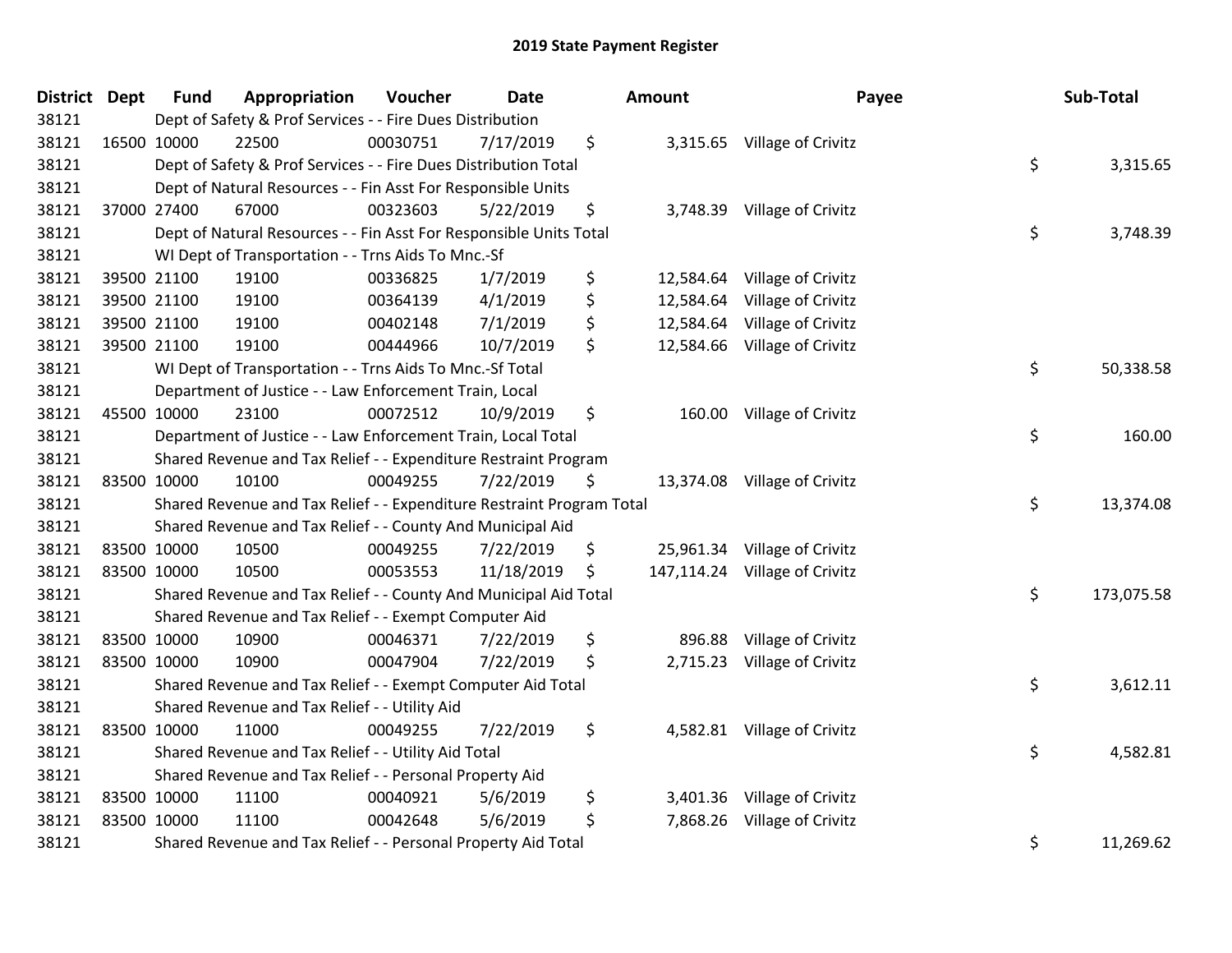| District Dept |             | Fund | Appropriation                                                   | <b>Voucher</b> | Date      | Amount | Payee              | Sub-Total  |
|---------------|-------------|------|-----------------------------------------------------------------|----------------|-----------|--------|--------------------|------------|
| 38121         |             |      | Shared Revenue and Tax Relief - - Lottery & Gaming Credit       |                |           |        |                    |            |
| 38121         | 83500 52100 |      | 36300                                                           | 00038384       | 3/25/2019 | 291.90 | Village of Crivitz |            |
| 38121         |             |      | Shared Revenue and Tax Relief - - Lottery & Gaming Credit Total |                |           |        |                    | 291.90     |
| 38121 Total   |             |      |                                                                 |                |           |        |                    | 263,768.72 |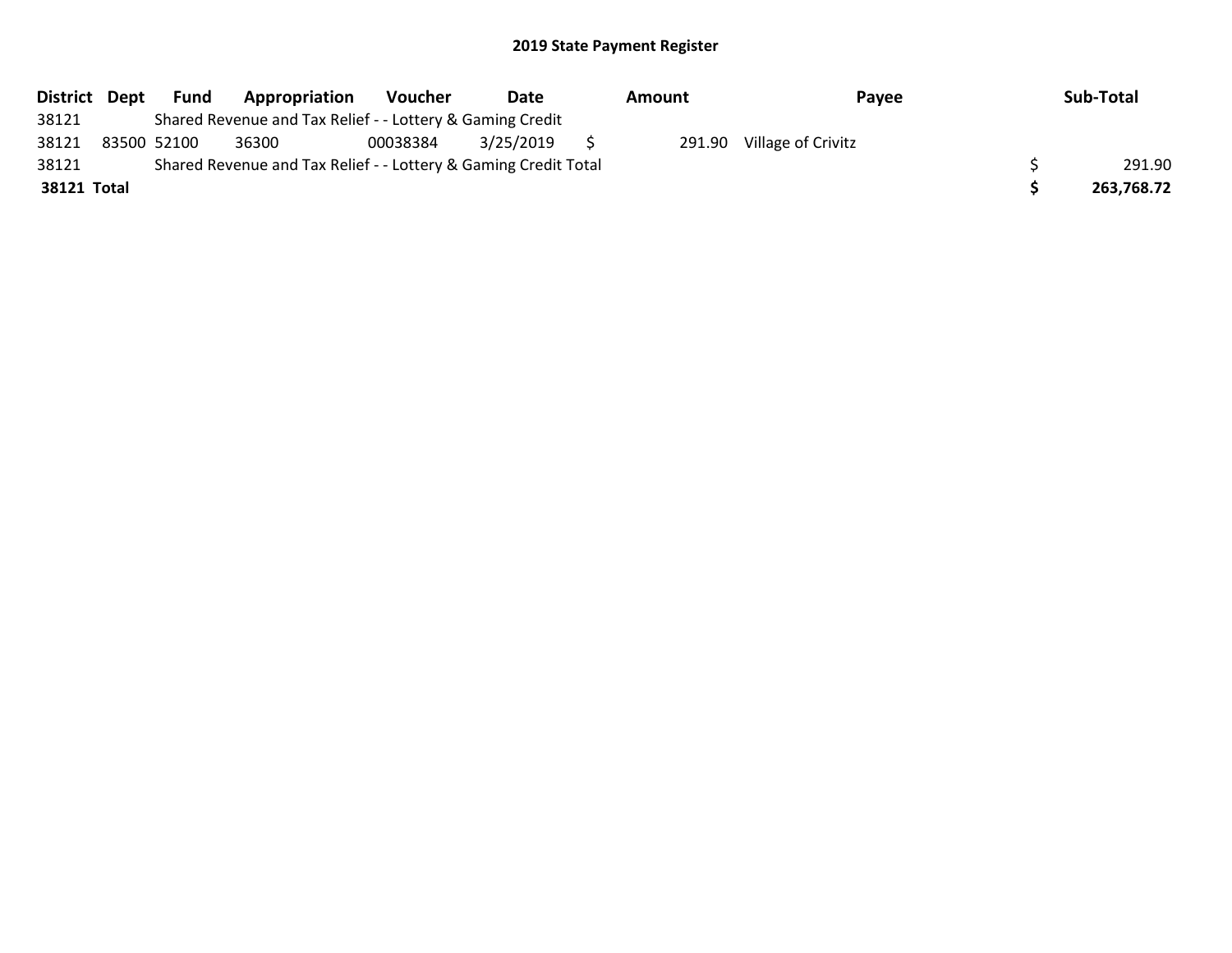| District Dept      |             | <b>Fund</b> | Appropriation                                                    | Voucher  | <b>Date</b> | Amount          | Payee                       | Sub-Total        |
|--------------------|-------------|-------------|------------------------------------------------------------------|----------|-------------|-----------------|-----------------------------|------------------|
| 38171              |             |             | Dept of Safety & Prof Services - - Fire Dues Distribution        |          |             |                 |                             |                  |
| 38171              | 16500 10000 |             | 22500                                                            | 00031499 | 7/18/2019   | \$              | 811.06 Village Of Pound     |                  |
| 38171              |             |             | Dept of Safety & Prof Services - - Fire Dues Distribution Total  |          |             |                 |                             | \$<br>811.06     |
| 38171              |             |             | Dept of Natural Resources - - Rec & Resource Aids, Fed           |          |             |                 |                             |                  |
| 38171              |             | 37000 21200 | 58300                                                            | 00308962 | 4/3/2019    | \$<br>816.80    | Village Of Pound            |                  |
| 38171              |             |             | Dept of Natural Resources - - Rec & Resource Aids, Fed Total     |          |             |                 |                             | \$<br>816.80     |
| 38171              |             |             | WI Dept of Transportation - - Trns Aids To Mnc.-Sf               |          |             |                 |                             |                  |
| 38171              |             | 39500 21100 | 19100                                                            | 00336826 | 1/7/2019    | \$<br>4,180.99  | Village Of Pound            |                  |
| 38171              |             | 39500 21100 | 19100                                                            | 00364140 | 4/1/2019    | \$<br>4,180.99  | Village Of Pound            |                  |
| 38171              |             | 39500 21100 | 19100                                                            | 00402149 | 7/1/2019    | \$<br>4,180.99  | Village Of Pound            |                  |
| 38171              |             | 39500 21100 | 19100                                                            | 00444967 | 10/7/2019   | \$<br>4,181.02  | Village Of Pound            |                  |
| 38171              |             |             | WI Dept of Transportation - - Trns Aids To Mnc.-Sf Total         |          |             |                 |                             | \$<br>16,723.99  |
| 38171              |             |             | WI Dept of Transportation - - Loc Rd Imp Prg St Fd               |          |             |                 |                             |                  |
| 38171              |             | 39500 21100 | 27800                                                            | 00348511 | 2/4/2019    | \$              | 33,877.39 Village Of Pound  |                  |
| 38171              |             |             | WI Dept of Transportation - - Loc Rd Imp Prg St Fd Total         |          |             |                 |                             | \$<br>33,877.39  |
| 38171              |             |             | Shared Revenue and Tax Relief - - County And Municipal Aid       |          |             |                 |                             |                  |
| 38171              |             | 83500 10000 | 10500                                                            | 00037689 | 1/29/2019   | \$<br>3,190.00  | Village Of Pound            |                  |
| 38171              |             | 83500 10000 | 10500                                                            | 00049256 | 7/22/2019   | \$<br>22,897.56 | Village Of Pound            |                  |
| 38171              |             | 83500 10000 | 10500                                                            | 00053554 | 11/18/2019  | \$              | 129,752.82 Village Of Pound |                  |
| 38171              |             |             | Shared Revenue and Tax Relief - - County And Municipal Aid Total |          |             |                 |                             | \$<br>155,840.38 |
| 38171              |             |             | Shared Revenue and Tax Relief - - Exempt Computer Aid            |          |             |                 |                             |                  |
| 38171              |             | 83500 10000 | 10900                                                            | 00046372 | 7/22/2019   | \$              | 144.45 Village Of Pound     |                  |
| 38171              |             |             | Shared Revenue and Tax Relief - - Exempt Computer Aid Total      |          |             |                 |                             | \$<br>144.45     |
| 38171              |             |             | Shared Revenue and Tax Relief - - Utility Aid                    |          |             |                 |                             |                  |
| 38171              |             | 83500 10000 | 11000                                                            | 00049256 | 7/22/2019   | \$<br>438.19    | Village Of Pound            |                  |
| 38171              |             | 83500 10000 | 11000                                                            | 00053554 | 11/18/2019  | \$<br>2,514.03  | Village Of Pound            |                  |
| 38171              |             |             | Shared Revenue and Tax Relief - - Utility Aid Total              |          |             |                 |                             | \$<br>2,952.22   |
| 38171              |             |             | Shared Revenue and Tax Relief - - Personal Property Aid          |          |             |                 |                             |                  |
| 38171              |             | 83500 10000 | 11100                                                            | 00040922 | 5/6/2019    | \$<br>465.66    | Village Of Pound            |                  |
| 38171              | 83500 10000 |             | 11100                                                            | 00042649 | 5/6/2019    | \$              | 45.42 Village Of Pound      |                  |
| 38171              |             |             | Shared Revenue and Tax Relief - - Personal Property Aid Total    |          |             |                 |                             | \$<br>511.08     |
| <b>38171 Total</b> |             |             |                                                                  |          |             |                 |                             | \$<br>211,677.37 |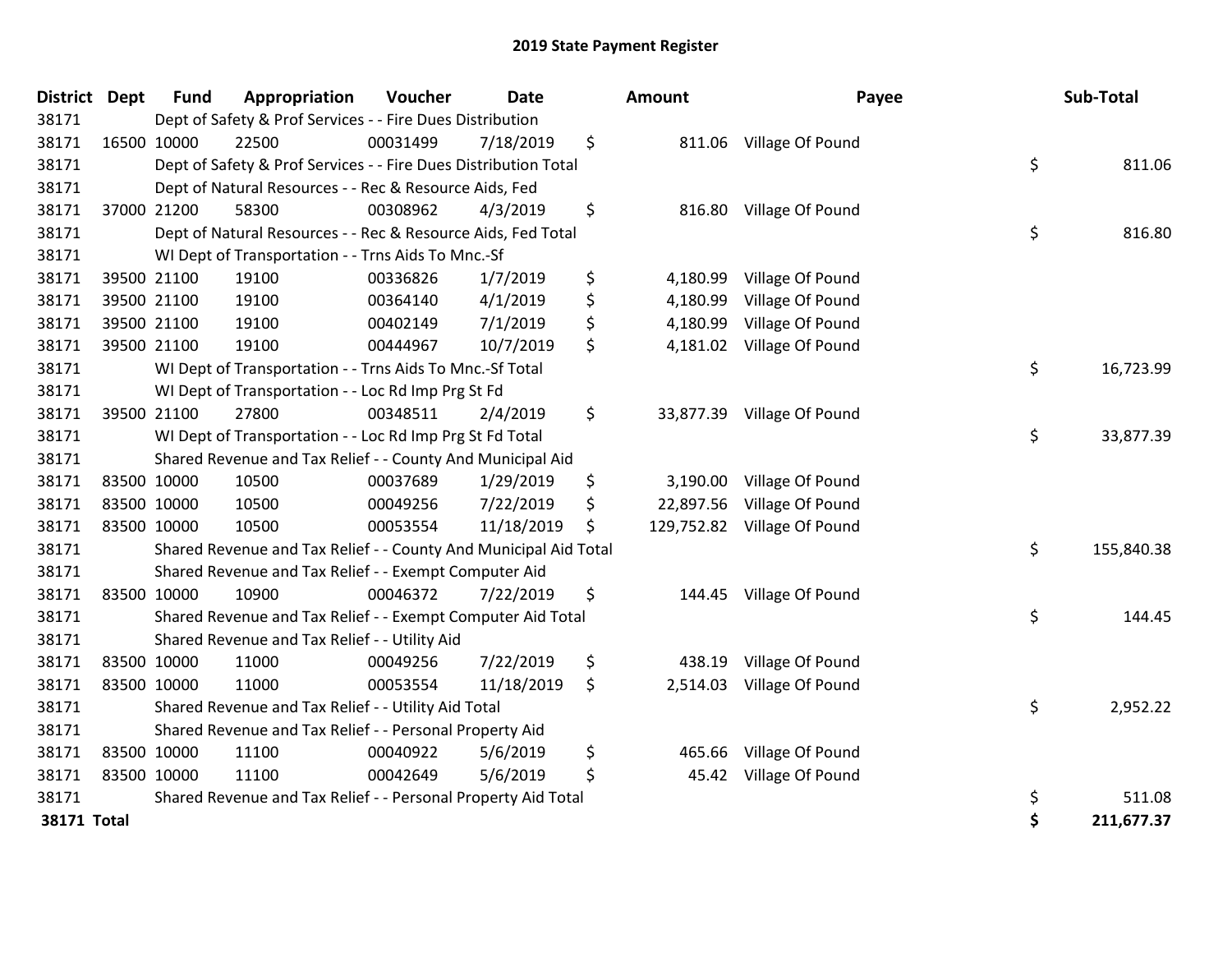| <b>District Dept</b> | <b>Fund</b> | Appropriation                                                     | Voucher  | <b>Date</b> | Amount         | Payee                | Sub-Total      |
|----------------------|-------------|-------------------------------------------------------------------|----------|-------------|----------------|----------------------|----------------|
| 38191                |             | Dept of Safety & Prof Services - - Fire Dues Distribution         |          |             |                |                      |                |
| 38191                | 16500 10000 | 22500                                                             | 00031371 | 7/18/2019   | \$<br>1,218.93 | Village Of Wausaukee |                |
| 38191                |             | Dept of Safety & Prof Services - - Fire Dues Distribution Total   |          |             |                |                      | \$<br>1,218.93 |
| 38191                |             | Dept of Natural Resources - - Aids In Lieu Of Taxes - Gener       |          |             |                |                      |                |
| 38191                | 37000 10000 | 50300                                                             | 00297177 | 2/8/2019    | \$<br>423.33   | Village Of Wausaukee |                |
| 38191                |             | Dept of Natural Resources - - Aids In Lieu Of Taxes - Gener Total |          |             |                |                      | \$<br>423.33   |
| 38191                |             | Dept of Natural Resources - - Gen Program Ops-State Funds         |          |             |                |                      |                |
| 38191                | 37000 21200 | 16100                                                             | 00293461 | 1/25/2019   | \$<br>17.93    | Village Of Wausaukee |                |
| 38191                | 37000 21200 | 16100                                                             | 00293465 | 1/25/2019   | \$<br>136.24   | Village Of Wausaukee |                |
| 38191                | 37000 21200 | 16100                                                             | 00293469 | 1/25/2019   | \$<br>58.03    | Village Of Wausaukee |                |
| 38191                | 37000 21200 | 16100                                                             | 00319392 | 6/7/2019    | \$<br>19.30    | Village Of Wausaukee |                |
| 38191                | 37000 21200 | 16100                                                             | 00319394 | 6/7/2019    | \$<br>58.68    | Village Of Wausaukee |                |
| 38191                | 37000 21200 | 16100                                                             | 00319395 | 6/13/2019   | \$<br>144.82   | Village Of Wausaukee |                |
| 38191                | 37000 21200 | 16100                                                             | 00340841 | 7/15/2019   | \$<br>141.35   | Village Of Wausaukee |                |
| 38191                | 37000 21200 | 16100                                                             | 00340842 | 7/15/2019   | \$<br>55.16    | Village Of Wausaukee |                |
| 38191                | 37000 21200 | 16100                                                             | 00340843 | 7/15/2019   | \$<br>22.10    | Village Of Wausaukee |                |
| 38191                | 37000 21200 | 16100                                                             | 00364238 | 10/15/2019  | \$<br>167.47   | Village Of Wausaukee |                |
| 38191                | 37000 21200 | 16100                                                             | 00364246 | 10/15/2019  | \$<br>62.69    | Village Of Wausaukee |                |
| 38191                | 37000 21200 | 16100                                                             | 00364249 | 10/15/2019  | \$<br>24.44    | Village Of Wausaukee |                |
| 38191                |             | Dept of Natural Resources - - Gen Program Ops-State Funds Total   |          |             |                |                      | \$<br>908.21   |
| 38191                |             | Dept of Natural Resources - - General Program Operations --       |          |             |                |                      |                |
| 38191                | 37000 21200 | 25400                                                             | 00293461 | 1/25/2019   | \$<br>71.73    | Village Of Wausaukee |                |
| 38191                | 37000 21200 | 25400                                                             | 00293465 | 1/25/2019   | \$<br>544.97   | Village Of Wausaukee |                |
| 38191                | 37000 21200 | 25400                                                             | 00293469 | 1/25/2019   | \$<br>232.11   | Village Of Wausaukee |                |
| 38191                | 37000 21200 | 25400                                                             | 00319392 | 6/7/2019    | \$<br>77.19    | Village Of Wausaukee |                |
| 38191                | 37000 21200 | 25400                                                             | 00319394 | 6/7/2019    | \$<br>234.73   | Village Of Wausaukee |                |
| 38191                | 37000 21200 | 25400                                                             | 00319395 | 6/13/2019   | \$<br>579.24   | Village Of Wausaukee |                |
| 38191                | 37000 21200 | 25400                                                             | 00340841 | 7/15/2019   | \$<br>565.39   | Village Of Wausaukee |                |
| 38191                | 37000 21200 | 25400                                                             | 00340842 | 7/15/2019   | \$<br>220.64   | Village Of Wausaukee |                |
| 38191                | 37000 21200 | 25400                                                             | 00340843 | 7/15/2019   | \$<br>88.40    | Village Of Wausaukee |                |
| 38191                | 37000 21200 | 25400                                                             | 00364238 | 10/15/2019  | \$<br>502.41   | Village Of Wausaukee |                |
| 38191                | 37000 21200 | 25400                                                             | 00364246 | 10/15/2019  | \$<br>188.07   | Village Of Wausaukee |                |
| 38191                | 37000 21200 | 25400                                                             | 00364249 | 10/15/2019  | \$<br>73.31    | Village Of Wausaukee |                |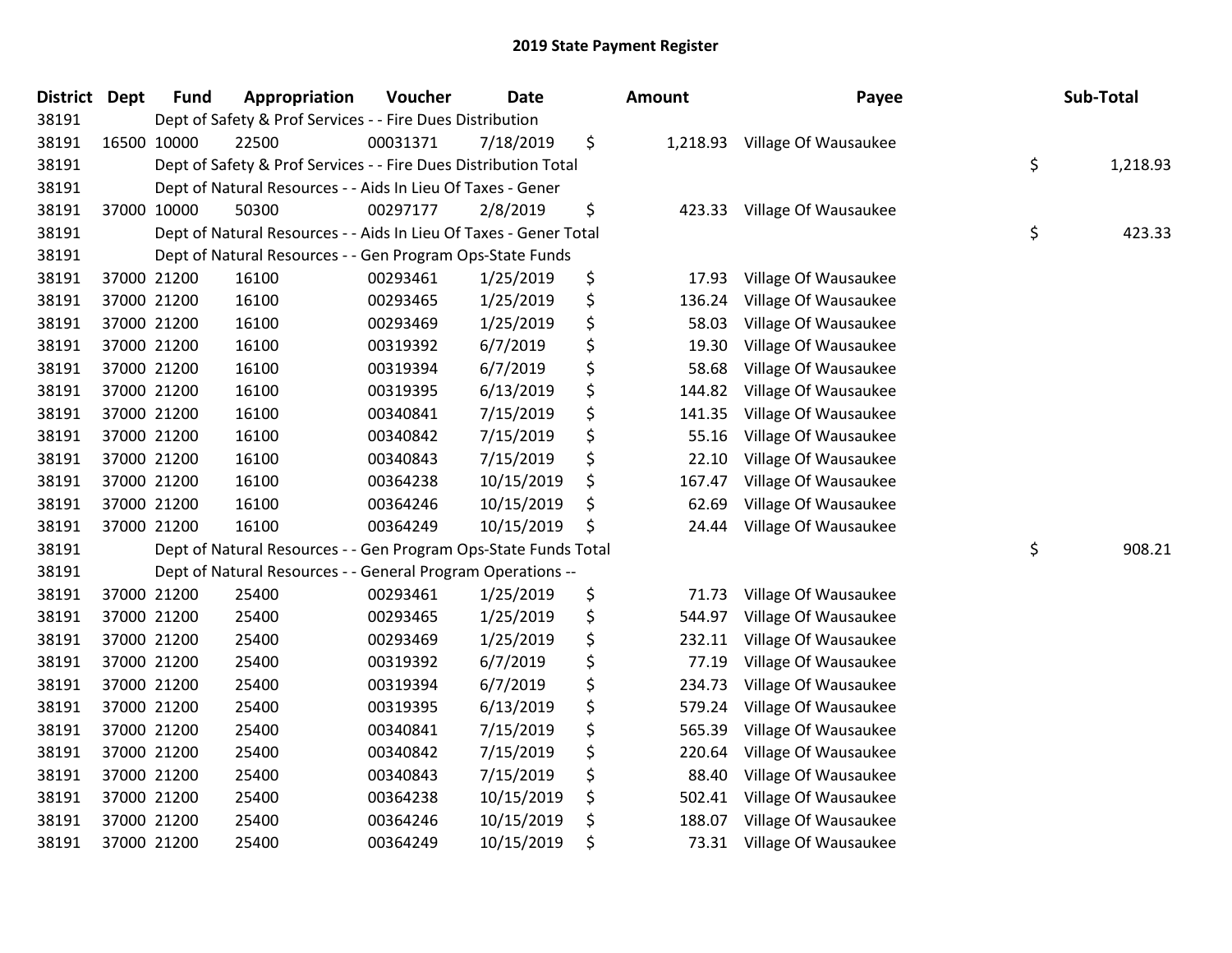| District Dept |             | <b>Fund</b> | Appropriation                                                      | Voucher  | <b>Date</b> | <b>Amount</b>    | Payee                          | Sub-Total        |
|---------------|-------------|-------------|--------------------------------------------------------------------|----------|-------------|------------------|--------------------------------|------------------|
| 38191         |             |             | Dept of Natural Resources - - General Program Operations -- Total  |          |             |                  |                                | \$<br>3,378.19   |
| 38191         |             |             | Dept of Natural Resources - - GPO--State Funds                     |          |             |                  |                                |                  |
| 38191         |             | 37000 21200 | 36100                                                              | 00293461 | 1/25/2019   | \$<br>5.98       | Village Of Wausaukee           |                  |
| 38191         |             | 37000 21200 | 36100                                                              | 00293465 | 1/25/2019   | \$<br>45.41      | Village Of Wausaukee           |                  |
| 38191         |             | 37000 21200 | 36100                                                              | 00293469 | 1/25/2019   | \$<br>19.34      | Village Of Wausaukee           |                  |
| 38191         |             | 37000 21200 | 36100                                                              | 00319392 | 6/7/2019    | \$<br>6.43       | Village Of Wausaukee           |                  |
| 38191         |             | 37000 21200 | 36100                                                              | 00319394 | 6/7/2019    | \$<br>19.56      | Village Of Wausaukee           |                  |
| 38191         |             | 37000 21200 | 36100                                                              | 00319395 | 6/13/2019   | \$<br>48.28      | Village Of Wausaukee           |                  |
| 38191         |             | 37000 21200 | 36100                                                              | 00340841 | 7/15/2019   | \$<br>47.12      | Village Of Wausaukee           |                  |
| 38191         |             | 37000 21200 | 36100                                                              | 00340842 | 7/15/2019   | \$<br>18.39      | Village Of Wausaukee           |                  |
| 38191         |             | 37000 21200 | 36100                                                              | 00340843 | 7/15/2019   | \$<br>7.37       | Village Of Wausaukee           |                  |
| 38191         |             | 37000 21200 | 36100                                                              | 00364238 | 10/15/2019  | \$<br>55.82      | Village Of Wausaukee           |                  |
| 38191         |             | 37000 21200 | 36100                                                              | 00364246 | 10/15/2019  | \$<br>20.90      | Village Of Wausaukee           |                  |
| 38191         | 37000 21200 |             | 36100                                                              | 00364249 | 10/15/2019  | \$<br>8.15       | Village Of Wausaukee           |                  |
| 38191         |             |             | Dept of Natural Resources - - GPO--State Funds Total               |          |             |                  |                                | \$<br>302.75     |
| 38191         |             |             | Dept of Natural Resources - - Aids In Lieu Of Taxes - Sum S        |          |             |                  |                                |                  |
| 38191         |             | 37000 21200 | 57900                                                              | 00313246 | 4/19/2019   | \$<br>2.08       | Village Of Wausaukee           |                  |
| 38191         |             |             | Dept of Natural Resources - - Aids In Lieu Of Taxes - Sum S Total  |          |             |                  |                                | \$<br>2.08       |
| 38191         |             |             | Dept of Natural Resources - - Fin Asst For Responsible Units       |          |             |                  |                                |                  |
| 38191         |             | 37000 27400 | 67000                                                              | 00322804 | 5/22/2019   | \$               | 1,558.79 Village Of Wausaukee  |                  |
| 38191         |             |             | Dept of Natural Resources - - Fin Asst For Responsible Units Total |          |             |                  |                                | \$<br>1,558.79   |
| 38191         |             |             | Dept of Natural Resources - - Land Acquisition                     |          |             |                  |                                |                  |
| 38191         |             | 37000 36300 | <b>TA100</b>                                                       | 00321132 | 5/16/2019   | \$               | 27,811.00 Village Of Wausaukee |                  |
| 38191         |             | 37000 36300 | <b>TA100</b>                                                       | 00321133 | 5/16/2019   | \$<br>119,689.00 | Village Of Wausaukee           |                  |
| 38191         |             |             | Dept of Natural Resources - - Land Acquisition Total               |          |             |                  |                                | \$<br>147,500.00 |
| 38191         |             |             | WI Dept of Transportation - - Trns Aids To Mnc.-Sf                 |          |             |                  |                                |                  |
| 38191         |             | 39500 21100 | 19100                                                              | 00336827 | 1/7/2019    | \$<br>8,745.02   | Village Of Wausaukee           |                  |
| 38191         |             | 39500 21100 | 19100                                                              | 00364141 | 4/1/2019    | \$               | 8,745.02 Village Of Wausaukee  |                  |
| 38191         |             | 39500 21100 | 19100                                                              | 00402150 | 7/1/2019    | \$<br>8,745.02   | Village Of Wausaukee           |                  |
| 38191         |             | 39500 21100 | 19100                                                              | 00444968 | 10/7/2019   | \$               | 8,745.05 Village Of Wausaukee  |                  |
| 38191         |             |             | WI Dept of Transportation - - Trns Aids To Mnc.-Sf Total           |          |             |                  |                                | \$<br>34,980.11  |
| 38191         |             |             | Department of Administration - - Federal Aid, Local Assistance     |          |             |                  |                                |                  |
| 38191         |             | 50500 10000 | 74300                                                              | 00112860 | 11/29/2019  | \$               | 9,100.00 Village Of Wausaukee  |                  |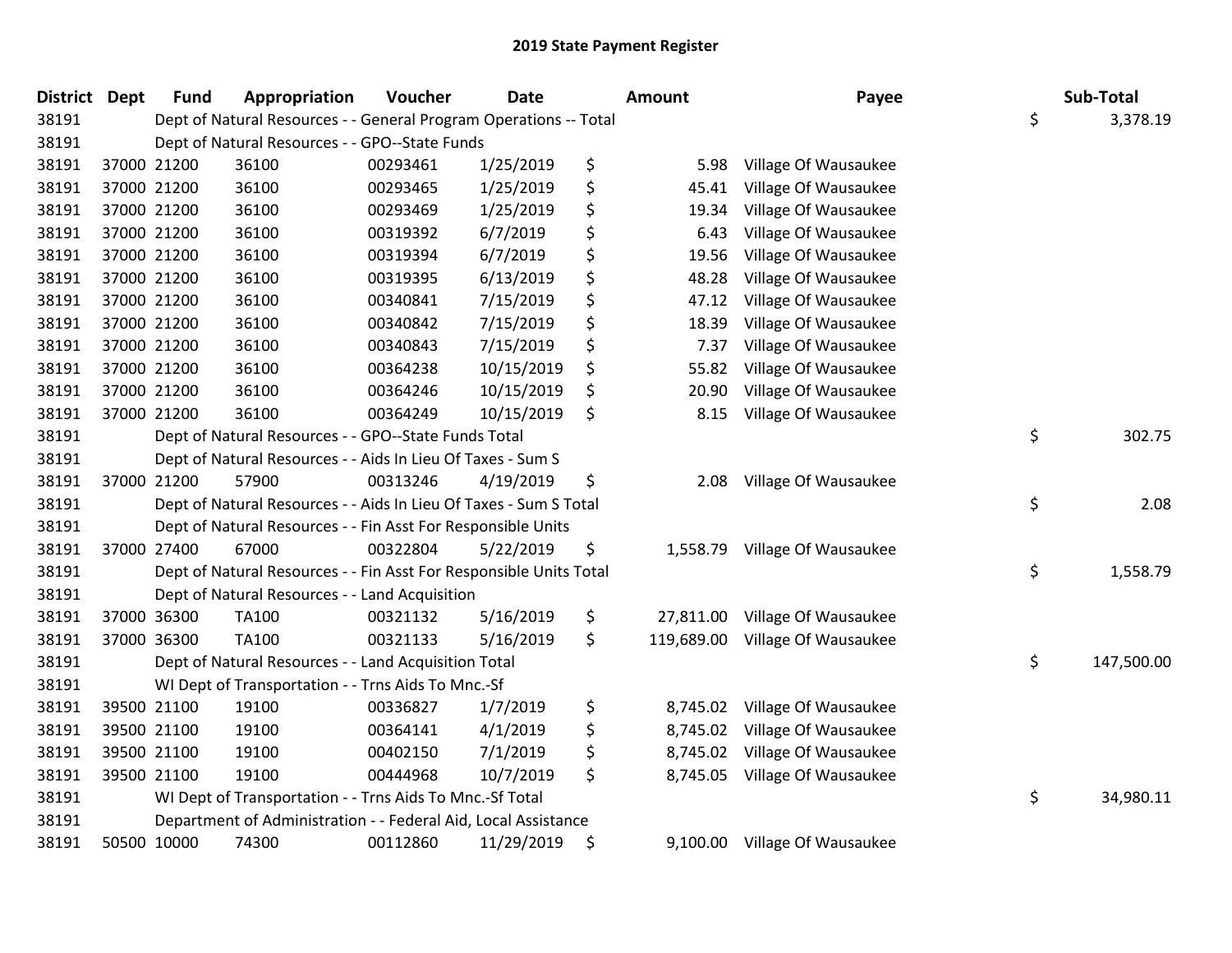| <b>District</b> | <b>Dept</b> | Fund        | Appropriation                                                        | Voucher  | Date       | <b>Amount</b>    | Payee                |    | Sub-Total  |
|-----------------|-------------|-------------|----------------------------------------------------------------------|----------|------------|------------------|----------------------|----|------------|
| 38191           |             |             | Department of Administration - - Federal Aid, Local Assistance Total |          |            |                  |                      | \$ | 9,100.00   |
| 38191           |             |             | Shared Revenue and Tax Relief - - County And Municipal Aid           |          |            |                  |                      |    |            |
| 38191           |             | 83500 10000 | 10500                                                                | 00049257 | 7/22/2019  | \$<br>19,480.77  | Village Of Wausaukee |    |            |
| 38191           |             | 83500 10000 | 10500                                                                | 00053555 | 11/18/2019 | \$<br>110,391.06 | Village Of Wausaukee |    |            |
| 38191           |             |             | Shared Revenue and Tax Relief - - County And Municipal Aid Total     |          |            |                  |                      | \$ | 129,871.83 |
| 38191           |             |             | Shared Revenue and Tax Relief - - Exempt Computer Aid                |          |            |                  |                      |    |            |
| 38191           |             | 83500 10000 | 10900                                                                | 00046373 | 7/22/2019  | \$<br>1,433.13   | Village Of Wausaukee |    |            |
| 38191           |             |             | Shared Revenue and Tax Relief - - Exempt Computer Aid Total          |          |            |                  |                      | \$ | 1,433.13   |
| 38191           |             |             | Shared Revenue and Tax Relief - - Utility Aid                        |          |            |                  |                      |    |            |
| 38191           |             | 83500 10000 | 11000                                                                | 00049257 | 7/22/2019  | \$<br>950.17     | Village Of Wausaukee |    |            |
| 38191           |             | 83500 10000 | 11000                                                                | 00053555 | 11/18/2019 | \$<br>5,323.76   | Village Of Wausaukee |    |            |
| 38191           |             |             | Shared Revenue and Tax Relief - - Utility Aid Total                  |          |            |                  |                      | \$ | 6,273.93   |
| 38191           |             |             | Shared Revenue and Tax Relief - - Personal Property Aid              |          |            |                  |                      |    |            |
| 38191           |             | 83500 10000 | 11100                                                                | 00040923 | 5/6/2019   | \$<br>3,059.51   | Village Of Wausaukee |    |            |
| 38191           |             |             | Shared Revenue and Tax Relief - - Personal Property Aid Total        |          |            |                  |                      | \$ | 3,059.51   |
| 38191           |             |             | Shared Revenue and Tax Relief - - Payments For Municipal Svcs        |          |            |                  |                      |    |            |
| 38191           |             | 83500 10000 | 50100                                                                | 00037698 | 1/31/2019  | \$<br>1,285.19   | Village Of Wausaukee |    |            |
| 38191           |             |             | Shared Revenue and Tax Relief - - Payments For Municipal Svcs Total  |          |            |                  |                      | \$ | 1,285.19   |
| 38191           |             |             | Shared Revenue and Tax Relief - - Lottery & Gaming Credit            |          |            |                  |                      |    |            |
| 38191           |             | 83500 52100 | 36300                                                                | 00038385 | 3/25/2019  | \$<br>50.50      | Village Of Wausaukee |    |            |
| 38191           |             |             | Shared Revenue and Tax Relief - - Lottery & Gaming Credit Total      |          |            |                  |                      | \$ | 50.50      |
| 38191 Total     |             |             |                                                                      |          |            |                  |                      | S  | 341,346.48 |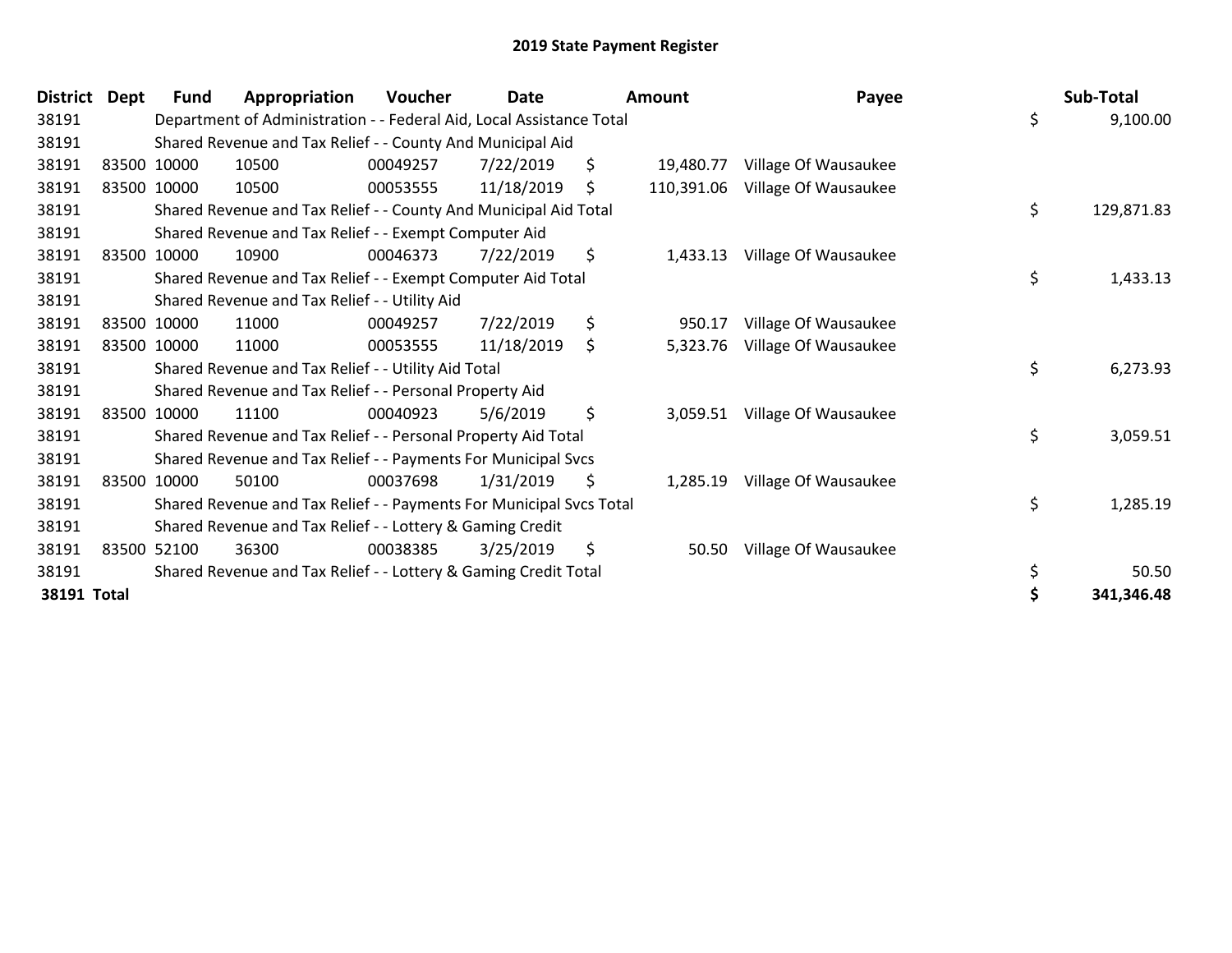| <b>District Dept</b> |             | <b>Fund</b> | Appropriation                                                      | Voucher  | <b>Date</b> | Amount          | Payee                       | Sub-Total       |
|----------------------|-------------|-------------|--------------------------------------------------------------------|----------|-------------|-----------------|-----------------------------|-----------------|
| 38251                |             |             | Dept of Safety & Prof Services - - Fire Dues Distribution          |          |             |                 |                             |                 |
| 38251                | 16500 10000 |             | 22500                                                              | 00029941 | 7/12/2019   | \$              | 31,362.02 City of Marinette |                 |
| 38251                |             |             | Dept of Safety & Prof Services - - Fire Dues Distribution Total    |          |             |                 |                             | \$<br>31,362.02 |
| 38251                |             |             | Dept of Natural Resources - - GPO-Federal Funds                    |          |             |                 |                             |                 |
| 38251                |             | 37000 10000 | 44100                                                              | 00292928 | 1/24/2019   | \$<br>25,149.76 | City of Marinette           |                 |
| 38251                |             | 37000 10000 | 44100                                                              | 00301369 | 2/27/2019   | \$<br>53,596.30 | City of Marinette           |                 |
| 38251                |             |             | Dept of Natural Resources - - GPO-Federal Funds Total              |          |             |                 |                             | \$<br>78,746.06 |
| 38251                |             |             | Dept of Natural Resources - - GPO-Environmental Fund               |          |             |                 |                             |                 |
| 38251                |             | 37000 27400 | 46100                                                              | 00344461 | 7/24/2019   | \$<br>1,210.00  | City of Marinette           |                 |
| 38251                |             |             | Dept of Natural Resources - - GPO-Environmental Fund Total         |          |             |                 |                             | \$<br>1,210.00  |
| 38251                |             |             | Dept of Natural Resources - - Fin Asst For Responsible Units       |          |             |                 |                             |                 |
| 38251                |             | 37000 27400 | 67000                                                              | 00323306 | 5/22/2019   | \$              | 42,697.61 City of Marinette |                 |
| 38251                |             |             | Dept of Natural Resources - - Fin Asst For Responsible Units Total |          |             |                 |                             | \$<br>42,697.61 |
| 38251                |             |             | Department of Tourism - - Tourism Marketing; General Pur           |          |             |                 |                             |                 |
| 38251                |             | 38000 10000 | 10400                                                              | 00007569 | 5/31/2019   | \$<br>496.19    | City of Marinette           |                 |
| 38251                |             |             | Department of Tourism - - Tourism Marketing; General Pur Total     |          |             |                 |                             | \$<br>496.19    |
| 38251                |             |             | Department of Tourism - - Grants-Regional Tourist Info             |          |             |                 |                             |                 |
| 38251                |             | 38000 10000 | 12900                                                              | 00007176 | 3/12/2019   | \$<br>6,041.00  | City of Marinette           |                 |
| 38251                |             |             | Department of Tourism - - Grants-Regional Tourist Info Total       |          |             |                 |                             | \$<br>6,041.00  |
| 38251                |             |             | WI Dept of Transportation - - Conn Hwy Aids St Fds                 |          |             |                 |                             |                 |
| 38251                |             | 39500 21100 | 16200                                                              | 00337749 | 1/7/2019    | \$<br>16,879.76 | City of Marinette           |                 |
| 38251                |             | 39500 21100 | 16200                                                              | 00365063 | 4/1/2019    | \$<br>16,879.76 | City of Marinette           |                 |
| 38251                |             | 39500 21100 | 16200                                                              | 00403072 | 7/1/2019    | \$<br>16,879.76 | City of Marinette           |                 |
| 38251                |             | 39500 21100 | 16200                                                              | 00445890 | 10/7/2019   | \$<br>16,879.79 | City of Marinette           |                 |
| 38251                |             |             | WI Dept of Transportation - - Conn Hwy Aids St Fds Total           |          |             |                 |                             | \$<br>67,519.07 |
| 38251                |             |             | WI Dept of Transportation - - Tc, Trns Oper Aid Sf                 |          |             |                 |                             |                 |
| 38251                |             | 39500 21100 | 17700                                                              | 00392737 | 6/13/2019   | \$<br>17,461.00 | City of Marinette           |                 |
| 38251                |             | 39500 21100 | 17700                                                              | 00417050 | 7/31/2019   | \$<br>52,381.00 | City of Marinette           |                 |
| 38251                |             |             | WI Dept of Transportation - - Tc, Trns Oper Aid Sf Total           |          |             |                 |                             | \$<br>69,842.00 |
| 38251                |             |             | WI Dept of Transportation - - Trnst/Trns-Rel Aid F                 |          |             |                 |                             |                 |
| 38251                |             | 39500 21100 | 18200                                                              | 00360368 | 3/13/2019   | \$<br>45,803.82 | City of Marinette           |                 |
| 38251                |             | 39500 21100 | 18200                                                              | 00423884 | 8/15/2019   | \$<br>44,151.38 | City of Marinette           |                 |
| 38251                |             | 39500 21100 | 18200                                                              | 00433999 | 9/13/2019   | \$<br>45,546.00 | City of Marinette           |                 |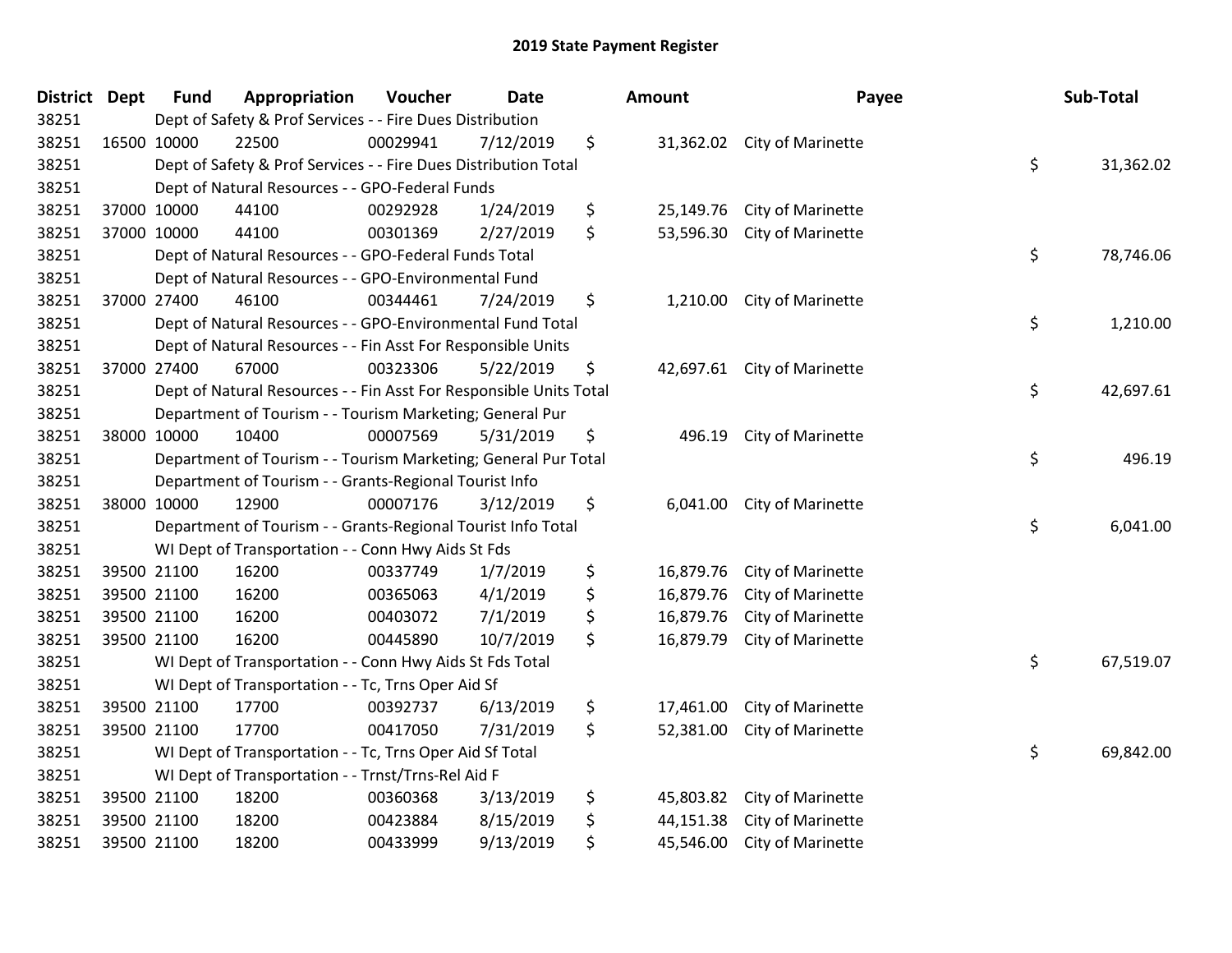| <b>District Dept</b> |             | <b>Fund</b> | Appropriation                                                           | Voucher  | <b>Date</b> | <b>Amount</b>    | Payee                       | Sub-Total        |
|----------------------|-------------|-------------|-------------------------------------------------------------------------|----------|-------------|------------------|-----------------------------|------------------|
| 38251                | 39500 21100 |             | 18200                                                                   | 00469439 | 12/10/2019  | \$               | 46,031.20 City of Marinette |                  |
| 38251                |             |             | WI Dept of Transportation - - Trnst/Trns-Rel Aid F Total                |          |             |                  |                             | \$<br>181,532.40 |
| 38251                |             |             | WI Dept of Transportation - - Hwy Sfty Loc Aid Ffd                      |          |             |                  |                             |                  |
| 38251                | 39500 21100 |             | 18500                                                                   | 00379333 | 5/8/2019    | \$<br>1,000.00   | City of Marinette           |                  |
| 38251                | 39500 21100 |             | 18500                                                                   | 00435013 | 9/17/2019   | \$<br>4,000.00   | City of Marinette           |                  |
| 38251                |             |             | WI Dept of Transportation - - Hwy Sfty Loc Aid Ffd Total                |          |             |                  |                             | \$<br>5,000.00   |
| 38251                |             |             | WI Dept of Transportation - - Trns Aids To Mnc.-Sf                      |          |             |                  |                             |                  |
| 38251                |             | 39500 21100 | 19100                                                                   | 00336828 | 1/7/2019    | \$<br>180,495.25 | City of Marinette           |                  |
| 38251                | 39500 21100 |             | 19100                                                                   | 00364142 | 4/1/2019    | \$<br>180,495.25 | City of Marinette           |                  |
| 38251                | 39500 21100 |             | 19100                                                                   | 00402151 | 7/1/2019    | \$<br>180,495.25 | City of Marinette           |                  |
| 38251                | 39500 21100 |             | 19100                                                                   | 00444969 | 10/7/2019   | \$<br>180,495.27 | City of Marinette           |                  |
| 38251                |             |             | WI Dept of Transportation - - Trns Aids To Mnc.-Sf Total                |          |             |                  |                             | \$<br>721,981.02 |
| 38251                |             |             | WI Dept of Transportation - - Loc Rd Imp Prg St Fd                      |          |             |                  |                             |                  |
| 38251                | 39500 21100 |             | 27800                                                                   | 00349727 | 2/6/2019    | \$<br>19,394.56  | City of Marinette           |                  |
| 38251                |             |             | WI Dept of Transportation - - Loc Rd Imp Prg St Fd Total                |          |             |                  |                             | \$<br>19,394.56  |
| 38251                |             |             | Department of Justice - - Law Enforcement Train, Local                  |          |             |                  |                             |                  |
| 38251                | 45500 10000 |             | 23100                                                                   | 00073642 | 10/28/2019  | \$<br>3,520.00   | City of Marinette           |                  |
| 38251                |             |             | Department of Justice - - Law Enforcement Train, Local Total            |          |             |                  |                             | \$<br>3,520.00   |
| 38251                |             |             | Department of Military Affairs - - Regional Emergency Response Tm       |          |             |                  |                             |                  |
| 38251                | 46500 10000 |             | 30600                                                                   | 00055379 | 1/28/2019   | \$<br>4,156.32   | City of Marinette           |                  |
| 38251                |             | 46500 10000 | 30600                                                                   | 00058712 | 4/5/2019    | \$<br>4,156.32   | City of Marinette           |                  |
| 38251                | 46500 10000 |             | 30600                                                                   | 00061636 | 6/5/2019    | \$<br>4,156.32   | City of Marinette           |                  |
| 38251                | 46500 10000 |             | 30600                                                                   | 00067820 | 10/8/2019   | \$<br>4,156.32   | City of Marinette           |                  |
| 38251                |             |             | Department of Military Affairs - - Regional Emergency Response Tm Total |          |             |                  |                             | \$<br>16,625.28  |
| 38251                |             |             | Department of Military Affairs - - Regional Emergency Response Gr       |          |             |                  |                             |                  |
| 38251                | 46500 10000 |             | 31300                                                                   | 00060818 | 5/20/2019   | \$               | 11,044.60 City of Marinette |                  |
| 38251                |             |             | Department of Military Affairs - - Regional Emergency Response Gr Total |          |             |                  |                             | \$<br>11,044.60  |
| 38251                |             |             | Public Defender Board - - Transcript, Discovery And Int                 |          |             |                  |                             |                  |
| 38251                | 55000 10000 |             | 10600                                                                   | 00197470 | 5/30/2019   | \$<br>8.25       | City of Marinette           |                  |
| 38251                |             |             | Public Defender Board - - Transcript, Discovery And Int Total           |          |             |                  |                             | \$<br>8.25       |
| 38251                |             |             | Shared Revenue and Tax Relief - - Expenditure Restraint Program         |          |             |                  |                             |                  |
| 38251                | 83500 10000 |             | 10100                                                                   | 00049258 | 7/22/2019   | \$<br>157,231.24 | City of Marinette           |                  |
| 38251                |             |             | Shared Revenue and Tax Relief - - Expenditure Restraint Program Total   |          |             |                  |                             | \$<br>157,231.24 |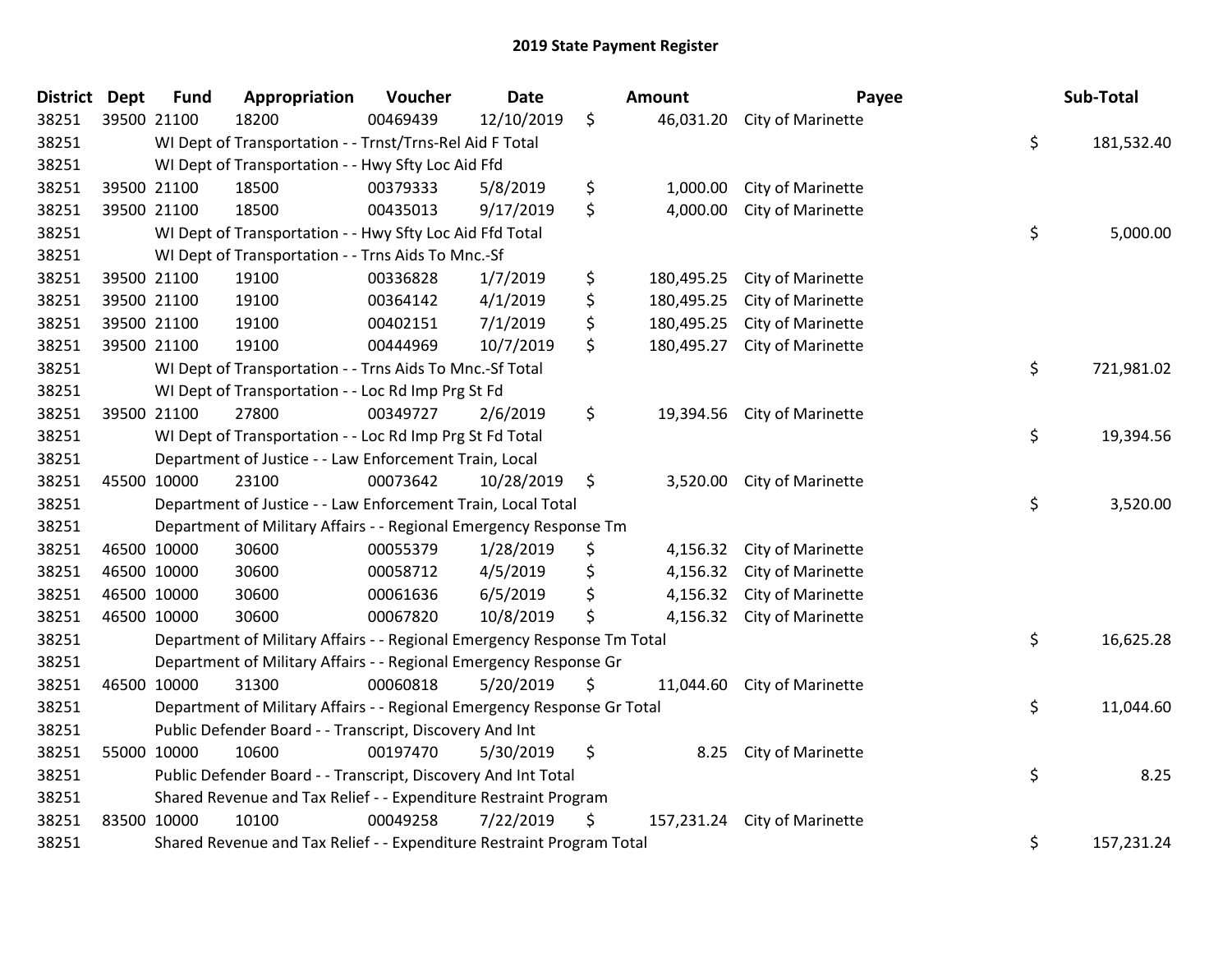| <b>District</b> | <b>Dept</b> | <b>Fund</b> | Appropriation                                                       | Voucher  | Date       | Amount             | Payee                    | Sub-Total          |
|-----------------|-------------|-------------|---------------------------------------------------------------------|----------|------------|--------------------|--------------------------|--------------------|
| 38251           |             |             | Shared Revenue and Tax Relief - - County And Municipal Aid          |          |            |                    |                          |                    |
| 38251           |             | 83500 10000 | 10500                                                               | 00049258 | 7/22/2019  | \$<br>676,269.89   | <b>City of Marinette</b> |                    |
| 38251           | 83500 10000 |             | 10500                                                               | 00053556 | 11/18/2019 | \$<br>3,832,196.04 | City of Marinette        |                    |
| 38251           |             |             | Shared Revenue and Tax Relief - - County And Municipal Aid Total    |          |            |                    |                          | \$<br>4,508,465.93 |
| 38251           |             |             | Shared Revenue and Tax Relief - - Exempt Computer Aid               |          |            |                    |                          |                    |
| 38251           |             | 83500 10000 | 10900                                                               | 00046374 | 7/22/2019  | \$<br>35,069.68    | City of Marinette        |                    |
| 38251           |             | 83500 10000 | 10900                                                               | 00047905 | 7/22/2019  | \$<br>70,345.84    | City of Marinette        |                    |
| 38251           |             |             | Shared Revenue and Tax Relief - - Exempt Computer Aid Total         |          |            |                    |                          | \$<br>105,415.52   |
| 38251           |             |             | Shared Revenue and Tax Relief - - Utility Aid                       |          |            |                    |                          |                    |
| 38251           |             | 83500 10000 | 11000                                                               | 00049258 | 7/22/2019  | \$<br>5,016.02     | City of Marinette        |                    |
| 38251           |             | 83500 10000 | 11000                                                               | 00053556 | 11/18/2019 | \$<br>28,354.65    | City of Marinette        |                    |
| 38251           |             |             | Shared Revenue and Tax Relief - - Utility Aid Total                 |          |            |                    |                          | \$<br>33,370.67    |
| 38251           |             |             | Shared Revenue and Tax Relief - - Personal Property Aid             |          |            |                    |                          |                    |
| 38251           |             | 83500 10000 | 11100                                                               | 00040924 | 5/6/2019   | \$<br>74,910.88    | City of Marinette        |                    |
| 38251           |             | 83500 10000 | 11100                                                               | 00042650 | 5/6/2019   | \$<br>22,850.85    | City of Marinette        |                    |
| 38251           |             |             | Shared Revenue and Tax Relief - - Personal Property Aid Total       |          |            |                    |                          | \$<br>97,761.73    |
| 38251           |             |             | Shared Revenue and Tax Relief - - Payments For Municipal Svcs       |          |            |                    |                          |                    |
| 38251           |             | 83500 10000 | 50100                                                               | 00037825 | 1/31/2019  | \$<br>44,004.49    | City of Marinette        |                    |
| 38251           |             |             | Shared Revenue and Tax Relief - - Payments For Municipal Svcs Total |          |            |                    |                          | \$<br>44,004.49    |
| 38251           |             |             | Shared Revenue and Tax Relief - - Lottery & Gaming Credit           |          |            |                    |                          |                    |
| 38251           |             | 83500 52100 | 36300                                                               | 00038386 | 3/25/2019  | \$<br>30,487.44    | City of Marinette        |                    |
| 38251           |             |             | Shared Revenue and Tax Relief - - Lottery & Gaming Credit Total     |          |            |                    |                          | \$<br>30,487.44    |
| 38251 Total     |             |             |                                                                     |          |            |                    |                          | \$<br>6,233,757.08 |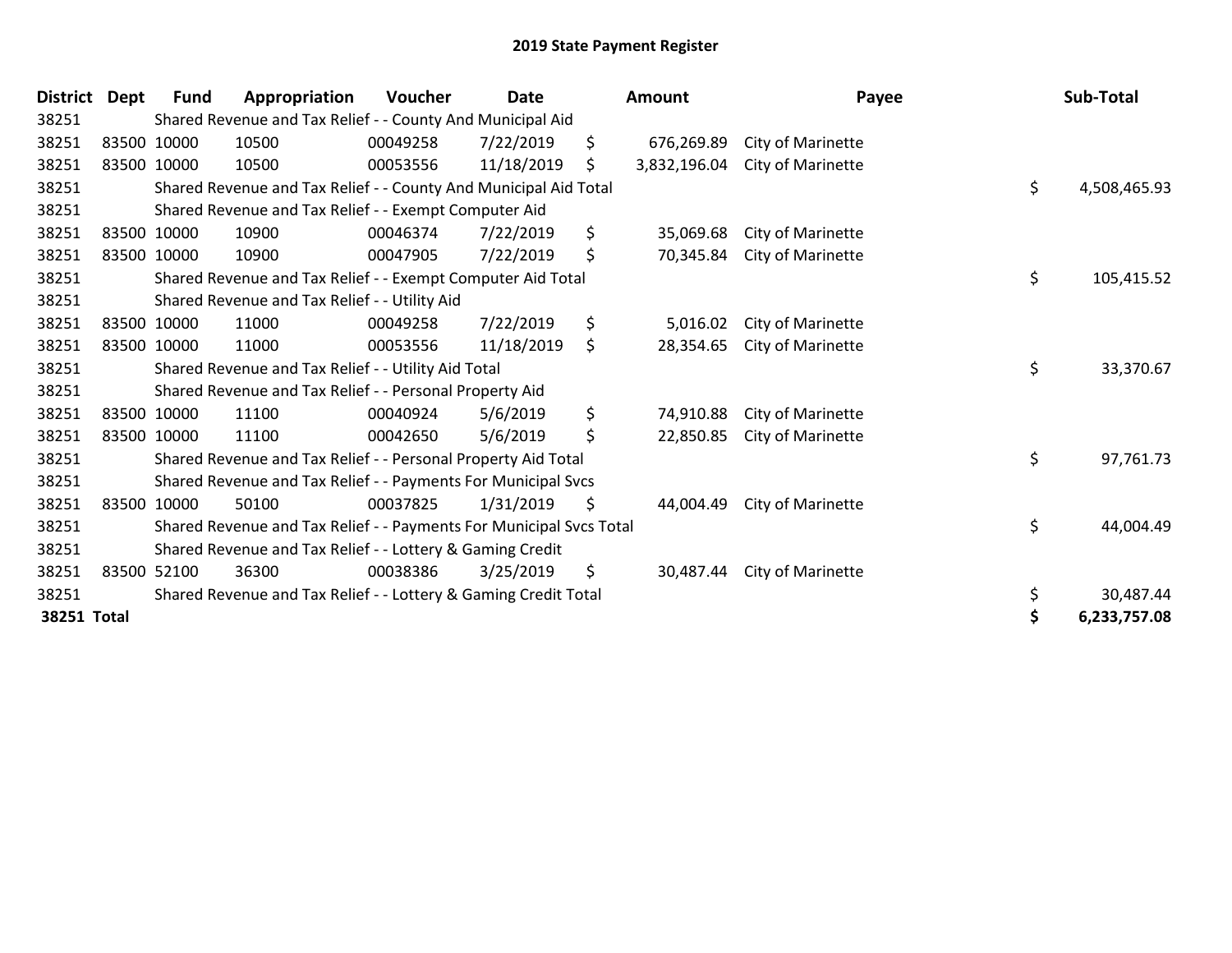| District Dept |             | <b>Fund</b>                                                                  | Appropriation                                                                 | Voucher  | <b>Date</b> |     | <b>Amount</b> |                          | Payee | Sub-Total  |  |
|---------------|-------------|------------------------------------------------------------------------------|-------------------------------------------------------------------------------|----------|-------------|-----|---------------|--------------------------|-------|------------|--|
| 38261         |             | Dept of Safety & Prof Services - - Fire Dues Distribution                    |                                                                               |          |             |     |               |                          |       |            |  |
| 38261         | 16500 10000 |                                                                              | 22500                                                                         | 00030766 | 7/16/2019   | \$  |               | 3,251.98 City Of Niagara |       |            |  |
| 38261         |             | \$<br>Dept of Safety & Prof Services - - Fire Dues Distribution Total        |                                                                               |          |             |     |               |                          |       | 3,251.98   |  |
| 38261         |             | Dept of Natural Resources - - Fin Asst For Responsible Units                 |                                                                               |          |             |     |               |                          |       |            |  |
| 38261         | 37000 27400 |                                                                              | 67000                                                                         | 00323205 | 5/22/2019   | \$  | 7,333.54      | City Of Niagara          |       |            |  |
| 38261         |             |                                                                              | Dept of Natural Resources - - Fin Asst For Responsible Units Total            |          |             |     |               |                          | \$    | 7,333.54   |  |
| 38261         |             |                                                                              | WI Dept of Transportation - - Conn Hwy Aids St Fds                            |          |             |     |               |                          |       |            |  |
| 38261         | 39500 21100 |                                                                              | 16200                                                                         | 00337750 | 1/7/2019    | \$  | 12,844.72     | City Of Niagara          |       |            |  |
| 38261         | 39500 21100 |                                                                              | 16200                                                                         | 00365064 | 4/1/2019    | \$  | 12,844.72     | City Of Niagara          |       |            |  |
| 38261         | 39500 21100 |                                                                              | 16200                                                                         | 00403073 | 7/1/2019    | \$  | 12,844.72     | City Of Niagara          |       |            |  |
| 38261         | 39500 21100 |                                                                              | 16200                                                                         | 00445891 | 10/7/2019   | \$  | 12,844.73     | City Of Niagara          |       |            |  |
| 38261         |             |                                                                              | WI Dept of Transportation - - Conn Hwy Aids St Fds Total                      |          |             |     |               |                          | \$    | 51,378.89  |  |
| 38261         |             |                                                                              | WI Dept of Transportation - - Trns Aids To Mnc.-Sf                            |          |             |     |               |                          |       |            |  |
| 38261         |             | 39500 21100                                                                  | 19100                                                                         | 00336829 | 1/7/2019    | \$  | 35,155.57     | City Of Niagara          |       |            |  |
| 38261         | 39500 21100 |                                                                              | 19100                                                                         | 00364143 | 4/1/2019    | \$  | 35,155.57     | City Of Niagara          |       |            |  |
| 38261         |             | 39500 21100                                                                  | 19100                                                                         | 00402152 | 7/1/2019    | \$  | 35,155.57     | City Of Niagara          |       |            |  |
| 38261         | 39500 21100 |                                                                              | 19100                                                                         | 00444970 | 10/7/2019   | \$  | 35,155.58     | City Of Niagara          |       |            |  |
| 38261         |             | \$<br>140,622.29<br>WI Dept of Transportation - - Trns Aids To Mnc.-Sf Total |                                                                               |          |             |     |               |                          |       |            |  |
| 38261         |             |                                                                              | Department of Justice - - Law Enforcement Train, Local                        |          |             |     |               |                          |       |            |  |
| 38261         | 45500 10000 |                                                                              | 23100                                                                         | 00073933 | 10/31/2019  | \$  | 480.00        | City Of Niagara          |       |            |  |
| 38261         |             |                                                                              | Department of Justice - - Law Enforcement Train, Local Total                  |          |             |     |               |                          | \$    | 480.00     |  |
| 38261         |             |                                                                              | Elections Commission - - 2018 Hava Election Security                          |          |             |     |               |                          |       |            |  |
| 38261         | 51000 22000 |                                                                              | 18200                                                                         | 00002435 | 11/13/2019  | -\$ | 600.00        | City Of Niagara          |       |            |  |
| 38261         |             |                                                                              | Elections Commission - - 2018 Hava Election Security Total                    |          |             |     |               |                          | \$    | 600.00     |  |
| 38261         |             |                                                                              | Shared Revenue and Tax Relief - - County And Municipal Aid                    |          |             |     |               |                          |       |            |  |
| 38261         | 83500 10000 |                                                                              | 10500                                                                         | 00049259 | 7/22/2019   | \$  | 90,997.57     | City Of Niagara          |       |            |  |
| 38261         | 83500 10000 |                                                                              | 10500                                                                         | 00053557 | 11/18/2019  | \$  | 515,652.88    | City Of Niagara          |       |            |  |
| 38261         |             |                                                                              | Shared Revenue and Tax Relief - - County And Municipal Aid Total              |          |             |     |               |                          | \$    | 606,650.45 |  |
| 38261         |             | Shared Revenue and Tax Relief - - Exempt Computer Aid                        |                                                                               |          |             |     |               |                          |       |            |  |
| 38261         | 83500 10000 |                                                                              | 10900                                                                         | 00046375 | 7/22/2019   | \$  | 2,024.47      | City Of Niagara          |       |            |  |
| 38261         |             |                                                                              | \$<br>Shared Revenue and Tax Relief - - Exempt Computer Aid Total<br>2,024.47 |          |             |     |               |                          |       |            |  |
| 38261         |             |                                                                              | Shared Revenue and Tax Relief - - Utility Aid                                 |          |             |     |               |                          |       |            |  |
| 38261         | 83500 10000 |                                                                              | 11000                                                                         | 00049259 | 7/22/2019   | \$  | 627.59        | City Of Niagara          |       |            |  |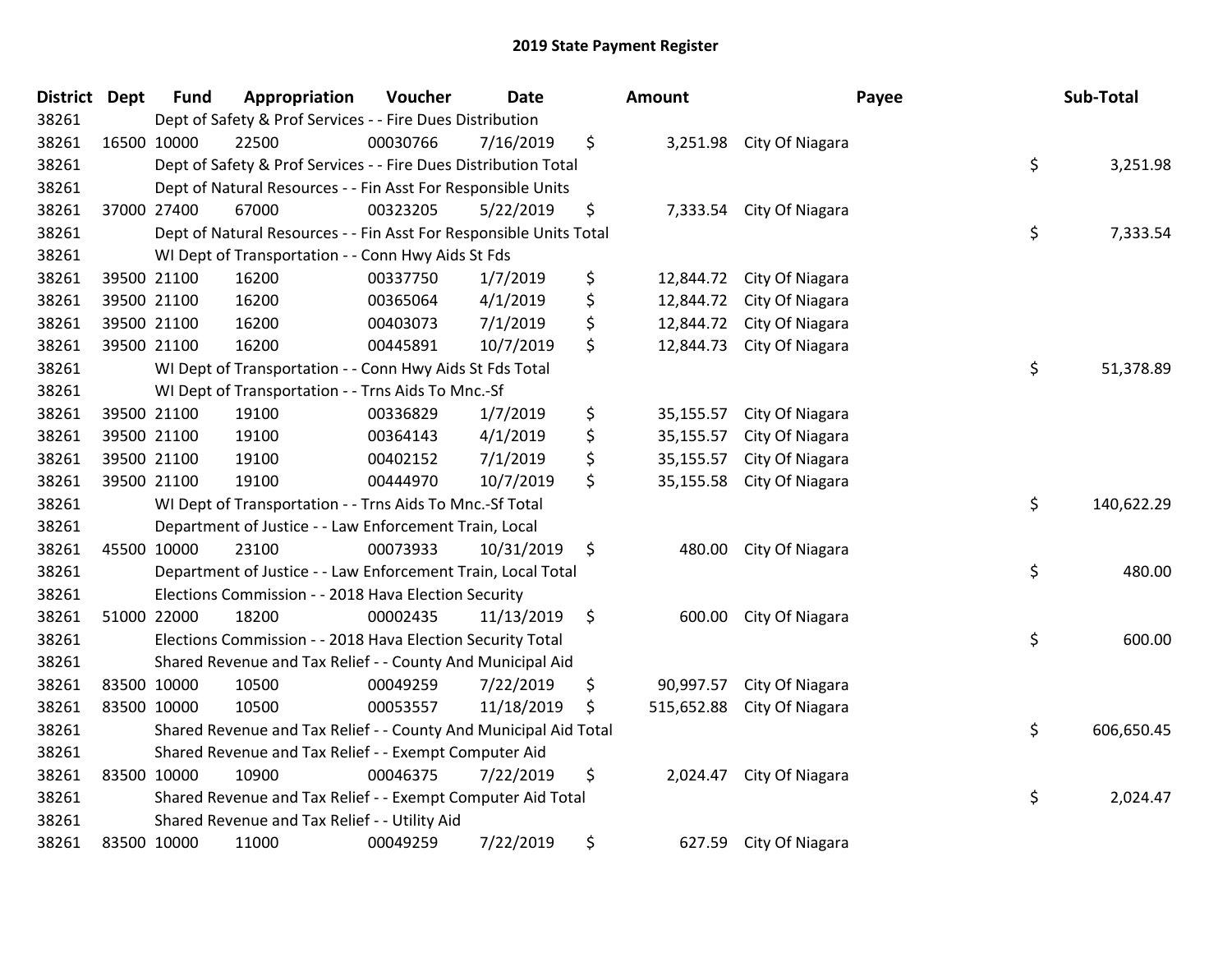| District Dept |                                                     | Fund                                                          | Appropriation                                           | Voucher  | Date       |  | Amount | Payee                     |  | Sub-Total  |  |
|---------------|-----------------------------------------------------|---------------------------------------------------------------|---------------------------------------------------------|----------|------------|--|--------|---------------------------|--|------------|--|
| 38261         |                                                     | 83500 10000                                                   | 11000                                                   | 00053557 | 11/18/2019 |  |        | 3,687.24 City Of Niagara  |  |            |  |
| 38261         | Shared Revenue and Tax Relief - - Utility Aid Total |                                                               |                                                         |          |            |  |        |                           |  | 4,314.83   |  |
| 38261         |                                                     |                                                               | Shared Revenue and Tax Relief - - Personal Property Aid |          |            |  |        |                           |  |            |  |
| 38261         |                                                     | 83500 10000                                                   | 11100                                                   | 00040925 | 5/6/2019   |  |        | 13,372.16 City Of Niagara |  |            |  |
| 38261         |                                                     | 83500 10000                                                   | 11100                                                   | 00042651 | 5/6/2019   |  |        | 922.40 City Of Niagara    |  |            |  |
| 38261         |                                                     | Shared Revenue and Tax Relief - - Personal Property Aid Total |                                                         |          |            |  |        |                           |  |            |  |
| 38261 Total   |                                                     |                                                               |                                                         |          |            |  |        |                           |  | 830,951.01 |  |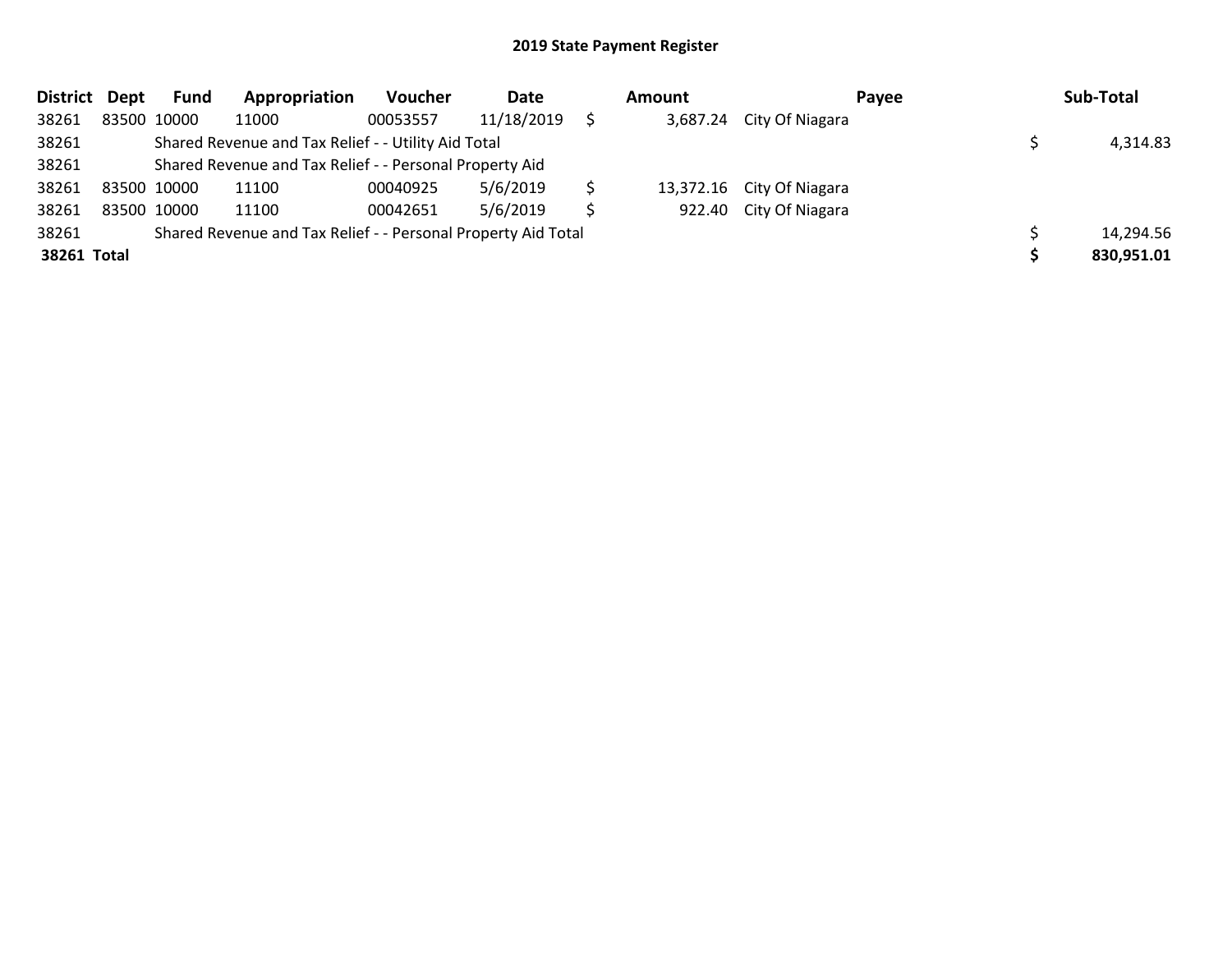| <b>District</b> | <b>Dept</b> | <b>Fund</b>                                                           | Appropriation                                                      | Voucher  | <b>Date</b> |      | Amount     | Payee                      |    | Sub-Total    |  |
|-----------------|-------------|-----------------------------------------------------------------------|--------------------------------------------------------------------|----------|-------------|------|------------|----------------------------|----|--------------|--|
| 38271           |             | Dept of Safety & Prof Services - - Fire Dues Distribution             |                                                                    |          |             |      |            |                            |    |              |  |
| 38271           |             | 16500 10000                                                           | 22500                                                              | 00030257 | 7/16/2019   | \$   |            | 8,451.81 City Of Peshtigo  |    |              |  |
| 38271           |             | \$<br>Dept of Safety & Prof Services - - Fire Dues Distribution Total |                                                                    |          |             |      |            |                            |    | 8,451.81     |  |
| 38271           |             | Dept of Natural Resources - - Resaids - Fire Suppress Grant           |                                                                    |          |             |      |            |                            |    |              |  |
| 38271           |             | 37000 21200                                                           | 54500                                                              | 00320625 | 5/15/2019   | \$   | 610.96     | City Of Peshtigo           |    |              |  |
| 38271           |             |                                                                       | Dept of Natural Resources - - Resaids - Fire Suppress Grant Total  |          |             |      |            |                            | \$ | 610.96       |  |
| 38271           |             |                                                                       | Dept of Natural Resources - - Fin Asst For Responsible Units       |          |             |      |            |                            |    |              |  |
| 38271           |             | 37000 27400                                                           | 67000                                                              | 00322949 | 5/22/2019   | \$   |            | 16,441.42 City Of Peshtigo |    |              |  |
| 38271           |             |                                                                       | Dept of Natural Resources - - Fin Asst For Responsible Units Total |          |             |      |            |                            | \$ | 16,441.42    |  |
| 38271           |             |                                                                       | WI Dept of Transportation - - Trns Aids To Mnc.-Sf                 |          |             |      |            |                            |    |              |  |
| 38271           |             | 39500 21100                                                           | 19100                                                              | 00336830 | 1/7/2019    | \$   | 55,073.62  | City Of Peshtigo           |    |              |  |
| 38271           |             | 39500 21100                                                           | 19100                                                              | 00364144 | 4/1/2019    | \$   | 55,073.62  | City Of Peshtigo           |    |              |  |
| 38271           |             | 39500 21100                                                           | 19100                                                              | 00402153 | 7/1/2019    | \$   |            | 55,073.62 City Of Peshtigo |    |              |  |
| 38271           |             | 39500 21100                                                           | 19100                                                              | 00444971 | 10/7/2019   | \$   |            | 55,073.62 City Of Peshtigo |    |              |  |
| 38271           |             | \$<br>WI Dept of Transportation - - Trns Aids To Mnc.-Sf Total        |                                                                    |          |             |      |            |                            |    | 220,294.48   |  |
| 38271           |             |                                                                       | WI Dept of Transportation - - Loc Rd Imp Prg St Fd                 |          |             |      |            |                            |    |              |  |
| 38271           |             | 39500 21100                                                           | 27800                                                              | 00411102 | 7/12/2019   | \$   | 18,267.74  | City Of Peshtigo           |    |              |  |
| 38271           |             |                                                                       | WI Dept of Transportation - - Loc Rd Imp Prg St Fd Total           |          |             |      |            |                            | \$ | 18,267.74    |  |
| 38271           |             |                                                                       | Department of Justice - - Law Enforcement Train, Local             |          |             |      |            |                            |    |              |  |
| 38271           |             | 45500 10000                                                           | 23100                                                              | 00074327 | 11/6/2019   | \$   | 800.00     | City Of Peshtigo           |    |              |  |
| 38271           |             |                                                                       | Department of Justice - - Law Enforcement Train, Local Total       |          |             |      |            |                            | \$ | 800.00       |  |
| 38271           |             |                                                                       | Elections Commission - - 2018 Hava Election Security               |          |             |      |            |                            |    |              |  |
| 38271           |             | 51000 22000                                                           | 18200                                                              | 00002559 | 11/15/2019  | - \$ |            | 1,200.00 City Of Peshtigo  |    |              |  |
| 38271           |             |                                                                       | Elections Commission - - 2018 Hava Election Security Total         |          |             |      |            |                            | \$ | 1,200.00     |  |
| 38271           |             |                                                                       | Shared Revenue and Tax Relief - - County And Municipal Aid         |          |             |      |            |                            |    |              |  |
| 38271           |             | 83500 10000                                                           | 10500                                                              | 00049260 | 7/22/2019   | \$   | 174,406.08 | City Of Peshtigo           |    |              |  |
| 38271           |             | 83500 10000                                                           | 10500                                                              | 00053558 | 11/18/2019  | \$   | 988,301.11 | City Of Peshtigo           |    |              |  |
| 38271           |             |                                                                       | Shared Revenue and Tax Relief - - County And Municipal Aid Total   |          |             |      |            |                            | \$ | 1,162,707.19 |  |
| 38271           |             |                                                                       | Shared Revenue and Tax Relief - - Exempt Computer Aid              |          |             |      |            |                            |    |              |  |
| 38271           |             | 83500 10000                                                           | 10900                                                              | 00046376 | 7/22/2019   | \$   | 13,699.33  | City Of Peshtigo           |    |              |  |
| 38271           |             |                                                                       | Shared Revenue and Tax Relief - - Exempt Computer Aid Total        |          |             |      |            |                            | \$ | 13,699.33    |  |
| 38271           |             |                                                                       | Shared Revenue and Tax Relief - - Utility Aid                      |          |             |      |            |                            |    |              |  |
| 38271           |             | 83500 10000                                                           | 11000                                                              | 00049260 | 7/22/2019   | \$   | 662.68     | City Of Peshtigo           |    |              |  |